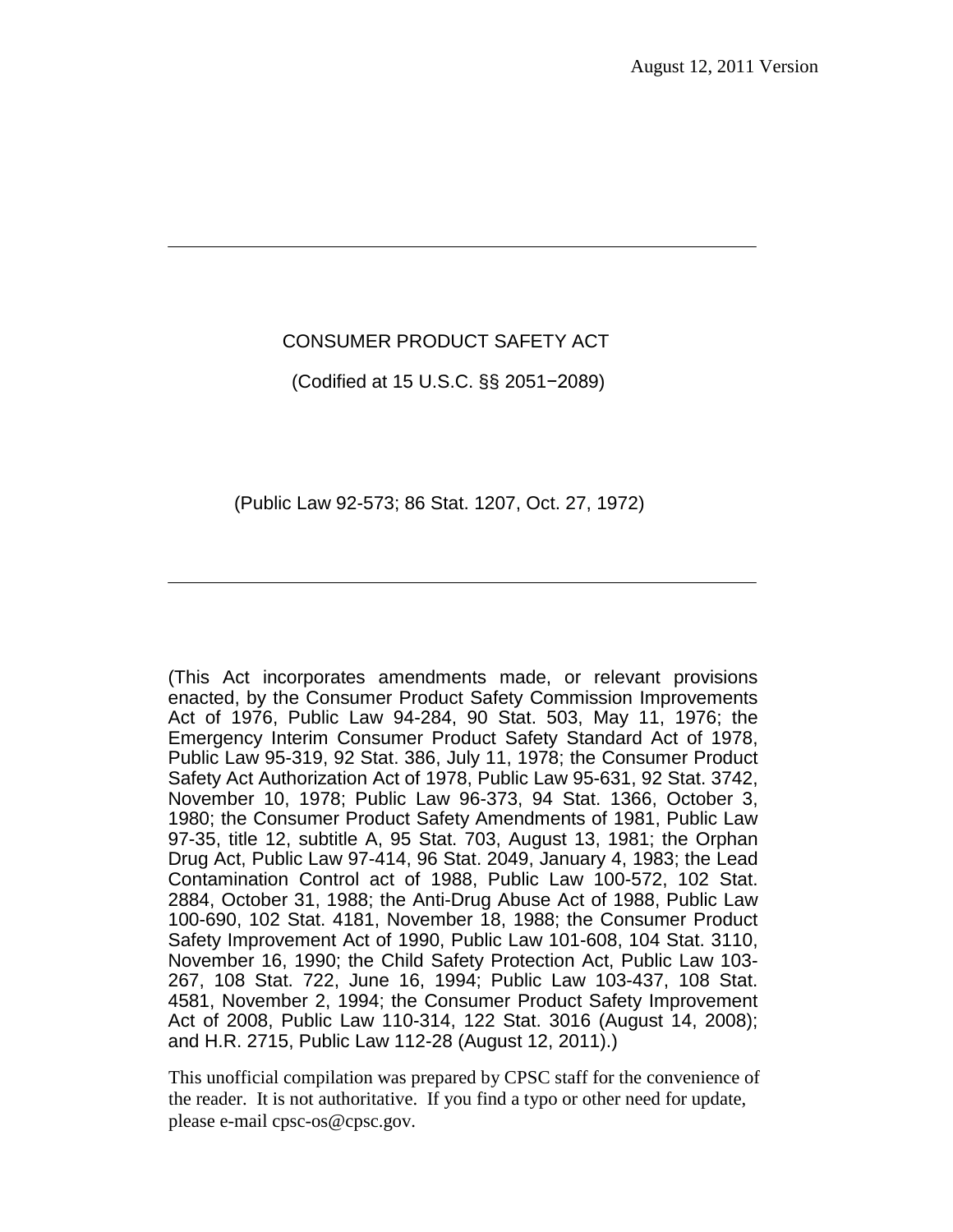(References in brackets [ ] are to the United States Code and the Code of Federal Regulations)

(References in braces { } are editorial insertions)

SHORT TITLE; TABLE OF CONTENTS

### **SEC. 1. [15 U.S.C. § 2051n]**

This Act may be cited as the ''Consumer Product Safety Act.''

#### TABLE OF CONTENTS

- Sec. 1. Short title; table of contents.
- Sec. 2. Findings and purposes.
- Sec. 3. Definitions.
- Sec. 4. Consumer Product Safety Commission. *{Temporary Quorum and Personnel.}*
- Sec. 5. Product safety information and research. *{Employee Training Exchanges.}*
- Sec. 6. Public disclosure of information.

Sec. 6A. Publicly available consumer product safety

- information database.
- Sec. 7. Consumer product safety standards.
- Sec. 8. Banned hazardous products. *{Banning of butyl nitrite.} {Banning of isopropyl nitrite and other nitrites.} {Prohibition on Sale of Certain Products Containing Specified Phthalates.}*
- Sec. 9. Procedure for consumer product safety rules. *{Lawn mower standard amendment.} {Lawn darts.} {Automatic garage door openers.} {Bicycle Helmets* [15 U.S.C. § 6004]*} {Standards and Consumer Registration of Durable Nursery Products.} {Mandatory Toy Safety Standards.}*
- Sec. 10. *[Repealed]*
- Sec. 11. Judicial review of consumer product safety rules.
- Sec. 12. Imminent hazards. *{Recall of drinking water coolers with lead-lined tanks.}*
- Sec. 13. *[Repealed]*
- Sec. 14. Product certification and labeling.
- Sec. 15. Notification and repair, replacement, or refund. *{Small parts incident reporting.}*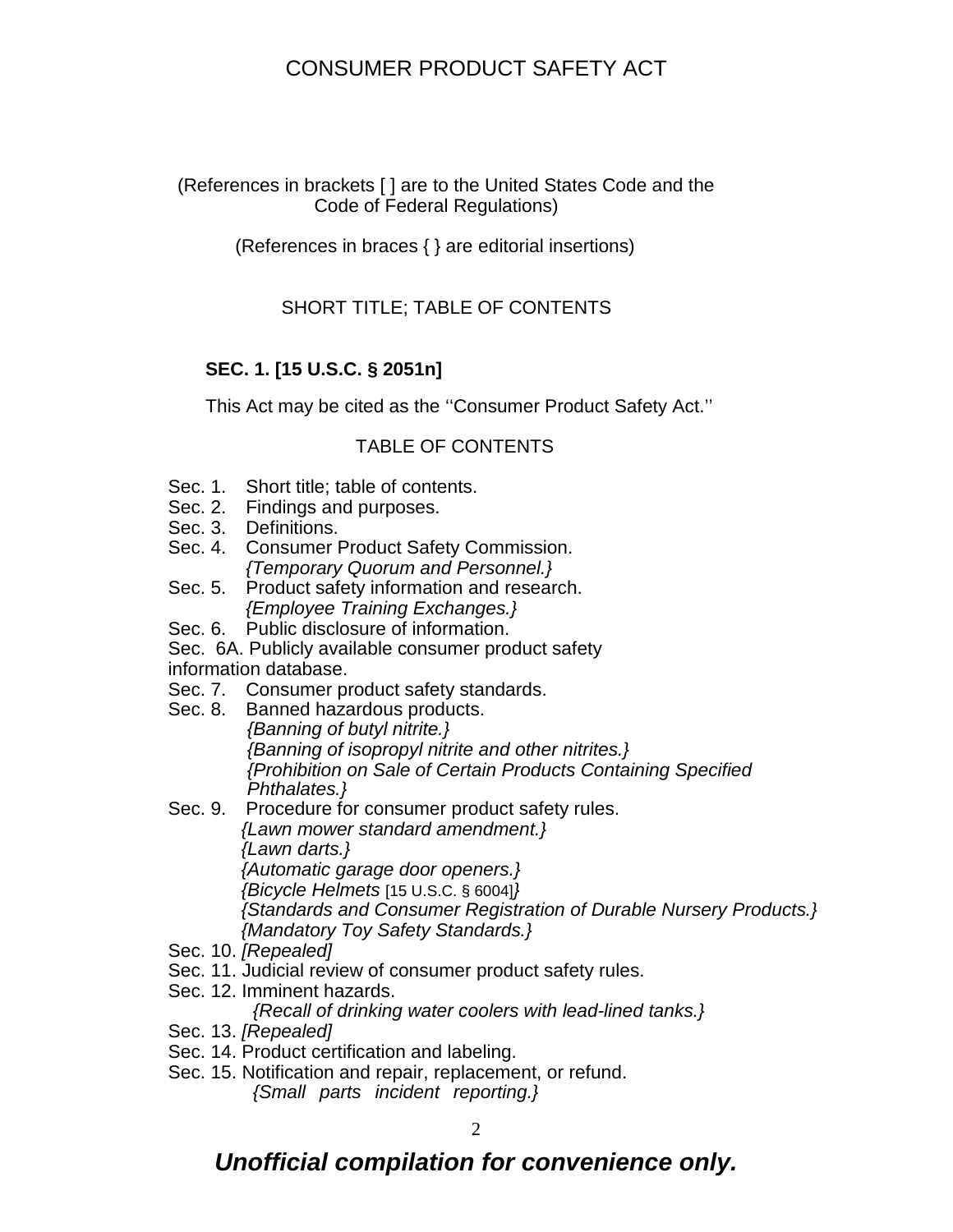- Sec. 16. Inspection and recordkeeping.
- Sec. 17. Imported products.
- Sec. 18. Exports.
- Sec. 19. Prohibited acts.
- Sec. 20. Civil penalties. *{Report on Civil Penalties} {Civil Penalty Criteria.}*
- Sec. 21. Criminal penalties.
- Sec. 22. Injunctive enforcement and seizure.
- Sec. 23. Suits for damages by persons injured.
- Sec. 24. Additional enforcement of product safety rules and of section 15 orders.
- Sec. 25. Effect on private remedies.
- Sec. 26. Effect on State standards. *{Preemption.}*
- Sec. 27. Additional functions of Commission.
- Sec. 28. Chronic hazards advisory panel.
- Sec. 29. Cooperation with States and with other Federal agencies. *{Import Safety Management and Inter-Agency* 
	- *Cooperation.}*
- Sec. 30. Transfers of functions.
- Sec. 31. Limitation on jurisdiction.
- Sec. 32. Authorization of appropriations.
- Sec. 33. Separability.
- Sec. 34. Effective date.
- Sec. 35. Interim cellulose insulation safety standard.
- Sec. 36. Congressional veto of consumer product safety rules.
- Sec. 37. Information reporting.
- Sec. 38. Low-speed electric bicycles
- Sec. 39. Prohibition on industry-sponsored travel.
- Sec. 40. Whistleblower protection.
- Sec. 41. Financial responsibility.
- Sec. 42. All-terrain vehicles.

#### FINDINGS AND PURPOSES

#### **SEC. 2. [15 U.S.C. § 2051]**

(a) The Congress finds that—

(1) an unacceptable number of consumer products which present unreasonable risks of injury are distributed in commerce;

(2) complexities of consumer products and the diverse nature and abilities of consumers using them frequently result in an inability of users to anticipate risks and to safeguard themselves adequately;

(3) the public should be protected against unreasonable risks of injury associated with consumer products;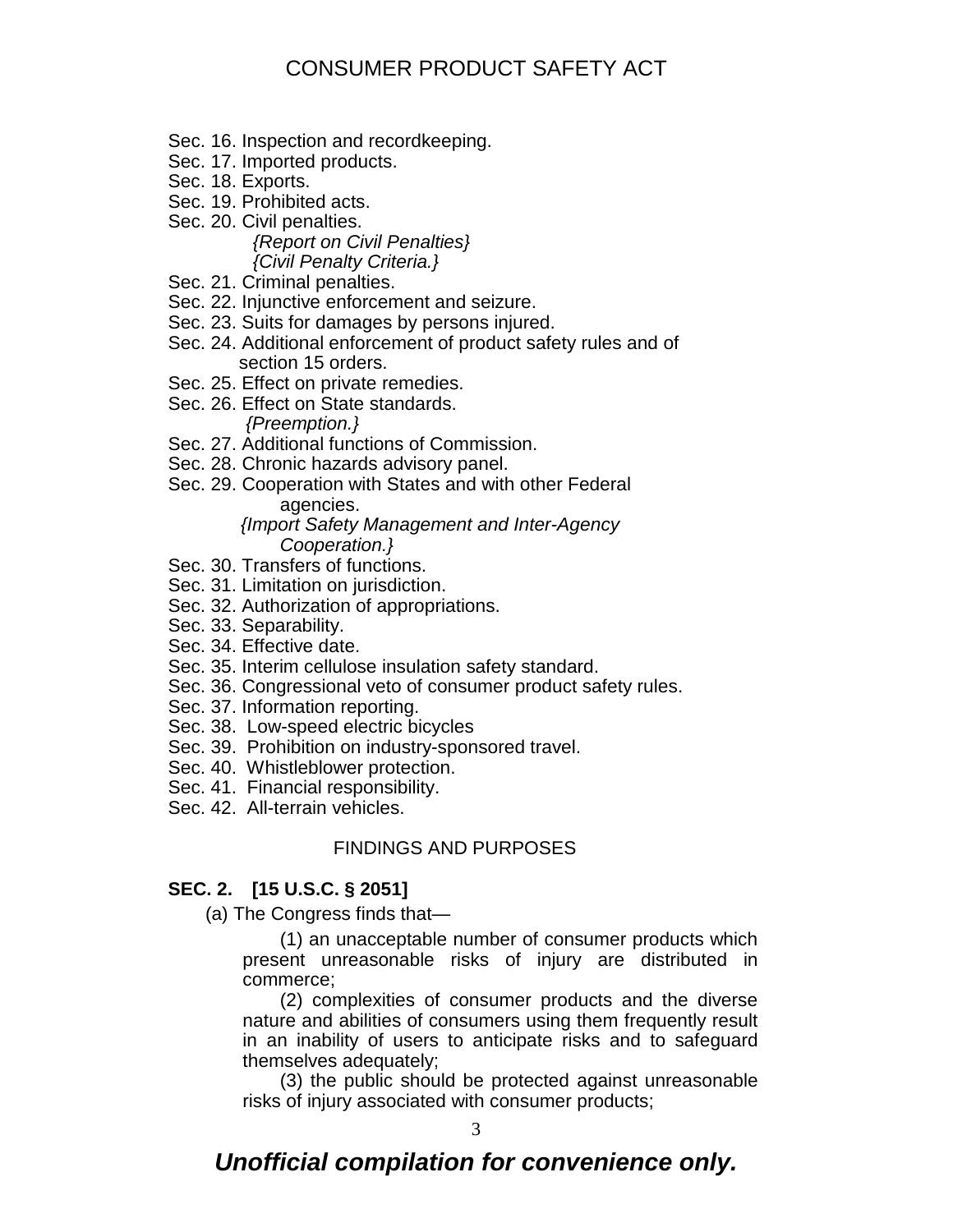(4) control by State and local governments of unreasonable risks of injury associated with consumer products is inadequate and may be burdensome to manufacturers;

(5) existing Federal authority to protect consumers from

exposure to consumer products presenting unreasonable risks of injury is inadequate; and

(6) regulation of consumer products the distribution or use of which affects interstate or foreign commerce is necessary to carry out this Act.

(b) The purposes of this Act are—

(1) to protect the public against unreasonable risks of injury associated with consumer products;

(2) to assist consumers in evaluating the comparative safety of consumer products;

(3) to develop uniform safety standards for consumer products and to minimize conflicting State and local regulations; and

(4) to promote research and investigation into the causes and prevention of product-related deaths, illnesses, and injuries.

#### **DEFINITIONS**

#### **SEC. 3. [15 U.S.C. § 2052]**

(a) IN GENERAL.—In this Act:

 (1) APPROPRIATE CONGRESSIONAL COMMITTEES.--The term "appropriate Congressional committees" means the Committee on Energy and Commerce of the House of Representatives and the Committee on Commerce, Science, and Transportation of the Senate.

(2) CHILDREN'S PRODUCT.--The term "children's product" means a consumer product designed or intended primarily for children 12 years of age or younger. In determining whether a consumer product is primarily intended for a child 12 years of age or younger, the following factors shall be considered:

(A) A statement by a manufacturer about the intended use of such product, including a label on such product if such statement is reasonable.

(B) Whether the product is represented in its packaging, display, promotion, or advertising as appropriate for use by children 12 years of age or younger.

(C) Whether the product is commonly recognized by consumers as being intended for use by a child 12 years of age or younger.

(D) The Age Determination Guidelines issued by the Commission staff in September 2002, and any successor to such guidelines.

(3) COMMERCE.--The term ''commerce'' means trade, traffic,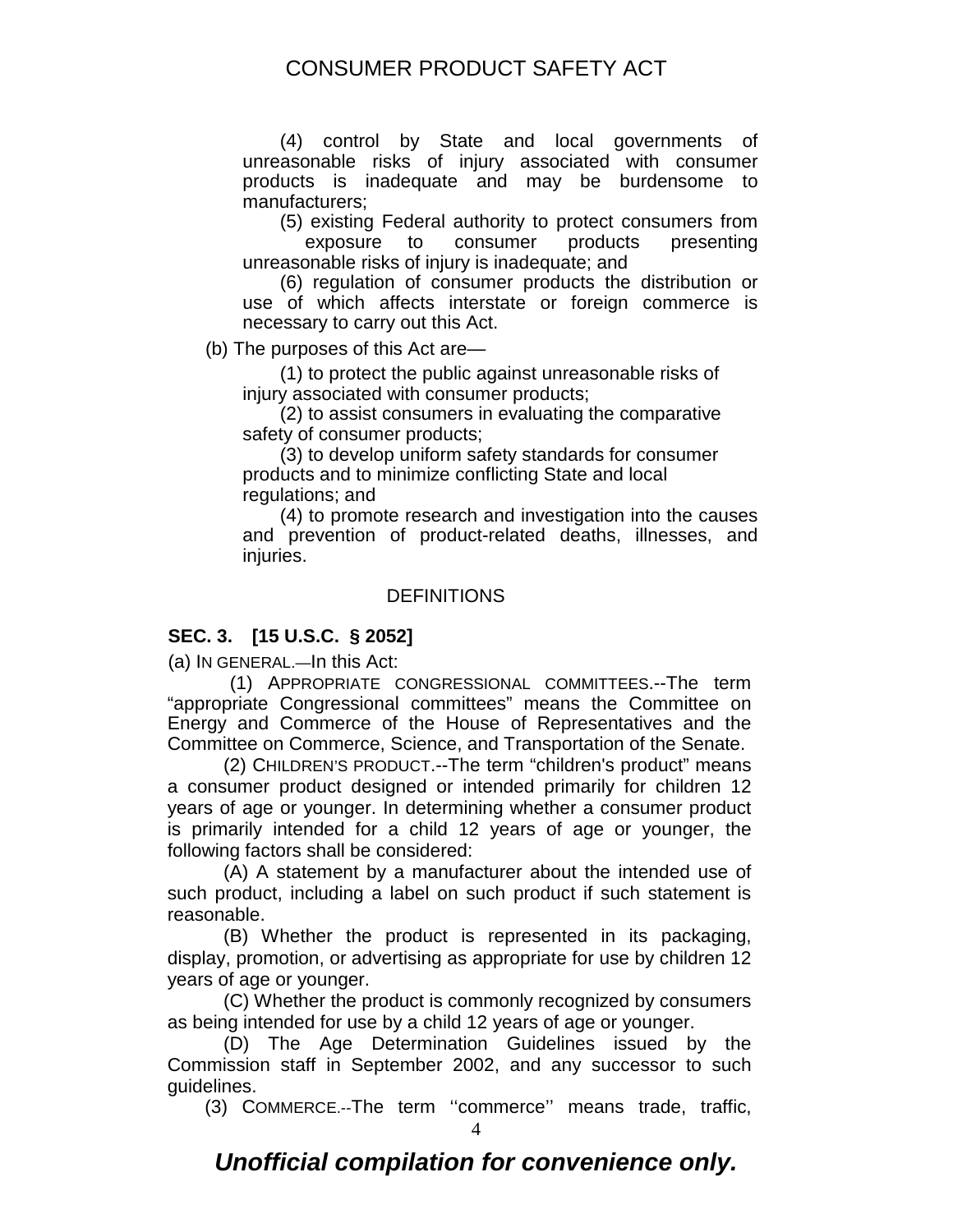commerce, or transportation—

(A) between a place in a State and any place outside thereof, or (B) which affects trade, traffic, commerce, or transportation described in subparagraph (A).

 (4) COMMISSION.--The term ''Commission'' means the Consumer Product Safety Commission, established by section 4 of this Act **[15 U.S.C. § 2053]**.

(5) CONSUMER PRODUCT.--The term ''consumer product'' means any article, or component part thereof, produced or distributed (i) for sale to a consumer for use in or around a permanent or temporary household or residence, a school, in recreation, or otherwise, or (ii) for the personal use, consumption or enjoyment of a consumer in or around a permanent or temporary household or residence, a school, in recreation, or otherwise; but such term does not include—

(A) any article which is not customarily produced or distributed for sale to, or use or consumption by, or enjoyment of, a consumer,

(B) tobacco and tobacco products,

(C) motor vehicles or motor vehicle equipment (as defined by sections 102(3) and (4) of the National Traffic and Motor Vehicle Safety Act of 1966, sections 30102(a)(6) and (7) of Title 49),

(D) pesticides (as defined by the Federal Insecticide, Fungicide, and Rodenticide Act), **[7 U.S.C. § 136, et seq.]**

(E) any article which, if sold by the manufacturer, producer, or importer, would be subject to the tax imposed by section 4181 of the Internal Revenue Code of 1986 **[26 U.S.C. § 4181]**(determined without regard to any exemptions from such tax provided by section 4182 or 4221, or any other provision of such Code), or any component of any such article, **{firearms and ammunition}[1](#page-4-0)**

(F) aircraft, aircraft engines, propellers, or appliances (as defined in section 101 of the Federal Aviation Act of 1958, section 40102(a) of title 49)

(G) boats which could be subjected to safety regulation under the Federal Boat Safety Act of 1971, Chapter 43 of Title 46; vessels, and appurtenances to vessels (other than such

boats), which could be subjected to safety regulation under title 52 of the Revised Statutes or other marine safety statutes administered by the department in which the Coast Guard is operating; and equipment (including associated equipment, as defined in section 3(8) of the Federal Boat Safety Act of 1971, section 2101(1) of Title 46, to the extent that a risk of injury associated with the use of such equipment on boats or vessels could be eliminated or reduced by action taken under any statute referred to in this subparagraph,

(H) drugs, devices, or cosmetics (as such terms are defined in sections 201 (g), (h), and (i) of the Federal Food, Drug, and Cosmetic

<span id="page-4-0"></span> $<sup>1</sup>$  The Consumer Product Safety Commission shall make no ruling or order that restricts the</sup> manufacture or sale of firearms, fire-arms ammunition, or components of firearms ammunition, including black powder or gunpowder for firearms." Section 3(e) of P.L. 94-284 [S. 644]; May 11, 1976.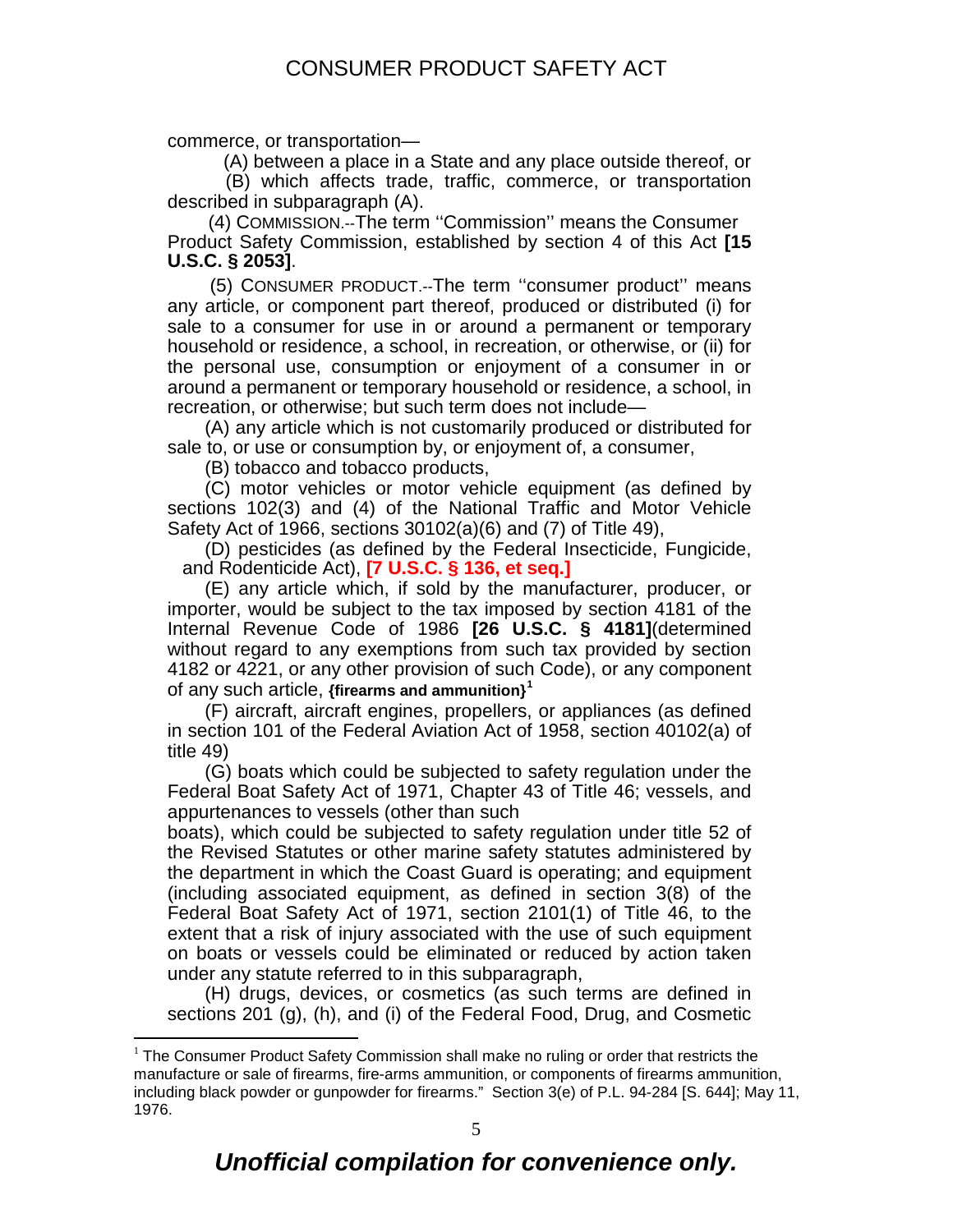Act),

#### **[21 U.S.C. § 321(g), (h), and (i)]** or

(I) food. The term ''food'', as used in this subparagraph means all ''food'', as defined in section 201(f) of the Federal Food, Drug, and Cosmetic Act, **[21 U.S.C.§ 321(f)]** including poultry and poultry products (as defined in sections 4 (e) and (f) of the Poultry Products Inspection Act), **[21 U.S.C. § 453(e), (f)]** meat, meat food products (as defined in section 1(j) of the Federal Meat Inspection Act), **[21 U.S.C. § 601(j)**] and eggs and egg products (as defined in section 4 of the Egg Products Inspection Act). **[21 U.S.C. § 1033(f)(g)]**

Such term {"consumer product"} includes any mechanical device which carries or conveys passengers along, around, or over a fixed or restricted route or course or within a defined area for the purpose of giving its passengers amusement, which is customarily controlled or directed by an individual who is employed for that purpose and who is not a consumer with respect to such device, and which is not permanently fixed to a site. Such term does not include such a device which is

permanently fixed to a site. Except for the regulation under this Act or the Federal Hazardous Substances Act **[15 U.S.C. §§ 1261 et seq.]** of fireworks devices or any substance intended for use as a component of any such device, the Commission shall have no authority under the functions transferred pursuant to section 30 of this Act **[15 U.S.C. § 2079]** to regulate any product or article described in subparagraph (E) of this paragraph or described, without regard to quantity, in section 845(a)(5) of title 18, United States Code. See sections 30(d) and 31 of this Act,<sup>[2](#page-5-0)</sup> [15 U.S.C. §§ 2079(d) and 2080] for other limitations on Commission's authority to regulate certain consumer products.

(6) CONSUMER PRODUCT SAFETY RULE.--The term ''consumer product safety rule'' means a consumer products safety standard described in section 7(a), 2056(a) of this title, or a rule under this Chapter declaring a consumer product a banned hazardous product.

(7) DISTRIBUTOR.--The term ''distributor'' means a person to whom a consumer product is delivered or sold for purposes of distribution in commerce, except that such term does not include a manufacturer or retailer of such product.

(8) DISTRIBUTION IN COMMERCE.--The terms ''to distribute in commerce'' and ''distribution in commerce'' means to sell in commerce, to introduce or deliver for introduction into commerce, or to hold for sale or distribution after introduction into commerce.

(9) IMPORT.--The terms ''import'' and ''importation'' include reimporting a consumer product manufactured or processed, in whole or in part, in the United States.

<span id="page-5-0"></span> $2$  [Antique firearms supplies. [commercially manufactured black powder in quantities not to exceed fifty pounds, percussion caps, safety & pyrotechnic fuses, quills, quick and slow matches, and friction primers, intended to be used solely for sporting, recreational, or cultural purpose in antique firearms as defined in Section 921(a)(16) of title 18 of the U.S.C., or in antique devices as exempted from the term 'destructive device' in Section 921(a)(4) of title 18 of the U.S.C.;]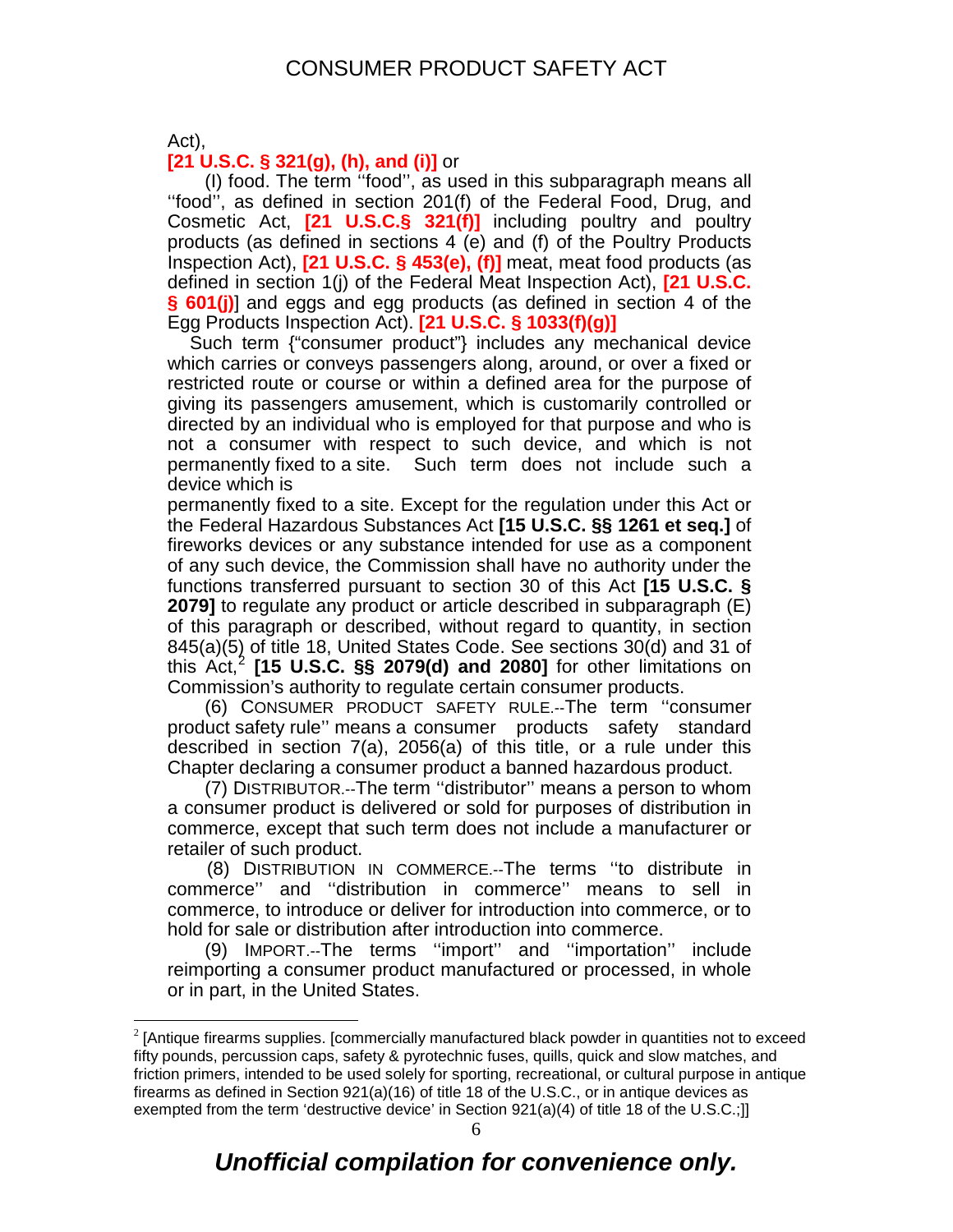(10) MANUFACTURED.--The term ''manufactured'' means to manufacture, produce, or assemble.

(11) MANUFACTURER.--The term ''manufacturer'' means any person who manufactures or imports a consumer product.

(12) (A) PRIVATE LABELER.--The term ''private labeler'' means an owner of a brand or trademark on the label of a consumer product which bears a private label.

(B) A consumer product bears a private label if (i) the product (or its container) is labeled with the brand or trademark of a person other than a manufacturer of the product, (ii) the person with whose brand or trademark the product (or container) is labeled has authorized or caused the product to be so labeled, and (iii) the brand or trademark of a manufacturer of such product does not appear on such label.

(13) RETAILER.--The term ''retailer'' means a person to whom a consumer product is delivered or sold for purposes of sale or distribution by such person to a consumer.

(14) RISK OF INJURY.--The term ''risk of injury'' means a risk of death, personal injury, or serious or frequent illness.

(15) STATE.--The term ''State'' means a State, the District of Columbia, the Commonwealth of Puerto Rico, the Virgin Islands, Guam, Wake Island, Midway Island, Kingman Reef, Johnston Island, the Canal Zone, American Samoa, or the Trust Territory of the Pacific Islands. {**For termination of Trust Territory of the Pacific Islands see note set out preceding 48 U.S.C.A. § 1681.}**

(16) THIRD-PARTY LOGISTICS PROVIDER.--The term "third-party logistics provider" means a person who solely receives, holds, or otherwise transports a consumer product in the ordinary course of business but who does not take title to the product.

(17) UNITED STATES.--The term ''United States'', when used in the geographic sense, means all of the States (as defined in paragraph  $(10)$ ).

(b) COMMON CARRIERS, CONTRACT CARRIERS, AND FREIGHT FORWARDERS.--A common carrier, contract carrier, third party logistics provider, or freight forwarder shall not, for purposes of this Act, be deemed to be a manufacturer, distributor, or retailer of a consumer product solely by reason of receiving or transporting a consumer product in the ordinary course of its business as such a carrier or forwarder.

#### **SEC. 4. [15 U.S.C. § 2053],**

<span id="page-6-0"></span> $\overline{a}$ 

(a) An independent regulatory commission is hereby established, to be known as the Consumer Product Safety Commission, consisting of five Commissioners who shall be appointed by the President, by and with the advice and consent of the Senate. **[3](#page-6-0)** In making such

<sup>7</sup> <sup>3</sup> **[Consumer Product Safety Commission; salaries and expenses. Act Oct. 6, 1992, P.L. 102-**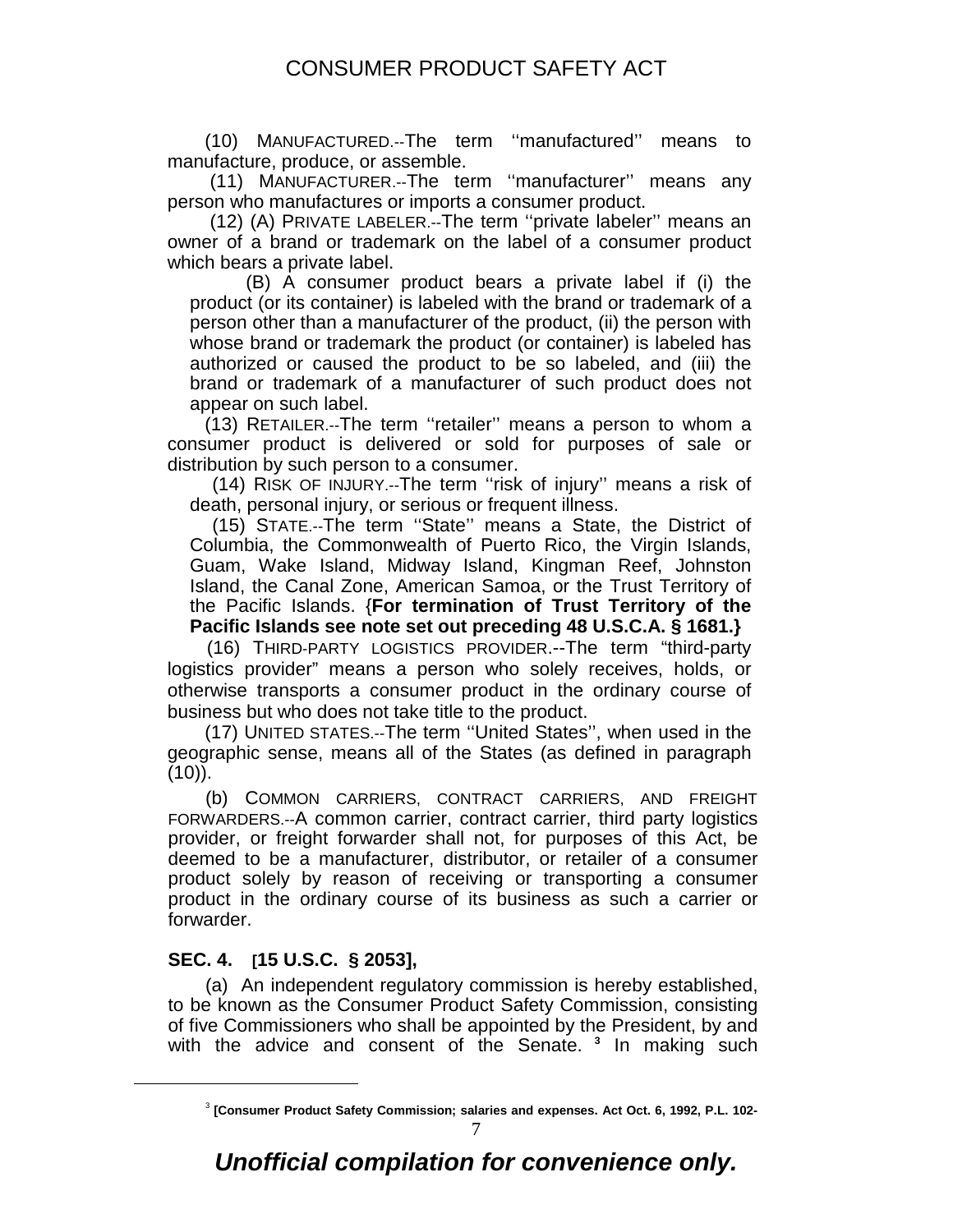appointments, the President shall consider individuals who, by reason of their background and expertise in areas related to consumer products and protection of the public from risks to safety, are qualified to serve as members of the Commission. The Chairman shall be appointed by the President, by and with the advice and consent of the Senate, from among the members of the Commission. An individual may be appointed as a member of the Commission and as Chairman at the same time. Any member of the Commission may be removed by the President for neglect of duty or malfeasance in office but for no other cause.

(b)(1) Except as provided in paragraph (2), (A) the Commissioners first appointed under this section shall be appointed for terms ending three, four, five, six, and seven years, respectively, after the date of the enactment of this Act {**enacted Oct. 27, 1972}**, the term of each to be designated by the President at the time of nomination; and (B) each of their successors shall be appointed for a term of seven years from the date of the expiration of the term for which his predecessor was appointed.

(2) Any Commissioner appointed to fill a vacancy occurring prior to the expiration of the term for which his predecessor was appointed shall be appointed only for the remainder of such term. A

Commissioner may continue to serve after the expiration of his term until his successor has taken office, except that he may not so continue to serve more than one year after the date on which his term would otherwise expire under this subsection.

(c) Not more than three of the Commissioners shall be affiliated with the same political party. No individual (1) in the employ of, or holding any official relation to, any person engaged in selling or manufacturing consumer products, or (2) owning stock or bonds of substantial value in a person so engaged, or (3) who is in any other manner peculiarly interested in such a person, or in a substantial supplier of such a person, shall hold the office of Commissioner. A Commissioner may not engage in any other business, vocation, or employment.

 $\overline{a}$ 

**389, Title III, 106 Stat. 1596, provides that the following sums are appropriated for the fiscal year ending Sept. 30, 1993: "For necessary expenses of the Consumer Product Safety Commission, including hire of passenger motor vehicles, services as authorized b[y 5 U.S.C.3109,](http://www.lexis.com/research/buttonTFLink?_m=4cec63f4fce5378d9ba17f7e37adf6e2&_xfercite=%3ccite%20cc%3d%22USA%22%3e%3c%21%5bCDATA%5b15%20USCS%20%a7%202053%5d%5d%3e%3c%2fcite%3e&_butType=4&_butStat=0&_butNum=5&_butInline=1&_butinfo=5%20USC%203109&_fmtstr=FULL&docnum=12&_startdoc=11&wchp=dGLbVzb-zSkAk&_md5=126f3517124cd35f5484042e16f604db) but at rates for individuals not to exceed the per diem rate equivalent to the rate for GS-18, purchase of nominal awards to recognize non-Federal officials' contributions to Commission activities, and not to exceed \$ 500 for official reception and representation expenses, \$ 48,400,000:** *Provided, That funds shall not be available for the personnel compensation and benefits of more than three Commissioners of the Consumer Product Safety Commission for fiscal year 1993 and thereafter:* **Provided further, That of the funds provided under this heading, \$ 6,300,000 shall be for the relocation of the headquarters staff of the Commission and shall be available until expended."].**  *See* **P.L. 102-389, Title III, 106 Stat. 1596 (emphasis added). {Repealed by Section 202(b) of the CPSIA, effective August 14, 2009}.**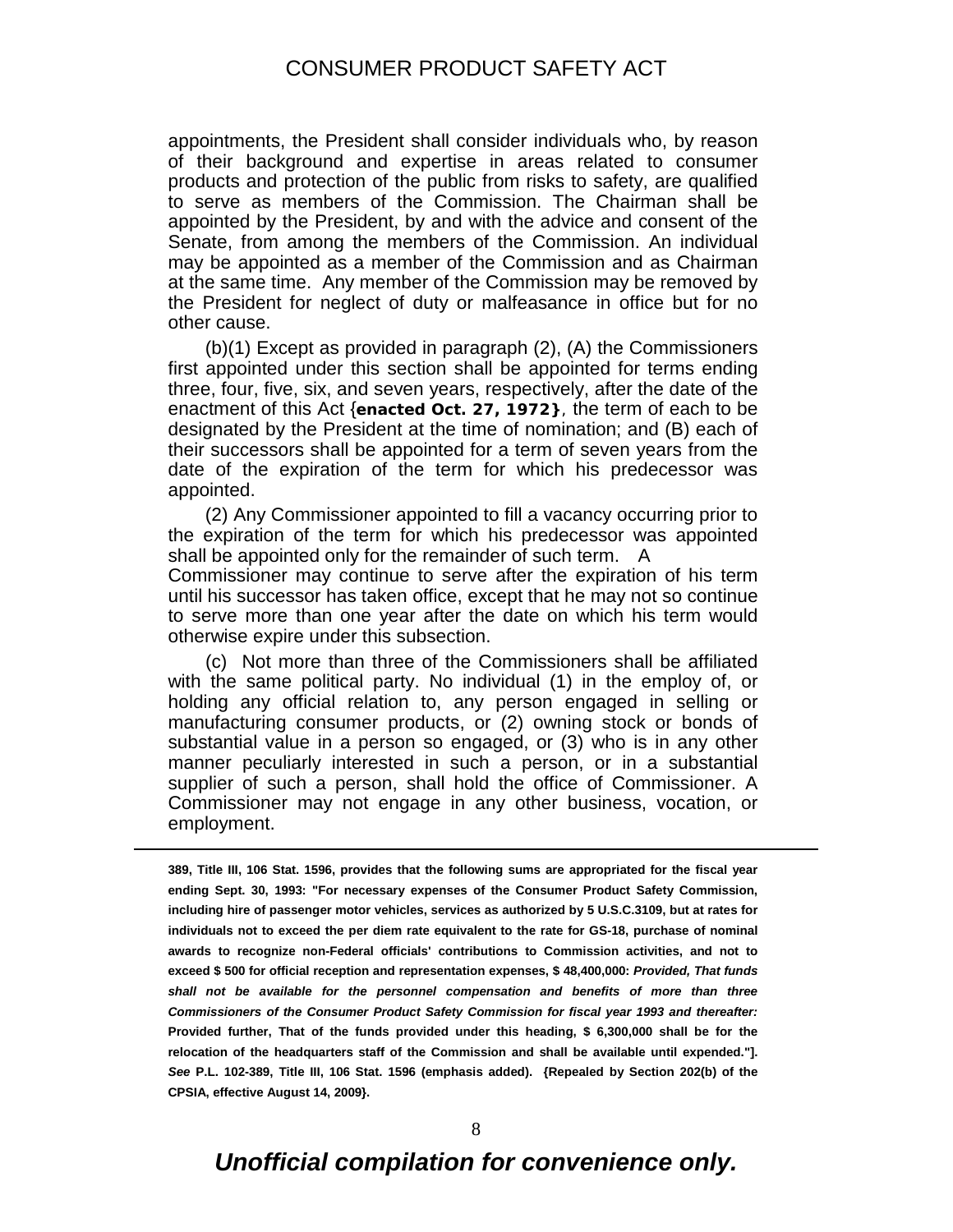(d) No vacancy in the Commission shall impair the right of the remaining Commissioners to exercise all the powers of the Commission, but three members of the Commission shall constitute a quorum for the transaction of business, except that if there are only three members serving on the Commission because of vacancies in the Commission, two members of the Commission shall constitute a quorum for the transaction of business, and if there are only two members serving on the Commission because of vacancies in the Commission, two members shall constitute a quorum for the six month period beginning on the date of the vacancy which caused the number of Commission members to decline to two. The Commission shall have an official seal of which judicial notice shall be taken. The Commission shall annually elect a Vice Chairman to act in the absence or disability of the Chairman or in case of a vacancy in the office of the Chairman.

(e) The Commission shall maintain a principal office and such field offices as it deems necessary and may meet and exercise any of its powers at any other place.

(f)(1) The Chairman of the Commission shall be the principal executive officer of the Commission, and he shall exercise all of the executive and administrative functions of the Commission, including functions of the Commission with respect to (A) the appointment and supervision of personnel employed under the Commission (other than personnel employed regularly and full time in the immediate offices of commissioners other than the Chairman), (B) the distribution of business among personnel appointed and supervised by the Chairman and among administrative units of the Commission, and (C) the use and expenditure of funds.

(2) In carrying out any of his functions under the provisions of this subsection the Chairman shall be governed by general policies of the Commission and by such regulatory decisions, findings, and determinations as the Commission may by law be authorized to make.

(3) Requests or estimates for regular, supplemental, or deficiency appropriations on behalf of the Commission may not be submitted by the Chairman without the prior approval of the Commission.

(g)(1)(A) The Chairman, subject to the approval of the Commission, shall appoint as officers of the Commission an Executive Director, a General Counsel, an Associate Executive Director for Engineering Sciences, an Associate Executive Director for Epidemiology, an Associate Executive Director for Compliance and Administrative Litigation, an Associate Executive Director for Health Sciences, an Associate Executive Director for Economic Analysis, an Associate Executive Director for Administration, an Associate Executive Director for Field Operations, a Director for Office of Program, Management, and Budget, and a Director for Office of Information and Public Affairs. Any other individual appointed to a position designated as an Associate Executive Director shall be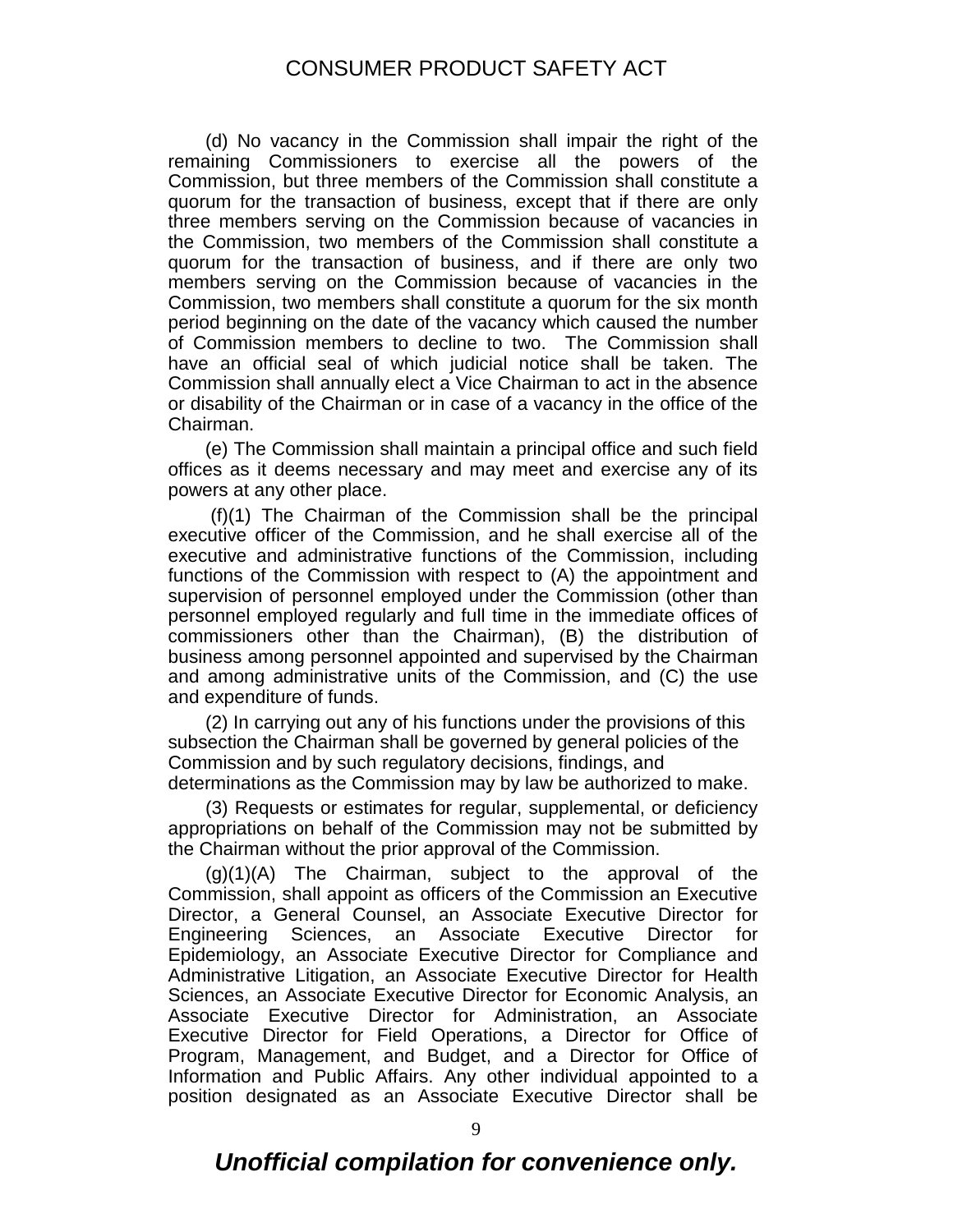appointed by the Chairman, subject to the approval of the Commission. The Chairman may only appoint an attorney to the position of Associate Executive Director of Compliance and Administrative Litigation except the position of acting Associate Executive Director of Compliance and Administrative Litigation.

(B)(i) No individual may be appointed to such a position on an acting basis for a period longer than 90 days unless such appointment is approved by the Commission.

(ii) The Chairman, with the approval of the Commission, may remove any individual serving in a position appointed under subparagraph (A).

 (C) Subparagraph (A) shall not be construed to prohibit appropriate reorganizations or changes in classification.

(2) The Chairman, subject to subsection (f)(2), may employ such other officers and employees (including attorneys) as are necessary in the execution of the Commission's functions.

(3) In addition to the number of positions authorized by section 5108(a) of title 5, United States Code, the Chairman, subject to the approval of the Commission, and subject to the standards and procedures prescribed by chapter 51 of title 5, United States Code, **[5 U.S.C. §§ 5101 et seq.]** may place a total of twelve positions in grades GS-16, GS-17, and GS-18. **{Note: Section 414(a)(1)(B) of Pub. L. 95-454 provided that: ''Notwithstanding any other provision of law (other than section 5108 of such title 5), the authority granted to an agency (as defined in section 5102(a)(1) of such title 5) under any such provision to place one or more positions in GS-16, 17, or 18 of the General Schedule, is hereby terminated.''} [GS 16-18 pay rates. Act Nov. 5, 1990, P.L. 101-509, Title V, § 529 [Title I, § 101(c)-(e)], 104 Stat. 1442, which appears as 5 USCS Section 5376 note, provides for the construction of references to rates of pay for GS 16-18 employees]].**

(4) The appointment of any officer (other than a Commissioner) or employee of the Commission shall not be subject, directly or indirectly, to review or approval by any officer or entity within the Executive Office of the President.

(5) The Chairman may provide to officers and employees of the Commission who are appointed or assigned by the Commission to serve abroad (as defined in section 102 of the Foreign Service Act of 1980 (22 U.S.C. 3902)) travel benefits similar to those authorized for members of the Foreign Service of the United States under chapter 9 of such Act (22 U.S.C. 4081 et seq.).

#### **[{h} Omitted].**

(i) Subsections (a) and (h) of section 2680 of title 28, United States Code, do not prohibit the bringing of a civil action on a claim against the United States which—

(1) is based upon—

(A) misrepresentation or deceit on the part of the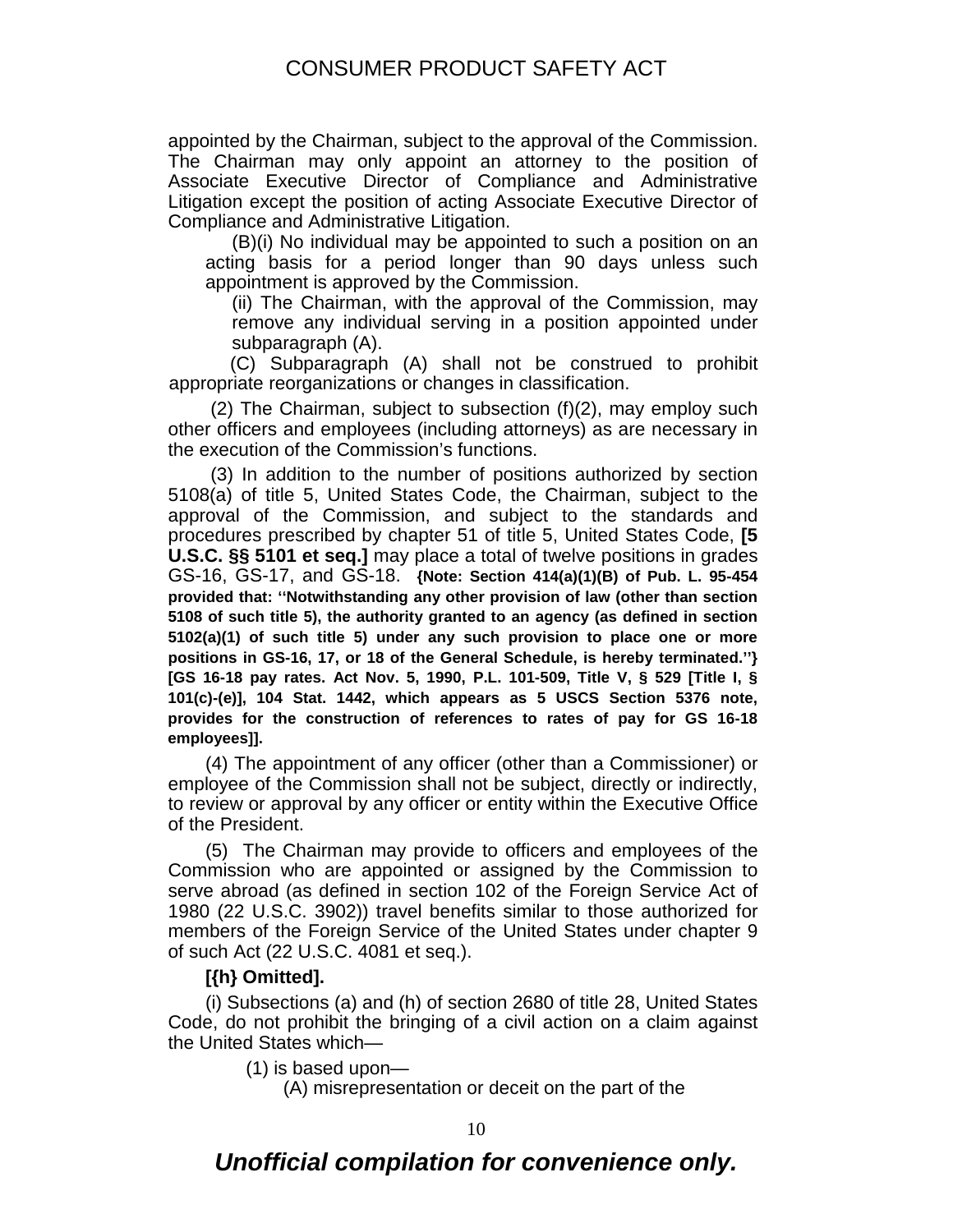Commission or any employee thereof, or

(B) any exercise or performance, or failure to exercise or perform, a discretionary function on the part of the Commission or any employee thereof which exercise, performance, or failure was grossly negligent; and (2) is not made with respect to any agency action (as defined in section 551(13) of title 5, United States Code).

In the case of a civil action on a claim based upon the exercise or performance of, or failure to exercise or perform, a discretionary function, no judgment may be entered against the United States unless the court in which such action was brought determines (based upon consideration of all the relevant circumstances, including the statutory responsibility of the Commission and the public interest in encouraging rather than inhibiting the exercise of discretion) that such exercise, performance, or failure to exercise or perform was unreasonable.

(j) At least 30 days before the beginning of each fiscal year, the Commission shall establish an agenda for Commission action under the Acts under its jurisdiction and, to the extent feasible, shall establish priorities for such actions. Before establishing such agenda and priorities, the Commission shall conduct a public hearing on the agenda and priorities and shall provide reasonable opportunity for the submission of comments.

#### FULL COMMISSION REQUIREMENT; INTERIM QUORUM; **PERSONNEL**

### **[Sec. 202 of the Consumer Product Safety Improvement Act of 2008, Public Law 110-314, 122 Stat. 3016 (August 14, 2008)]**

**{Not part of the Consumer Product Safety Act}**

(a) TEMPORARY QUORUM.--Notwithstanding section 4(d) of the Consumer Product Safety Act (15 U.S.C. 2053(d)), 2 members of the Commission, if they are not affiliated with the same political party, shall constitute a quorum for the transaction of business for the 1 year period beginning on the date of enactment of this Act.

(b) REPEAL OF QUORUM LIMITATION.--

(1) REPEAL.--Title III of Public Law 102-389 is amended by striking the first proviso in the item captioned ``Consumer Product Safety Commission, Salaries and Expenses'' (15 U.S.C. 2053 note).

(2) EFFECTIVE DATE.--The amendment made by paragraph (1) shall take effect 1 year after the date of enactment of this Act. (c) PERSONNEL.--

(1) PROFESSIONAL STAFF.--The Commission shall increase the number of full-time personnel employed by the Commission to at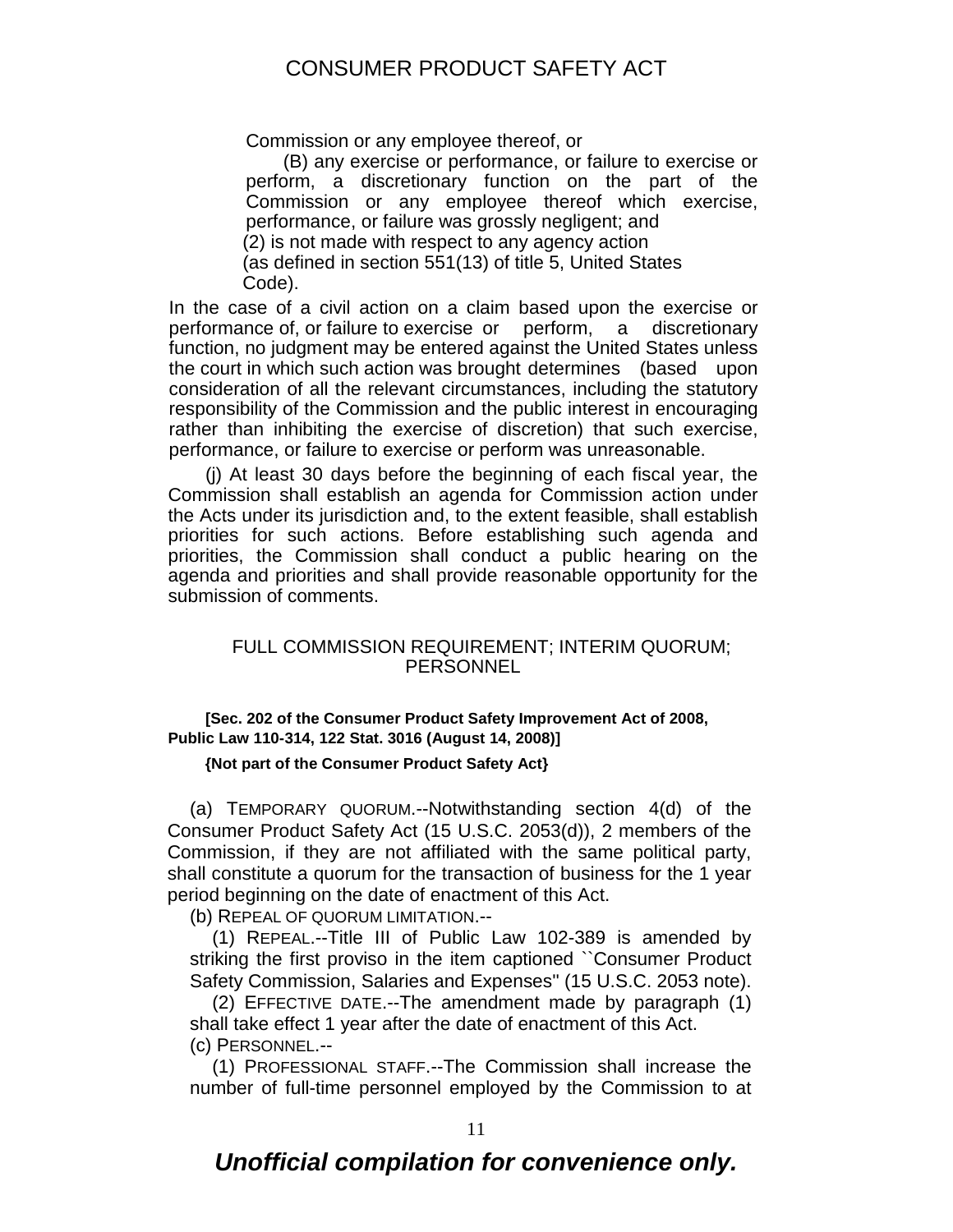least 500 by October 1, 2013, subject to the availability of appropriations.

(2) PORTS OF ENTRY; OVERSEAS INSPECTORS.--As part of the 500 full-time employees required by paragraph (1), the Commission shall hire personnel to be assigned to duty stations at United States ports of entry, or to inspect overseas manufacturing facilities, subject to the availability of appropriations.

PRODUCT SAFETY INFORMATION AND RESEARCH

#### **SEC. 5. [15 U.S.C. § 2054]**

(a) The Commission shall—

(1) maintain an Injury Information Clearinghouse to collect, investigate, analyze, and disseminate injury data, and information, relating to the causes and prevention of death, injury, and illness associated with consumer products;

(2) conduct such continuing studies and investigations of deaths, injuries, diseases, other health impairments, and economic lossesresulting from accidents involving consumer products as it deems necessary;

(3) following publication of a notice of proposed rulemaking for a product safety rule under any rulemaking authority administered by the Commission, assist public and private organizations or groups of manufacturers, administratively and technically, in the development of safety standards addressing the risk of injury identified in such notice; and

(4) to the extent practicable and appropriate (taking into account the resources and priorities of the Commission), assist public and private organizations or groups of manufacturers, administratively and technically, in the development of product safety standards and test methods.

(b) The Commission may—

(1) conduct research, studies, and investigations on the

safety of consumer products and on improving the safety of such products;

(2) test consumer products and develop product safety test methods and testing devices; and

(3) offer training in product safety investigation and test methods.

(c) In carrying out its functions under this section, the Commission may make grants or enter into contracts for the conduct of such functions with any person (including a governmental entity).

(d) Whenever the Federal contribution for any information, research, or development activity authorized by this Act is more than minimal, the Commission shall include in any contract, grant, or other arrangement for such activity, provisions effective to insure that the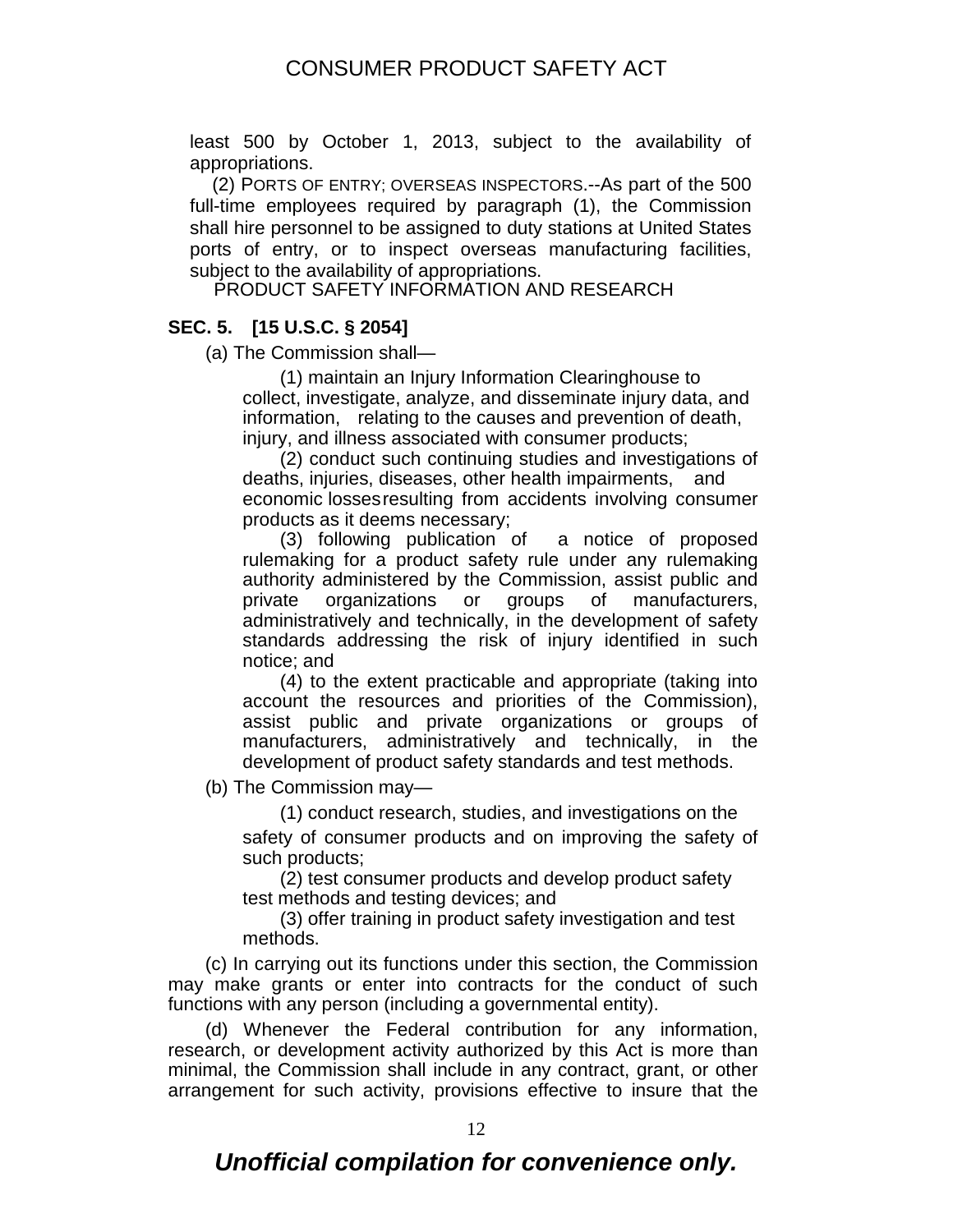rights to all information, uses, processes, patents, and other developments resulting from that activity will be made available to the public without charge on a nonexclusive basis. Nothing in this subsection shall be construed to deprive any person of any right which he may have had, prior to entering into any arrangement referred to in this subsection, to any patent, patent application, or invention.

**{Note: 35 U.S.C. §§ 200-211 and 37 CFR Part 401 specifically supersede section 5(d) of the Consumer Product Safety Act with respect to small business firms and nonprofit organizations which retain, in most cases, exclusive commercial rights to inventions made with Commission support.}**

#### EMPLOYEE TRAINING EXCHANGES

#### **[Sec. 208 of the Consumer Product Safety Improvement Act of 2008, Public Law 110-314, 122 Stat. 3016 (August 14, 2008)] {Not part of the Consumer Product Safety Act}**

(a) IN GENERAL.--The Commission may--

(1) retain or employ officers or employees of foreign government agencies on a temporary basis pursuant to section 4 of the Consumer Product Safety Act (15 U.S.C. 2053) or section 3101 or 3109 of title 5, United States Code; and

(2) detail officers or employees of the Commission to work on a temporary basis for appropriate foreign government agencies for the purpose of providing or receiving training.

(b) RECIPROCITY AND REIMBURSEMENT.--The Commission may execute the authority contained in subsection (a) with or without reimbursement in money or in kind, and with or without reciprocal arrangements by or on behalf of the foreign government agency involved. Any amounts received as reimbursement for expenses incurred by the Commission under this section shall be credited to the appropriations account from which such expenses were paid.

(c) STANDARDS OF CONDUCT.--An individual retained or employed under subsection (a)(1) shall be considered to be a Federal employee while so retained or employed, only for purposes of--

(1) injury compensation as provided in chapter 81 of title 5, United States Code, and tort claims liability under chapter 171 of title 28, United States Code;

(2) the Ethics in Government Act (5 U.S.C. App.) and the provisions of chapter 11 of title 18, United States Code; and

(3) any other statute or regulation governing the conduct of Federal employees.

#### PUBLIC DISCLOSURE OF INFORMATION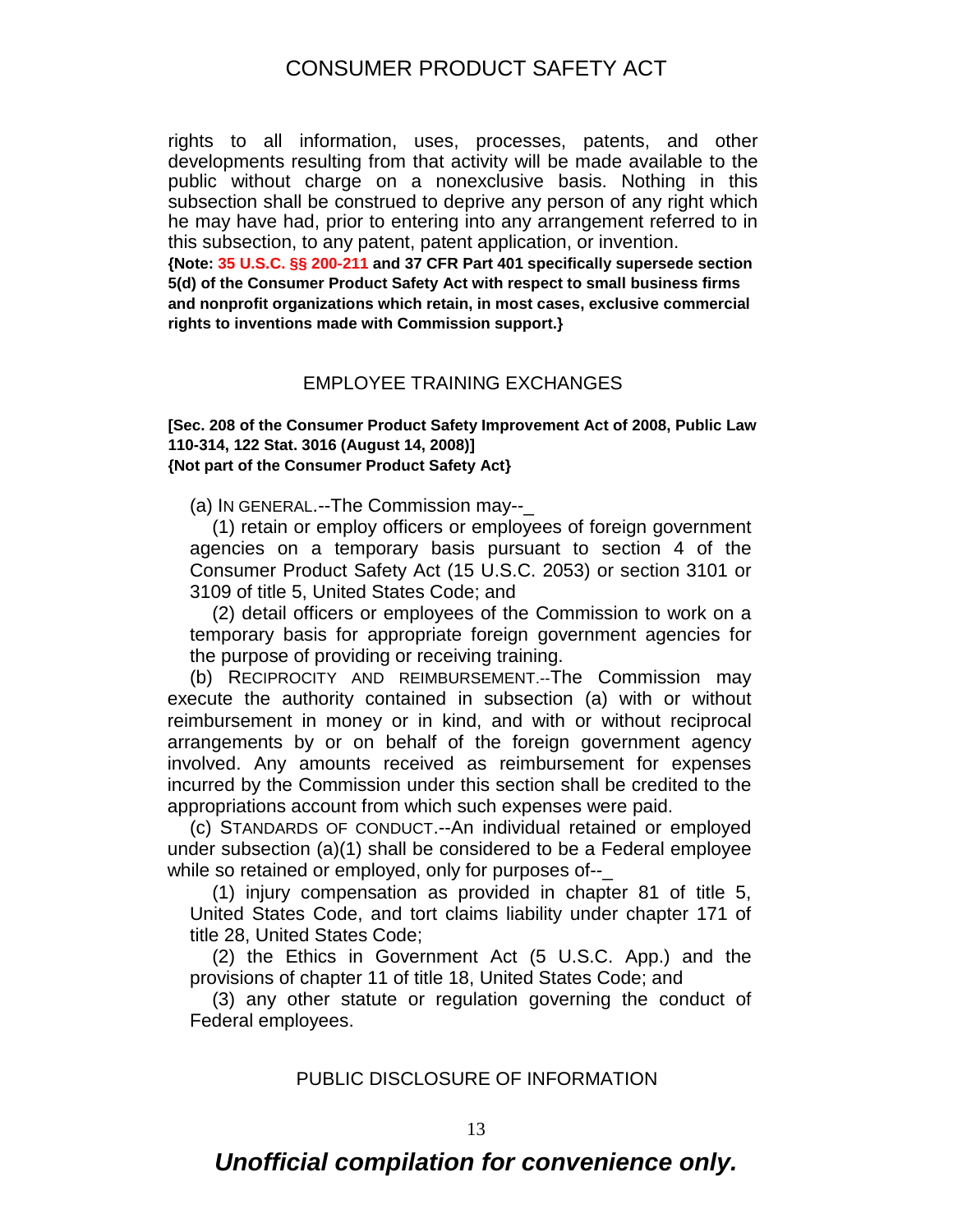#### **SEC. 6. [15 U.S.C. § 2055]**

(a) (1) Nothing contained in this Act shall be construed to require the release of any information described by subsection (b) of section 552 of title 5, United States Code, or which is otherwise protected by law from disclosure to the public.

(2) All information reported to or otherwise obtained by the Commission or its representative under this Act which information contains or relates to a trade secret or other matter referred to in section 1905 of title 18, United States Code, or subject to section 552(b)(4) of title 5, United States Code, shall be considered confidential and shall not be disclosed.

(3) The Commission shall, prior to the disclosure of any information which will permit the public to ascertain readily the identity of a manufacturer or private labeler of a consumer product, offer such manufacturer or private labeler an opportunity to mark such information as confidential and therefore barred from disclosure under paragraph (2). A manufacturer or private labeler shall submit any such mark within 15 calendar days after the date on which it receives the Commission's offer.

(4) All information that a manufacturer or private labeler has marked to be confidential and barred from disclosure under paragraph (2), either at the time of submission or pursuant to paragraph (3), shall not be disclosed, except in accordance with the procedures established in paragraphs (5) and (6).

(5) If the Commission determines that a document marked as confidential by a manufacturer or private labeler to be barred from disclosure under paragraph (2) may be disclosed because it is not confidential information as provided in paragraph (2), the Commission shall notify such person in writing that the Commission intends to disclose such document at a date not less than 10 days after the date of receipt of notification.

(6) Any person receiving such notification may, if he believes such disclosure is barred by paragraph (2), before the date set for release of the document, bring an action in the district court of the United States in the district in which the complainant resides, or has his principal place of business, or in which the documents are located, or in the United States District Court for the District of Columbia to restrain disclosure of the document. Any person receiving such notification may file with the appropriate district court or court of appeals of the United States, as appropriate, an application for a stay of disclosure. The documents shall not be disclosed until the court has ruled on the application for a stay.

(7) Nothing in this Act shall authorize the withholding of information by the Commission or any officer or employee under its control from the duly authorized committees or subcommittees of the Congress, and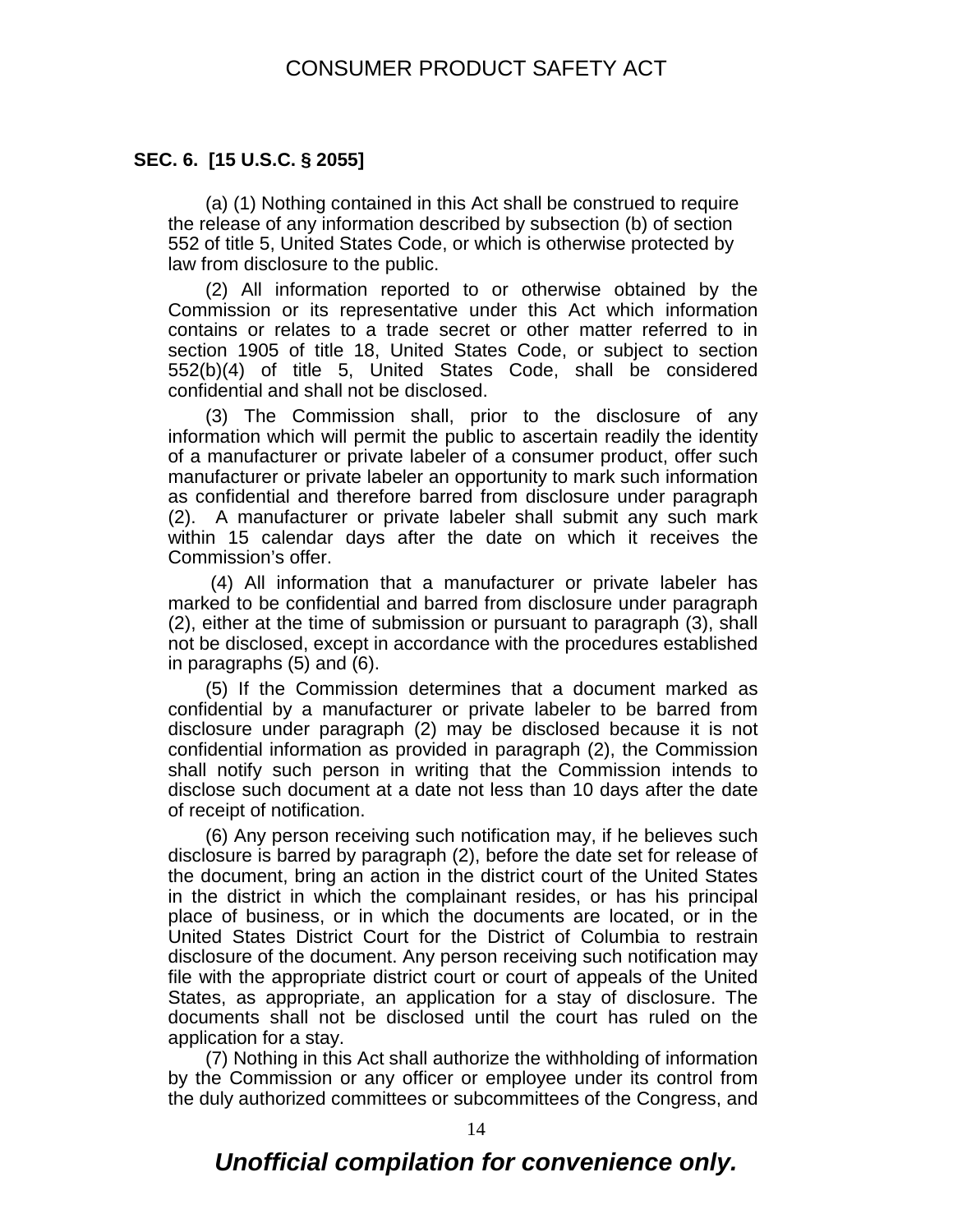the provisions of paragraphs (2) through (6) shall not apply to such disclosures, except that the Commission shall immediately notify the manufacturer or private labeler of any such request for information designated as confidential by the manufacturer or private labeler.

(8) The provisions of paragraphs (2) through (6) shall not prohibit the disclosure of information to other officers, employees, or representatives of the Commission (including contractors) concerned with carrying out this Act or when relevant in any administrative proceeding under this Act or in judicial proceedings to which the Commission is a party. Any disclosure of relevant information—

> (A) in Commission administrative proceedings or in judicial proceedings to which the Commission is a party, or

(B) to representatives of the Commission (including contractors),

shall be governed by the rules of the Commission (including in camera review rules for confidential material) for such proceedings or for disclosures to such representatives or by court rules or orders, except that the rules of the Commission shall not be amended in a manner inconsistent with the purpose of this section.

(b)(1) Except as provided by paragraph (4) of this subsection, not less than 15 days prior to its public disclosure of any information obtained under this Act, or to be disclosed to the public in connection therewith (unless the Commission publishes a finding that the public health and safety requires a lesser period of notice), the Commission shall, to the extent practicable, notify and provide a summary of the information to, each manufacturer or private labeler of any consumer product to which such information pertains, if the manner in which such consumer product is to be designated or described in such information will permit the public to ascertain readily the identity of such manufacturer or private labeler, and shall provide such manufacturer or private labeler with a reasonable opportunity to submit comments to the Commission in regard to such information. The Commission shall take reasonable steps to assure, prior to its public disclosure thereof, that information from which the identity of such manufacturer or private labeler may be readily ascertained is accurate, and that such disclosure is fair in the circumstances and reasonably related to effectuating the purposes of this Act. In disclosing any information under this subsection, the Commission may, and upon the request of the manufacturer or private labeler shall, include with the disclosure any comments or other information or a summary thereof submitted by such manufacturer or private labeler to the extent permitted by and subject to the requirements of this section.

(2) If the Commission determines that a document claimed to be inaccurate by a manufacturer or private labeler under paragraph (1) should be disclosed because the Commission believes its has complied with paragraph (1), the Commission shall notify the manufacturer or private labeler that the Commission intends to disclose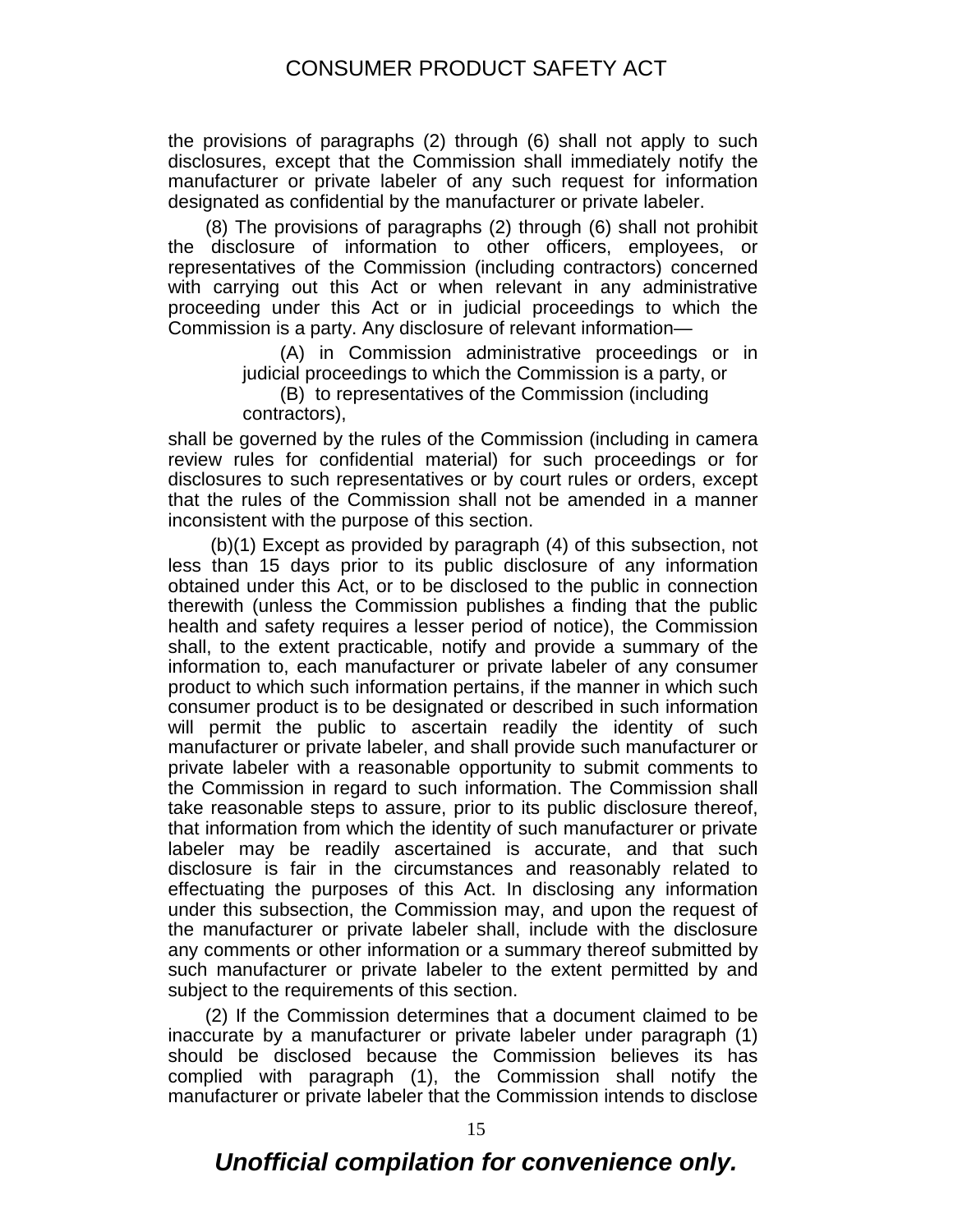such document at a date not less than 5 days after the date of the receipt of notification. The Commission may provide a lesser period of notice of intent to disclose if the Commission publishes a finding that the public health and safety requires a lesser period of notice.

(3)(A) Prior to the date set for release of the document, the manufacturer or private labeler receiving the notice described in paragraph (2) may bring an action in the district court of the United States in the district in which the complainant resides, or has his principal place of business, or in which the documents are located or in the United States District Court for the District of Columbia to enjoin disclosure of the document. The district court may enjoin such disclosure if the Commission has failed to take the reasonable steps prescribed in paragraph (1).

(B) If the Commission determines that the public health and safety requires expedited consideration of an action brought under subparagraph (A), the Commission may file a request with the District Court for such expedited consideration. If the Commission files such a request, the District Court shall—

(i) assign the matter for hearing at the earliest possible date;

(ii) give precedence to the matter, to the greatest extent practicable, over all other matters pending on the docket of the court at the time;

(iii) expedite consideration of the matter to the greatest extent practicable; and

(iv) grant or deny the requested injunction within 30 days after the date on which the Commission's request was filed with the court.

(4) Paragraphs (1) through (3) of this subsection shall not apply to the public disclosure of (A) information about any consumer product with respect to which product the Commission has filed an action under section 12 **[15 U.S.C. § 2061]** (relating to imminently hazardous products), or which the Commission has reasonable cause to believe is in violation of any consumer product safety rule or provision of this Act or similar rule or provision of any other Act enforced by the Commission; or (B) information in the course of or concerning a rulemaking proceeding (which shall commence upon the publication of an advance notice of proposed rulemaking or a notice of proposed rulemaking), an adjudicatory proceeding (which shall commence upon the issuance of a complaint) or other administrative or judicial proceeding under this Act.

(5) In addition to the requirements of paragraph (1), the Commission shall not disclose to the public information submitted pursuant to section 15(b) **[15 U.S.C. § 2064(b)]** respecting a consumer product unless—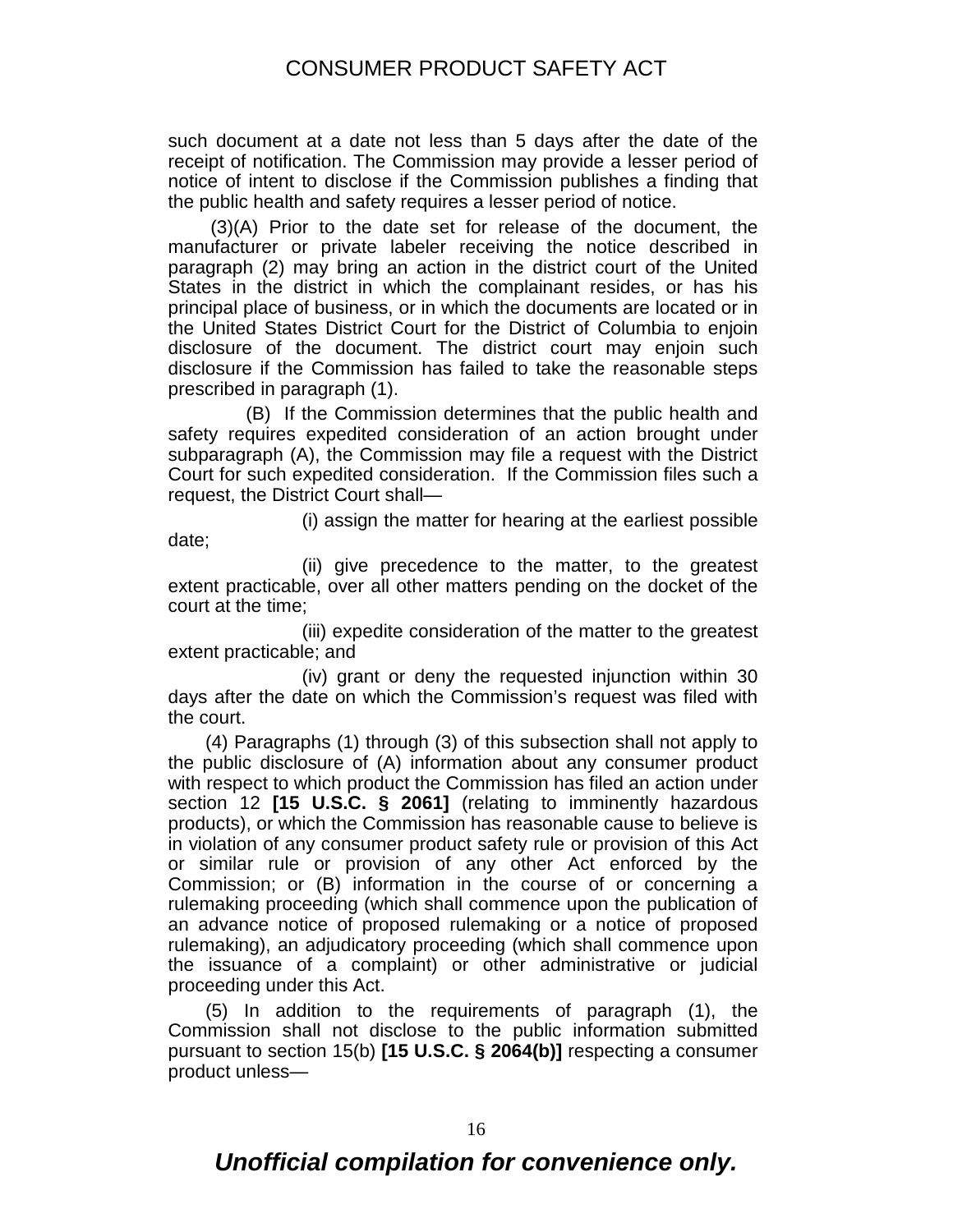(A) the Commission has issued a complaint under section 15 (c) or (d) **[15 U.S.C. § 2064(c) or (d)]** alleging that such product presents a substantial product hazard;

(B) in lieu of proceeding against such product under section 15 (c) or (d), **[15 U.S.C. § 2064(c) or (d)]**, the Commission has accepted in writing a remedial settlement agreement dealing with such product;

(C) the person who submitted the information under section 15(b) **[15 U.S.C. § 2064(b)]** agrees to its public disclosure; or (D) the Commission publishes a finding that the public health and safety requires public disclosure with a lesser period of notice than is required under paragraph (1).

The provisions of this paragraph shall not apply to the public disclosure of information with respect to a consumer product which is the subject of an action brought under section 12 **[15 U.S.C. § 2061]**, or which the Commission has reasonable cause to believe is in violation of any consumer product safety rule or provision under this Act or similar rule or provision of any other Act enforced by the Commission, or information in the course of or concerning a judicial proceeding.

(6) Where the Commission initiates the public disclosure of information that reflects on the safety of a consumer product or class of consumer products, whether or not such information would enable the public to ascertain readily the identity of a manufacturer or private labeler, the Commission shall establish procedures designed to ensure that such information is accurate and not misleading.

(7) If the Commission finds that, in the administration of this Act, it has made public disclosure of inaccurate or misleading information which reflects adversely upon the safety of any consumer product or class of consumer products, or the practices of any manufacturer, private labeler, distributor, or retailer of consumer products, it shall, in a manner equivalent to that in which such disclosure was made, take reasonable steps to publish a retraction of such inaccurate or misleading information.

(8) If, after the commencement of a rulemaking or the initiation of an adjudicatory proceeding, the Commission decides to terminate the proceeding before taking final action, the Commission shall, in a manner equivalent to that in which such commencement or initiation was publicized, take reasonable steps to make known the decision to terminate.

(c) The Commission shall communicate to each manufacturer of a consumer product, insofar as may be practicable, information as to any significant risk of injury associated with such product.

(d)(1) For purposes of this section, the term ''Act'' means the Consumer Product Safety Act, **[15 U.S.C. §§ 2051, et seq.],** the Flammable Fabrics Act, **[15 U.S.C. § 1191 et seq.]**, the Poison Prevention Packaging Act, **[15 U.S.C. § 1471 et seq.]**, and the Federal Hazardous Substances Act, **[15 U.S.C. § 261 et seq.]**.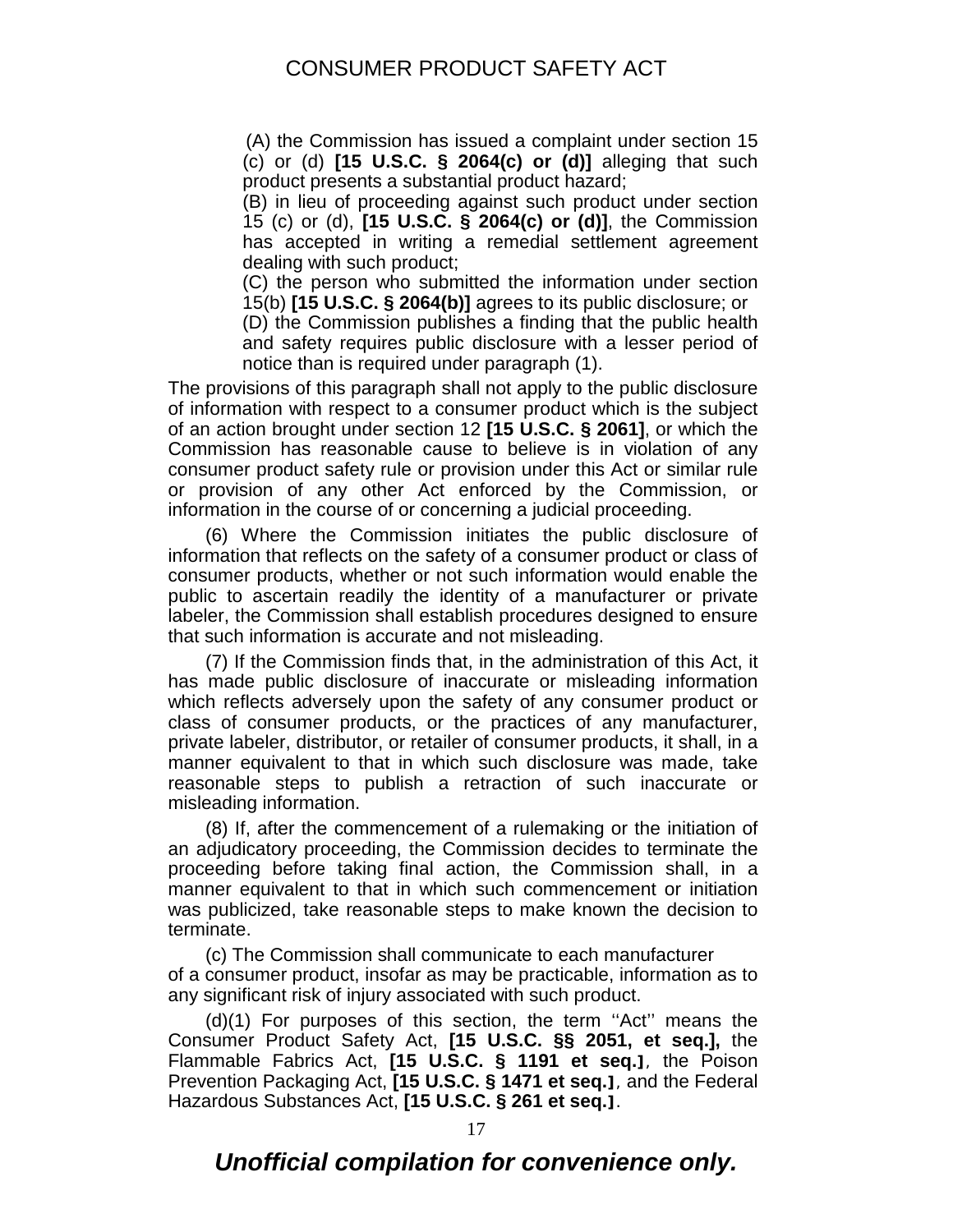(2) The provisions of this section shall apply whenever information is to be disclosed by the Commission, any member of the Commission, or any employee, agent, or representative of the Commission in an official capacity.

(e)(1) Notwithstanding the provisions of section 552 of title 5, United States Code, subsection (a)(7) of this section, or of any other law, except as provided in paragraphs (2), (3), and (4), no member of the Commission, no officer or employee of the Commission, and no officer or employee of the Department of Justice may—

> (A) publicly disclose information furnished under subsection (c)(1) or (c)(2)(A) of section 37;

(B) use such information for any purpose other than to carry out the Commission's responsibilities; or

(C) permit anyone (other than the members, officers, and employees of the Commission or officers or employees of the Department of Justice who require such information for an action filed on behalf of the Commission) to examine such information.

(2) Any report furnished under subsection (c)(1) or (c)(2)(A) of section 37 shall be immune from legal process and shall not be subject to subpoena or other discovery in any civil action in a State or Federal court or in any administrative proceeding, except in an action against such manufacturer under section 20, 21, or 22 **[sections 2069, 2070 or 2071of this title]** for failure to furnish information required by section 37 **[15 U.S.C. § 2084**].

(3) The Commission may, upon written request, furnish to any manufacturer or to the authorized agent of such manufacturer authenticated copies of reports furnished by or on behalf of such manufacturer in accordance with section 37, upon payment of the actual or estimated cost of searching the records and furnishing such copies.

(4) Upon written request of the Chairman or Ranking Minority Member of either of the appropriate Congressional committees or any subcommittee thereof, the Commission shall provide to the Chairman or Ranking Minority Member any information furnished to the Commission under section 37 **[15 U.S.C. § 2084]** for purposes that are related to the jurisdiction of such committee or subcommittee.

(5) Any officer or employee of the Commission or other officer or employee of the Federal Government who receives information provided under section 37, **[15 U.S.C. § 2084**], who willfully violates the requirements of this subsection shall be subject to dismissal or other action consistent with procedures and requirements established by the Office of Personnel Management.

**SEC. 6A. PUBLICLY AVAILABLE CONSUMER PRODUCT SAFETY INFORMATION DATABASE.**

18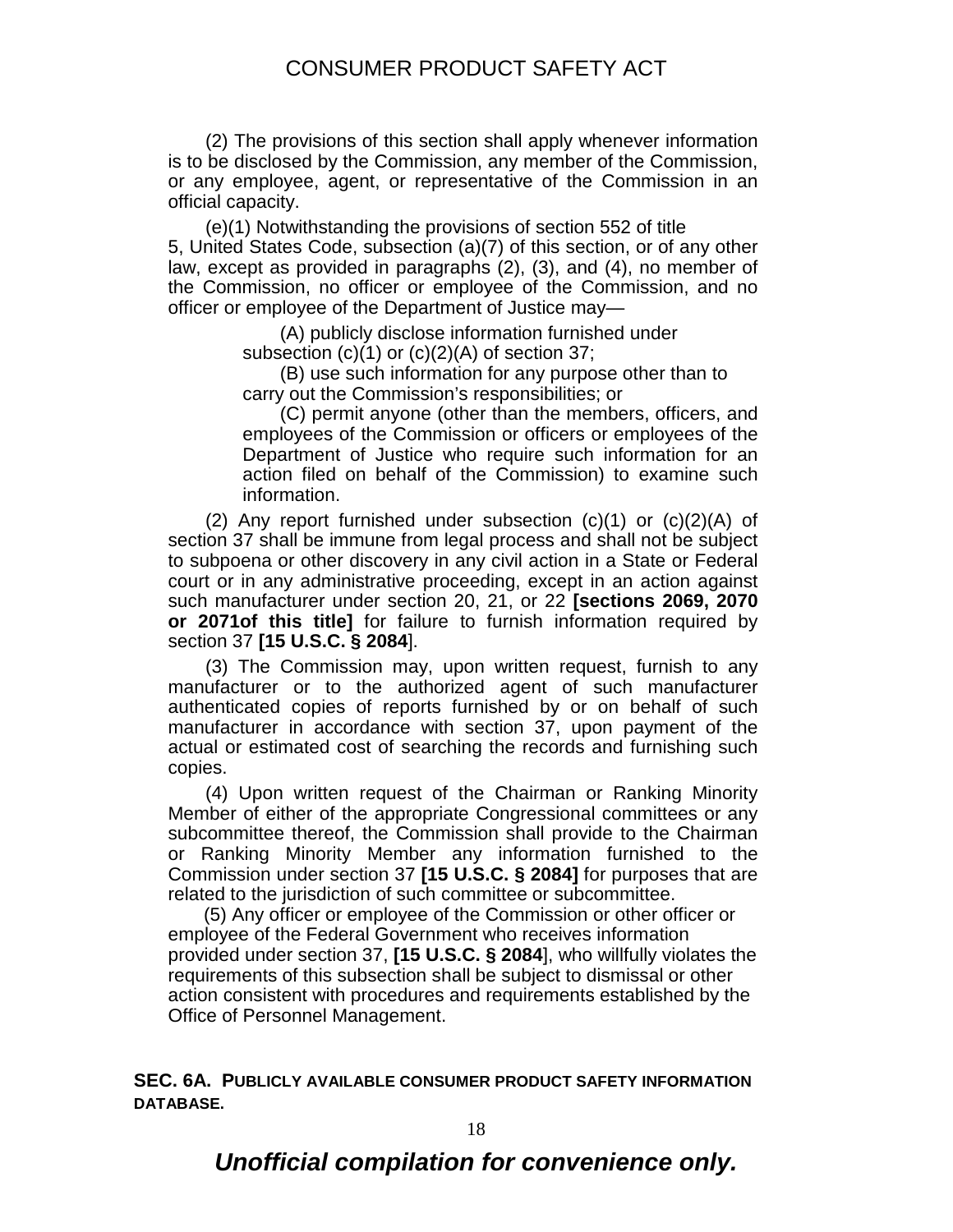#### (a) DATABASE REQUIRED.--

(1) In general.--Subject to the availability of appropriations, the Commission shall, in accordance with the requirements of this section, establish and maintain a database on the safety of consumer products, and other products or substances regulated by the Commission, that is\_

(A) publicly available;

(B) searchable; and

(C) accessible through the Internet website of the Commission.

(2) SUBMISSION OF DETAILED IMPLEMENTATION PLAN TO CONGRESS.--

Not later than 180 days after the date of enactment of the Consumer Product Safety Improvement Act of 2008, the Commission shall transmit to the appropriate Congressional committees a detailed plan for establishing and maintaining the database required by paragraph (1), including plans for the operation, content, maintenance, and functionality of the database. The plan shall detail the integration of the database into the Commission's overall information technology improvement objectives and plans. The plan submitted under this subsection shall include a detailed implementation schedule for the database, and plans for a public awareness campaign to be conducted by the Commission to increase consumer awareness of the database.

(3) DATE OF INITIAL AVAILABILITY.--Not later than 18 months after the date on which the Commission submits the plan required by paragraph (2), the Commission shall establish the database required by paragraph (1).

(b) CONTENT AND ORGANIZATION.--

(1) CONTENTS.--Except as provided in subsection (c)(4), the database shall include the following:

(A) Reports of harm relating to the use of consumer products, and other products or substances regulated by the Commission, that are received by the Commission from--

(i) consumers;

(ii) local, State, or Federal government agencies;

(iii) health care professionals;

(iv) child service providers; and

(v) public safety entities.

(B) Information derived by the Commission from notice under section 15(c) or any notice to the public relating to a voluntary corrective action taken by a manufacturer, in consultation with the Commission, of which action the Commission has notified the public.

(C) The comments received by the Commission under subsection (c)(2)(A) to the extent requested under subsection  $(c)(2)(B)$ .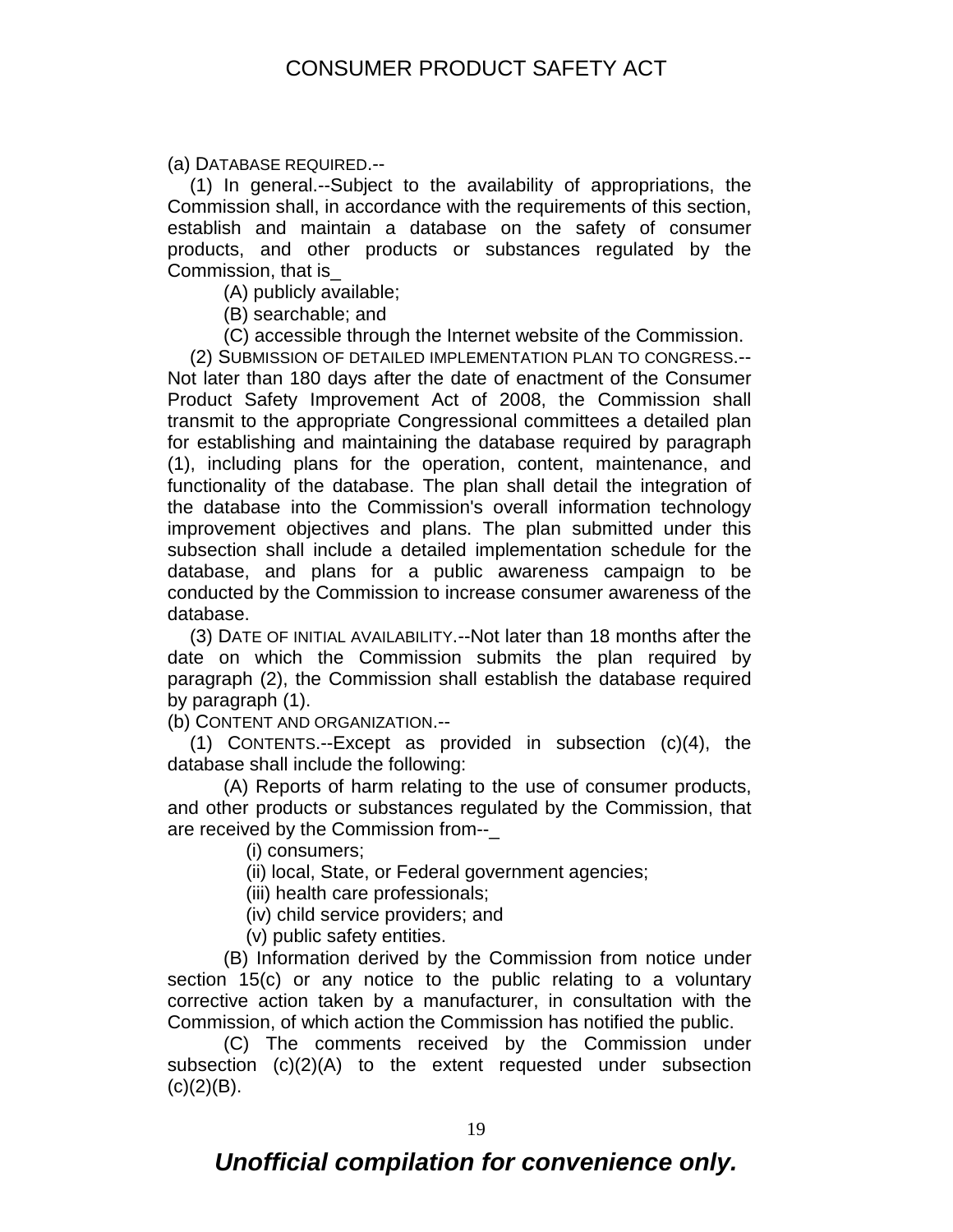(2) SUBMISSION OF INFORMATION.--In implementing the database, the Commission shall establish the following:

(A) Electronic, telephonic, and paper-based means of submitting, for inclusion in the database, reports described in paragraph (1)(A) of this subsection.

(B) A requirement that any report described in paragraph (1)(A) submitted for inclusion in such database include, at a minimum--

(i) a description of the consumer product (or other product or substance regulated by the Commission) concerned;

(ii) identification of the manufacturer or private labeler of the consumer product (or other product or substance regulated by the Commission);

(iii) a description of the harm relating to the use of the consumer product (or other product or substance regulated by the Commission);

(iv) contact information for the person submitting the report; and

(v) a verification by the person submitting the information that the information submitted is true and accurate to the best of the person's knowledge and that the person consents that such information be included in the database.

(3) ADDITIONAL INFORMATION.--In addition to the reports received under paragraph (1), the Commission shall include in the database, consistent with the requirements of section 6(a) and (b), any additional information it determines to be in the public interest.

(4) ORGANIZATION OF DATABASE.--The Commission shall categorize the information available on the database in a manner consistent with the public interest and in such manner as it determines to facilitate easy use by consumers and shall ensure, to the extent practicable, that the database is sortable and accessible by--

(A) the date on which information is submitted for inclusion in the database;

(B) the name of the consumer product (or other product or substance regulated by the Commission);

(C) the model name;

(D) the manufacturer's or private labeler's name; and

(E) such other elements as the Commission considers in the public interest.

(5) NOTICE REQUIREMENTS.--The Commission shall provide clear and conspicuous notice to users of the database that the Commission does not guarantee the accuracy, completeness, or adequacy of the contents of the database.

(6) AVAILABILITY OF CONTACT INFORMATION.--The Commission may not disclose, under this section, the name, address, or other contact information of any individual or entity that submits to the Commission a report described in paragraph (1)(A), except that the Commission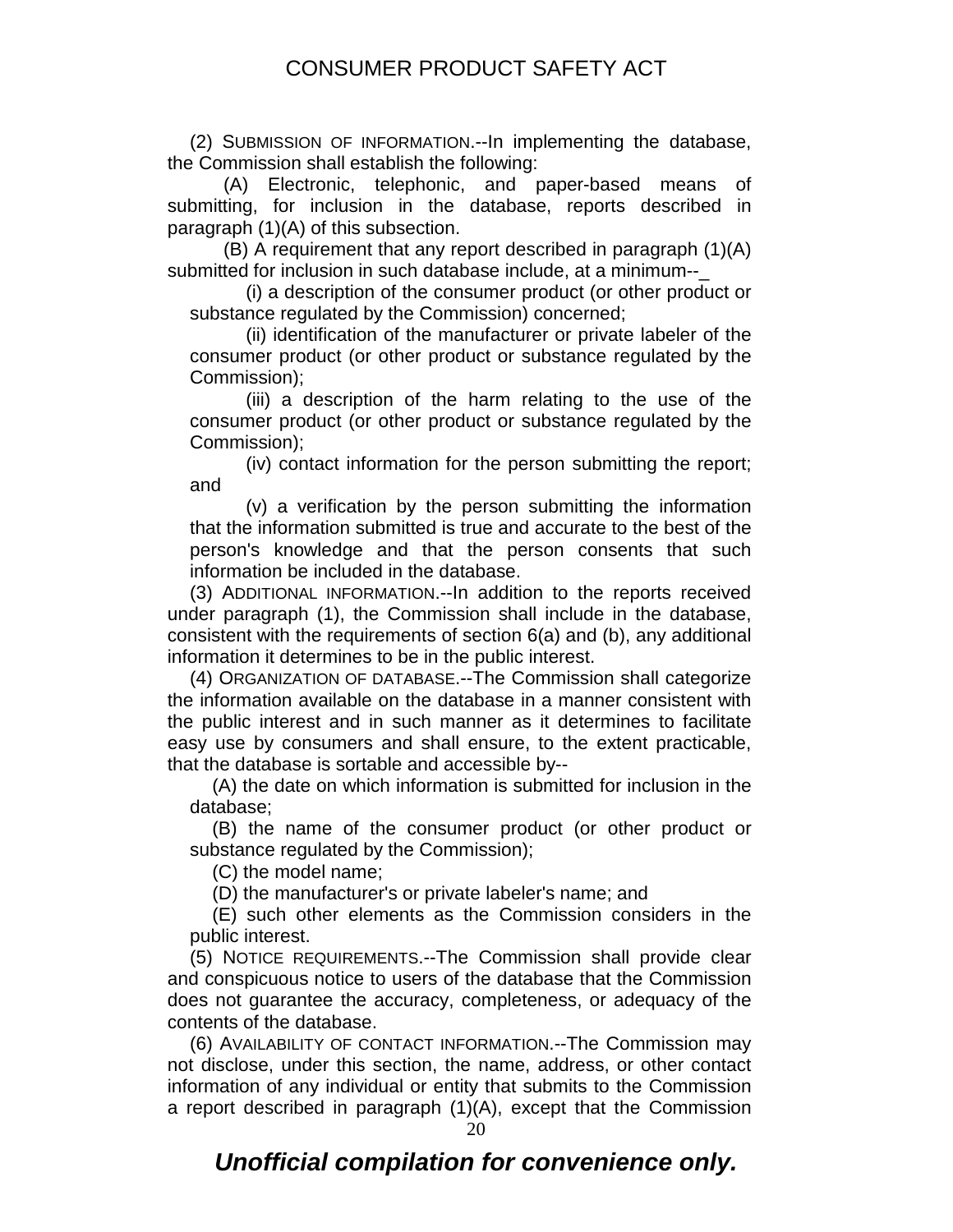may provide such information to the manufacturer or private labeler of the product with the express written consent of the person submitting the information. Consumer information provided to a manufacturer or private labeler under this section may not be used or disseminated to any other party for any purpose other than verifying a report submitted under paragraph (1)(A).

(c) PROCEDURAL REQUIREMENTS.--\_

(1) TRANSMISSION OF REPORTS TO MANUFACTURERS AND PRIVATE LABELERS.--Not later than 5 business days after the Commission receives a report described in subsection  $(b)(1)(A)$  which includes the information required by subsection (b)(2)(B), the Commission shall to the extent practicable transmit the report, subject to subsection (b)(6), to the manufacturer or private labeler identified in the report.

(2) OPPORTUNITY TO COMMENT.--\_

(A) IN GENERAL.--If the Commission transmits a report under paragraph (1) to a manufacturer or private labeler, the Commission shall provide such manufacturer or private labeler an opportunity to submit comments to the Commission on the information contained in such report.

(B) REQUEST FOR INCLUSION IN DATABASE.--A manufacturer or private labeler may request the Commission to include its comments in the database.

(C) CONFIDENTIAL MATTER.--\_

(i) IN GENERAL.--If the Commission transmits a report received under paragraph (1) to a manufacturer or private labeler, the manufacturer or private labeler may review the report for confidential information and request that portions of the report identified as confidential be so designated.

(ii) REDACTION.--If the Commission determines that the designated information contains, or relates to, a trade secret or other matter referred to in section 1905 of title 18, United States Code, or that is subject to section 552(b)(4) of title 5, United States Code, the Commission shall redact the designated information in the report before it is placed in the database.

(iii) REVIEW--If the Commission determines that the designated information is not confidential under clause (ii), the Commission shall notify the manufacturer or private labeler and include the information in the database. The manufacturer or private labeler may bring an action in the district court of the United States in the district in which the complainant resides, or has its principal place of business, or in the United States District Court for the District of Columbia, to seek removal of the information from the database.

(3) PUBLICATION OF REPORTS AND COMMENTS.--

(A) REPORTS.--Except as provided in paragraph (4)(A) or paragraph (5), if the Commission receives a report described in subsection (b)(1)(A), the Commission shall make the report available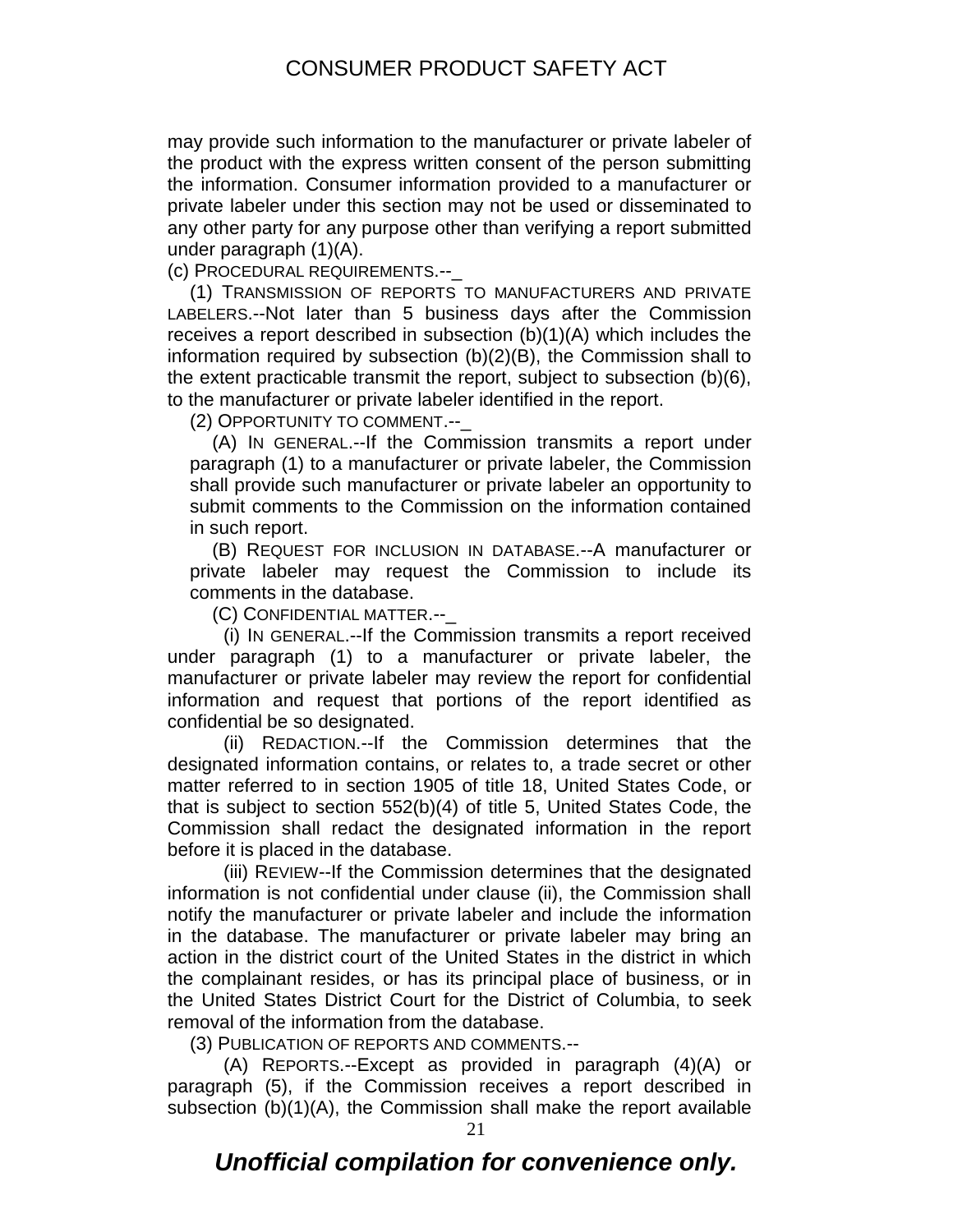in the database not later than the 10th business day after the date on which the Commission transmits the report under paragraph (1) of this subsection.

(B) COMMENTS.--Except as provided in paragraph (4)(A), if the Commission receives a comment under paragraph (2)(A) with respect to a report described in subsection (b)(1)(A) and a request with respect to such comment under paragraph (2)(B) of this subsection, the Commission shall make such comment available in the database at the same time as such report or as soon as practicable thereafter.

(4) INACCURATE INFORMATION.--

(A) Inaccurate information in reports and comments received.-- If, prior to making a report described in subsection (b)(1)(A) or a comment described in paragraph (2) of this subsection available in the database, the Commission —receives notice that the information in such report or comment is materially inaccurate, the Commission shall stay the publication of the report on the database as required under paragraph (3) for a period of no more than 5 additional days. If the Commission determines that the information in such report or comment is materially inaccurate, the Commission shall--\_

(i) decline to add the materially inaccurate information to the database;

(ii) correct the materially inaccurate information in the report or comment and add the report or comment to the database; or

(iii) add information to correct inaccurate information in the database.

(B) INACCURATE INFORMATION IN DATABASE.--If the Commission determines, after investigation, that information previously made available in the database is materially inaccurate or duplicative of information in the database, the Commission shall, not later than 7 business days after such determination--

(i) remove such information from the database;

(ii) correct such information; or

(iii) add information to correct inaccurate information in the database.

(5) OBTAINING CERTAIN PRODUCT IDENTIFICATION INFORMATION.—

(A) IN GENERAL.--If the Commission receives a report described in subsection (b)(1)(A) that does not include the model or serial number of the consumer product concerned, the Commission shall seek from the individual or entity submitting the report such model or serial number or, if such model or serial number is not available, a photograph of the product. If the Commission obtains information relating to the serial or model number of the product or a photograph of the product, it shall immediately forward such information to the manufacturer of the product. The Commission shall make the report available in the database on the 15th business day after the date on which the Commission transmits the report under paragraph (1) and shall include in the database any additional information about the product obtained under this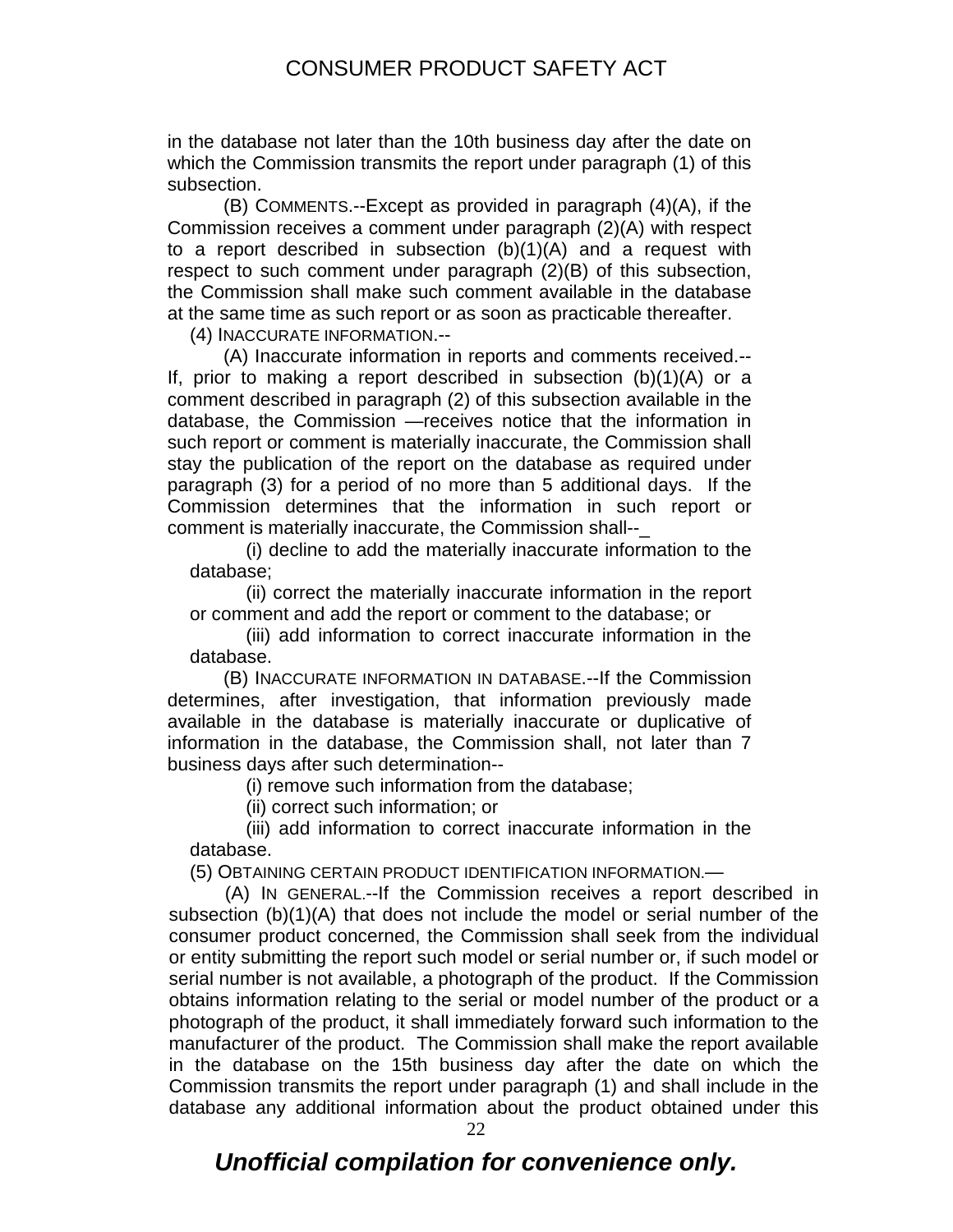paragraph.

(B) RULE OF CONSTRUCTION.--Nothing in this paragraph shall be construed to--

(i) permit the Commission to delay transmission of the report under paragraph (1) until the Commission has obtained the model or serial number or a photograph of the consumer product concerned; or

(ii) make inclusion in the database of a report described in subsection  $(b)(1)(A)$  contingent on the availability of the model or serial number or a photograph of the consumer product concerned.

(d) ANNUAL REPORT.--The Commission shall submit to the appropriate Congressional committees an annual report on the database, including--

(1) the operation, content, maintenance, functionality, and cost of the database for the reporting year; and

(2) the number of reports and comments for the year--

(A) received by the Commission under this section;

(B) posted on the database; and

(C) corrected on or removed from the database.

(e) GAO STUDY.--Within 2 years after the date on which the Commission establishes the database under this section, the Comptroller General shall submit a report to the appropriate Congressional committees containing--

(1) an analysis of the general utility of the database, including--

(A) an assessment of the extent of use of the database by consumers, including whether the database is accessed by a broad range of the public and whether consumers find the database to be useful; and

(B) efforts by the Commission to inform the public about the database; and

(2) recommendations for measures to increase use of the database by consumers and to ensure use by a broad range of the public.

(f) Application of Certain Notice and Disclosure Requirements.--

(1) IN GENERAL.--The provisions of section 6(a) and (b) shall not apply to the disclosure under this section of a report described in subsection (b)(1)(A) of this section.

(2) CONSTRUCTION.--Paragraph (1) shall not be construed to exempt from the requirements of section 6(a) and (b) information received by the Commission under--

(A) section 15(b); or

(B) any other mandatory or voluntary reporting program established between a retailer, manufacturer, or private labeler and the Commission.

(g) HARM DEFINED.--In this section, the term `harm' means\_

(1) injury, illness, or death; or

(2) risk of injury, illness, or death, as determined by the Commission.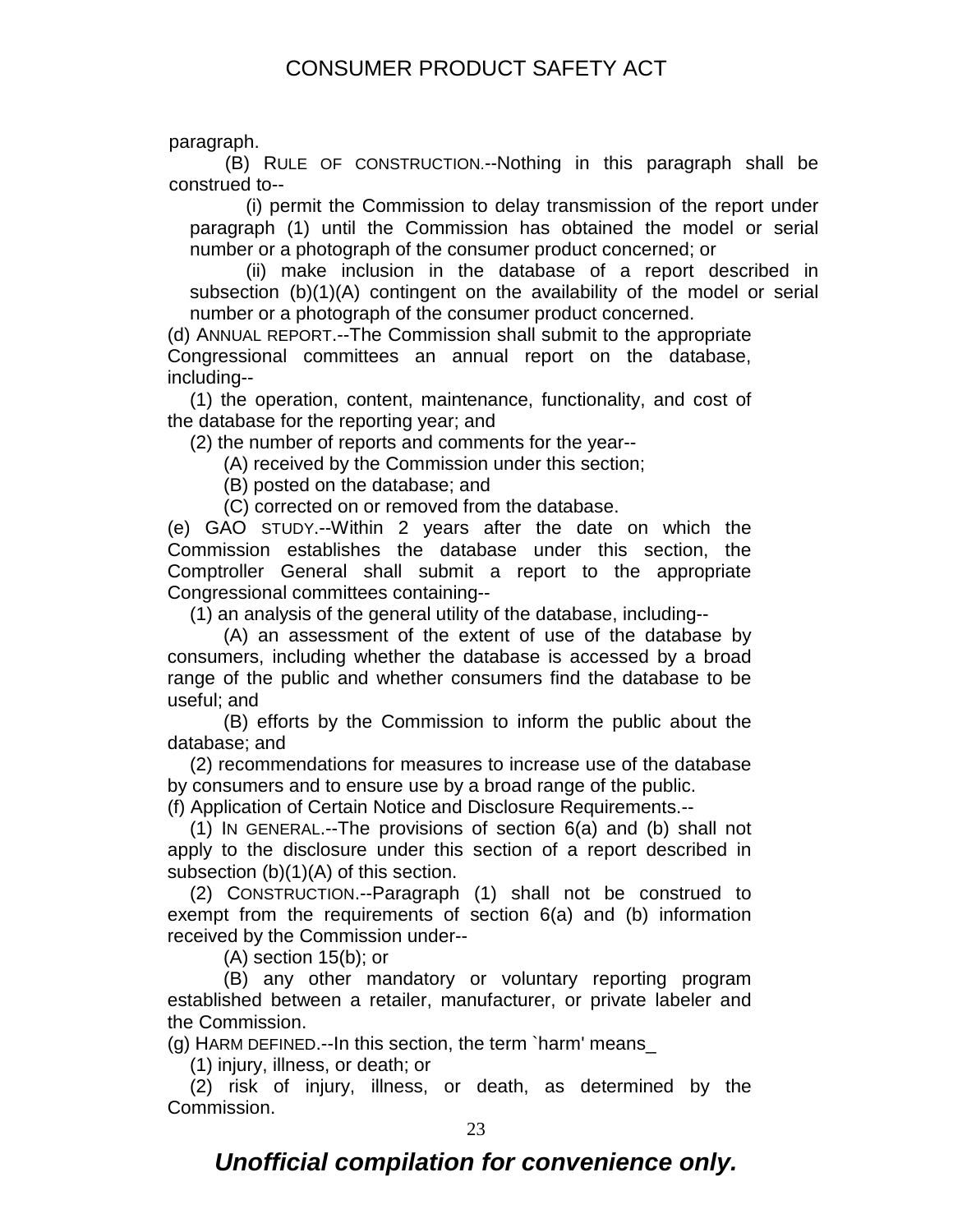**[Sec. 212(b) of the Consumer Product Safety Improvement Act of 2008, Public Law, 110-314, 122 Stat. 3016 (August 14, 2008)]**

**{Not part of the Consumer Product Safety Act}**

(b) UPGRADE OF COMMISSION INFORMATION TECHNOLOGY SYSTEMS.--The Commission shall expedite efforts to upgrade and improve the information technology systems in use by the Commission on the date of enactment of this Act.

#### CONSUMER PRODUCT SAFETY STANDARDS

#### **SEC. 7. [15 U.S.C. §2056]**

(a) The Commission may promulgate consumer product safety standards in accordance with the provisions of section 9 **[15 U.S.C. §2058].** A consumer product safety standard shall consist of one or more of any of the following types of requirements:

> (1) Requirements expressed in terms of performance requirements.

(2) Requirements that a consumer product be marked with or accompanied by clear and adequate warnings or instructions, or requirements respecting the form of warnings or instructions.

Any requirement of such a standard shall be reasonably necessary to prevent or reduce an unreasonable risk of injury associated with such product.

(b)(1) The Commission shall rely upon voluntary consumer product safety standards rather than promulgate a consumer product safety standard prescribing requirements described in subsection (a) whenever compliance with such voluntary standards would eliminate or adequately reduce the risk of injury addressed and it is likely that there will be substantial compliance with such voluntary standards.

(2) The Commission shall devise procedures to monitor compliance with any voluntary standards—.

> (A) upon which the Commission has relied under paragraph (1);

> (B) which were developed with the participation of the Commission; or

(C) whose development the Commission has monitored.

(c) If any person participates with the Commission in the development of a consumer product safety standard, the Commission may agree to contribute to the person's cost with respect to such participation, in any case in which the Commission determines that such contribution is likely to result in a more satisfactory standard than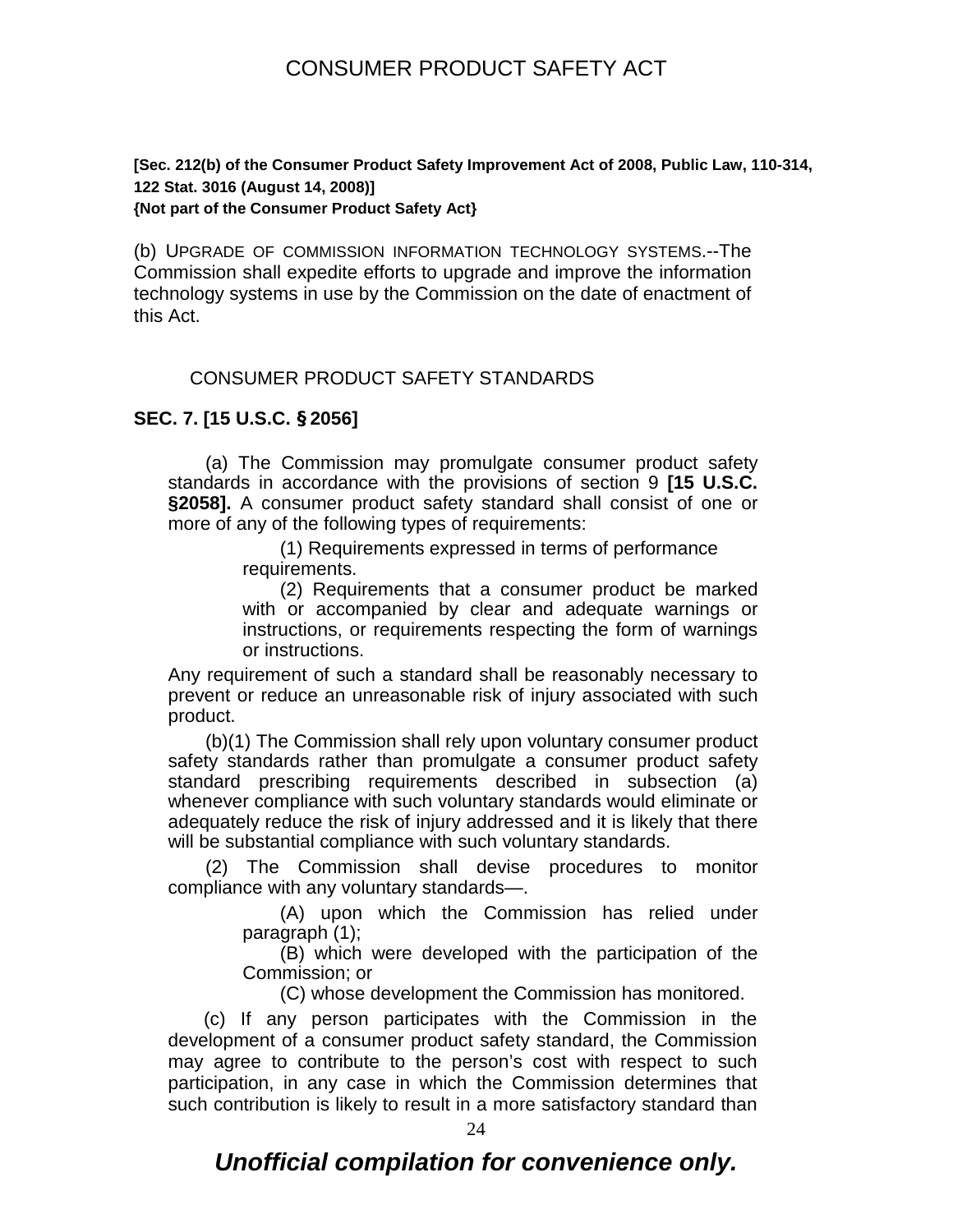would be developed without such contribution, and that the person is financially responsible. Regulations of the Commission [16 CFR Part 1105] shall set forth the items of cost in which it may participate, and shall exclude any contribution to the acquisition of land or buildings. Payments under agreements entered into under this subsection may be made without regard to section 3648 of the Revised Statutes of the United States (31 U.S.C. §529), **[31 U.S.C. §§ 3324 (a), (b)].**

BANNED HAZARDOUS PRODUCTS

#### **SEC. 8 [15 U.S.C. § 2057]**

Whenever the Commission finds that—

(1) a consumer product is being, or will be, distributed in commerce and such consumer product presents an unreasonable risk of injury; and

(2) no feasible consumer product safety standard under this Act would adequately protect the public from the unreasonable risk of injury associated with such product,

the Commission may, in accordance with section 9, **[15 U.S.C. § 2058]**, promulgate a rule declaring such product a banned hazardous product.

#### BANNING OF BUTYL NITRITE

# **[Sec. 2404 of Pub. L. 100-690; 15 U.S.C. 2057a]**

#### **{Not technically part of the Consumer Product Safety Act}**

(a) In general. Except as provided in subsection (b), butyl nitrite shall be considered a banned hazardous product under section 8 of the Consumer Product Safety Act (15 U.S.C. § 2057).

(b) Lawful purposes. For the purposes of section 8 of the Consumer Product Safety Act (15 U.S.C. § 2057), it shall not be unlawful for any person to manufacture for sale, offer for sale, distribute in commerce, or import into the United States butyl nitrite for any commercial purpose or any other purpose approved under the Federal Food, Drug, and Cosmetic Act.

(c) Definitions. For purposes of this section:

(1) The term ''butyl nitrite'' includes n-butyl nitrite, isobutyl nitrite, secondary butyl nitrite, tertiary butyl nitrite, and mixtures containing these chemicals.

(2) The term ''commercial purpose'' means any commercial purpose other than for the production of consumer products containing butyl nitrite that may be used for inhaling or otherwise introducing butyl nitrite into the human body for euphoric or physical effects.

(d) Effective date. This section shall take effect 90 days after the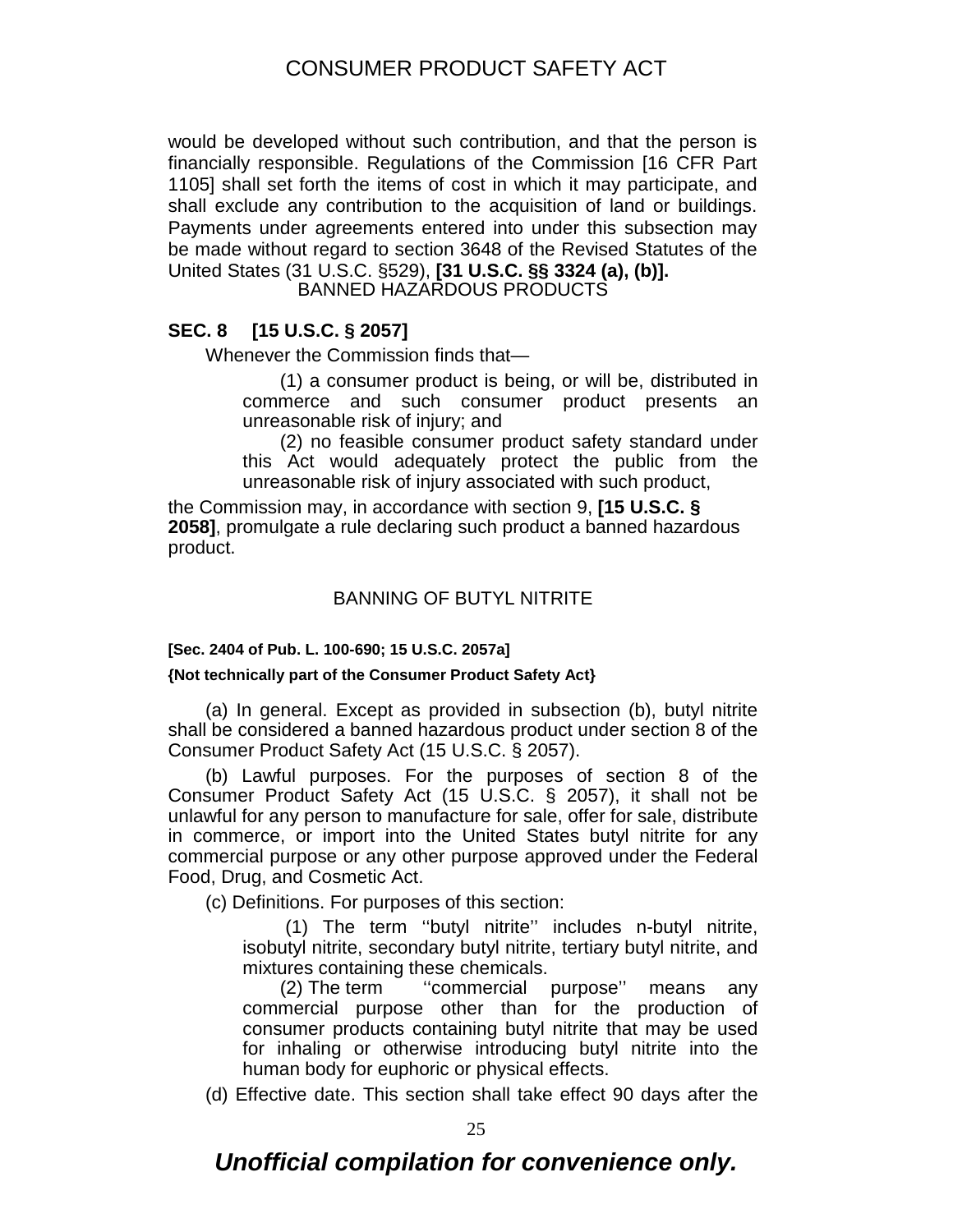date of the enactment of this subtitle **[enacted Nov. 18, 1988]**.

BANNING OF ISOPROPAL NITRITE AND OTHER NITRITES

#### [**Title XXIII, Sec. 3202 of Pub. L. 101-647; 15 U.S.C. 2057b] {Not technically part of the Consumer Product Safety Act}**

(a) In General. Except as provided in subsection (b), volatile alkyl nitrite shall be considered a banned hazardous product under section 8 of the Consumer Product Safety Act (15 U.S.C.§ 2057).

(b) Lawful Purposes. For the purposes of section 8 of the Consumer Product Safety Act (15 U.S.C. § 2057), it shall not be unlawful for any person to manufacture for sale, offer for sale, distribute in commerce, or import into the United States volatile alkyl nitrites for any commercial purpose or any other purpose approved under the Federal Food, Drug, and Cosmetic Act.

(c) "Commercial purpose" defined. For purposes of this section, the term ''commercial purpose'' means any commercial purpose other than for the production of consumer products containing volatile alkyl nitrites that may be used for inhaling or otherwise introducing volatile alkyl nitrites into the human body for euphoric or physical effects.

(d) Effective Date. This section shall take effect 90 days after the date of the enactment of this Act **[enacted Nov. 29, 1990]**.

#### PROHIBITION ON SALE OF CERTAIN PRODUCTS CONTAINING SPECIFIED PHTHALATES

**[Sec. 108 of the Consumer Product Safety Improvement Act of 2008, Public Law 110-314, 122 Stat. 3016 (August 14, 2008); amended by H.R. 2715, Public Law 112-28 (August 12, 2011)]**

**{Not part of the Consumer Product Safety Act}**

(a) PROHIBITION ON SALE OF CERTAIN PRODUCTS CONTAINING SPECIFIED PHTHALATES.--Beginning on the date that is 180 days after the date of enactment of this Act, it shall be unlawful for any person to manufacture for sale, offer for sale, distribute in commerce, or import into the United States any children's toy or child care article that contains concentrations of more than 0.1 percent of di-(2-ethylhexyl) phthalate (DEHP), dibutyl phthalate (DBP), or benzyl butyl phthalate (BBP).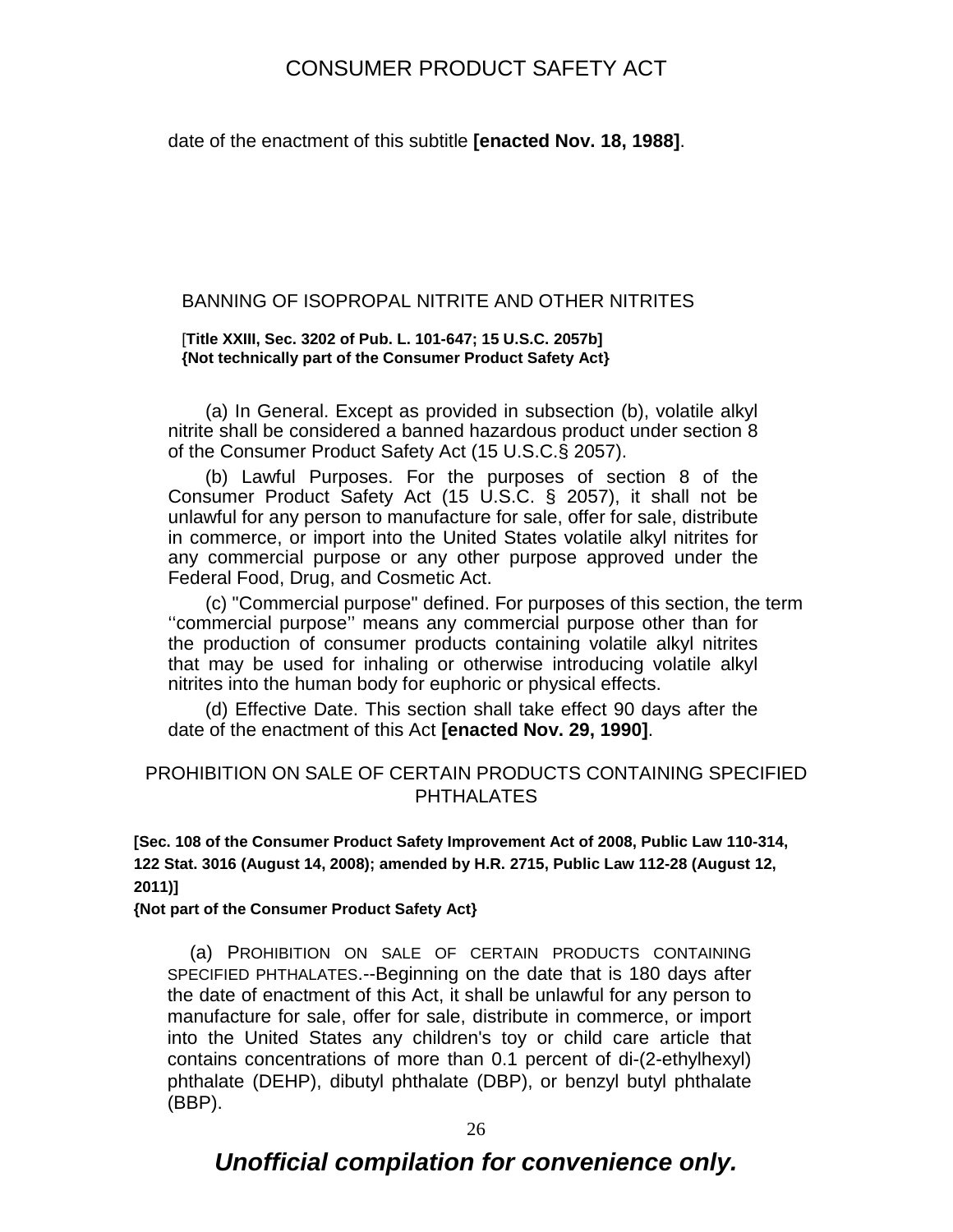(b) PROHIBITION ON THE SALE OF ADDITIONAL PRODUCTS CONTAINING CERTAIN PHTHALATES.--

(1) INTERIM PROHIBITION.--Beginning on the date that is 180 days after the date of enactment of this Act and until a final rule is promulgated under paragraph (3), it shall be unlawful for any person to manufacture for sale, offer for sale, distribute in commerce, or import into the United States any children's toy that can be placed in a child's mouth or child care article that contains concentrations of more than 0.1 percent of diisononyl phthalate (DINP), diisodecyl phthalate (DIDP), or di-n-octyl phthalate (DnOP).

(2) CHRONIC HAZARD ADVISORY PANEL.--\_

(A) APPOINTMENT.--Not earlier than 180 days after the date of enactment of this Act, the Commission shall begin the process of appointing a Chronic Hazard Advisory Panel pursuant to the procedures of section 28 of the Consumer Product Safety Act (15 U.S.C. 2077) to study the effects on children's health of all phthalates and phthalate alternatives as used in children's toys and child care articles.

(B) EXAMINATION.--The panel shall, within 18 months after its appointment under subparagraph (A), complete an examination of the full range of phthalates that are used in products for children and shall--

(i) examine all of the potential health effects (including endocrine disrupting effects) of the full range of phthalates;

(ii) consider the potential health effects of each of these phthalates both in isolation and in combination with other phthalates;

(iii) examine the likely levels of children's, pregnant women's, and others' exposure to phthalates, based on a reasonable estimation of normal and foreseeable use and abuse of such products;

(iv) consider the cumulative effect of total exposure to phthalates, both from children's products and from other sources, such as personal care products;

(v) review all relevant data, including the most recent, best-available, peer-reviewed, scientific studies of these phthalates and phthalate alternatives that employ objective data collection practices or employ other objective methods;

(vi) consider the health effects of phthalates not only from ingestion but also as a result of dermal, hand-to-mouth, or other exposure;

(vii) consider the level at which there is a reasonable certainty of no harm to children, pregnant women, or other susceptible individuals and their offspring, considering the best available science, and using sufficient safety factors to account for uncertainties regarding exposure and susceptibility of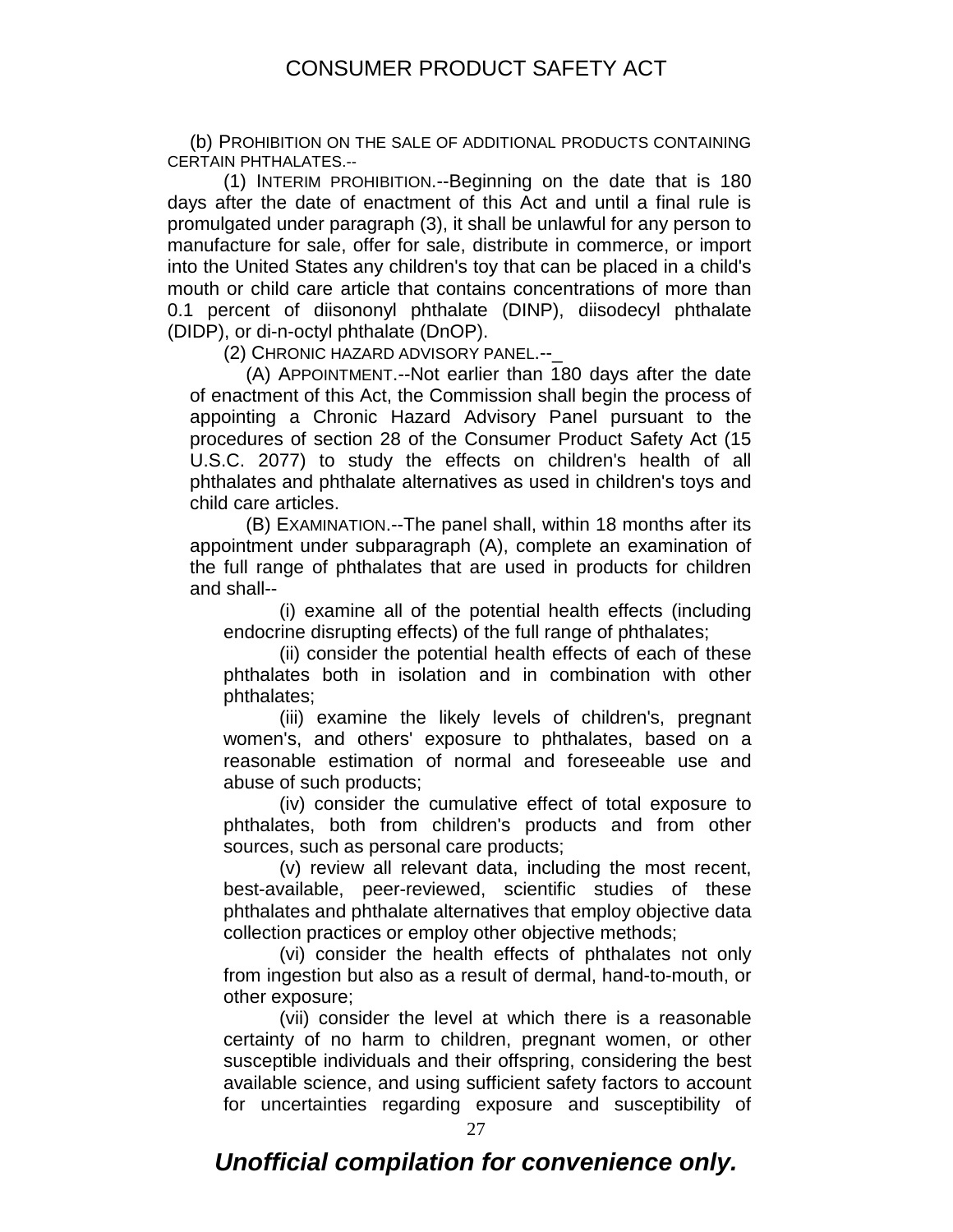children, pregnant women, and other potentially susceptible individuals; and

(viii) consider possible similar health effects of phthalate alternatives used in children's toys and child care articles.

The panel's examinations pursuant to this paragraph shall be conducted *de novo*. The findings and conclusions of any previous Chronic Hazard Advisory Panel on this issue and other studies conducted by the Commission shall be reviewed by the panel but shall not be considered determinative.

(C) REPORT.--Not later than 180 days after completing its examination, the panel appointed under subparagraph (A) shall report to the Commission the results of the examination conducted under this section and shall make recommendations to the Commission regarding any phthalates (or combinations of phthalates) in addition to those identified in subsection (a) or phthalate alternatives that the panel determines should be declared banned hazardous substances.

(3) PERMANENT PROHIBITION BY RULE.--Not later than 180 days after receiving the report of the panel under paragraph (2)(C), the Commission shall, pursuant to section 553 of title 5, United States Code, promulgate a final rule to--

(A) determine, based on such report, whether to continue in effect the prohibition under paragraph (1), in order to ensure a reasonable certainty of no harm to children, pregnant women, or other susceptible individuals with an adequate margin of safety; and

(B) evaluate the findings and recommendations of the Chronic Hazard Advisory Panel and declare any children's product containing any phthalates to be a banned hazardous product under section 8 of the Consumer Product Safety Act (15 U.S.C. 2057), as the Commission determines necessary to protect the health of children.

(c) APPLICATION.--Effective on the date of enactment of this Act, subsections (a) and (b)(1) and any rule promulgated under subsection (b)(3) shall apply to any plasticized component part of a children's toy or child care article or any other component part of a children's toy or child care article that is made of other materials that may contain phthalates.**{Note.--The date of enactment of H.R. 2715, Public Law 112-28, which amended Section 108 of the Consumer Product Safety Improvement Act of 2008, is August 12, 2011.}**

(d) EXCLUSION FOR INACCESSIBLE COMPONENT PARTS.--

(1) IN GENERAL.--The prohibitions established under subsections (a) and (b) shall not apply to any component part of a children's toy or child care article that is not accessible to a child through normal and reasonably foreseeable use and abuse of such product, as determined by the Commission. A component part is not accessible under this paragraph if such component part is not physically exposed by reason of a sealed covering or casing and does not become physically exposed through reasonably foreseeable use and abuse of the product. Reasonably foreseeable use and abuse shall include swallowing, mouthing, breaking, or other children's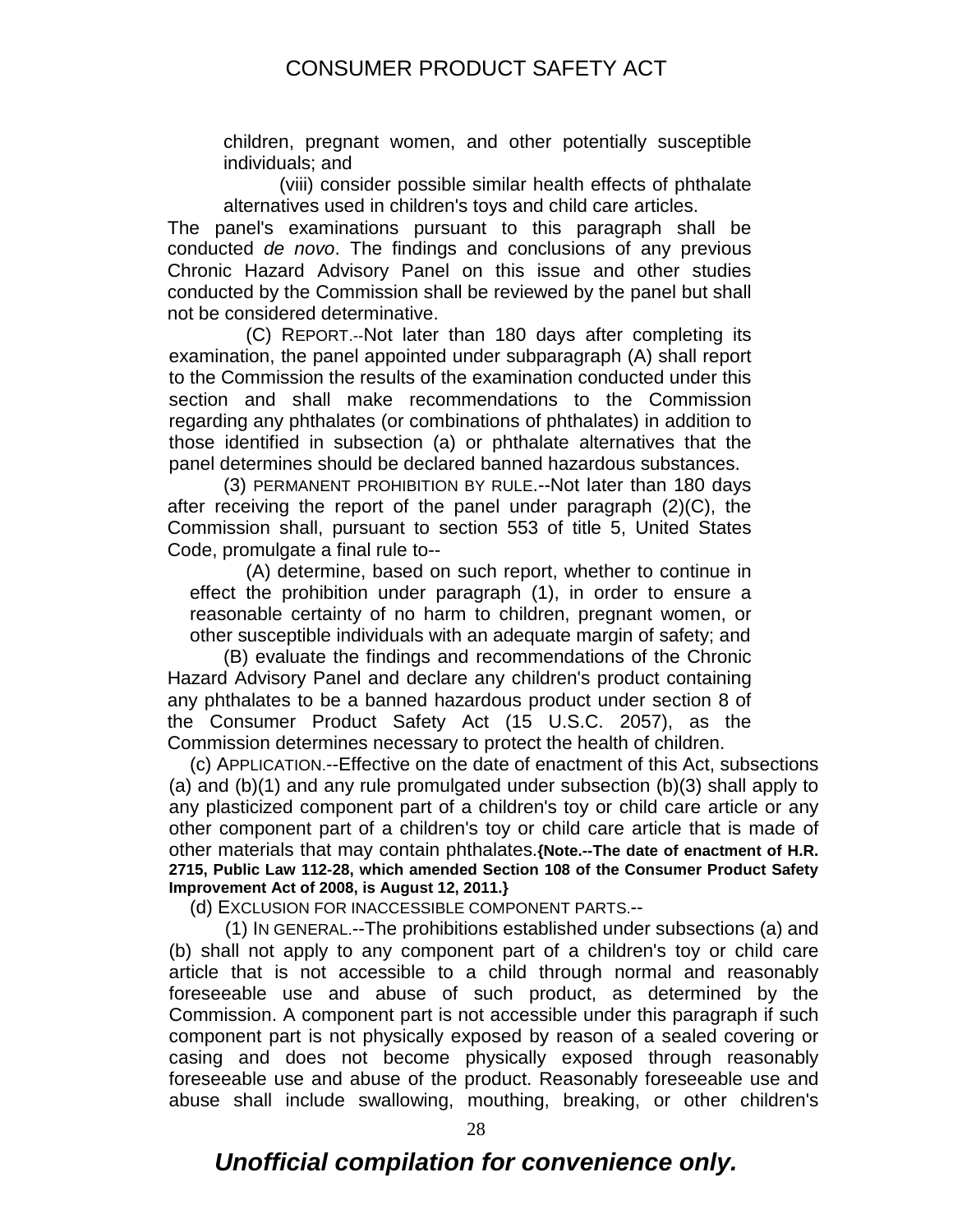activities, and the aging of the product.

(2) LIMITATION.--The Commission may revoke an exclusion or all exclusions granted under paragraph (1) at any time and require that any or all component parts manufactured after such exclusion is revoked comply with the prohibitions established under subsections (a) and (b) if the Commission finds, based on scientific evidence, that such compliance is necessary to protect the public health or safety.

(3) INACCESSIBILITY PROCEEDING.--Within 1 year after the date of enactment of this subsection, the Commission shall--

(A) promulgate a rule providing guidance with respect to what product components, or classes of components, will be considered to be inaccessible for purposes of paragraph (1); or

(B) adopt the same guidance with respect to inaccessibility that was adopted by the Commission with regards to accessibility of lead under section 101(b)(2)(B), with additional consideration, as appropriate, of whether such component can be placed in a child's mouth. **{Note.--The date of enactment of H.R. 2715, Public Law 112-28, which amended Section 108 of the Consumer Product Safety Improvement Act of 2008, is August 12, 2011.}**

(4) APPLICATION PENDING COMMISSION GUIDANCE.--Until the Commission promulgates a rule pursuant to paragraph (3), the determination of whether a product component is inaccessible to a child shall be made in accordance with the requirements laid out in paragraph (1) for considering a component to be inaccessible to a child.

(e) TREATMENT OF VIOLATION.--A violation of subsection (a) or (b)(1) or any rule promulgated by the Commission under subsection (b)(3) shall be treated as a violation of section  $19(a)(1)$  of the Consumer Product Safety Act (15 U.S.C. 2068(a)(1)).

(f) TREATMENT AS CONSUMER PRODUCT SAFETY STANDARDS; EFFECT ON STATE LAWS.--Subsections (a) and (b)(1) and any rule promulgated under subsection (b)(3) shall be considered consumer product safety standards under the Consumer Product Safety Act. Nothing in this section or the Consumer Product Safety Act (15 U.S.C. 2051 et seq.) shall be construed to preempt or otherwise affect any State requirement with respect to any phthalate alternative not specifically regulated in a consumer product safety standard under the Consumer Product Safety Act.

(g) DEFINITIONS.--\_

(1) DEFINED TERMS.--As used in this section:

(A) The term ``phthalate alternative'' means any common substitute to a phthalate, alternative material to a phthalate, or alternative plasticizer.

(B) The term ``children's toy'' means a consumer product designed or intended by the manufacturer for a child 12 years of age or younger for use by the child when the child plays.

(C) The term ``child care article'' means a consumer product designed or intended by the manufacturer to facilitate sleep or the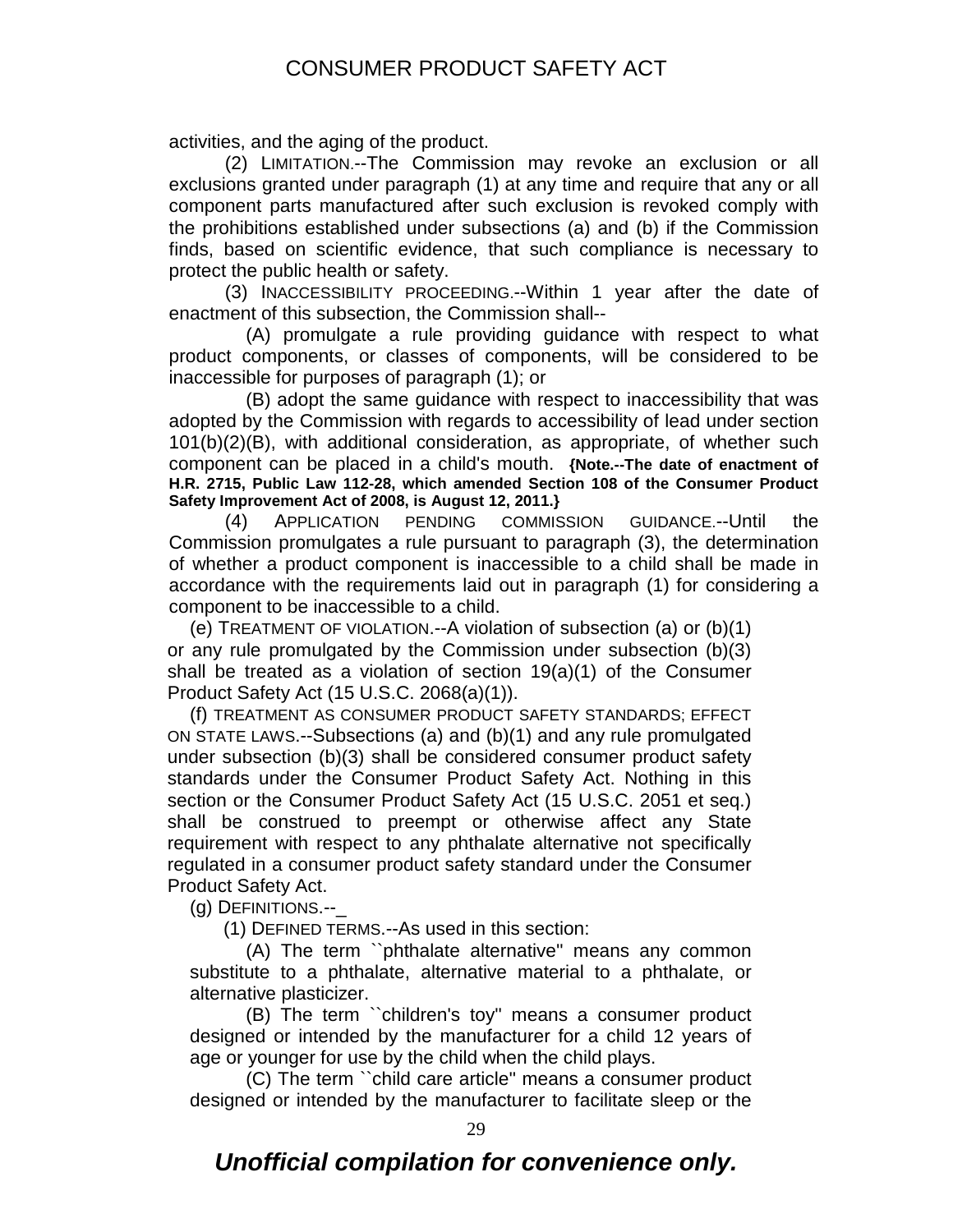feeding of children age 3 and younger, or to help such children with sucking or teething.

(D) The term ``consumer product'' has the meaning given such term in section 3(a)(1) of the Consumer Product Safety Act (15 U.S.C. 2052(a)(1)).

(2) DETERMINATION GUIDELINES.--

(A) AGE.--In determining whether products described in paragraph (1) are designed or intended for use by a child of the ages specified, the following factors shall be considered:

(i) A statement by a manufacturer about the intended use of such product, including a label on such product if such statement is reasonable.

(ii) Whether the product is represented in its packaging, display, promotion, or advertising as appropriate for use by children of the ages specified.

(iii) Whether the product is commonly recognized by consumers as being intended for use by a child of the ages specified.

(iv) The Age Determination guidelines issued by the Commission staff in September 2002 and any successor to such guidelines.

(B) TOY THAT CAN BE PLACED IN A CHILD'S MOUTH.-- For purposes of this section a toy can be placed in a child's mouth if any part of the toy can actually be brought to the mouth and kept in the mouth by a child so that it can be sucked and chewed. If the children's product can only be licked, it is not regarded as able to be placed in the mouth. If a toy or part of a toy in one dimension is smaller than 5 centimeters, it can be placed in the mouth.

PROCEDURE FOR CONSUMER PRODUCT SAFETY RULES

#### **SEC. 9 [15 U.S.C. § 2058]**

(a) A proceeding for the development of a consumer product safety rule may be commenced by the publication in the Federal Register of an advance notice of proposed rulemaking which shall—

> (1) identify the product and the nature of the risk of injury associated with the product;

(2) include a summary of each of the regulatory alternatives under consideration by the Commission (including voluntary consumer product safety standards);

(3) include information with respect to any existing standard known to the Commission which may be relevant to the proceedings, together with a summary of the reasons why the Commission believes preliminarily that such standard does not eliminate or adequately reduce the risk of injury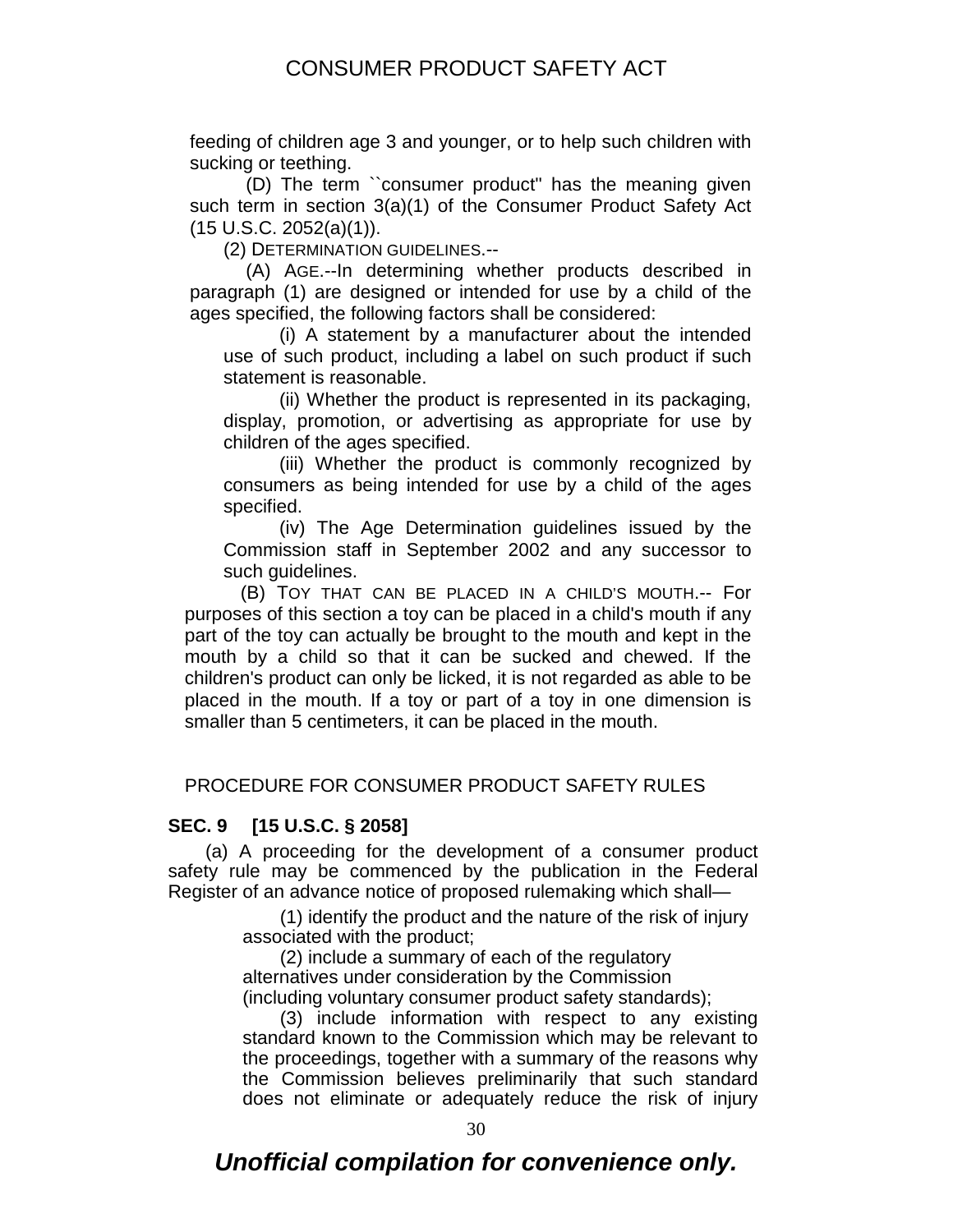identified in paragraph (1);

(4) invite interested persons to submit to the Commission, within such period as the Commission shall specify in the notice (which period shall not be less than 30 days or more than 60 days after the date of the publication of the notice), comments with respect to the risk of injury identified by the Commission, the regulatory alternatives being considered, and other possible alternatives for addressing the risk;

(5) invite any person (other than the Commission) to submit to the Commission, within such period as the Commission shall specify in the notice (which period shall not be less than 30 days after the date of publication of the notice), an existing standard or a portion of a standard as a proposed consumer product safety standard; and

(6) invite any person (other than the Commission) to submit to the Commission, within such period as the Commission shall specify in the notice (which period shall not be less than 30 days after the date of publication of the notice), a statement of intention to modify or develop a voluntary consumer product safety standard to address the risk of injury identified in paragraph (1) together with a description of a plan to modify or develop the standard.

The Commission shall transmit such notice within 10 calendar days to the the appropriate Congressional committees

(b)(1) If the Commission determines that any standard submitted to it in response to an invitation in a notice published under subsection (a)(5) if promulgated (in whole, in part, or in combination with any other standard submitted to the Commission or any part of such a standard) as a consumer product safety standard, would eliminate or adequately reduce the risk of the injury identified in a notice under subsection

(a)(1), the Commission may publish such standard, in whole, in part, or in such combination and with nonmaterial modifications, as proposed consumer product safety rule.

(2) If the Commission determines that—

(A) compliance with any standard submitted to it in response to an invitation in a notice published under subsection (a)(6) is likely to result in the elimination or adequate reduction of the risk of injury identified in the notice, and

(B) it is likely that there will be substantial compliance with such standard,

the Commission shall terminate any proceeding to promulgate a consumer product safety rule respecting such risk of injury and shall publish in the Federal Register a notice which includes the determination of the Commission and which notifies the public that the Commission will rely on the voluntary standard to eliminate or reduce the risk of injury, except that the Commission shall terminate any such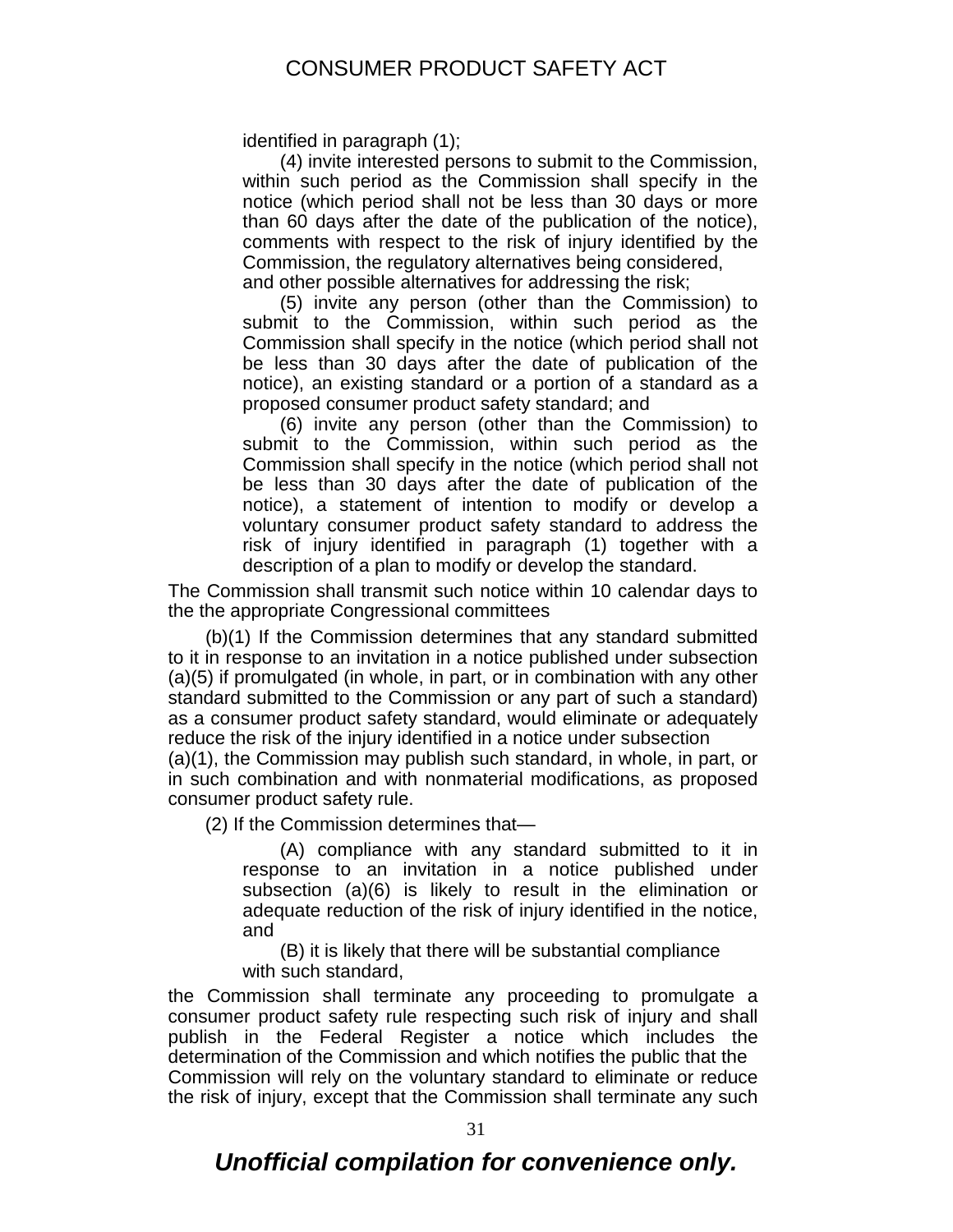proceeding and rely on a voluntary standard only if such voluntary standard is in existence. For purposes of this section, a voluntary standard shall be considered to be in existence when it is finally approved by the organization or other person which developed such standard, irrespective of the effective date of the standard. Before relying upon any voluntary consumer product safety standard, the Commission shall afford interested persons (including manufacturers, consumers, and consumer organizations) a reasonable opportunity to submit written comments regarding such standard. The Commission shall consider such comments in making any determination regarding reliance on the involved voluntary standard under this subsection.

(c) No consumer product safety rule may be proposed by the Commission unless the Commission publishes in the Federal Register the text of the proposed rule, including any alternatives, which the Commission proposes to promulgate, together with a preliminary regulatory analysis containing—

> (1) a preliminary description of the potential benefits and potential costs of the proposed rule, including any benefits or costs that cannot be quantified in monetary terms, and an identification of those likely to receive the benefits and bear the costs;

> (2) a discussion of the reasons any standard or portion of a standard submitted to the Commission under subsection (a)(5) was not published by the Commission as the proposed rule or part of the proposed rule;

> (3) a discussion of the reasons for the Commission's preliminary determination that efforts proposed under subsection (a)(6) and assisted by the Commission as required by section 5(a)(3) **[15 U.S.C. § 2054 (a)(3)]** would not, within a reasonable period of time, be likely to result in the development of a voluntary consumer product safety standard that would eliminate or adequately reduce the risk of injury addressed by the proposed rule; and

> (4) a description of any reasonable alternatives to the proposed rule, together with a summary description of their potential costs and benefits, and a brief explanation of why such alternatives should not be published as a proposed rule.

The Commission shall transmit such notice within 10 calendar days to the appropriate Congressional committees. Any proposed consumer product safety rule shall be issued within twelve months after the date of publication of the notice unless the Commission determines that such proposed rule is not reasonably necessary to eliminate or reduce the risk of injury associated with the product or is not in the public interest. The Commission may extend the twelve- month period for good cause. If the Commission extends such period, it shall immediately transmit notice of such extension to the Committee on Commerce, Science, and Transportation of the Senate and the Committee on Energy and Commerce **{Committee on Commerce}** of the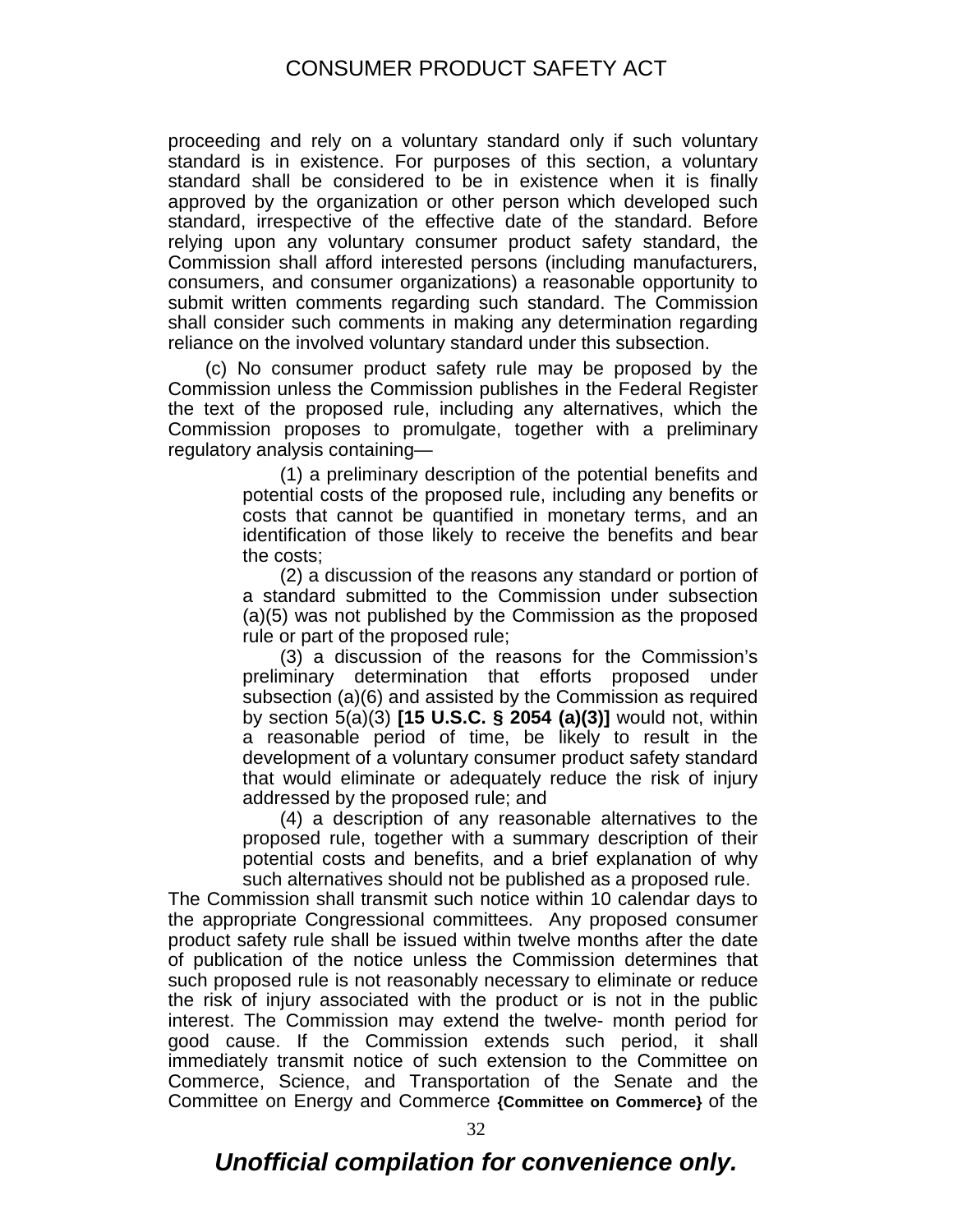House of Representatives. Such notice shall include an explanation of the reasons for such extension, together with an estimate of the date by which the Commission anticipates such rulemaking will be completed. The Commission shall publish notice of such extension and the information submitted to the Congress in the Federal Register. Nothing in this subsection shall preclude any person from submitting an existing standard or portion of a standard as a proposed consumer product safety standard.

(d)(1) Within 60 days after the publication under subsection (c) of a proposed consumer product safety rule respecting a risk of injury associated with a consumer product, the Commission shall—

(A) promulgate a consumer product safety rule respecting the risk of injury associated with such product if it makes the findings required under (f) of this section, or

(B) withdraw the applicable notice of proposed rulemaking if it determines that such rule is not (1) reasonably necessary to eliminate or reduce an unreasonable risk of injury associated with the product, or (ii) in the public interest; except that the Commission may extend such 60-day period for good cause shown (if it publishes its reasons therefor in the Federal Register).

(2) Consumer product safety rules shall be promulgated in accordance with section 553 of Title 5, United States Code, except that the Commission shall give interested persons an opportunity for the oral presentation of data, views, or arguments, in addition to an opportunity to make written submissions. A transcript shall be kept of any oral presentation.

(e) A consumer product safety rule shall express in the rule itself the risk of injury which the standard is designed to eliminate or reduce. In promulgating such a rule the Commission shall consider relevant available product data including the results of research, development, testing, and investigation activities conducted generally and pursuant to this Act. In the promulgation of such a rule the Commission shall also consider and take into account the special needs of elderly and handicapped persons to determine the extent to which such persons may be adversely affected by such rule.

(f)(1) Prior to promulgating a consumer product safety rule, the Commission shall consider, and shall make appropriate findings for inclusion in such rule with respect to—

> (A) the degree and nature of the risk of injury the rule is designed to eliminate or reduce;

(B) the approximate number of consumer products, or types or classes thereof, subject to such rule;

(C) the need of the public for the consumer products subject to such rule, and the probable effect of such rule upon the utility, cost, or availability of such products to meet such need; and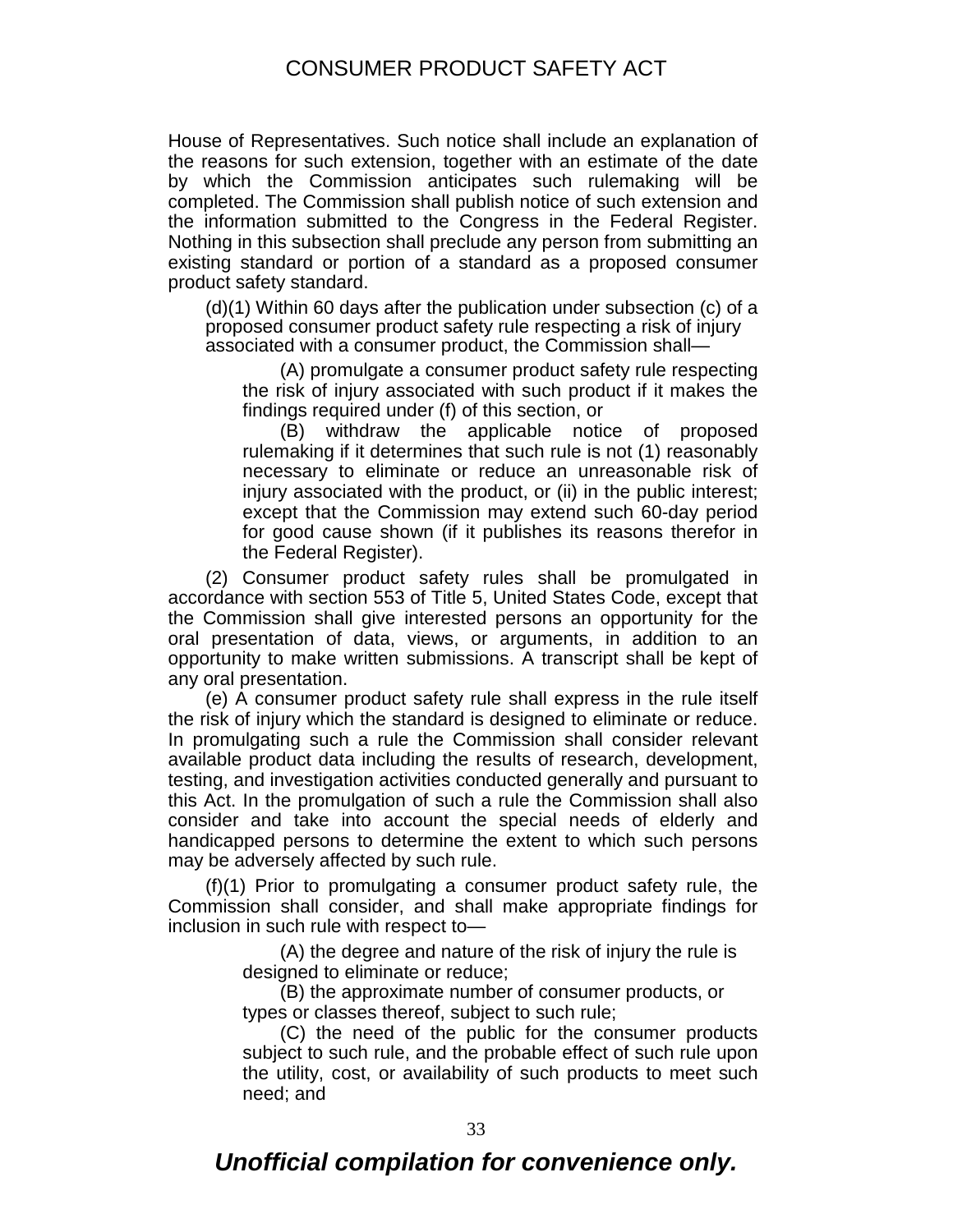(D) any means of achieving the objective of the order while minimizing adverse effects on competition or disruption or dislocation of manufacturing and other commercial practices consistent with the public health and safety.

(2) The Commission shall not promulgate a consumer product safety rule unless it has prepared, on the basis of the findings of the Commission under paragraph (1) and on other information before the Commission, a final regulatory analysis of the rule containing the following information:

> (A) A description of the potential benefits and potential costs of the rule, including costs and benefits that cannot be quantified in monetary terms, and the identification of those likely to receive the benefits and bear the costs.

> (B) A description of any alternatives to the final rule which were considered by the Commission, together with a summary description of their potential benefits and costs and a brief explanation of the reasons why these alternatives were not chosen.

> (C) A summary of any significant issues raised by the comments submitted during the public comment period in response to the preliminary regulatory analysis, and a summary of the assessment by the Commission of such issues.

The Commission shall publish its final regulatory analysis with the rule.

(3) The Commission shall not promulgate a consumer product safety rule unless it finds (and includes such finding in the rule)—

> (A) that the rule (including its effective date) is reasonably necessary to eliminate or reduce an unreasonable risk of injury associated with such product;

(B) that the promulgation of the rule is in the public interest;

(C) in the case of a rule declaring the product a banned hazardous product, that no feasible consumer product safety standard under this Act would adequately protect the public from the unreasonable risk of injury associated with such product;

(D) in the case of a rule which relates to a risk of injury with respect to which persons who would be subject to such rule have adopted and implemented a voluntary consumer product safety standard, that—

> (i) compliance with such voluntary consumer product safety standard is not likely to result in the elimination or adequate reduction of such risk of injury; or

> (ii) it is unlikely that there will be substantial compliance with such voluntary consumer product safety standard;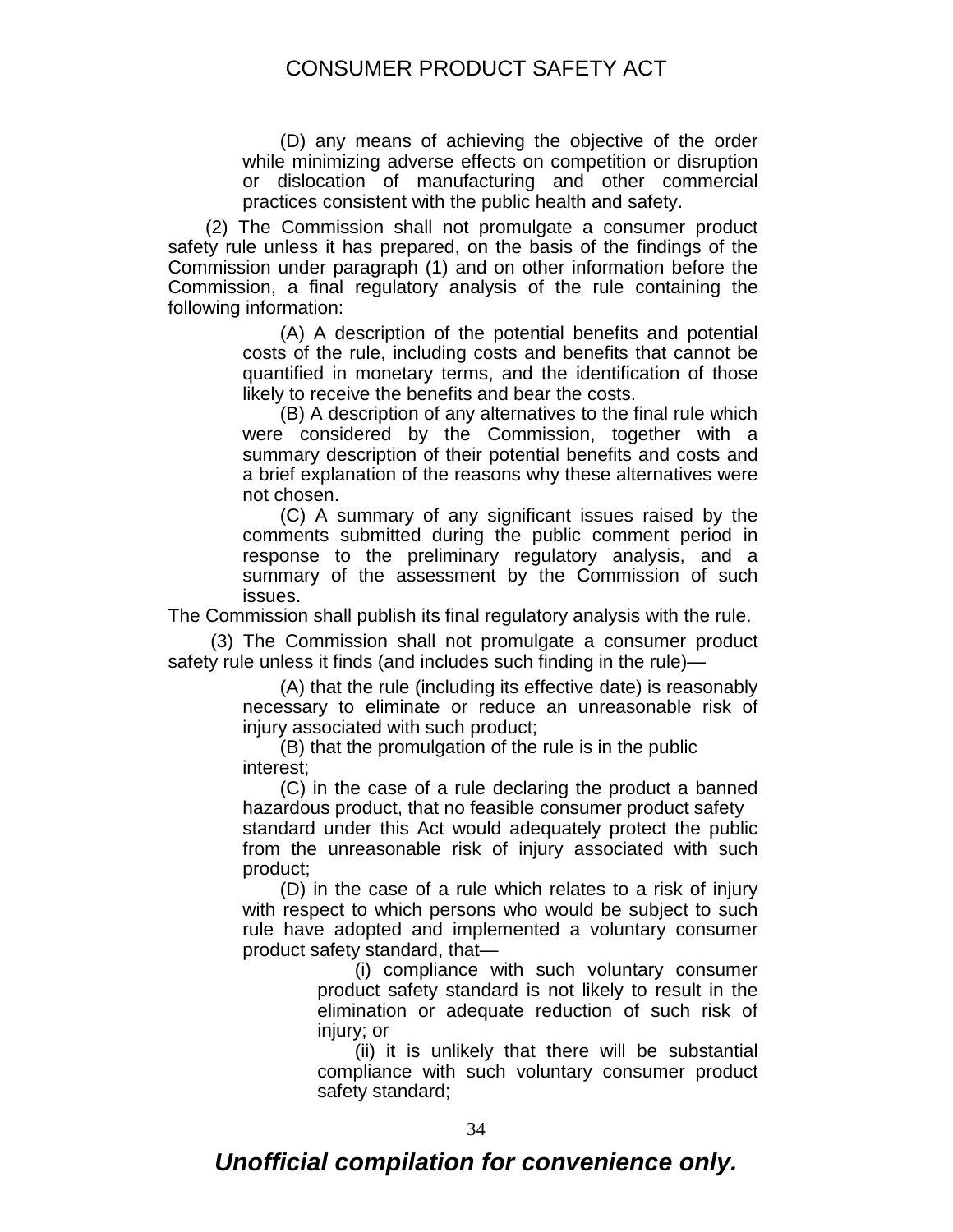(E) that the benefits expected from the rule bear a reasonable relationship to its costs; and

(F) that the rule imposes the least burdensome requirement which prevents or adequately reduces the risk of injury for which the rule is being promulgated.

(4)(A) Any preliminary or final regulatory analysis prepared under subsection (c) or (f)(2) shall not be subject to independent judicial review, except that when an action for judicial review of a rule is instituted, the contents of any such regulatory analysis shall constitute part of the whole rulemaking record of agency action in connection with such review.

(B) The provisions of subparagraph (A) shall not be construed to alter the substantive or procedural standards otherwise applicable to judicial review of any action by the Commission.

(g)(1) Each consumer product safety rule shall specify the date such rule is to take effect not exceeding 180 days from the date promulgated, unless the Commission finds, for good cause shown, that a later effective date is in the public interest and publishes its reasons for such finding. The effective date of a consumer product safety standard under this Act shall be set at a date at least 30 days after the date of promulgation unless the

Commission for good cause shown determines that an earlier effective date is in the public interest. In no case may the effective date be set at a date which is earlier than the date of promulgation. A consumer product safety standard shall be applicable only to consumer products manufactured after the effective date.

(2) The Commission may by rule prohibit a manufacturer of a consumer product from stockpiling any product to which a consumer product safety rule applies, or to which a rule under this Act or similar rule, regulation, standard, or ban under any other Act enforced by the Commission applies, so as to prevent such manufacturer from circumventing the purpose of such rule, regulation, standard, or ban. For purposes of this paragraph, the term ''stockpiling'' means manufacturing or importing a product between the date of promulgation of such rule, regulation, standard, or ban and its effective date at a rate which is significantly greater (as determined under the rule under this paragraph) than the rate at which such product was produced or imported during a base period (prescribed in the rule under this paragraph) ending before the date of promulgation of the rule, regulation, standard, or ban.

(h) The Commission may by rule amend or revoke any consumer product safety rule. Such amendment or revocation shall specify the date on which it is to take effect which shall not exceed 180 days from the date the amendment or revocation is published unless the Commission finds for good cause shown that a later effective date is in the public interest and publishes its reasons for such finding. Where an amendment involves a material change in a consumer product safety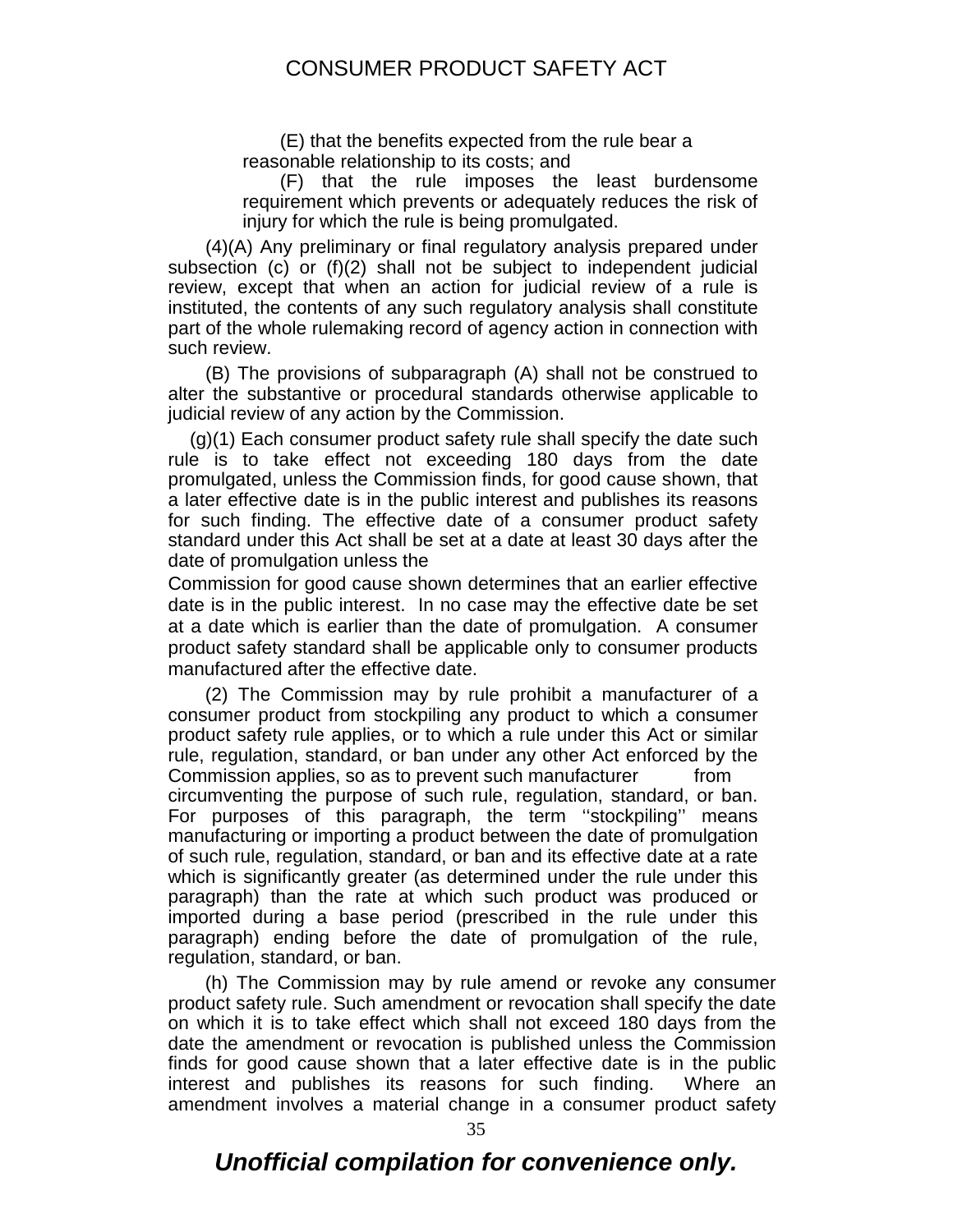rule, sections 7 and 8 **[15 U.S.C. §§ 2056 and 2057]**, and subsections (a) through (g) of this section shall apply. In order to revoke a consumer product safety rule, the Commission shall publish a proposal to revoke such rule in the Federal Register, and allow oral and written presentations in accordance with subsection (d)(2) of this section. It may revoke such rule only if it determines that the rule is not reasonably necessary to eliminate or reduce an unreasonable risk of injury associated with the product. Section 11 **[15 U.S.C. § 2060]** shall apply to any amendment of a consumer product safety rule which involves a material change and to any revocation of a consumer product safety rule, in the same manner and to the same extent as such section applies to the Commission's action in promulgating such a rule.

(i) The Commission shall grant, in whole or in part, or deny any petition under section 553(e) of Title 5, United State Code, requesting the Commission to initiate a rulemaking, within a reasonable time after the date on which such petition is filed. The Commission shall state the reasons for granting or denying such petition. The Commission may not deny any such petition on the basis of a voluntary standard unless the voluntary standard is in existence at the time of the denial of the petition, the Commission has determined that the voluntary standard is likely to result in the elimination or adequate reduction of the risk of injury identified in the petition, and it is likely that there will be substantial compliance with the standard.

#### LAWN MOWER STANDARD AMENDMENT

#### [Public. L. 97-35, sec. 1212; 95 Stat. 724; Aug. 13, 1981] **{Not part of the Consumer Product Safety Act}**

(a) Not later than 90 days after the date of this Act, the Consumer Product Safety Commission shall amend its consumer product safety standard for walk-behind power lawn mowers to provide that a manually started rotary type lawn mower which has a blade control system which meets the requirements of the standard relating to blade controls **(16 C.F.R. § 1205.5)** except that the system stops the engine and requires a manual restart of the engine shall be considered in compliance with such requirements if the engine starting controls for the lawn mower are located within twenty-four inches from the top of the mower's handles or the mower has a protective foot shield which extends three hundred and sixty degrees around the mower housing.

The Consumer Product Safety Act shall not apply with respect to the promulgation of the amendment prescribed by this subsection.

(b) The Commission shall conduct a study of the effect on consumers of the amendment prescribed by subsection (a) and shall report the results of such study two years after the date the standard, as amended in accordance with subsection (a), takes effect. The Commission may not amend the amendment prescribed by subsection (a) before the report is filed under this subsection.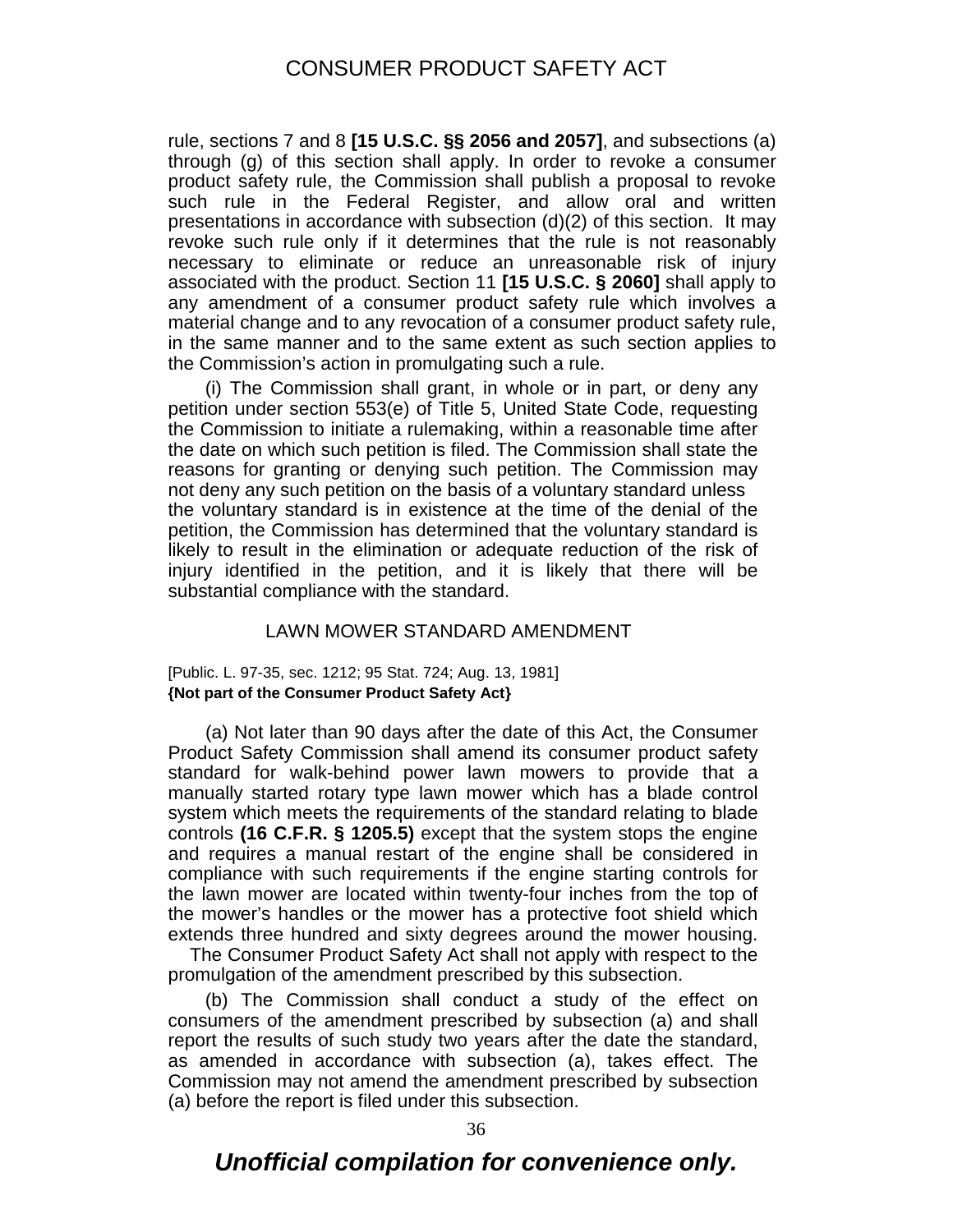#### LAWN DARTS

[Public Law 100-613, 102 Stat. 3183, November 5, 1989] **{Not part of the Consumer Product Safety Act}**

#### An Act

To provide that the Consumer Product Safety Commission amend its regulations regarding lawn darts.

*Be it enacted by the Senate and House of Representatives of the United States of America in Congress assembled,* That notwithstanding any other provision of law, not later that 60 days after the date of enactment of this Act, **{enacted November 5, 1988}** the Consumer Product Safety Commission shall amend its regulations to revoke exemption regarding lawn darts and other similar sharp-pointed toys contained in section 1500.86(a)(3) of title 16, Code of Federal Regulations, unless the Commission finds that such products do not have the potential for causing puncture wound injury.

#### AUTOMATIC GARAGE DOOR OPENERS

## **[Sec. 203 of Public Law 101-608, 104 Stat. 3110, November 16, 1990, 15 U.S.C.2056 Note]**

**{Not part of the Consumer Product Safety Act}**

(a) *Consumer Product Safety Rule.*—The provision of subsection (b) shall be considered to be a consumer product safety rule issued by the Consumer Product Safety Commission under section 9 of the Consumer Product Safety Act.

(b) *Requirements.*—

(1) Effective on and after January 1, 1991, each automatic residential garage door opener manufactured on or after that date for sale in the United States shall conform to the entrapment protection requirements of the American National Standards Institute Underwriters Laboratories, Inc. Standards for Safety— UL 325, third edition, as revised May 4, 1988.

(2)(A) Effective on and after January 1, 1993, all residential automatic garage door openers manufactured on and after such date for sale in the United States shall conform to any additional entrapment protection requirements of the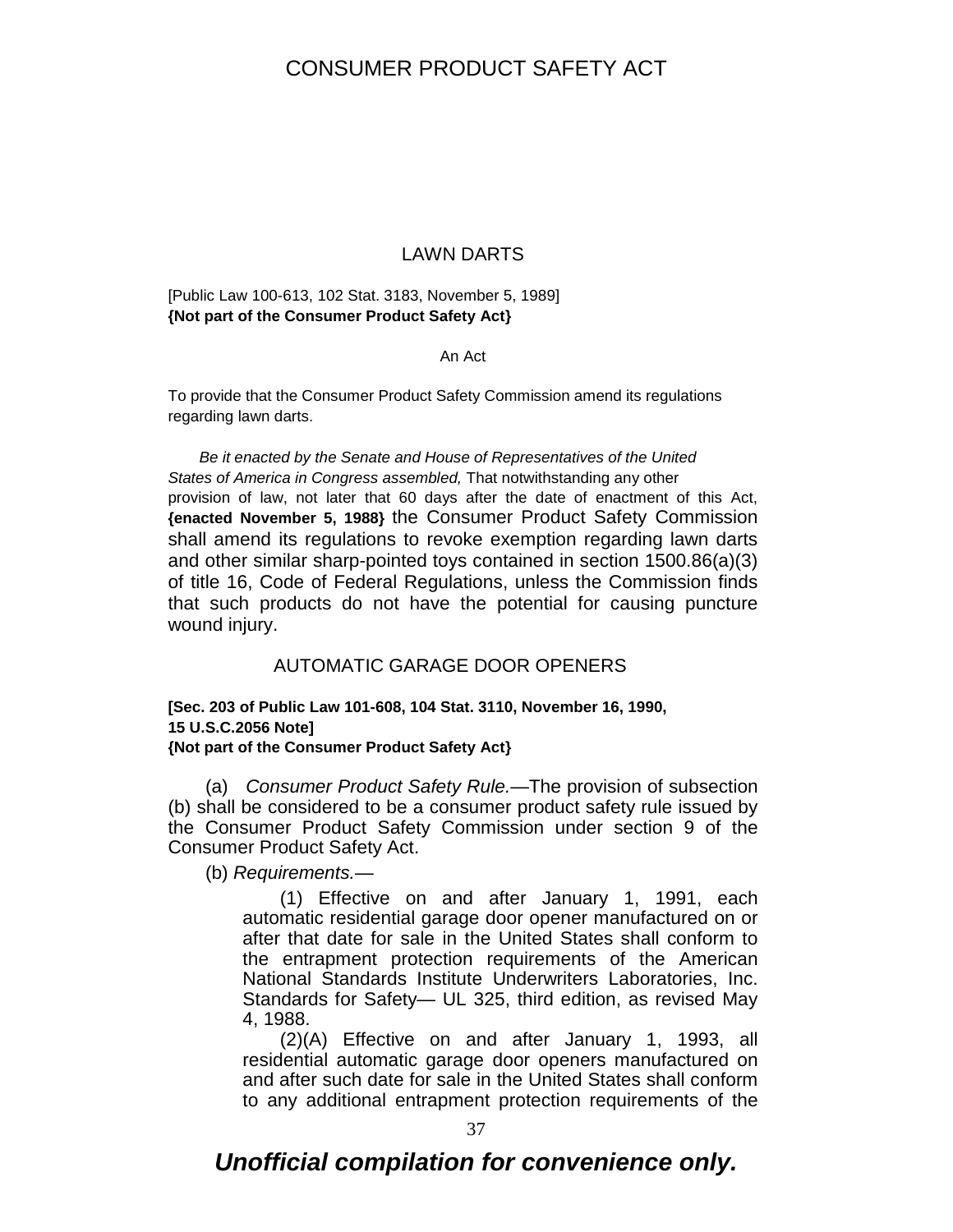American National Standards Institute Underwriters Laboratories, Inc. Standards for Safety—UL 325, third edition, which were issued after the date of the enactment of this Act to become effective on or before January 1, 1993.

(B) If, by June 1, 1992, the Underwriters Laboratories, Inc. has not issued a revision to the May 4, 1988, Standards for Safety—UL 325, third edition, to require an entrapment protection feature or device in addition to that required by the May 4, 1988, Standard, the Consumer Product Safety Commission shall begin a rulemaking proceeding, to be completed no later than October 31, 1992, to require an additional such feature or device on all automatic residential garage door openers manufactured on or after January 1, 1993, for sale in the United States. If such a revision is issued by the Underwriters Laboratories, Inc. after the rulemaking has commenced, the rulemaking shall be terminated

 and the revision shall be incorporated in the consumer product safety rule under subsection (a) unless the Commission has determined under subsection (c) that such revision does not carry out the purposes of subsection (b).

(c) *Revision of Rule.*—If, after June 1, 1992, or the date of revision described in subsection (b)(2)(B) if later, the Underwriters Laboratories, Inc proposes to further revise the entrapment protection requirements of the American National Standards Institute Underwriters Laboratories, Inc. Standards for Safety—UL 325, third edition, the Laboratories shall notify the Consumer Product Safety Commission of the proposed revision and the proposed revision shall be incorporated in the consumer product safety rule under subsection (a) unless, within 30 days of such notice, the Commission notifies the Laboratories that the Commission has determined that such revision does not carry out the purposes of subsection (b).

(d) *Labeling.*—On and after January 1, 1991, a manufacturer selling or offering for sale in the United Sates an automatic residential garage door opener manufactured on or after January 1, 1991, shall clearly identify on any container of the system and on the system the month or week and year the system was manufactured and its conformance with the requirements of subsection (b). The display of the UL logo or listing mark, and compliance with the date marking requirements of UL—325, on both the container and the system, shall satisfy the requirements of this subsection.

(e) *Notification.*—Effective on and after July 1, 1991, all manufacturers of automatic residential garage door openers shall, in consultation with the Consumer Product Safety Commission, notify the public of the potential for entrapment by garage doors equipped with automatic garage door openers and advise the public to test their openers for the entrapment protection feature or device required by subsection (b).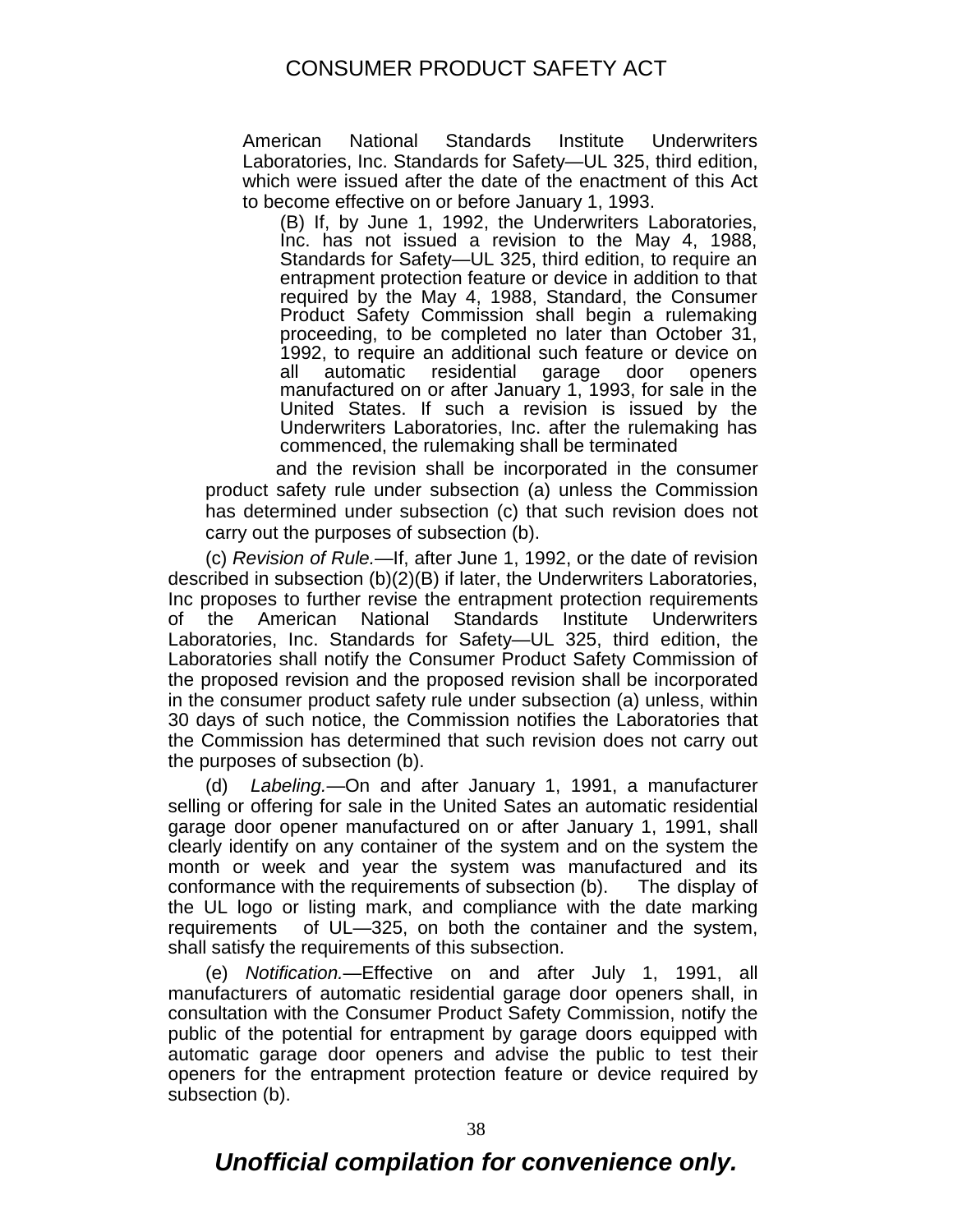(f) *Preemption.*—In applying section 26(a) of the Consumer Product Safety Act (15 U.S.C.2075) with respect to the consumer product safety rule of the Consumer Product Safety Commission under subsection (a), only those provisions of laws of States or political subdivisions which relate to the labeling of automatic residential garage door openers and those provisions which do not provide at least the equivalent degree of protection from the risk of injury associated with automatic residential garage door openers as the consumer product safety rule provides shall be subject to such section.

(g) *Regulations.*—Section 553 of title 5, United States Code, shall apply with respect to the issuance of any regulations by the Consumer Product Safety Commission to implement the requirements of this section and sections 7 and 9 of the Consumer Product Safety Act do not apply to such issuance. Any additional or revised requirement issued by the Commission shall provide an adequate degree of protection to the public.

(h) *Construction.*—Nothing in this section shall affect or modify in any way the obligations or liabilities of any person under the common law or any Federal or State law.

#### BICYCLE HELMETS

### **[Sec. 205 of Public Law 103-267, 108 Stat. 722, June 16, 1994, 15 U.S.C. § 6004]**

#### **{Not part of the Consumer Product Safety Act}**

(a) In General.—Bicycle helmets manufactured 9 months or more after the date of the enactment of this Act shall conform to— (1) any interim standard described under subsection (b), pending the establishment of a final standard pursuant to subsection (c); and (2) the final standard, once it has been established under subsection (c).

(b) Interim Standards.—The interim standards are as follows: (1) The American National Standards Institute standard designated as ''Z90.4-1984''.

(2) The Snell Memorial Foundation standard designated as ''B-90''.

(3) The American Society for Testing and Materials (ASTM) standard designated as ''F 1447''.

(4) Any other standard that the Commission determines is appropriate. **[16 C.F.R. § 1203]**

(c) Final Standard.—Not later than 60 days after the date of the enactment of this Act, the Commission shall begin a proceeding under section 553 of title 5, United States Code, to—

(1) review the requirements of the interim standards set forth in subsection (a) and establish a final standard based on such requirements;

(2) include in the final standard a provision to protect against the risk of helmets coming off the heads of bicycle riders;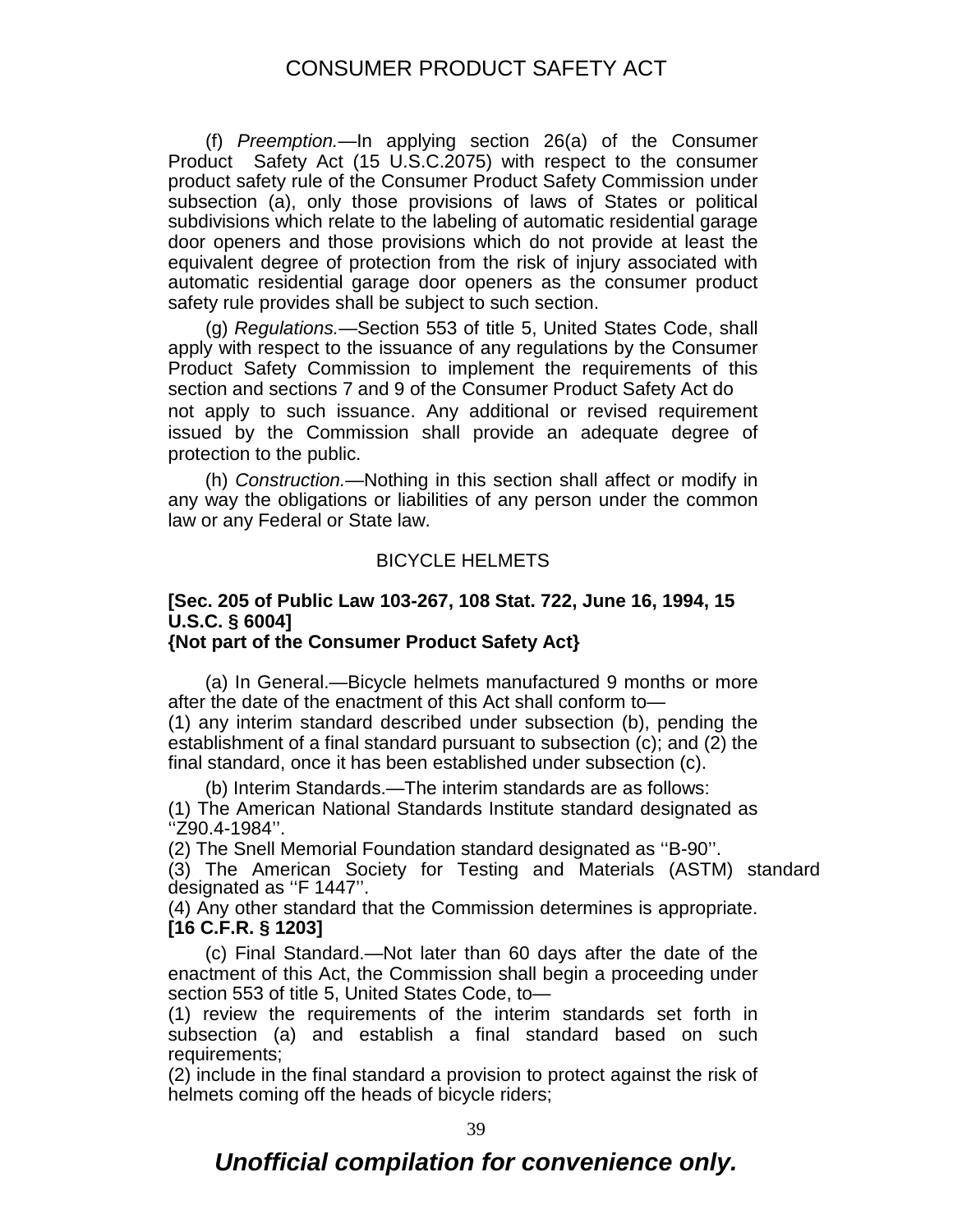(3) include in the final standard provisions that address the risk of injury to children; and

(4) include additional provisions as appropriate. Sections 7, 9, and 30(d) of the Consumer Product Safety Act **(15 U.S.C. §§ 2056, 2058, 2079(d))** shall not apply to the proceeding under this subsection and section 11 of such Act **(15 U.S.C. § 2060)** shall not apply with respect to any standard issued under such proceeding. The final standard shall take effect 1 year from the date it is issued.

(d) Failure To Meet Standards.—(1) Failure to meet interim standard.—Until the final standard takes effect, a bicycle helmet that does not conform to an interim standard as required under subsection (a)(1) shall be considered in violation of a consumer product safety standard promulgated under the Consumer Product Safety Act.

(2) Status of final standard.—The final standard developed under subsection (c) shall be considered a consumer product safety standard promulgated under the Consumer Product Safety Act.

#### STANDARDS AND CONSUMER REGISTRATION OF DURABLE NURSERY PRODUCTS

**[Sec. 104 of Consumer Product Safety Improvement Act of 2008, Public Law 110-314, 122 Stat. 3016 (August 14, 2008); amended by H.R. 2715, Public Law 112-28 (August 12, 2011)] {Not part of the Consumer Product Safety Act}**

(a) SHORT TITLE.--This section may be cited as the ``Danny Keysar Child Product Safety Notification Act''.

(b) SAFETY STANDARDS.--

(1) IN GENERAL.--The Commission shall--\_

(A) in consultation with representatives of consumer groups, juvenile product manufacturers, and independent child product engineers and experts, examine and assess the effectiveness of any voluntary consumer product safety standards for durable infant or toddler products; and

(B) in accordance with section 553 of title 5, United States Code, promulgate consumer product safety standards that--

(i) are substantially the same as such voluntary standards; or

(ii) are more stringent than such voluntary standards, if the Commission determines that more stringent standards would further reduce the risk of injury associated with such products.

(2) TIMETABLE FOR RULEMAKING.--Not later than 1 year after the date of enactment of this Act, the Commission shall commence the rulemaking required under paragraph (1) and shall promulgate standards for no fewer than 2 categories of durable infant or toddler products every 6 months thereafter, beginning with the product categories that the Commission determines to be of highest priority, until the Commission has promulgated standards for all such product categories. Thereafter, the Commission shall periodically review and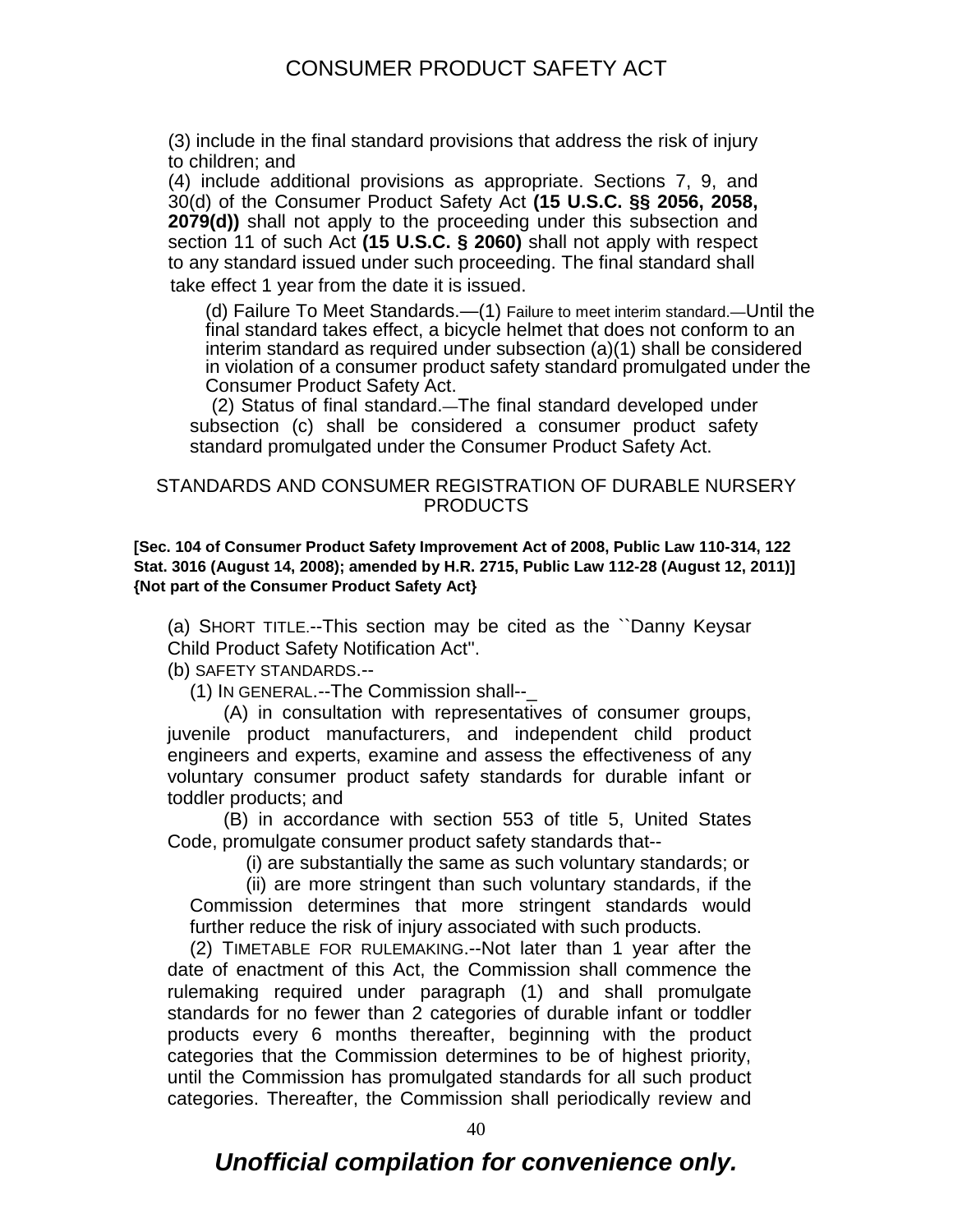revise the standards set forth under this subsection to ensure that such standards provide the highest level of safety for such products that is feasible.

(3) JUDICIAL REVIEW.--Any person adversely affected by such standards may file a petition for review under the procedures set forth in section 11(g) of the Consumer Product Safety Act (15 U.S.C.  $2060(q)$ , as added by section 236 of this Act.

(4) PROCESS FOR CONSIDERING SUBSEQUENT REVISIONS TO VOLUNTARY STANDARD.--

(A) NOTICE OF ADOPTION OF VOLUNTARY STANDARD.--When the Commission promulgates a consumer product safety standard under this subsection that is based, in whole or in part, on a voluntary standard, the Commission shall notify the organization that issued the voluntary standard of the Commission's action and shall provide a copy of the consumer product safety standard to the organization.

(B) COMMISSION ACTION ON REVISED VOLUNTARY STANDARD.--If an organization revises a standard that has been adopted, in whole or in part, as a consumer product safety standard under this subsection, it shall notify the Commission. The revised voluntary standard shall be considered to be a consumer product safety standard issued by the Commission under section 9 of the Consumer Product Safety Act (15 U.S.C. 2058), effective 180 days after the date on which the organization notifies the Commission (or such later date specified by the Commission in the Federal Register) unless, within 90 days after receiving that notice, the Commission notifies the organization that it has determined that the proposed revision does not improve the safety of the consumer product covered by the standard and that the Commission is retaining the existing consumer product safety standard.

(c) CRIBS.--

(1) IN GENERAL.--It shall be a violation of section 19(a)(1) of the Consumer Product Safety Act (15 U.S.C. 2068(a)(1)) for any person to which this subsection applies to manufacture, sell, contract to sell or resell, lease, sublet, offer, provide for use, or otherwise place in the stream of commerce a crib that is not in compliance with a standard promulgated under subsection (b).

(2) PERSONS TO WHICH SUBSECTION APPLIES.--This subsection applies to any person that--\_

(A) manufactures, distributes in commerce, or contracts to sell cribs;

(B) based on the person's occupation, holds itself out as having knowledge or skill peculiar to cribs, including child care facilities and family child care homes;

(C) is in the business of contracting to sell or resell, lease, sublet, or otherwise place cribs in the stream of commerce; or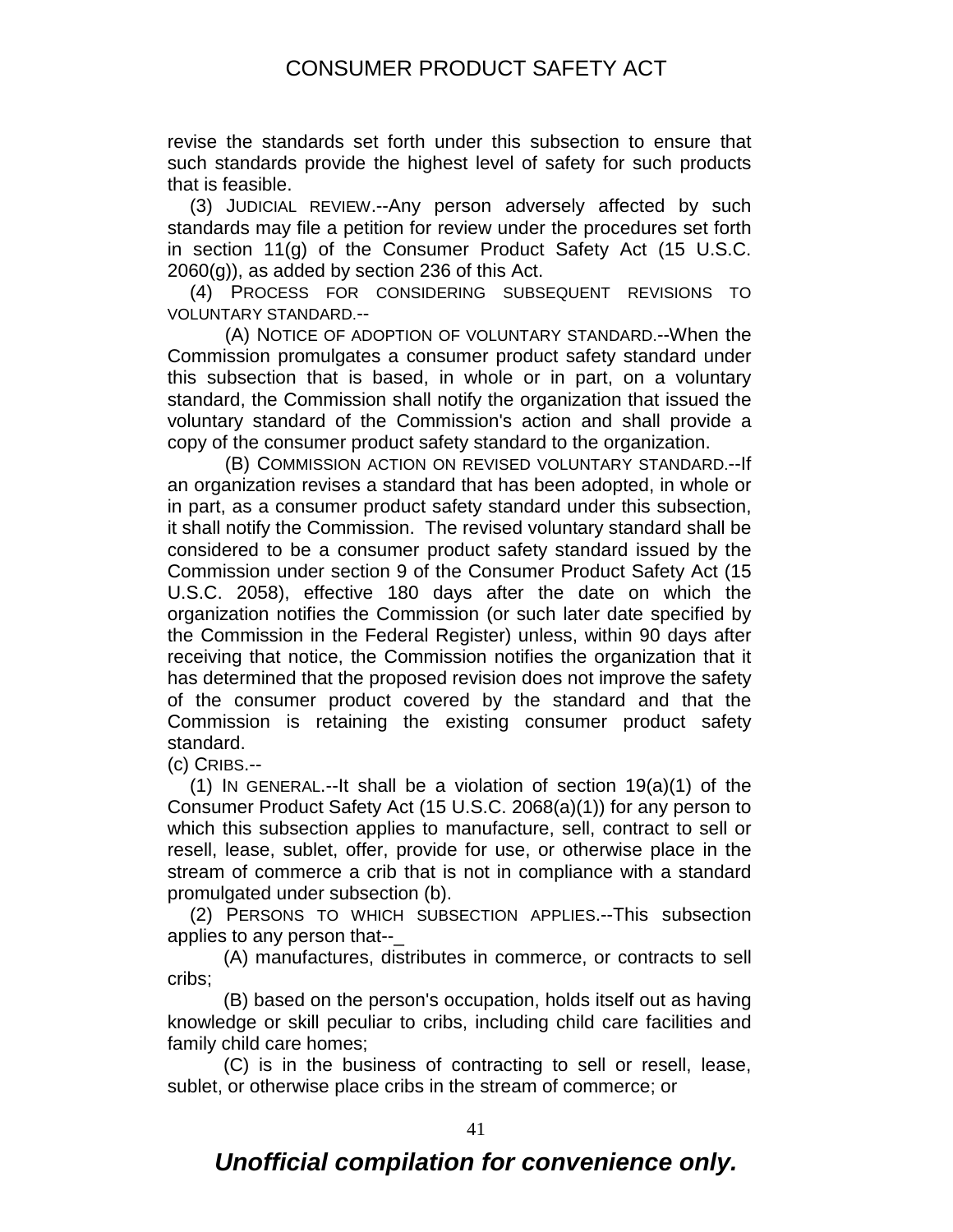(D) owns or operates a place of public accommodation affecting commerce (as defined in section 4 of the Federal Fire Prevention and Control Act of 1974 (15 U.S.C. 2203) applied without regard to the phrase ``not owned by the Federal Government'').

(3) APPLICATION OF ANY REVISION.--With respect to any revision of the standard promulgated under subsection (b)(1)(B) subsequent to the initial promulgation of a standard under such subsection, paragraph (1) shall apply only to a person that manufactures or imports cribs, unless the Commission determines that application to any other person described in paragraph (2) is necessary to protect against an unreasonable risk to health or safety. If the Commission determines that application to a person described in paragraph (2) is necessary, it shall provide not less than 12 months for such person to come into compliance.

- (4) CRIB DEFINED.--In this subsection, the term ``crib'' includes\_
	- (A) new and used cribs;

(B) full-sized or nonfull-sized cribs; and

(C) portable cribs and crib-pens.

(d) CONSUMER REGISTRATION REQUIREMENT.--

(1) RULEMAKING.--Notwithstanding any provision of chapter 6 of title 5, United States Code, or the Paperwork Reduction Act of 1980 (44 U.S.C. 3501 et seq.), not later than 1 year after the date of enactment of this Act, the Commission shall, pursuant to its authority under section 16(b) of the Consumer Product Safety Act (15 U.S.C. 2065(b)), promulgate a final consumer product safety rule to require each manufacturer of a durable infant or toddler product--

(A) to provide consumers with a postage-paid consumer registration form with each such product;

(B) to maintain a record of the names, addresses, e-mail addresses, and other contact information of consumers who register their ownership of such products with the manufacturer in order to improve the effectiveness of manufacturer campaigns to recall such products; and

(C) to permanently place the manufacturer name and contact information, model name and number, and the date of manufacture on each durable infant or toddler product.

(2) REQUIREMENTS FOR REGISTRATION FORM.--The registration form required to be provided to consumers under paragraph (1) shall\_

(A) include spaces for a consumer to provide the consumer's name, address, telephone number, and e-mail address;

(B) include space sufficiently large to permit easy, legible recording of all desired information;

(C) be attached to the surface of each durable infant or toddler product so that, as a practical matter, the consumer must notice and handle the form after purchasing the product;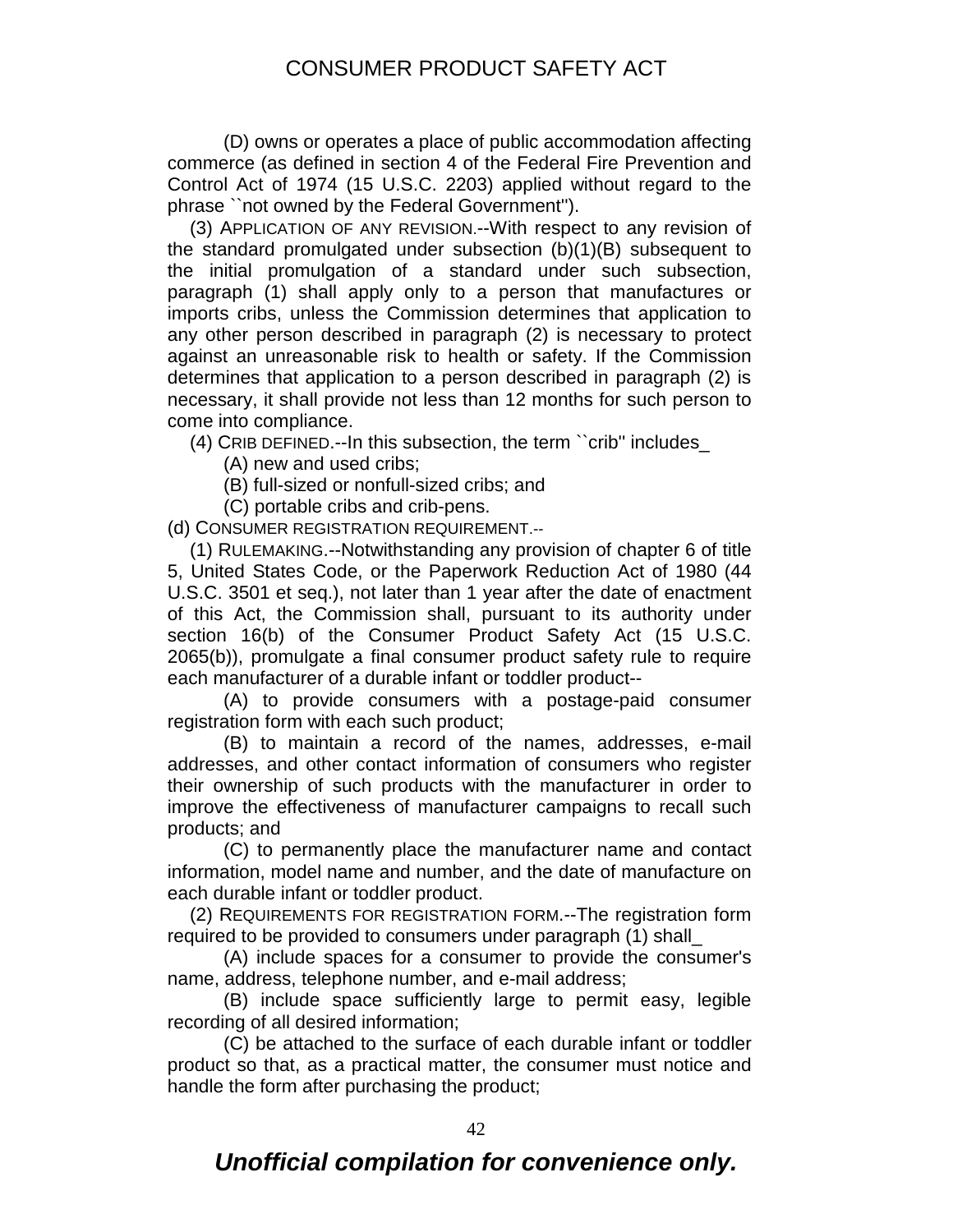(D) include the manufacturer's name, model name and number for the product, and the date of manufacture;

(E) include a message explaining the purpose of the registration and designed to encourage consumers to complete the registration;

(F) include an option for consumers to register through the Internet; and

(G) include a statement that information provided by the consumer shall not be used for any purpose other than to facilitate a recall of or safety alert regarding that product.

In issuing regulations under this section, the Commission may prescribe the exact text and format of the required registration form.

(3) RECORD KEEPING AND NOTIFICATION REQUIREMENTS.--The rules required under this section shall require each manufacturer of a durable infant or toddler product to maintain a record of registrants for each product manufactured that includes all of the information provided by each consumer registered, and to use such information to notify such consumers in the event of a voluntary or involuntary recall of or safety alert regarding such product. Each manufacturer shall maintain such a record for a period of not less than 6 years after the date of manufacture of the product. Consumer information collected by a manufacturer under this Act may not be used by the manufacturer, nor disseminated by such manufacturer to any other party, for any purpose other than notification to such consumer in the event of a product recall or safety alert.

(4) STUDY.--The Commission shall conduct a study at such time as it considers appropriate on the effectiveness of the consumer registration forms required by this section in facilitating product recalls and whether such registration forms should be required for other children's products. Not later than 4 years after the date of enactment of this Act, the Commission shall report its findings to the appropriate Congressional committees.

(e) USE OF ALTERNATIVE RECALL NOTIFICATION TECHNOLOGY.--

-

(1) TECHNOLOGY ASSESSMENT AND REPORT.--The Commission shall-

(A) beginning 2 years after a rule is promulgated under subsection (d), regularly review recall notification technology and assess the effectiveness of such technology in facilitating recalls of durable infant or toddler products; and

(B) not later than 3 years after the date of enactment of this Act and periodically thereafter as the Commission considers appropriate, transmit a report on such assessments to the appropriate Congressional committees.

(2) DETERMINATION.--If, based on the assessment required by paragraph (1), the Commission determines by rule that a recall notification technology is likely to be as effective or more effective in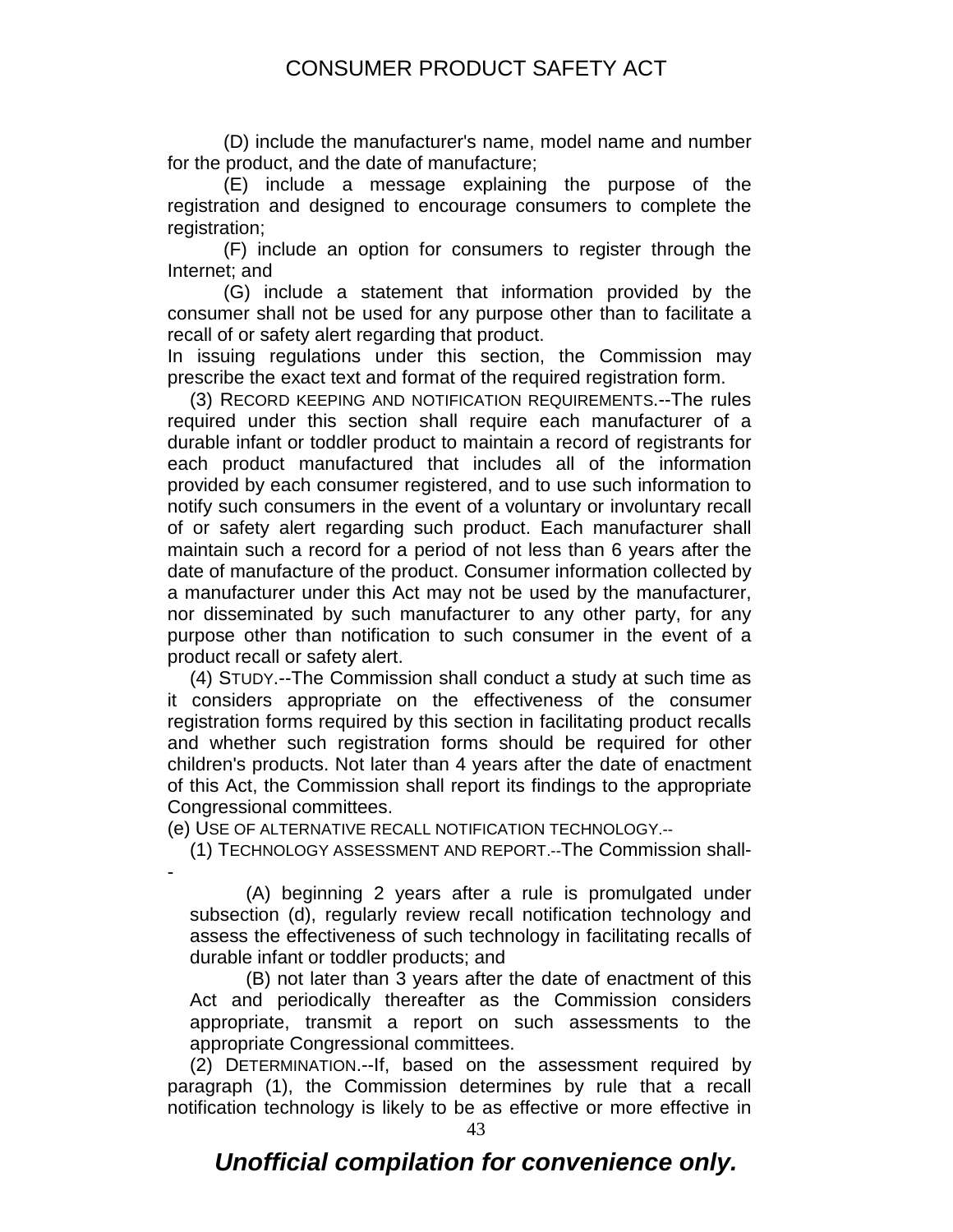facilitating recalls of durable infant or toddler products as the registration forms required by subsection (d), the Commission--

(A) shall submit to the appropriate Congressional committees a report on such determination; and

(B) shall permit a manufacturer of durable infant or toddler products to use such technology in lieu of such registration forms to facilitate recalls of durable infant or toddler products.

(f) DEFINITION OF DURABLE INFANT OR TODDLER PRODUCT.--As used in this section, the term ``durable infant or toddler product''--

(1) means a durable product intended for use, or that may be reasonably expected to be used, by children under the age of 5 years; and

(2) includes--\_

(A) full-size cribs and nonfull-size cribs;

(B) toddler beds;

(C) high chairs, booster chairs, and hook-on chairs;

(D) bath seats;

(E) gates and other enclosures for confining a child;

(F) play yards;

(G) stationary activity centers;

(H) infant carriers;

(I) strollers;

(J) walkers;

(K) swings; and

(L) bassinets and cradles.

#### MANDATORY TOY SAFETY STANDARDS

**[Sec. 106 of the Consumer Product Safety Improvement Act of 2008, Public Law 110-314, 122 Stat. 3016 (August 14, 2008); amended by H.R. 2715, Public Law 112-28 (August 12, 2011)]**

**{Not part of the Consumer Product Safety Act}**

(a) IN GENERAL.--Beginning 180 days after the date of enactment of this Act, the provisions of ASTM International Standard F963-07 Consumer Safety Specifications for Toy Safety (ASTM F963), as it exists on the date of enactment of this Act (except for section 4.2 and Annex 4 or any provision that restates or incorporates an existing mandatory standard or ban promulgated by the Commission or by statute or any provision that restates or incorporates a regulation promulgated by the Food and Drug Administration or any statute administered by the Food and Drug Administration) shall be considered to be consumer product safety standards issued by the Commission under section 9 of the Consumer Product Safety Act (15 U.S.C. 2058).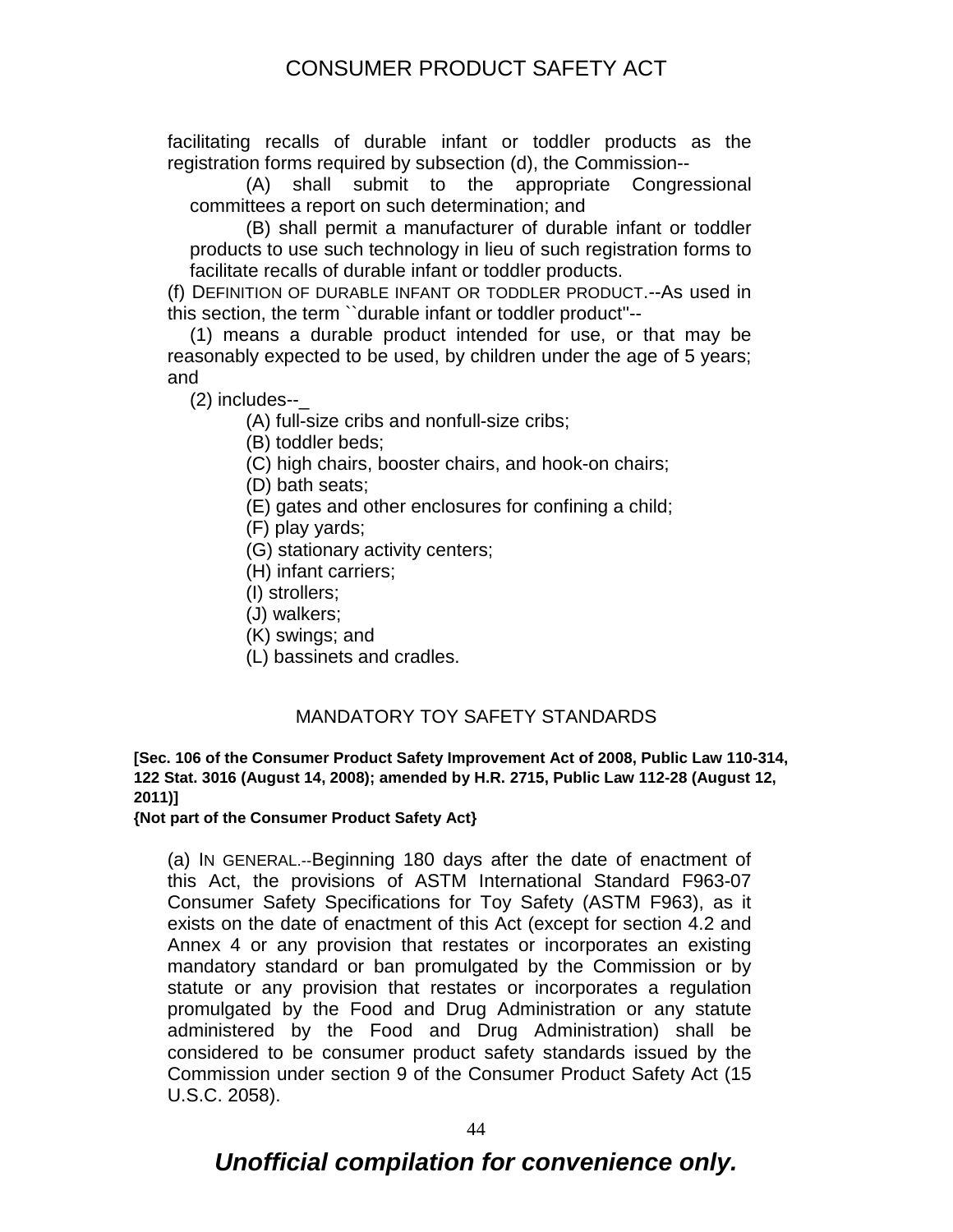(b) RULEMAKING FOR SPECIFIC TOYS, COMPONENTS AND RISKS.--

 (1) EVALUATION.--Not later than 1 year after the date of enactment of this Act, the Commission, in consultation with representatives of consumer groups, juvenile product manufacturers, and independent child product engineers and experts, shall examine and assess the effectiveness of ASTM F963 or its successor standard (except for section 4.2 and Annex 4), as it relates to safety requirements, safety labeling requirements, and test methods related to--

(A) internal harm or injury hazards caused by the ingestion or inhalation of magnets in children's products;

(B) toxic substances;

(C) toys with spherical ends;

(D) hemispheric-shaped objects;

(E) cords, straps, and elastics; and

(F) battery-operated toys.

(2) RULEMAKING.--Within 1 year after the completion of the assessment required by paragraph (1), the Commission shall promulgate rules in accordance with section 553 of title 5, United States Code, that--

(A) take into account other children's product safety rules; and

(B) are more stringent than such standards, if the Commission determines that more stringent standards would further reduce the risk of injury of such toys.

(c) PERIODIC REVIEW.--The Commission shall periodically review and revise the rules set forth under this section to ensure that such rules provide the highest level of safety for such products that is feasible.

(d) CONSIDERATION OF REMAINING ASTM STANDARDS.--After promulgating the rules required by subsection (b), the Commission shall--

(1) in consultation with representatives of consumer groups, juvenile product manufacturers, and independent child product engineers and experts, examine and assess the effectiveness of ASTM F963 (and alternative health protective requirements to prevent or minimize flammability of children's products) or its successor standard, and shall assess the adequacy of such standards in protecting children from safety hazards; and

(2) in accordance with section 553 of title 5, United States Code, promulgate consumer product safety rules that--

(A) take into account other children's product safety rules; and

(B) are more stringent than such standards, if the Commission determines that more stringent standards would further reduce the risk of injury associated with such toys.

(e) PRIORITIZATION.--The Commission shall promulgate rules beginning with the product categories that the Commission determines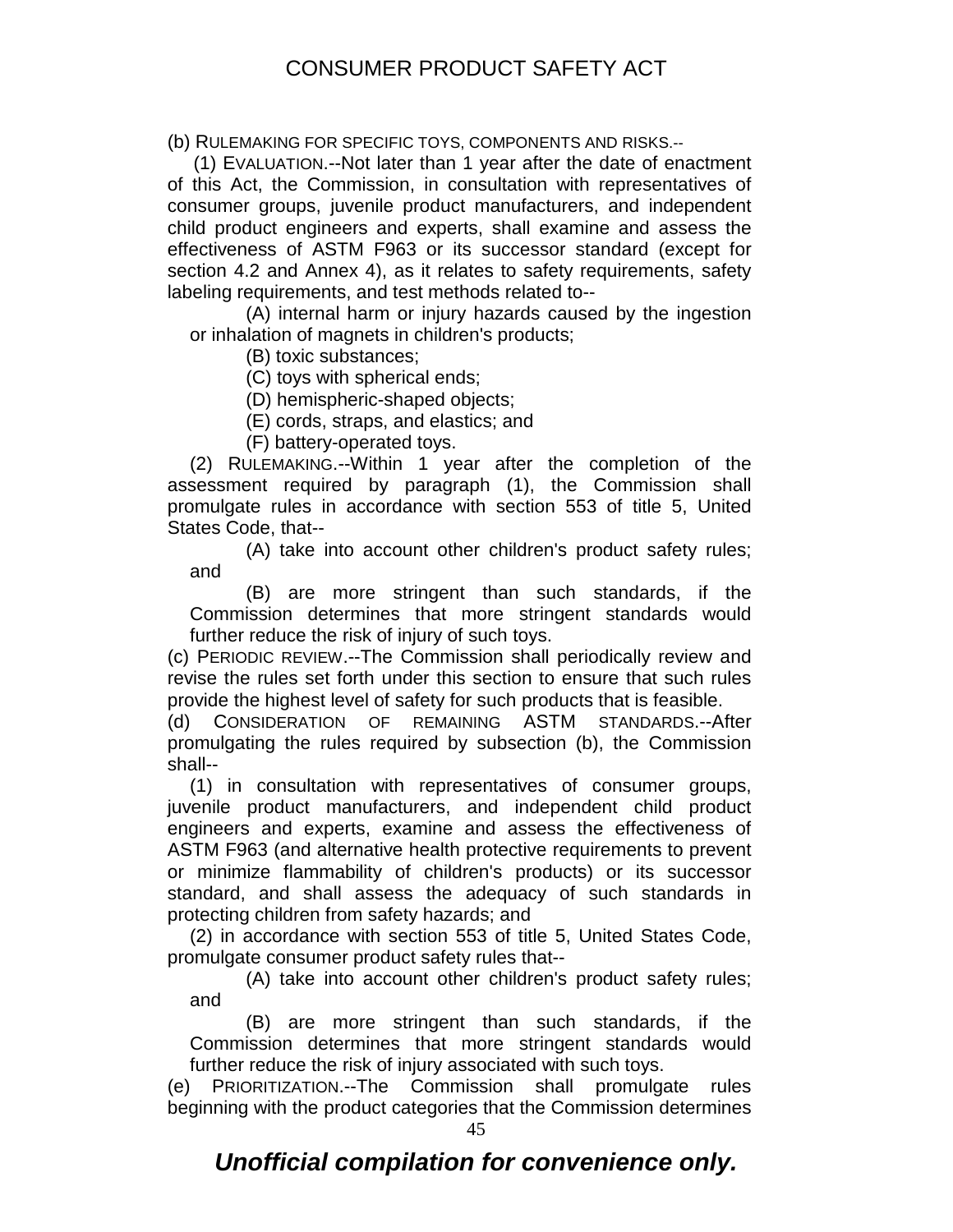to be of highest priority, until the Commission has promulgated standards for all such product categories.

(f) TREATMENT AS CONSUMER PRODUCT SAFETY STANDARDS.--Rules issued under this section shall be considered consumer product safety standards issued by the Commission under section 9 of the Consumer Product Safety Act (15 U.S.C. 2058).

(g) REVISIONS.--If ASTM International (or its successor entity) proposes to revise ASTM F963-07, or a successor standard, it shall notify the Commission of the proposed revision. The Commission shall incorporate the revision or a section of the revision into the consumer product safety rule. The revised standard shall be considered to be a consumer product safety standard issued by the Consumer Product Safety Commission under section 9 of the Consumer Product Safety Act (15 U.S.C. 2058), effective 180 days after the date on which ASTM International notifies the Commission of the revision unless, within 90 days after receiving that notice, the Commission notifies ASTM International that it has determined that the proposed revision does not improve the safety of the consumer product covered by the standard. If the Commission so notifies ASTM International with respect to a proposed revision of the standard, the existing standard shall continue to be considered to be a consumer product safety rule without regard to the proposed revision.

(h) RULEMAKING TO CONSIDER EXEMPTION FROM PREEMPTION.--

(1) EXEMPTION OF STATE LAW FROM PREEMPTION.--Upon application of a State or political subdivision of a State, the Commission shall, after notice and opportunity for oral presentation of views, consider a rulemaking to exempt from the provisions of section 26(a) of the Consumer Product Safety Act (under such conditions as it may impose in the rule) any proposed safety standard or regulation which is described in such application and which is designed to protect against a risk of injury associated with a children's product subject to the consumer product safety standards described in subsection (a) or any rule promulgated under this section. The Commission shall grant such an exemption if the State or political subdivision standard or regulation--

(A) provides a significantly higher degree of protection from such risk of injury than the consumer product safety standard or rule under this section; and

(B) does not unduly burden interstate commerce.

In determining the burden, if any, of a State or political subdivision standard or regulation on interstate commerce, the Commission shall consider and make appropriate (as determined by the Commission in its discretion) findings on the technological and economic feasibility of complying with such standard or regulation, the cost of complying with such standard or regulation, the geographic distribution of the consumer product to which the standard or regulation would apply, the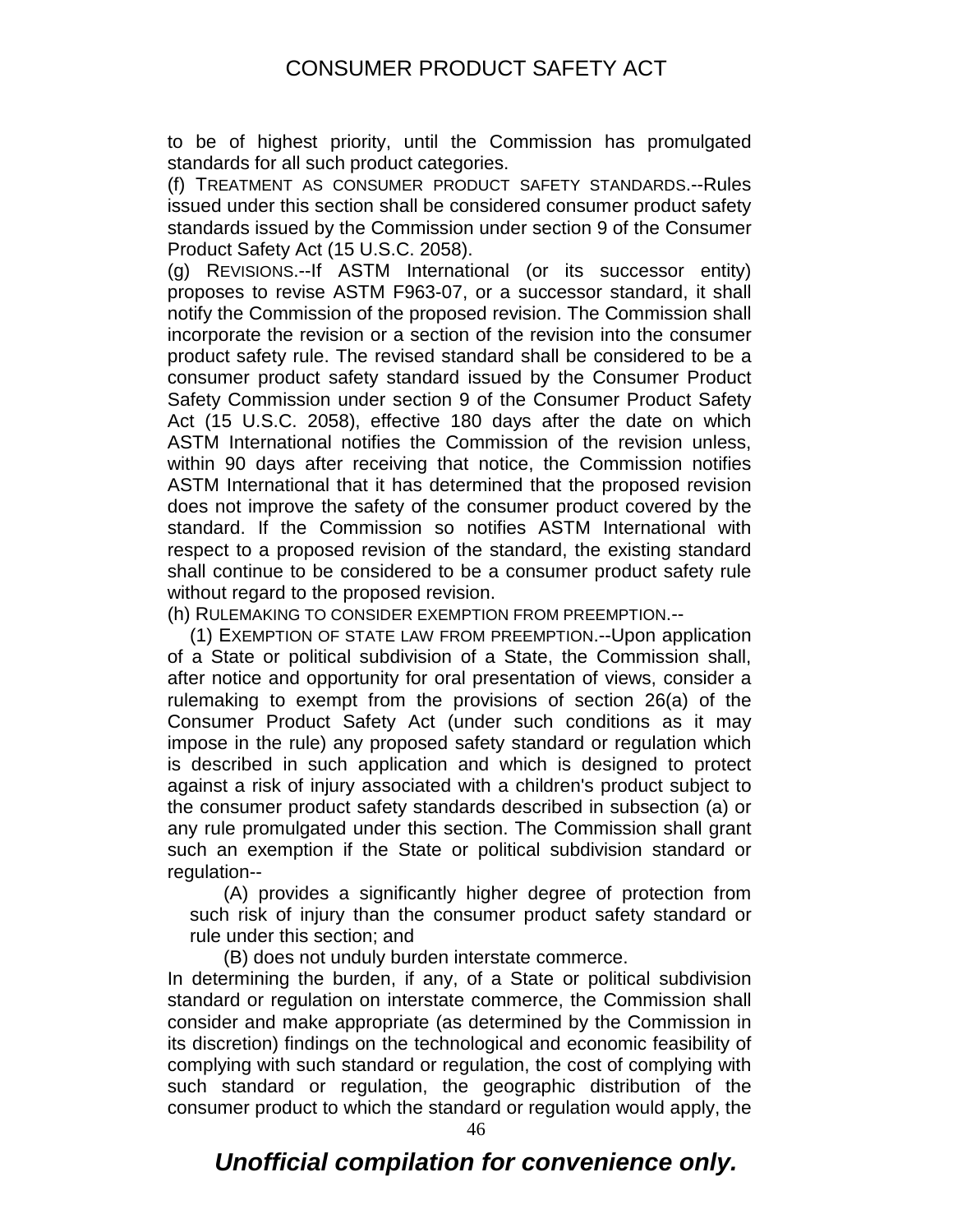probability of other States or political subdivisions applying for an exemption under this subsection for a similar standard or regulation, and the need for a national, uniform standard under this Act for such consumer product.

(2) EFFECT OF STANDARDS ON ESTABLISHED STATE LAWS.--Nothing in this section or in section 26 of the Consumer Product Safety Act (15 U.S.C. 2075) shall prevent a State or political subdivision of a State from continuing in effect a safety requirement applicable to a toy or other children's product that is designed to deal with the same risk of injury as the consumer product safety standards established by this section and that is in effect on the day before the date of enactment of this Act, if such State or political subdivision has filed such requirement with the Commission within 90 days after the date of enactment of this Act, in such form and in such manner as the Commission may require.

(i) JUDICIAL REVIEW.--The issuance of any rule under this section is subject to judicial review as provided in section 11(g) of the Consumer Product Safety Act (15 U.S.C. 2060(g)), as added by section 236 of this Act.

#### COMMISSION RESPONSIBILITY—PETITION FOR CONSUMER PRODUCT SAFETY RULE

#### **SEC. 10. [15 U.S.C. § 2059].** {Repealed}

#### JUDICIAL REVIEW OF CONSUMER PRODUCT SAFETY RULES

#### **SEC. 11. [15 U.S.C. § 2060]**

(a) Not later than 60 days after a consumer product safety rule is promulgated by the Commission, any person adversely affected by such rule, or any consumer or consumer organization, may file a petition with the United States court of appeals for the District of Columbia or for the circuit in which such person, consumer, or organization resides or has his principal place of business for judicial review of such rule. Copies of the petition shall be forthwith transmitted by the clerk of the court to the Commission or other officer designated by it for that purpose and to the Attorney General. The record of the proceedings on which the Commission based its rule shall be filed in the court as provided for in section 2112 of title 28, United States Code. For purposes of this section, the term ''record'' means such consumer product safety rule; any notice or proposal published pursuant to section 7, 8, or 9, **[15 U.S.C. § 2056, 2057, or 2058]**; the transcript required by section 9(d)(2), **[15 U.S.C. § 2058(d)(2)]**, of any oral presentation; any written submission of interested parties; and any other information which the Commission considers relevant to such rule.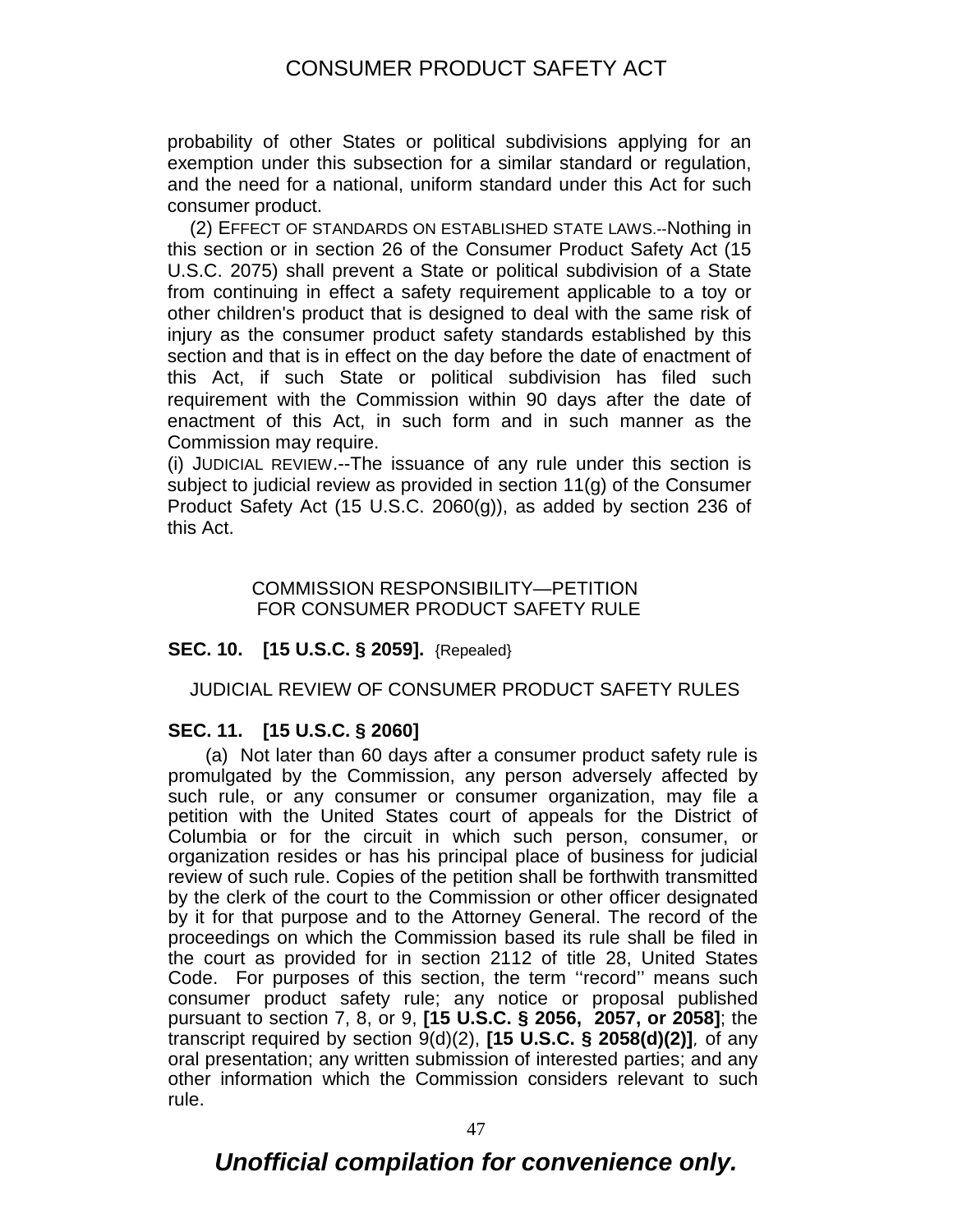(b) If the petitioner applies to the court for leave to adduce additional data, views, or arguments and shows to the satisfaction of the court that such additional data, views, or arguments are material and that there were reasonable grounds for the petitioner's failure to adduce such data, views, or arguments in the proceeding before the Commission, the court may order the Commission to provide additional opportunity for the oral presentation of data, views, or arguments and for written submissions. The Commission may modify its findings, or make new findings by reason of the additional data, views, or

arguments so taken and shall file such modified or new findings, and its recommendation, if any, for the modification or setting aside of its original rule, with the return of such additional data, views, or arguments.

(c) Upon the filing of the petition under subsection (a) of this section the court shall have jurisdiction to review the consumer product safety rule in accordance with chapter 7 of title 5, United States Code, **[5 U.S.C. § 701 et seq.]**, and to grant appropriate relief, including interim relief, as provided in such chapter. A court may in the interest of justice include in such relief an award of the costs of suit, including reasonable attorneys' fees (determined in accordance with section  $(f)_{\{i\}}$ ) and reasonable expert witnesses' fees. Attorneys' fees may be awarded against the United States (or any agency or official of the United States) without regard to section 2412 of Title 28, United States Code, or any other provision of law. The consumer product safety rule shall not be affirmed unless the Commission's findings under sections 9(f)(1) and 9(f)(3), **[15 U.S.C. § 2058 (f)(1) and (f)(3)]** are supported by substantial evidence on the record taken as a whole.

(d) The judgment of the court affirming or setting aside, in whole or in part, any consumer product safety rule shall be final, subject to review by the Supreme Court of the United States upon certiorari or certification, as provided in section 1254 of Title 28 **[15 U.S.C. § 1254]** of the United States Code.

(e) The remedies provided for in this section shall be in addition to and not in lieu of any other remedies provided by law.

(f) For purposes of this section and sections 23(a) and 24, **[15 U.S.C. §§ 2072 (a) and 2073]**, a reasonable attorney's fee is a fee (1) which is based upon (A) the actual time expended by an attorney in providing advice and other legal services in connection with representing a person in an action brought under this section, and (B) such reasonable expenses as may be incurred by the attorney in the provision of such services, and (2) which is computed at the rate prevailing for the provision of similar services with respect to actions brought in the court which is awarding such fee.

(g) EXPEDITED JUDICIAL REVIEW.--

(1) APPLICATION.--This subsection applies, in lieu of the preceding subsections of this section, to judicial review of--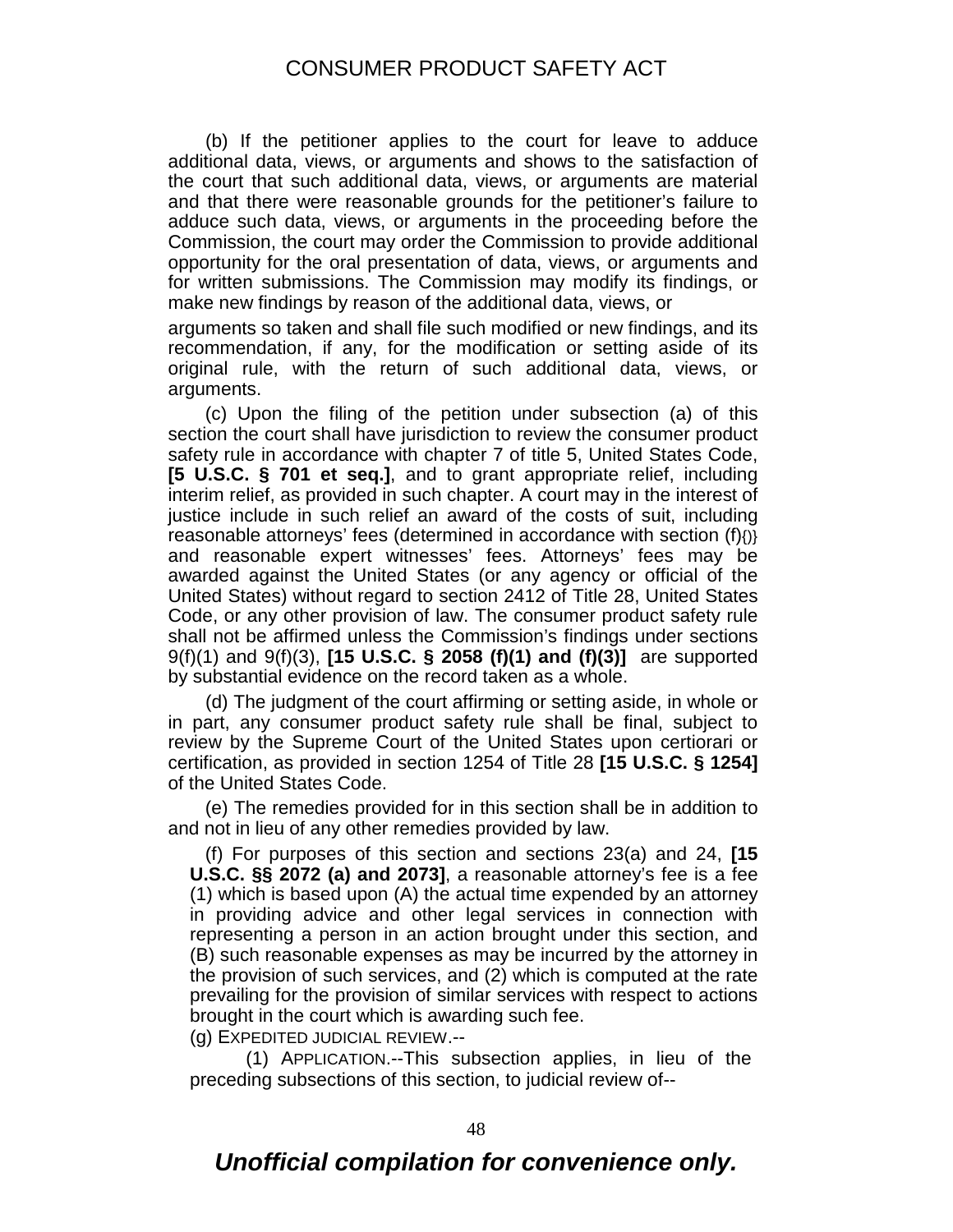(A) any consumer product safety rule promulgated by the Commission pursuant to section 15(j) (relating to identification of substantial hazards);

(B) any consumer product safety standard promulgated by the Commission pursuant to section 42 (relating to all-terrain vehicles);

(C) any standard promulgated by the Commission under section 104 of the Consumer Product Safety Improvement Act of 2008 (relating to durable infant and toddler products); and

(D) any consumer product safety standard promulgated by the Commission under section 106 of the Consumer Product Safety Improvement Act of 2008 (relating to mandatory toy safety standards).

(2) IN GENERAL.--Not later than 60 days after the promulgation, by the Commission, of a rule or standard to which this subsection applies, any person adversely affected by such rule or standard may file a petition with the United States Court of Appeals for the District of Columbia Circuit for judicial review of such rule. Copies of the petition shall be forthwith transmitted by the clerk of the court to the Commission or other officer designated by it for that purpose and to the Attorney General. The record of the proceedings on which the Commission based its rule shall be filed in the court as provided for in section 2112 of title 28, United States Code.

(3) REVIEW.--Upon the filing of the petition under paragraph (2) of this subsection, the court shall have jurisdiction to review the rule in accordance with chapter 7 of title 5, United States Code, and to grant appropriate relief, including interim relief, as provided in such chapter.

(4) CONCLUSIVENESS OF JUDGMENT.--The judgment of the court affirming or setting aside, in whole or in part, any final rule under this section shall be final, subject to review by the Supreme Court of the United States upon certiorari or certification, as provided in section 1254 of title 28, United States Code.

(5) FURTHER REVIEW.--A rule or standard with respect to which this subsection applies shall not be subject to judicial review in proceedings under section 17 (relating to imported products) or in civil or criminal proceedings for enforcement.

#### IMMINENT HAZARDS

#### **SEC. 12. [15 U.S.C. § 2061]**

(a) The Commission may file in a United States district court an action (1) against an imminently hazardous consumer product for seizure of such product under subsection (b)(2), or (2) against any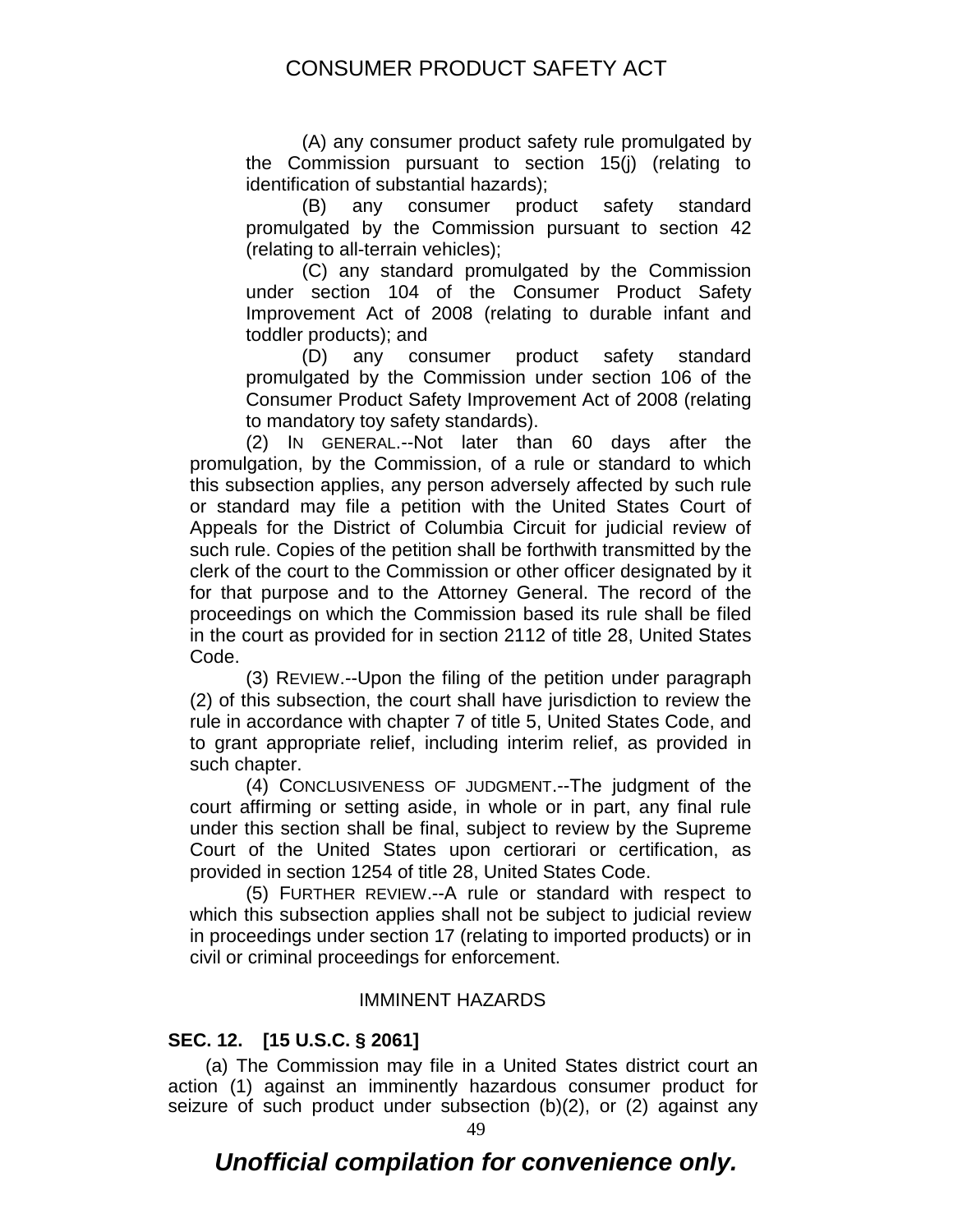person who is a manufacturer, distributor, or retailer of such product, or (3) against both. Such an action may be filed notwithstanding the existence of a consumer product safety rule applicable to such product, or the pendency of any administrative or judicial proceedings under any other provision of this Act. As used in this section, and hereinafter in this Act, the term ''imminently hazardous consumer product'' means a consumer product which presents imminent and unreasonable risk of death, serious illness, or severe personal injury.

(b)(1) The district court in which such action is filed shall have jurisdiction to declare such product an imminently hazardous consumer product, and (in the case of an action under subsection  $(a)(2)$ ) to grant (as ancillary to such declaration or in lieu thereof) such temporary or permanent relief as may be necessary to protect the public from such risk. Such relief may include a mandatory order requiring the notification of such risk to purchasers of such product known to the defendant, public notice, the recall, the repair or the replacement of, or refund for, such product.

(2) In the case of an action under subsection (a)(1), the consumer product may be proceeded against by process of libel for the seizure and condemnation of such product in any United States district court within the jurisdiction of which such consumer product is found. Proceedings and cases instituted under the authority of the preceding sentence shall conform as nearly as possible to proceedings *in rem* in admiralty.

(c) Where appropriate, concurrently with the filing of such action or as soon thereafter as may be practicable, the Commission shall initiate a proceeding to promulgate a consumer product safety rule applicable to the consumer product with respect to which such action is filed.

(d)(1) An action under subsection (a)(2) of this section may be brought in the United States district court for the District of Columbia or in any judicial district in which any of the defendants is found, is an inhabitant or transacts business; and process in such an action may be served on a defendant in any other district in which such defendant resides or may be found. Subpoenas requiring attendance of witnesses in such an action may run into any other district. In determining the judicial district in which an action may be brought under this section in instances in which such action may be brought in more than one judicial district, the Commission shall take into account the

convenience of the parties. (2) Whenever proceedings under this section involving substantially similar consumer products are pending in courts in two or more judicial districts, they shall be consolidated for trial by order of any such court upon application reasonably made by any party in interest, upon notice to all other parties in interest.

(e) Notwithstanding any other provision of law, in any action under this section, the Commission may direct attorneys employed by it to appear and represent it.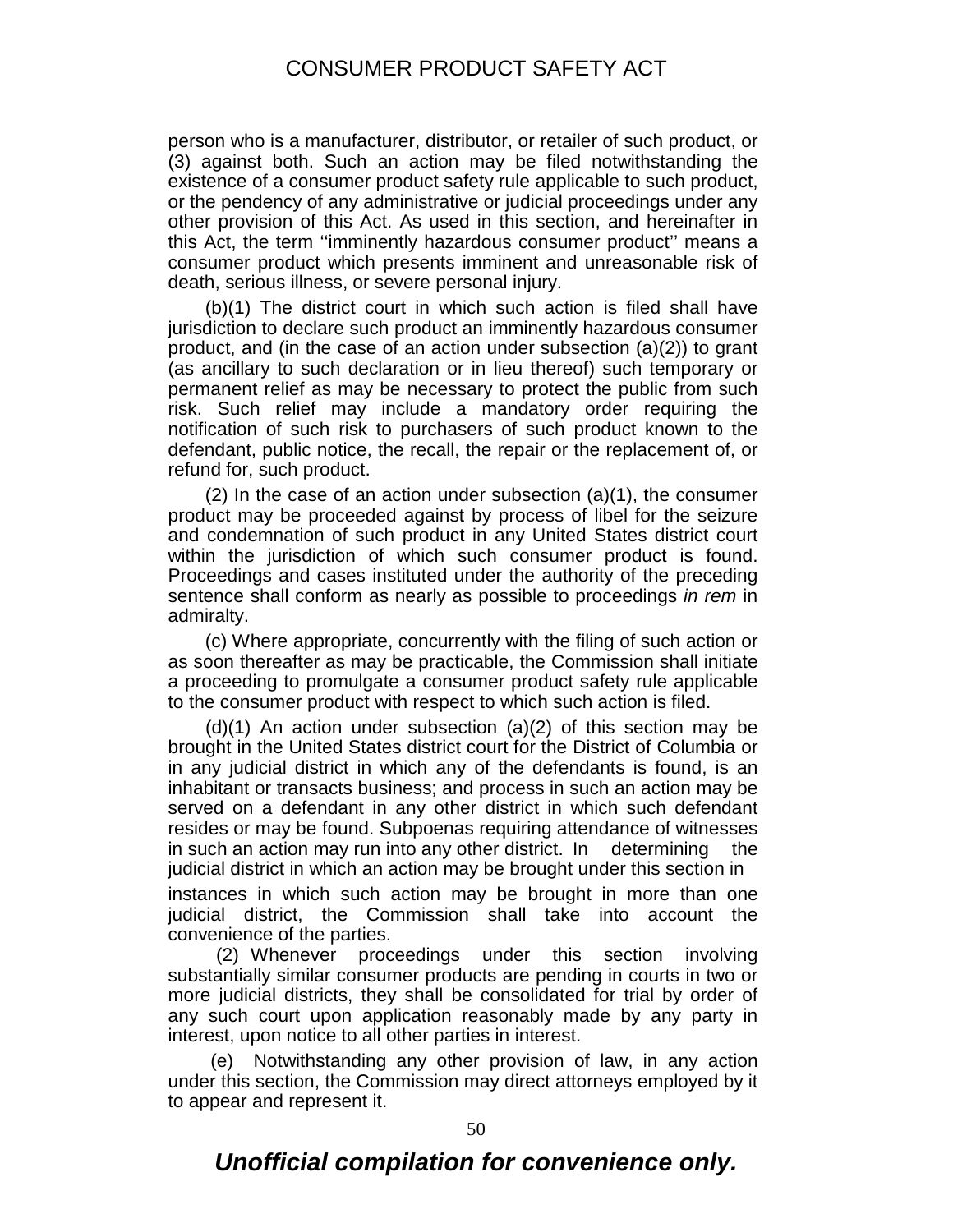(g) Nothing in this section shall be construed to require the Commission, in determining whether to bring an action against a consumer product or a person under this section, to prepare a comparison of the costs that would be incurred in complying with the relief that may be ordered in such action with the benefits to the public from such relief.

RECALL OF LEAD-LINED DRINKING WATER COOLERS

**[Section 1462 of the Safe Drinking Water Act, added by Public Law 100-572, the Lead Contamination Control act of 1988, [42 U.S.C.300j-22.] [Not part of the Consumer Product Safety Act]**

For purposes of the Consumer Product Safety Act, all drinking water coolers identified by the Administrator **{of EPA}** on the list under section 1463 **[42 U.S.C. § 300j-23]** as having a lead- lined tank shall be considered to be imminently hazardous consumer products within the meaning of section 12 of such Act **(15 U.S.C. § 2061)**. After notice and opportunity for comments, including a public hearing, the Consumer Product Safety Commission shall issue an order requiring the manufacturers and importers of such coolers to repair, replace, or recall and provide a refund for such coolers within 1 year after the enactment of the Lead Contamination Control Act of 1988. **{Enacted October 31, 1988}** For purposes of enforcement, such an order shall be treated as an order under section 15(d) of that Act **(15 U.S.C. § 2064(d)).**

#### NEW PRODUCTS

#### **SEC. 13. [15 U.S.C. § [Repealed]]**

#### PRODUCT CERTIFICATION AND LABELING

#### **SEC. 14. [15 U.S.C. § 2063]**

(a)(1) GENERAL CONFORMITY CERTIFICATION.--Except as provided in paragraphs (2) and (3), every manufacturer of a product which is subject to a consumer product safety rule under this Act or similar rule, ban, standard, or regulation under any other Act enforced by the Commission and which is imported for consumption or warehousing or distributed in commerce (and the private labeler of such product if such product bears a private label) shall issue a certificate which--

(A) shall certify, based on a test of each product or upon a reasonable testing program, that such product complies with all rules, bans, standards, or regulations applicable to the product under this Act or any other Act enforced by the Commission; and

(B) shall specify each such rule, ban, standard, or regulation applicable to the product. **[Effective Date.—Not part of the Consumer Product Safety Act.—The preceding amendment made by Sec. 102(a)(1)(A) of**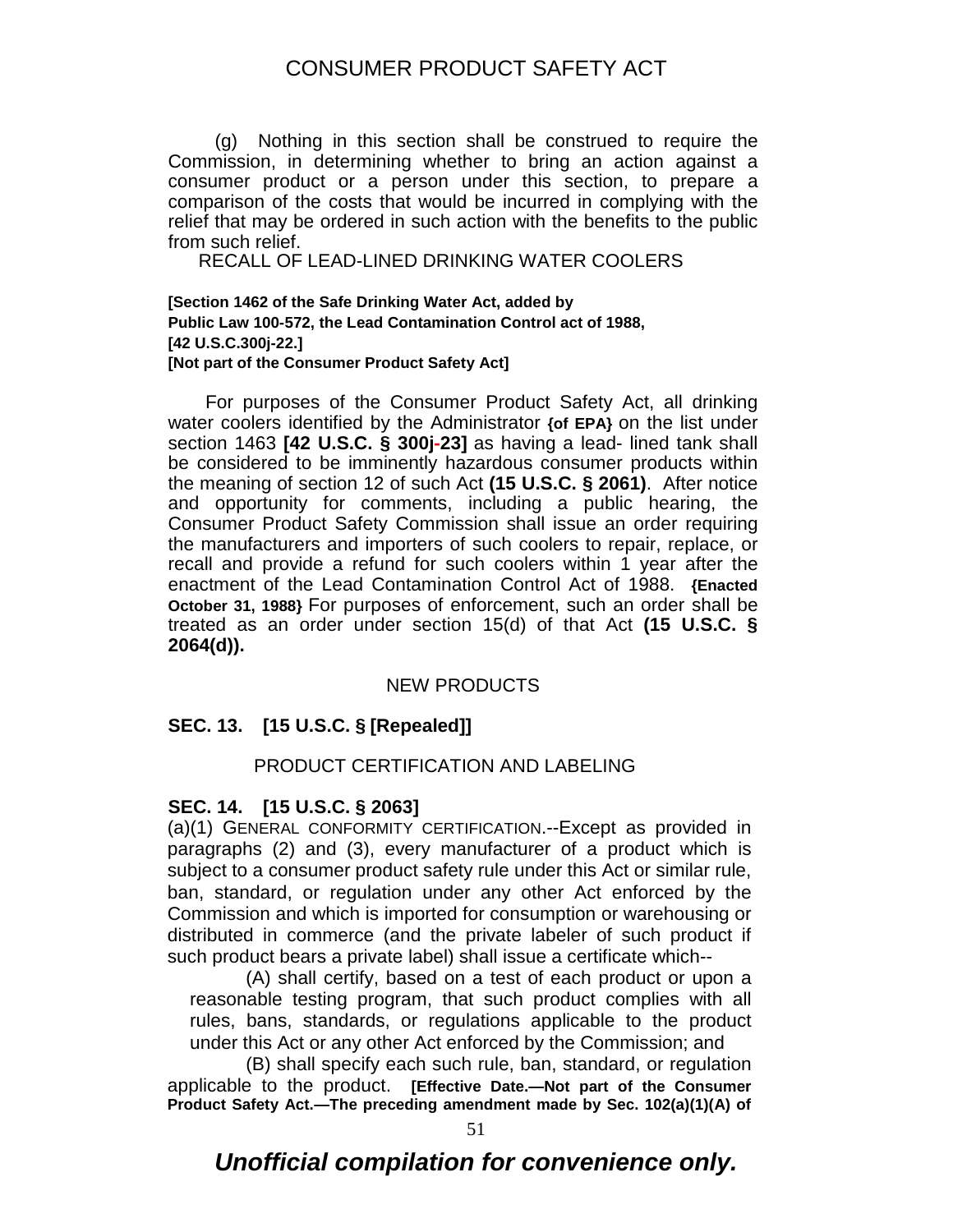**the Consumer Product Safety Improvement Act of 2008 shall take effect 90 days after enactment of the Act.] {Date of enactment is August 14, 2008}**

(2) THIRD PARTY TESTING REQUIREMENT.--Effective on the dates provided in paragraph (3), before importing for consumption or warehousing or distributing in commerce any children's product that is subject to a children's product safety rule, every manufacturer of such children's product (and the private labeler of such children's product if such children's product bears a private label) shall--

(A) submit sufficient samples of the children's product, or samples that are identical in all material respects to the product, to a third party conformity assessment body accredited under paragraph (3) to be tested for compliance with such children's product safety rule; and

(B) based on such testing, issue a certificate that certifies that such children's product complies with the children's product safety rule based on the assessment of a third party conformity assessment body accredited to conduct such tests.

A manufacturer or private labeler shall issue either a separate certificate for each children's product safety rule applicable to a product or a combined certificate that certifies compliance with all applicable children's product safety rules, in which case each such rule shall be specified.

(3) SCHEDULE FOR IMPLEMENTATION OF THIRD PARTY TESTING.--

(A) GENERAL APPLICATION.--Except as provided under subparagraph (F), the requirements of paragraph (2) shall apply to any children's product manufactured more than 90 days after the Commission has established and published notice of the requirements for accreditation of third party conformity assessment bodies to assess conformity with a children's product safety rule to which such children's product is subject.

(B) TIME LINE FOR ACCREDITATION.--

(i) LEAD PAINT.--Not later than 30 days after the date of enactment of the Consumer Product Safety Improvement Act of 2008, the Commission shall publish notice of the requirements for accreditation of third party conformity assessment bodies to assess conformity with part 1303 of title 16, Code of Federal Regulations.

(ii) FULL-SIZE CRIBS; NON FULL-SIZE CRIBS; PACIFIERS.-- Not later than 60 days after the date of enactment of the Consumer Product Safety Improvement Act of 2008, the Commission shall publish notice of the requirements for accreditation of third party conformity assessment bodies to assess conformity with parts 1508, 1509, and 1511 of such title.

(iii) SMALL PARTS.--Not later than 90 days after the date of enactment of the Consumer Product Safety Improvement Act of 2008, the Commission shall publish notice of the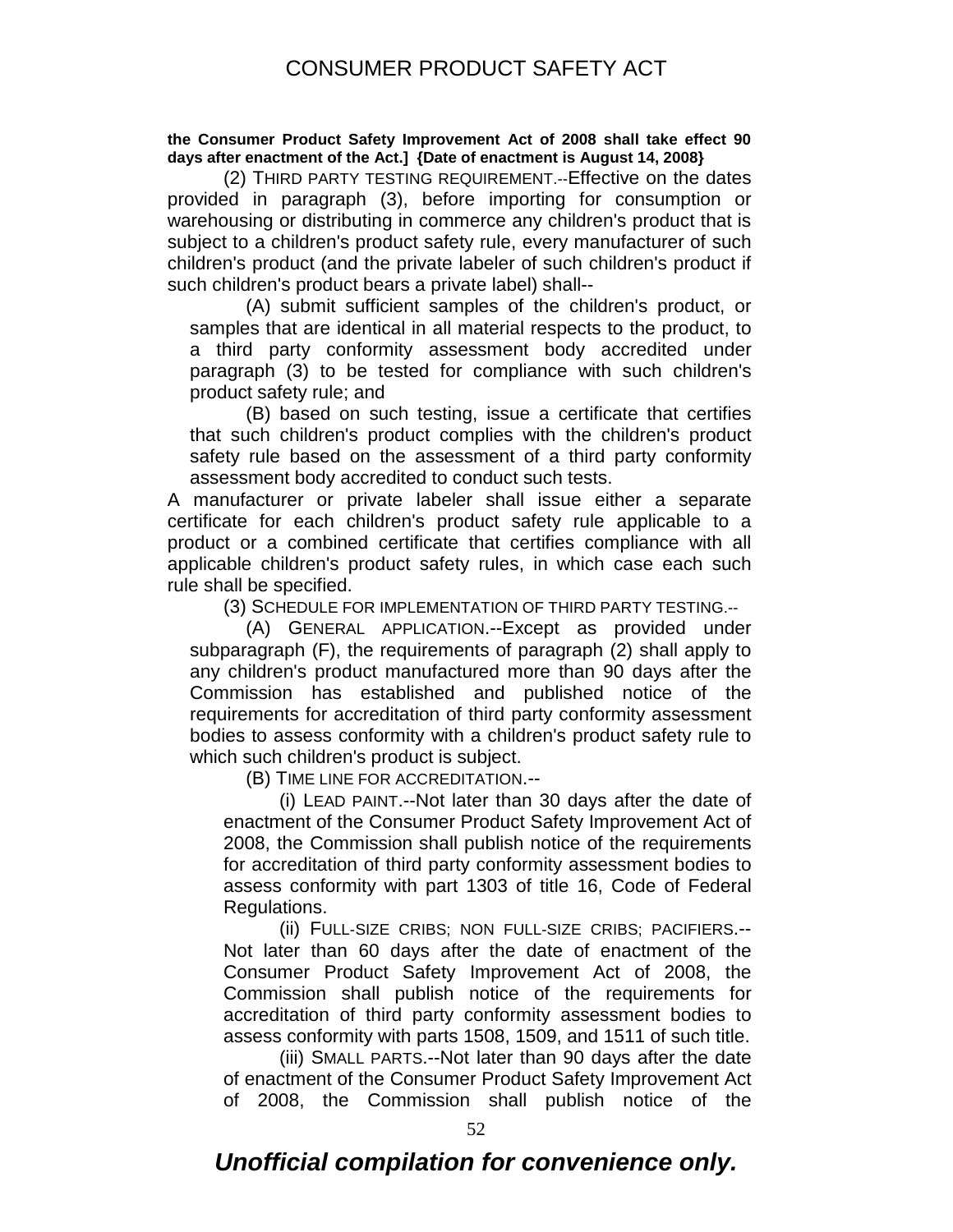requirements for accreditation of third party conformity assessment bodies to assess conformity with part 1501 of such title.

(iv) CHILDREN'S METAL JEWELRY.--Not later than 120 days after the date of enactment of the Consumer Product Safety Improvement Act of 2008, the Commission shall publish notice of the requirements for accreditation of third party conformity assessment bodies to assess conformity with the requirements of section 101(a)(2) of such Act with respect to children's metal jewelry.

(v) BABY BOUNCERS, WALKERS, AND JUMPERS.--Not later than 210 days after the date of enactment of the Consumer Product Safety Improvement Act of 2008, the Commission shall publish notice of the requirements for accreditation of third party conformity assessment bodies to assess conformity with parts 1500.18(a)(6) and 1500.86(a) of such title.

(vi) ALL OTHER CHILDREN'S PRODUCT SAFETY RULES.--The Commission shall publish notice of the requirements for accreditation of third party conformity assessment bodies to assess conformity with other children's product safety rules at the earliest practicable date, but in no case later than 10 months after the date of enactment of the Consumer Product Safety Improvement Act of 2008, or, in the case of children's product safety rules established or revised 1 year or more after such date of enactment, not later than 90 days before such rules or revisions take effect.

(C) ACCREDITATION.--Accreditation of third party conformity assessment bodies pursuant to the requirements established under subparagraph (B) may be conducted either by the Commission or by an independent accreditation organization designated by the Commission.

(D) PERIODIC REVIEW.--The Commission shall periodically review and revise the accreditation requirements established under subparagraph (B) to ensure that the requirements assure the highest conformity assessment body quality that is feasible.

(E) PUBLICATION OF ACCREDITED ENTITIES.--The Commission shall maintain on its Internet website an up-to-date list of entities that have been accredited to assess conformity with children's product safety rules in accordance with the requirements published by the Commission under this paragraph.

(F) EXTENSION.--If the Commission determines that an insufficient number of third party conformity assessment bodies have been accredited to permit certification for a children's product safety rule under the accelerated schedule required by this paragraph, the Commission may extend the deadline for certification to such rule by not more than 60 days.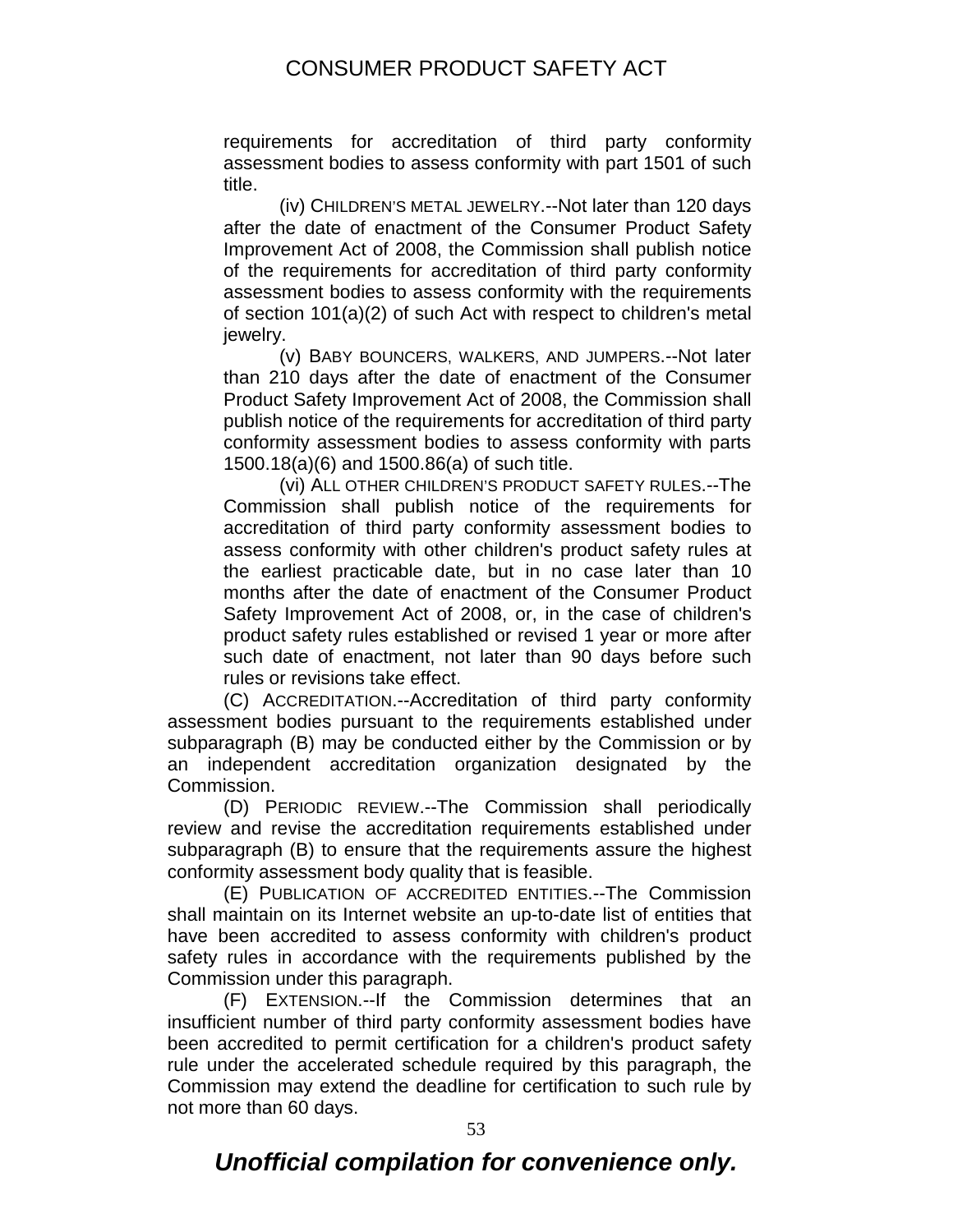(G) RULEMAKING.--Until the date that is 3 years after the Consumer Product Safety Improvement Act of 2008, Commission proceedings under this paragraph shall be exempt from the requirements of sections 553 and 601 through 612 of title 5, United States Code.

**[CPSC Consideration of Existing Requirements.—Sec. 102(c) of the Consumer Product Safety Improvement Act of 2008. Not part of the Consumer Product Safety Act. In establishing standards for accreditation of a third party conformity assessment body under section 14(a)(3) of the Consumer Product Safety Act, the Commission may consider standards and protocols for accreditation of such conformity assessment bodies by independent accreditation organizations that are in effect on the date of enactment {August 14, 2008} of the Consumer Product Safety Improvement Act of 2008, but shall ensure that the protocols, standards, and requirements prescribed under section 14(a)(3) incorporate, as the standard for accreditation, the most current scientific and technological standards and techniques available.]**

(4) In the case of a consumer product for which there is more than one manufacturer or more than one private labeler, the Commission may by rule designate one or more of such manufacturers or one or more of such private labelers (as the case may be) as the persons who shall issue the certificate required under paragraph (1), (2), or (3), and may exempt all other manufacturers of such product or all other private labelers of the product (as the case may be) from the requirement under paragraph (1), (2), or (3) to issue a certificate with respect to such product.

(5) (A) Effective 1 year after the date of enactment of the Consumer Product Safety Improvement Act of 2008, the manufacturer of a children's product shall place permanent, distinguishing marks on the product and its packaging, to the extent practicable, that will enable—

(i) the manufacturer to ascertain the location and date of production of the product, cohort information (including the batch, run number, or other identifying characteristic), and any other information determined by the manufacturer to facilitate ascertaining the specific source of the product by reference to those marks; and

(ii) the ultimate purchaser to ascertain the manufacturer or private labeler, location and date of production of the product, and cohort information (including the batch, run number, or other identifying characteristic).

(B) The Commission may, by regulation, exclude a specific product or class of products from the requirements in subparagraph (A) if the Commission determines that it is not practicable for such product or class of products to bear the marks required by such subparagraph. The Commission may establish alternative requirements for any product or class of products excluded under the preceding sentence consistent with the purposes described in clauses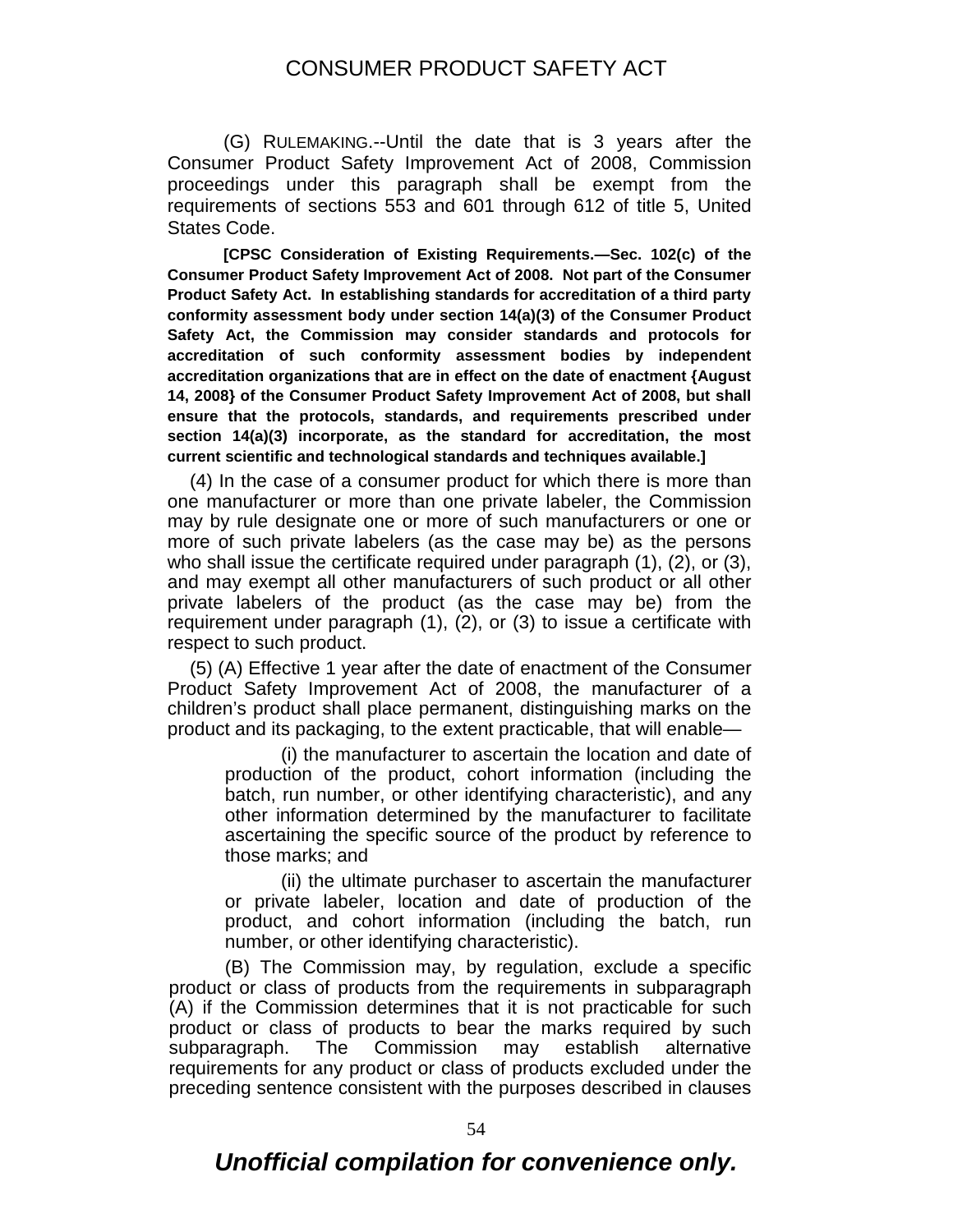(i) and (ii) of subparagraph (A).

(b) The Commission may by rule prescribe reasonable testing programs for any product which is subject to a consumer product safety rule under this Act, or a similar rule, regulation, standard, or ban under any other Act enforced by the Commission, and for which a certificate is required under subsection (a). Any test or testing program on the basis of which a certificate is issued under subsection (a) may, at the option of the person required to certify the product, be conducted by an independent third party qualified to perform such tests, unless the Commission, by rule, requires testing by an independent third party for a particular rule, regulation, standard, or ban, or for a particular class of products.

(c) The Commission may by rule require the use and prescribe the form and content of labels which contain the following information (or that portion of it specified in the rule) —

(1) The date and place of manufacture of any consumer product.

(2) The cohort information (including the batch, run number, or other identifying characteristic) of the product.

(3) A suitable identification of the manufacturer of the consumer product, unless the product bears a private label in which case it shall identify the private labeler and shall also contain a code mark which will permit the seller of such product to identify the manufacturer thereof to the purchaser upon his request.

(4) In the case of a consumer product subject to a consumer product safety rule, a certification that the product meets all applicable consumer product safety standards and a specification of the standards which are applicable.

Such labels, where practicable, may be required by the Commission to be permanently marked on or affixed to any such consumer product. The Commission may, in appropriate cases, permit information required under paragraphs (1) and (2) of this subsection to be coded.

(d) REQUIREMENT FOR ADVERTISEMENTS.—No advertisement for a consumer product or label or packaging of such product may contain a reference to a consumer product safety rule or a voluntary consumer product safety standard unless such product conforms with the applicable safety requirements of such rule or standard. **[Effective date.—Not part of the Consumer Product Safety Act.—This section shall take effect on the date that is 60 days after the enactment of the Consumer Product Safety Improvement Act of 2008.]**

(e) WITHDRAWAL OF ACCREDITATION.--

(1) IN GENERAL.--The Commission may withdraw its accreditation or its acceptance of the accreditation of a third party conformity assessment body accredited under this section if the Commission finds, after notice and investigation, that--

(A) a manufacturer, private labeler, or governmental entity has exerted undue influence on such conformity assessment body or otherwise interfered with or compromised the integrity of the testing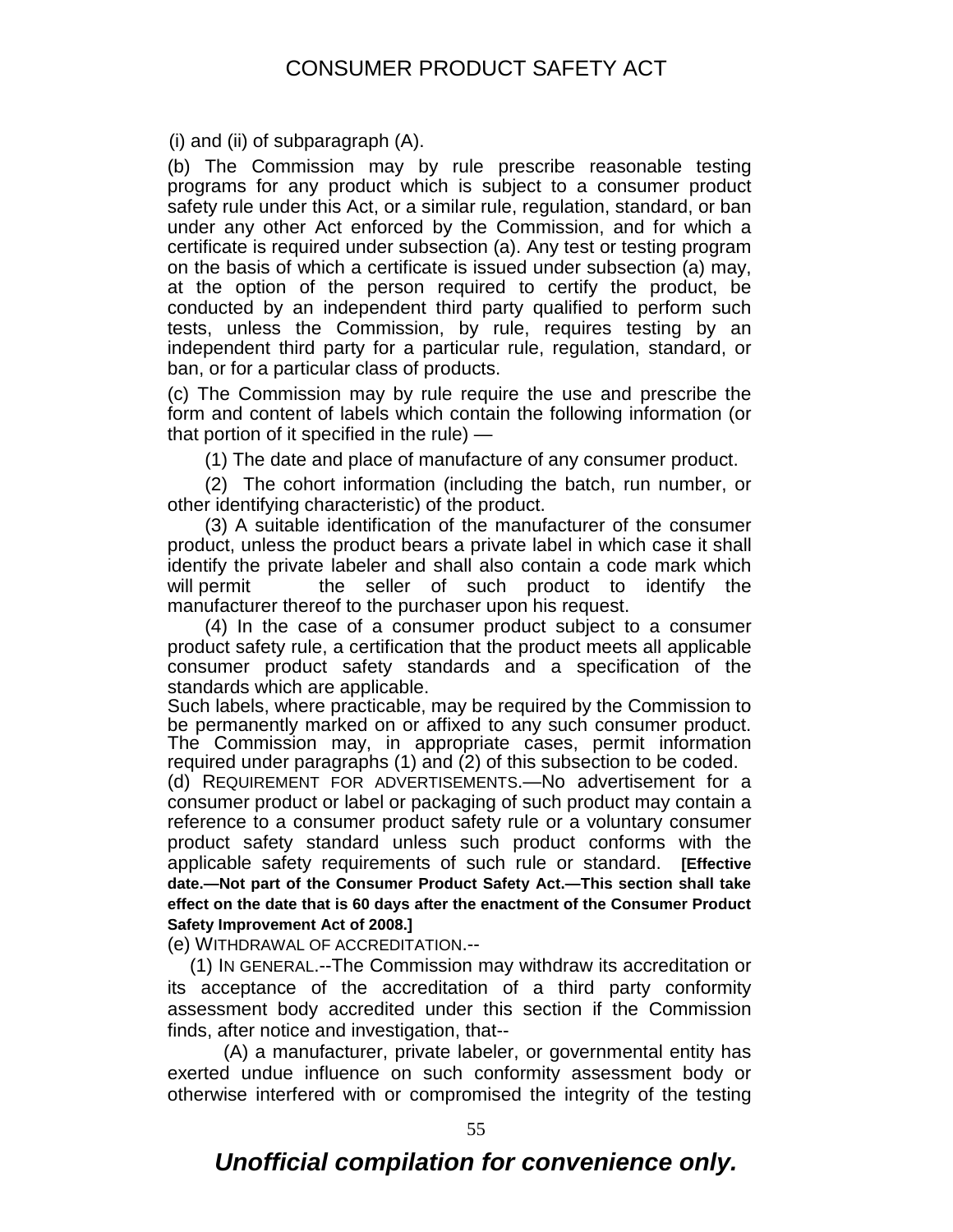process with respect to the certification of a children's product under this section; or

(B) such conformity assessment body failed to comply with an applicable protocol, standard, or requirement established by the Commission under subsection  $(d)^4$  $(d)^4$ .

(2) PROCEDURE.--In any proceeding to withdraw the accreditation of a conformity assessment body, the Commission--

(A) shall consider the gravity of the conformity assessment body's action or failure to act, including--

(i) whether the action or failure to act resulted in injury, death, or the risk of injury or death;

(ii) whether the action or failure to act constitutes an isolated incident or represents a pattern or practice; and

(iii) whether and when the conformity assessment body initiated remedial action; and

(B) may--

(i) withdraw its acceptance of the accreditation of the conformity assessment body on a permanent or temporary basis; and

(ii) establish requirements for reaccreditation of the conformity assessment body.

(3) FAILURE TO COOPERATE.--The Commission may suspend the accreditation of a conformity assessment body if it fails to cooperate with the Commission in an investigation under this section.

(f) DEFINITIONS.--In this section:

(1) CHILDREN'S PRODUCT SAFETY RULE.--The term `children's product safety rule' means a consumer product safety rule under this Act or similar rule, regulation, standard, or ban under any other Act enforced by the Commission, including a rule declaring a consumer product to be a banned hazardous product or substance.

(2) THIRD PARTY CONFORMITY ASSESSMENT BODY.--

(A) IN GENERAL.--The term `third party conformity assessment body' means a conformity assessment body that, except as provided in subparagraph (D), is not owned, managed, or controlled by the manufacturer or private labeler of a product assessed by such conformity assessment body.

(B) GOVERNMENTAL PARTICIPATION.--Such term may include an entity that is owned or controlled in whole or in part by a government if—

(i) to the extent practicable, manufacturers or private labelers located in any nation are permitted to choose conformity assessment bodies that are not owned or controlled by the government of that nation;

<span id="page-55-0"></span> $4$  H.R. 2715 renumbered this subsection as (i).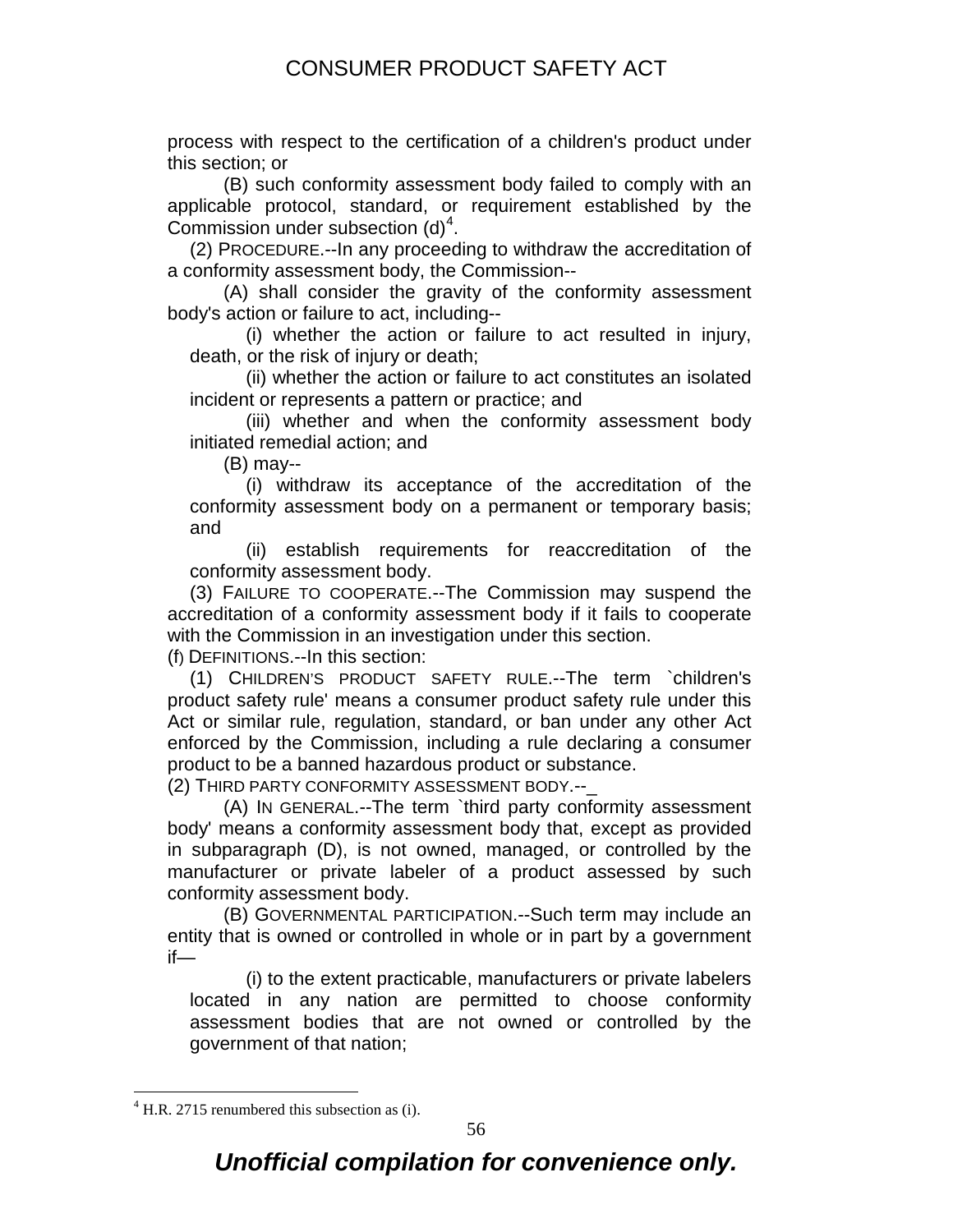(ii) the entity's testing results are not subject to undue influence by any other person, including another governmental entity;

(iii) the entity is not accorded more favorable treatment than other third party conformity assessment bodies in the same nation who have been accredited under this section;

(iv) the entity's testing results are accorded no greater weight by other governmental authorities than those of other third party conformity assessment bodies accredited under this section; and

(v) the entity does not exercise undue influence over other governmental authorities on matters affecting its operations or on decisions by other governmental authorities controlling distribution of products based on outcomes of the entity's conformity assessments.

(C) TESTING AND CERTIFICATION OF ART MATERIALS AND PRODUCTS.--A certifying organization (as defined in appendix A to section 1500.14(b)(8) of title 16, Code of Federal Regulations (or any successor regulation or ruling)) meets the requirements of subparagraph (A) with respect to the certification of art material and art products required under this section or by regulations prescribed under the Federal Hazardous Substances Act (15 U.S.C. 1261 et seq.).

(D) FIREWALLED CONFORMITY ASSESSMENT BODIES.-- Upon request, the Commission may accredit a conformity assessment body that is owned, managed, or controlled by a manufacturer or private labeler as a third party conformity assessment body if the Commission by order finds that--

(i) accreditation of the conformity assessment body would provide equal or greater consumer safety protection than the manufacturer's or private labeler's use of an independent third party conformity assessment body; and

(ii) the conformity assessment body has established procedures to ensure that--

(I) its test results are protected from undue influence by the manufacturer, private labeler or other interested party;

(II) the Commission is notified immediately of any attempt by the manufacturer, private labeler or other interested party to hide or exert undue influence over test results; and

(III) allegations of undue influence may be reported confidentially to the Commission.

(g) REQUIREMENTS FOR CERTIFICATES.--

(1) IDENTIFICATION OF ISSUER AND CONFORMITY ASSESSMENT BODY.- -Every certificate required under this section shall identify the manufacturer or private labeler issuing the certificate and any third party conformity assessment body on whose testing the certificate depends. The certificate shall include, at a minimum, the date and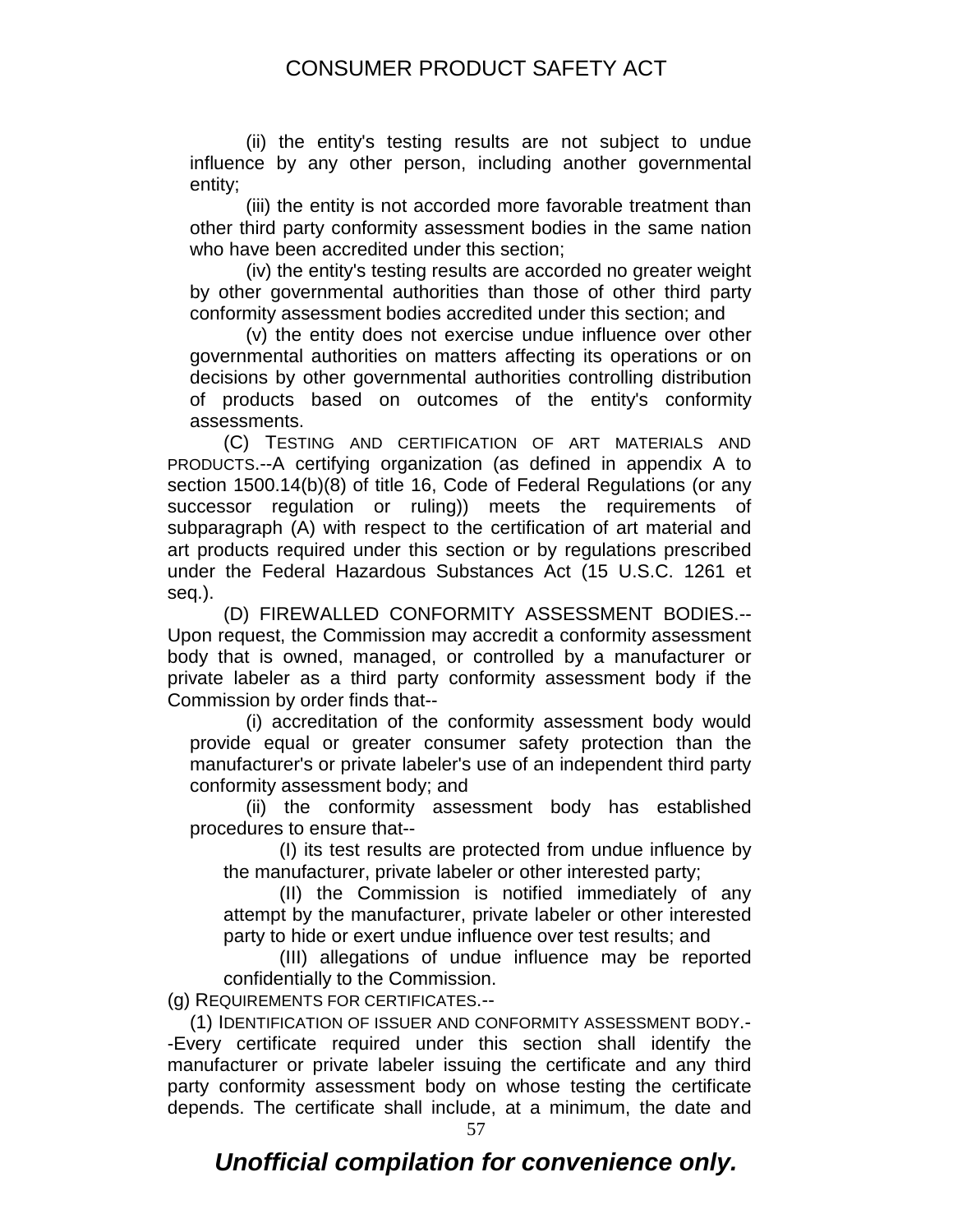place of manufacture, the date and place where the product was tested, each party's name, full mailing address, telephone number, and contact information for the individual responsible for maintaining records of test results.

(2) ENGLISH LANGUAGE.--Every certificate required under this section shall be legible and all content required by this section shall be in the English language. A certificate may also contain the same content in any other language.

(3) AVAILABILITY OF CERTIFICATES.--Every certificate required under this section shall accompany the applicable product or shipment of products covered by the same certificate and a copy of the certificate shall be furnished to each distributor or retailer of the product. Upon request, the manufacturer or private labeler issuing the certificate shall furnish a copy of the certificate to the Commission.

(4) ELECTRONIC FILING OF CERTIFICATES FOR IMPORTED PRODUCTS.-- In consultation with the Commissioner of Customs, the Commission may, by rule, provide for the electronic filing of certificates under this section up to 24 hours before arrival of an imported product. Upon request, the manufacturer or private labeler issuing the certificate shall furnish a copy to the Commission and to the Commissioner of Customs.

(h) RULE OF CONSTRUCTION.--Compliance of any children's product with third party testing and certification or general conformity certification requirements under this section shall not be construed to exempt such children's product from any requirement that such product actually be in conformity with all applicable rules, regulation, standards, or ban under any Act enforced by the Commission.

(i) ADDITIONAL REGULATIONS FOR THIRD PARTY TESTING.--

(1) AUDIT.--Not later than 10 months after the date of enactment of the Consumer Product Safety Improvement Act of 2008, the Commission shall by regulation establish requirements for the periodic audit of third party conformity assessment bodies as a condition for the continuing accreditation of such conformity assessment bodies under subsection (a)(3)(C).

(2) COMPLIANCE; CONTINUED TESTING.--Not later than 15 months after the date of enactment of the Consumer Product Safety Improvement Act of 2008, the Commission shall by regulation--

(A) initiate a program by which a manufacturer or private labeler may label a consumer product as complying with the certification requirements of subsection (a); and

(B) establish protocols and standards--

(i) for ensuring that a children's product tested for compliance with an applicable children's product safety rule is subject to testing periodically and when there has been a material change in the product's design or manufacturing process, including the sourcing of component parts;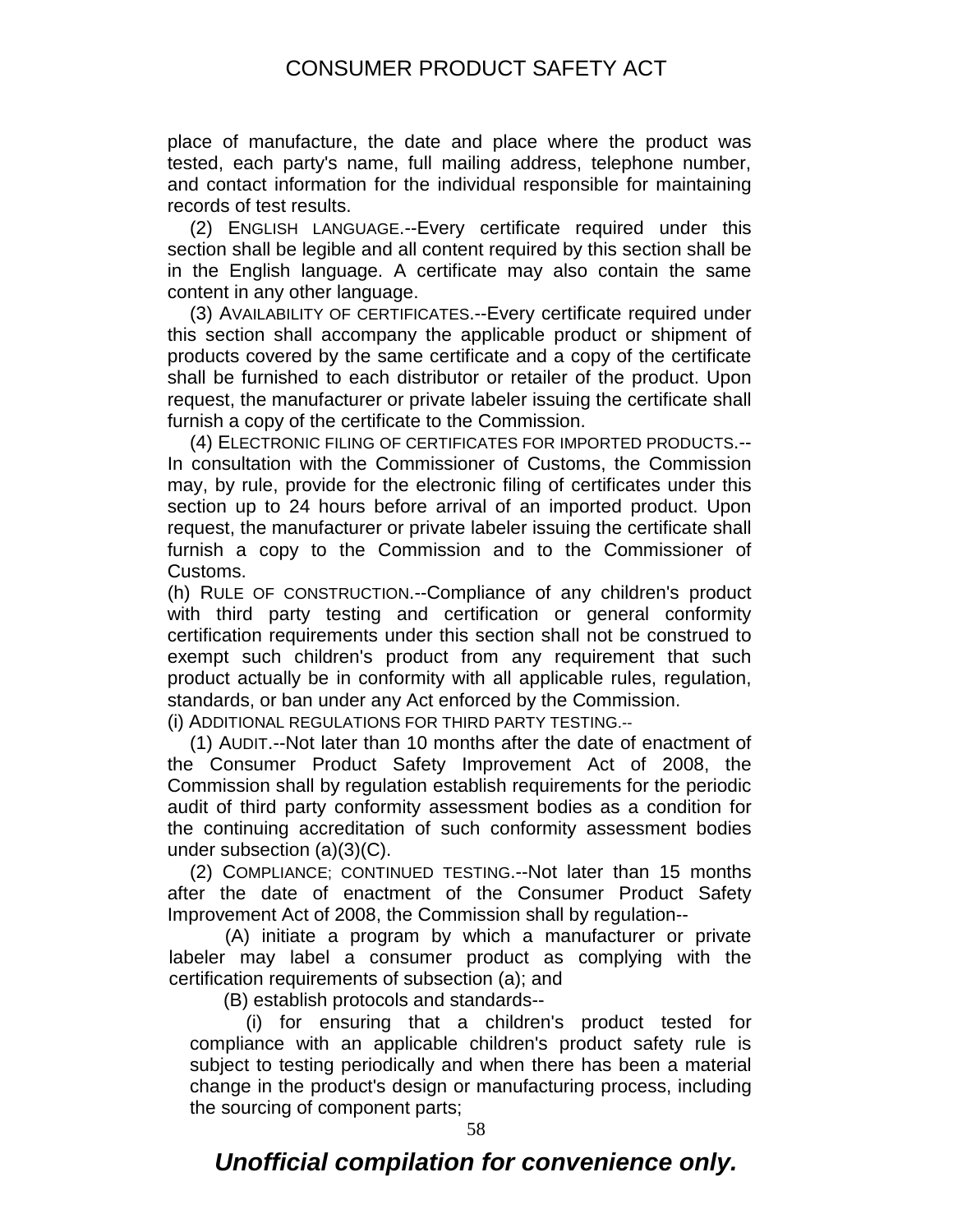(ii) for the testing of representative samples to ensure continued compliance;

(iii) for verifying that a children's product tested by a conformity assessment body complies with applicable children's product safety rules; and

(iv) for safeguarding against the exercise of undue influence on a third party conformity assessment body by a manufacturer or private labeler.

(3) REDUCING THIRD PARTY TESTING BURDENS.--

(A) ASSESSMENT.--Not later than 60 days after the date of enactment of this paragraph, the Commission shall seek public comment on opportunities to reduce the cost of third party testing requirements consistent with assuring compliance with any applicable consumer product safety rule, ban, standard, or regulation. The request for public comment shall include the following:

(i) The extent to which the use of materials subject to regulations of another government agency that requires third party testing of those materials may provide sufficient assurance of conformity with an applicable consumer product safety rule, ban, standard, or regulation without further third party testing.

(ii) The extent to which modification of the certification requirements may have the effect of reducing redundant third party testing by or on behalf of 2 or more importers of a product that is substantially similar or identical in all material respects.

(iii) The extent to which products with a substantial number of different components subject to third party testing may be evaluated to show compliance with an applicable rule, ban, standard, or regulation by third party testing of a subset of such components selected by a third party conformity assessment body.

(iv) The extent to which manufacturers with a substantial number of substantially similar products subject to third party testing may reasonably make use of sampling procedures that reduce the overall test burden without compromising the benefits of third party testing.

(v) The extent to which evidence of conformity with other national or international governmental standards may provide assurance of conformity to consumer product safety rules, bans, standards, or regulations applicable under this Act.

(vi) The extent to which technology, other than the technology already approved by the Commission, exists for third party conformity assessment bodies to test or to screen for testing consumer products subject to a third party testing requirement.

(vii) Other techniques for lowering the cost of third party testing consistent with assuring compliance with the applicable consumer product safety rules, bans, standards, and regulations.

59 (B) REGULATIONS.--Following the public comment period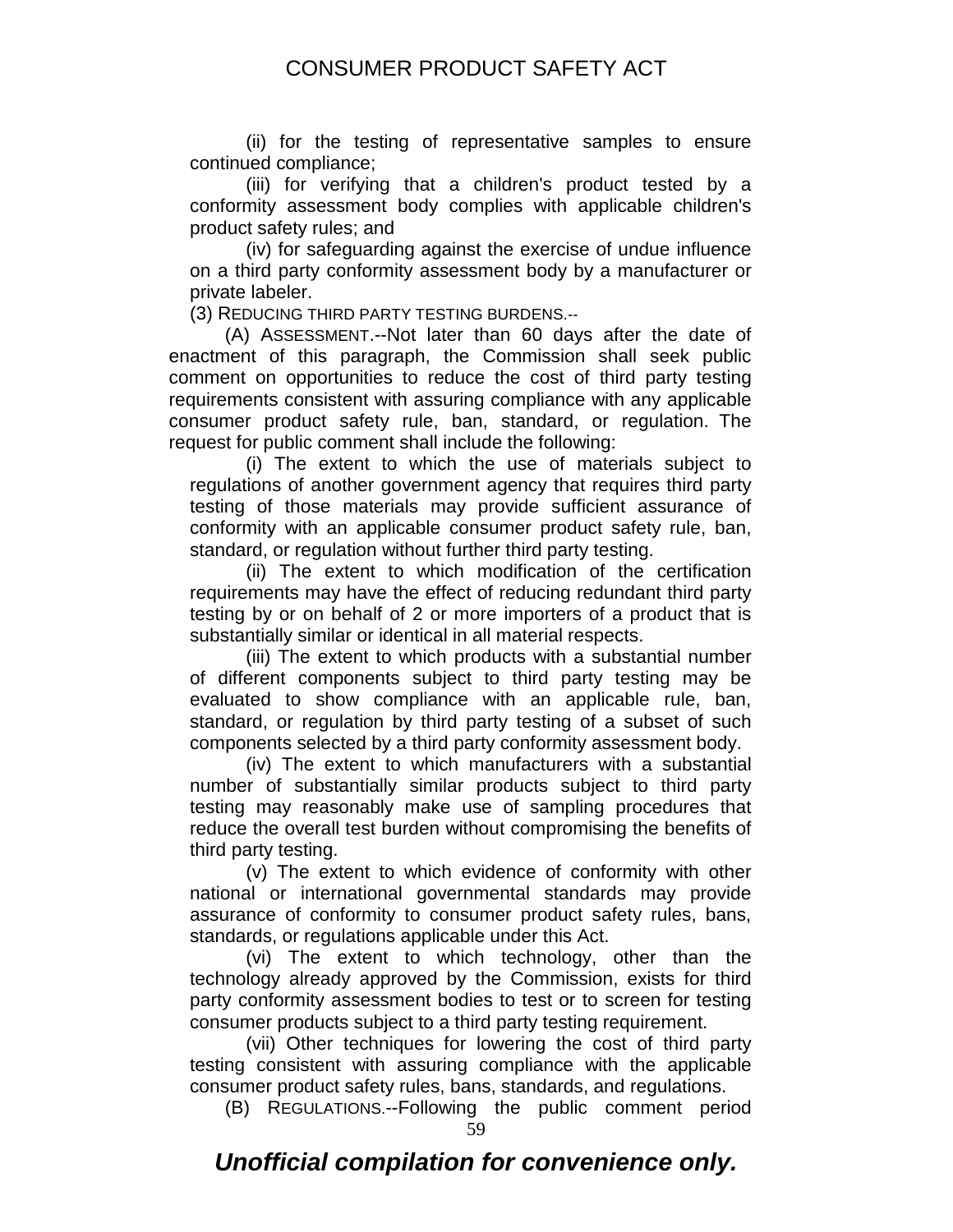described in subparagraph (A), but not later than 1 year after the date of enactment of this paragraph, the Commission shall review the public comments and may prescribe new or revised third party testing regulations if it determines that such regulations will reduce third party testing costs consistent with assuring compliance with the applicable consumer product safety rules, bans, standards, and regulations.

(C) REPORT.--If the Commission determines that it lacks authority to implement an opportunity for reducing the costs of thirdparty testing consistent with assuring compliance with the applicable consumer product safety rules, bans, standards, and regulations, it shall transmit a report to Congress reviewing those opportunities, along with any recommendations for any legislation to permit such implementation.

(4) SPECIAL RULES FOR SMALL BATCH MANUFACTURERS.--

(A) SPECIAL CONSIDERATION; EXEMPTION.--

(i) CONSIDERATION; ALTERNATIVE REQUIREMENTS.--Subject to subparagraph (C), in implementing third party testing requirements under this section, the Commission shall take into consideration any economic, administrative, or other limits on the ability of small batch manufacturers to comply with such requirements and shall, after notice and a hearing, provide alternative testing requirements for covered products manufactured by small batch manufacturers in lieu of those required under subsection (a) or (b). Any such alternative requirements shall provide for reasonable methods to assure compliance with any applicable consumer product safety rule, ban, standard, or regulation. The Commission may allow such alternative testing requirements for small batch manufacturers with respect to a specific product or product class or with respect to a specific safety rule, ban, standard, or regulation, or portion thereof.

(ii) EXEMPTION.--If the Commission determines that no alternative testing requirement is available or economically practicable, it shall exempt small batch manufacturers from third party testing requirements under subsections (a) and (b).

(iii) CERTIFICATION.--In lieu of or as part of any alternative testing requirements provided under clause (i), the Commission may allow certification of a product to an applicable consumer product safety rule, ban, standard, or regulation, or portion thereof, based on documentation that the product complies with another national or international governmental standard or safety requirement that the Commission determines is the same or more stringent than the consumer product safety rule, ban, standard, or regulation, or portion thereof. Any such certification shall only be allowed to the extent of the equivalency with a consumer product safety rule, ban, standard, or regulation and not to any other part of the consumer product safety rule, ban, standard, or regulation.

(iv) RESTRICTION.--Except as provided in subparagraph (C),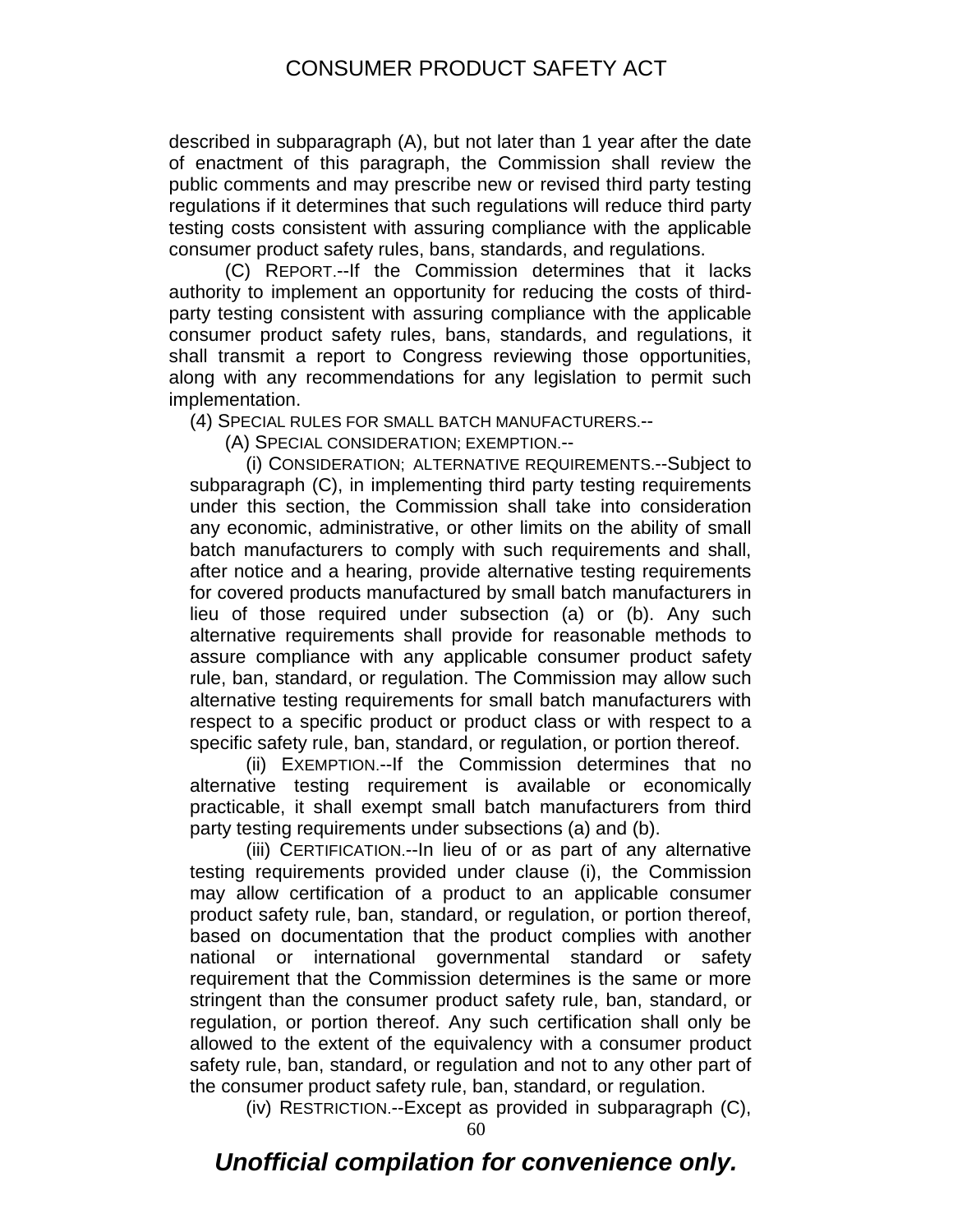and except where the Commission determines that the manufacturer does not meet the definition of a small batch manufacturer, for any small batch manufacturer registered pursuant to subparagraph (B), the Commission may not require third party testing of a covered product by a third party conformity assessment body until the Commission has provided either an alternative testing requirement or an exemption in accordance with clause (i) or (ii), respectively.

(B) REGISTRATION.--Any small batch manufacturer that utilizes alternative requirements or an exemption under this paragraph shall register with the Commission prior to using such alternative requirements or exemptions pursuant to any guidelines issued by the Commission to carry out this requirement.

(C) LIMITATION.--The Commission shall not provide or permit to continue in effect any alternative requirements or exemption from third party testing requirements under this paragraph where it determines, based on notice and a hearing, that full compliance with subsection (a) or (b) is reasonably necessary to protect public health or safety. The Commission shall not provide any alternative requirements or exemption for--

(i) any of the third party testing requirements described in clauses (i) through (v) of subsection (a)(3)(B); or

(ii) durable infant or toddler products, as defined in section 104(f) of the Consumer Product Safety Improvement Act of 2008 (15 U.S.C. 2056a(f)).

(D) SUBSEQUENT MANUFACTURER.--Nothing in this paragraph shall be construed to affect third party testing or any other requirements with respect to a subsequent manufacturer or other entity that uses components provided by one or more small batch manufacturers.

(E) DEFINITIONS.--For purposes of this paragraph--

(i) the term 'covered product' means a consumer product manufactured by a small batch manufacturer where no more than 7,500 units of the same product were manufactured in the previous calendar year; and

(ii) the term 'small batch manufacturer' means a manufacturer that had no more than \$1,000,000 in total gross revenue from sales of all consumer products in the previous calendar year. The dollar amount contained in this paragraph shall be adjusted annually by the percentage increase in the Consumer Price Index for all urban consumers published by the Department of Labor.

For purposes of determining the total gross revenue for all sales of all consumer products of a manufacturer under this subparagraph, such total gross revenue shall be considered to include all gross revenue from all sales of all consumer products of each entity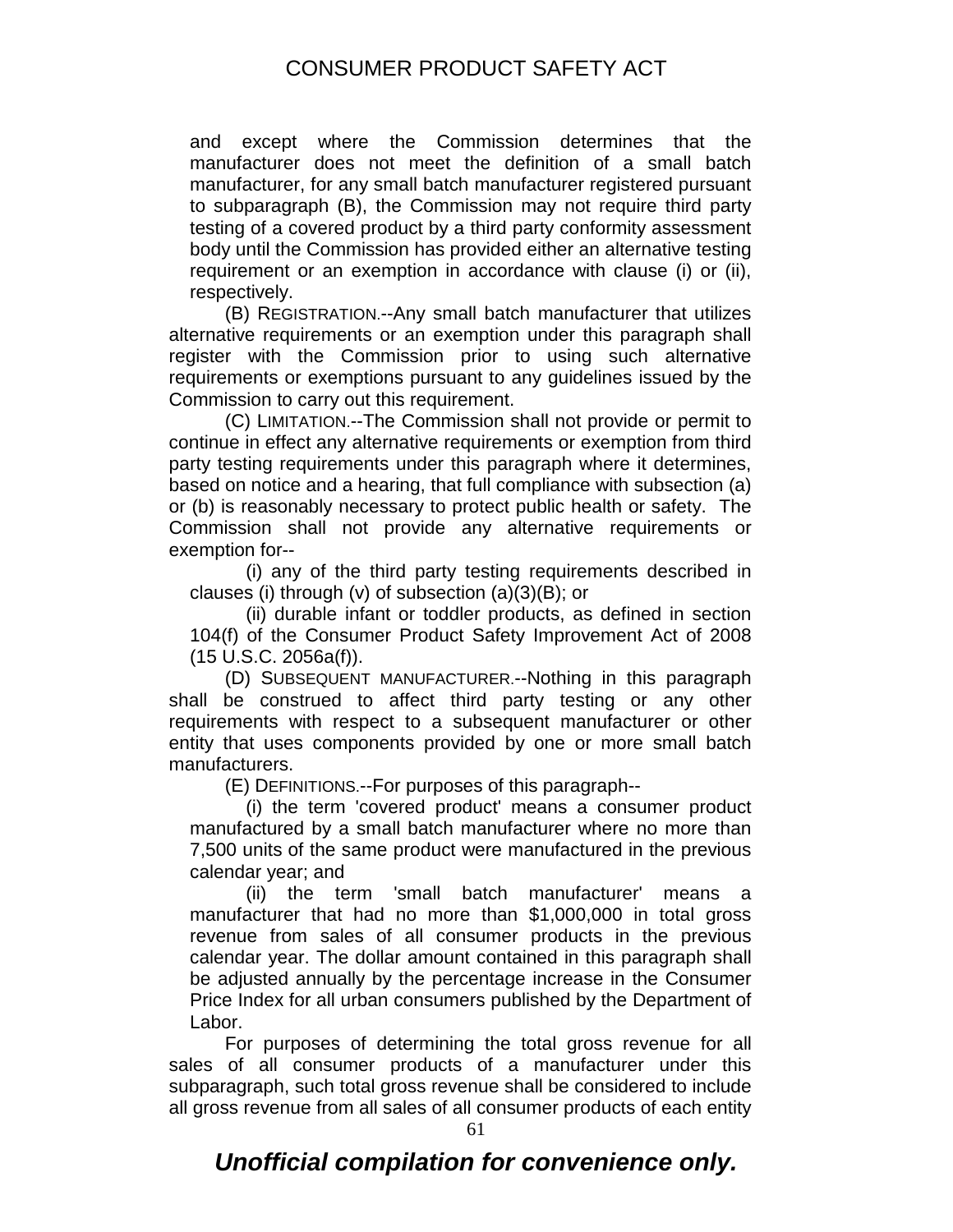that controls, is controlled by, or is under common control with such manufacturer. The Commission shall take steps to ensure that all relevant business affiliations are considered in determining whether or not a manufacturer meets this definition.

(5) EXCLUSION FROM THIRD PARTY TESTING.--

(A) CERTAIN PRINTED MATERIALS.--

(i) IN GENERAL.--The third party testing requirements established under subsection (a) shall not apply to ordinary books or ordinary paper-based printed materials.

(ii) DEFINITIONS.--

(I) ORDINARY BOOK.--The term 'ordinary book' means a book printed on paper or cardboard, printed with inks or toners, and bound and finished using a conventional method, and that is intended to be read or has educational value. Such term does not include books with inherent play value, books designed or intended for a child 3 years of age or younger, and does not include any toy or other article that is not a book that is sold or packaged with an ordinary book.

(II) ORDINARY PAPER-BASED PRINTED MATERIALS.--The term 'ordinary paper-based printed materials' means materials printed on paper or cardboard, such as magazines, posters, greeting cards, and similar products, that are printed with inks or toners and bound and finished using a conventional method.

(III) EXCLUSIONS.--Such terms do not include books or printed materials that contain components that are printed on material other than paper or cardboard or contain nonpaperbased components such as metal or plastic parts or accessories that are not part of the binding and finishing materials used in a conventional method.

(B) METAL COMPONENT PARTS OF BICYCLES.--The third party testing requirements established under subsection (a) shall not apply to metal component parts of bicycles with respect to compliance with the lead content limits in place pursuant to section 101(b)(6) of the Consumer Product Safety Improvement Act of 2008..**{Note: H.R. 2715, Public Law 112-28, which was enacted on August 12, 2011, added Section 14(i)(3)-(5). Public Law 112-28 also redesignated this subsection, which was originally designated as the second subsection (d) by the Consumer Product Safety Improvement Act of 2008, P.L. 110-314, as subsection (i).}**

### **SEC. 1[5](#page-61-0). [15 U.S.C. § 2064].** SUBSTANTIAL PRODUCT HAZARDS<sup>5</sup>

<span id="page-61-0"></span>(a) For purposes of this section, the term ''substantial product hazard'' means—

 $<sup>5</sup>$  (This section was titled: "Notification and Repair, Replacement, or Refund")</sup>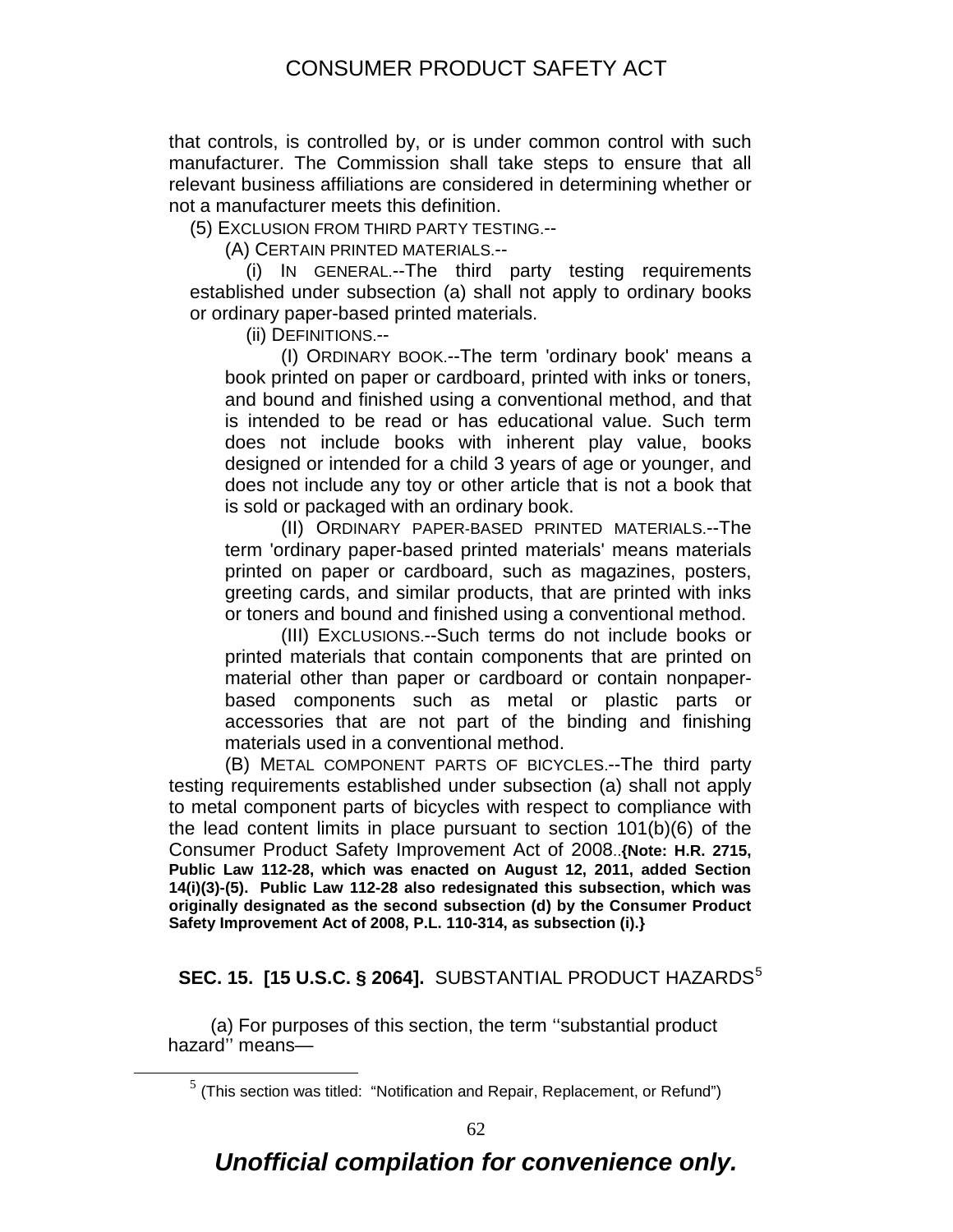(1) a failure to comply with an applicable consumer product safety rule under this Act or a similar rule, regulation, standard, or ban under any other Act enforced by the Commission which creates a substantial risk of injury to the public, or

(2) a product defect which (because of the pattern of defect, the number of defective products distributed in commerce, the severity of the risk, or otherwise) creates a substantial risk of injury to the public.

(b) Every manufacturer of a consumer product, or other product or substance over which the Commission has jurisdiction under any other Act enforced by the Commission (other than motor vehicle equipment as defined in section 30102(a)(7) of title 49, United States Code), distributed in commerce, and every distributor and retailer of such product, who obtains information which reasonably supports the conclusion that such product—

> (1) fails to comply with an applicable consumer product safety rule or with a voluntary consumer product safety standard upon which the Commission has relied under section 9 **[15 U.S.C. § 2058]**;

> (2) fails to comply with any other rule, regulation, standard, or ban under this Act or any other Act enforced by the Commission;

(3) contains a defect which could create a substantial product hazard described in subsection (a)(2); or

(4) creates an unreasonable risk of serious injury or death,

shall immediately inform the Commission of such failure to comply, of such defect, or of such risk, unless such manufacturer, distributor, or retailer has actual knowledge that the Commission has been adequately informed of such defect, failure to comply, or such risk. A report provided under paragraph (2) may not be used as the basis for criminal prosecution of the reporting person under section 5 of the Federal Hazardous Substances Act (15 U.S.C. 1264), except for offenses which require a showing of intent to defraud or mislead.

(c)(1) If the Commission determines (after affording interested persons, including consumers and consumer organizations, an opportunity for a hearing in accordance with subsection (f) of this section) that a product distributed in commerce presents a substantial product hazard and that notification is required in order to adequately protect the public from such substantial product hazard, or if the Commission, after notifying the manufacturer, determines a product to be an imminently hazardous consumer product and has filed an action under section 12, the Commission may order the manufacturer or any distributor or retailer of the product to take any one or more of the following actions:

(A) To cease distribution of the product.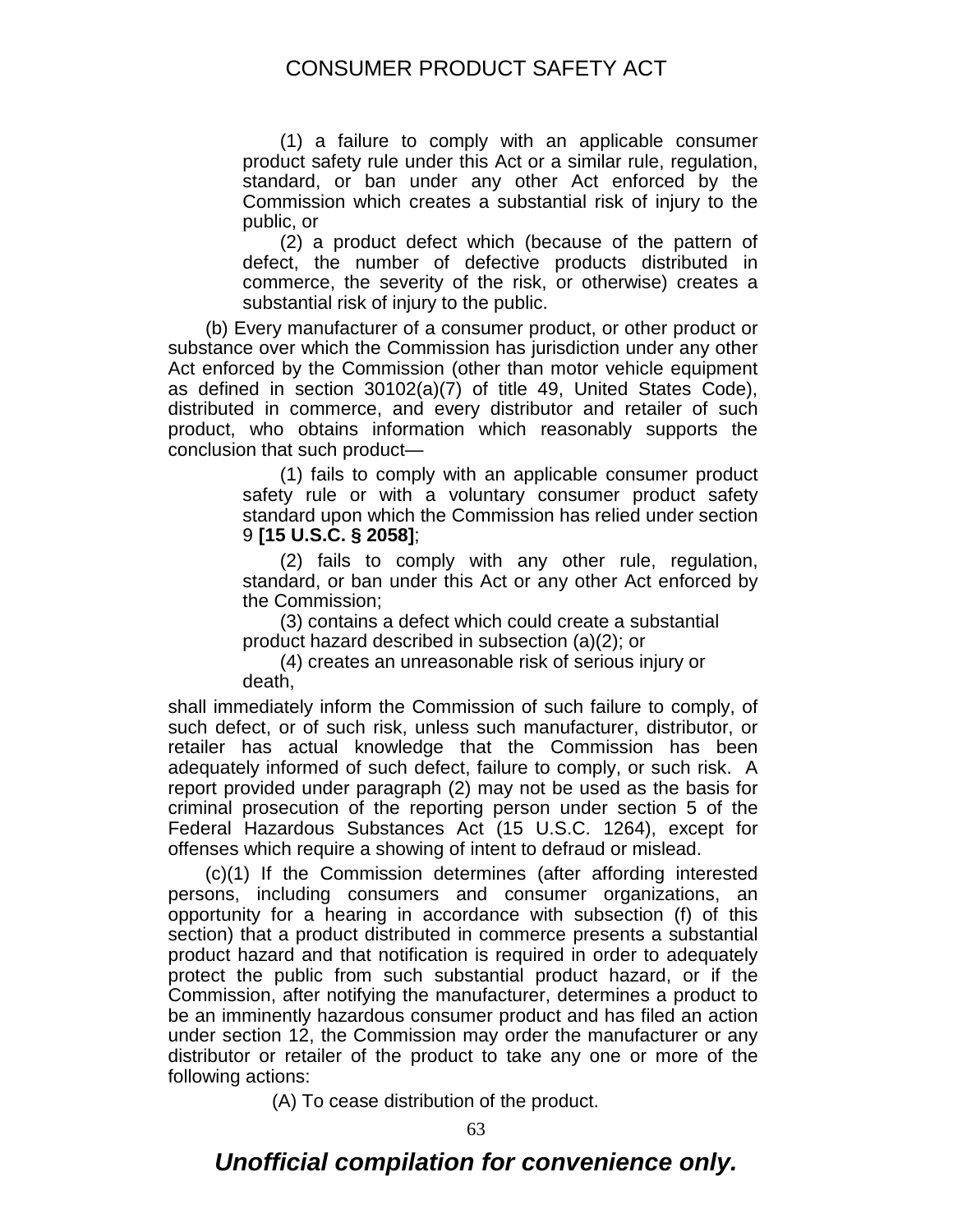(B) To notify all persons that transport, store, distribute, or otherwise handle the product, or to which the product has been transported, sold, distributed, or otherwise handled, to cease immediately distribution of the product.

 (C) To notify appropriate State and local public health officials.

> (D) To give public notice of the defect or failure to comply, including posting clear and conspicuous notice on its Internet website, providing notice to any third party Internet website on which such manufacturer, retailer, distributor, or licensor has placed the product for sale, and announcements in languages other than English and on radio and television where the Commission determines that a substantial number of consumers to whom the recall is directed may not be reached by other notice.

(E) To mail notice to each person who is a manufacturer, distributor, or retailer of such product.

(F) To mail notice to every person to whom the person required to give notice knows such product was delivered or sold.

Any such order shall specify the form and content of any notice required to be given under such order.

(2) The Commission may require a notice described in paragraph (1) to be distributed in a language other than English if the Commission determines that doing so is necessary to adequately protect the public.

(3) If a district court determines, in an action filed under section 12, that the product that is the subject of such action is not an imminently hazardous consumer product, the Commission shall rescind any order issued under this subsection with respect to such product.

(d)(1) If the Commission determines (after affording interested parties, including consumers and consumer organizations, an opportunity for a hearing in accordance with subsection (f)) that a product distributed in commerce presents a substantial product hazard and that action under this subsection is in the public interest, it may order the manufacturer or any distributor or retailer of such product to provide the notice required by subsection (c) and to take any one or more of the following actions it determines to be in the public interest:

> (A) To bring such product into conformity with the requirements of the applicable rule, regulation, standard, or ban or to repair the defect in such product.

> (B) To replace such product with a like or equivalent product which complies with the applicable rule, regulation, standard, or ban or which does not contain the defect.

> (C) To refund the purchase price of such product (less a reasonable allowance for use, if such product has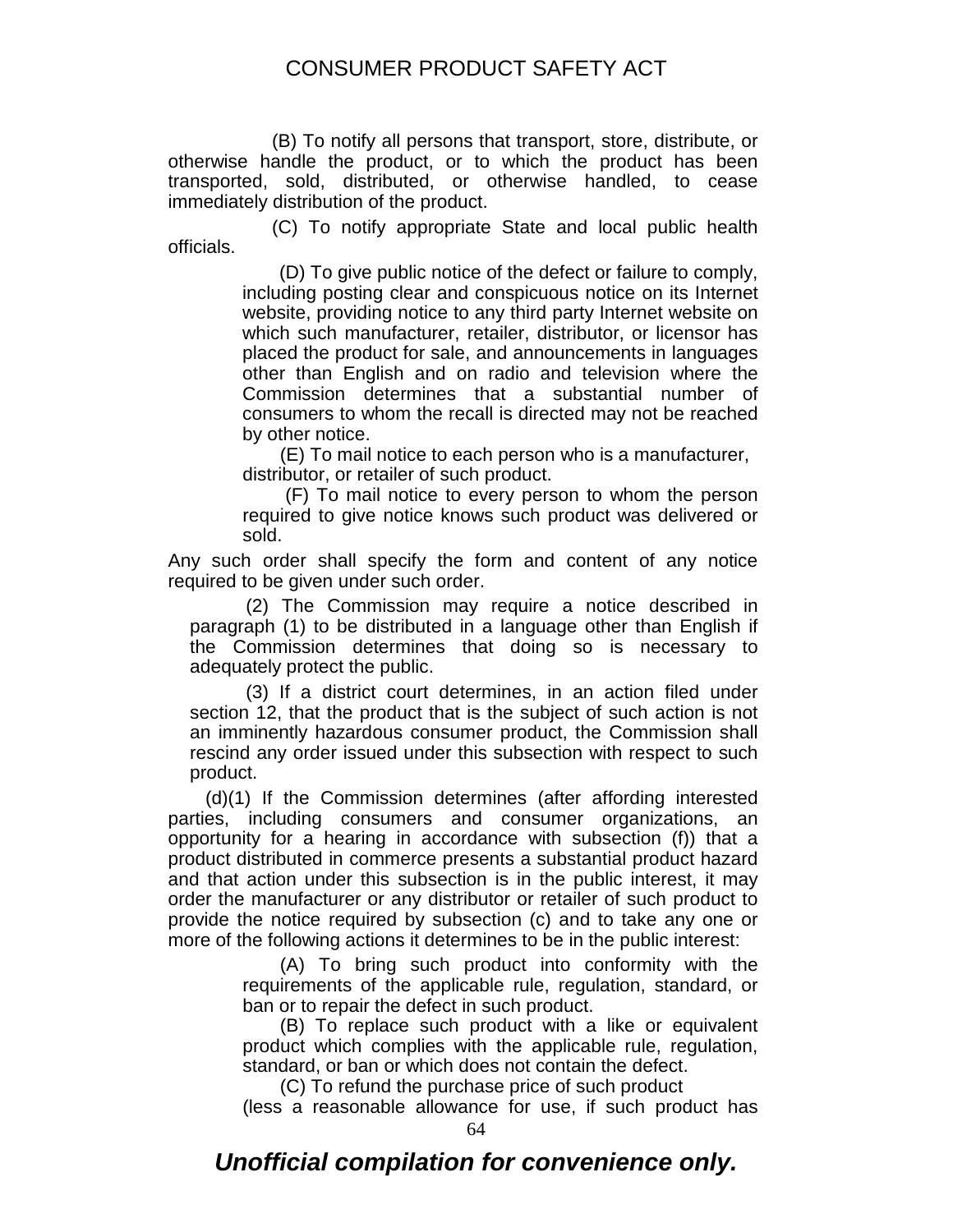been in the possession of a consumer for one year or more (i) at the time of public notice under subsection (c), or (ii) at the time the consumer receives actual notice of the defect or noncompliance, whichever first occurs).

 (2) An order under this subsection shall also require the person to whom it applies to submit a plan, for approval by the Commission, for taking action under whichever of the preceding subparagraphs under which such person has been ordered to act. The Commission shall specify in the order the persons to whom refunds must be made if the Commission orders the action described in paragraph (C). . An order under this subsection may prohibit the person to whom it applies from manufacturing for sale, offering for sale, distributing in commerce, or importing into the customs territory of the United States (as defined in general headnote 2 to the Tariff Schedules of the United States), **[19 U.S.C. § 1202]** or from doing any combination of such actions, the product with respect to which the order was issued.

(3)(A) If the Commission approves an action plan, it shall indicate its approval in writing.

(B) If the Commission finds that an approved action plan is not effective or appropriate under the circumstances, or that the manufacturer, retailer, or distributor is not executing an approved action plan effectively, the Commission may, by order, amend, or require amendment of, the action plan. In determining whether an approved plan is effective or appropriate under the circumstances, the Commission shall consider whether a repair or replacement changes the intended functionality of the product.

(C) If the Commission determines, after notice and opportunity for comment, that a manufacturer, retailer, or distributor has failed to comply substantially with its obligations under its action plan, the Commission may revoke its approval of the action plan. The manufacturer, retailer, or distributor to which the action plan applies may not distribute in commerce the product to which the action plan relates after receipt of notice of a revocation of the action plan.

(e)(1) No charge shall be made to any person (other than a manufacturer, distributor, or retailer) who avails himself of any remedy provided under an order issued under subsection (d), and the person subject to the order shall reimburse each person (other than a manufacturer, distributor, or retailer) who is entitled to such a remedy for any reasonable and foreseeable expenses incurred by such person in availing himself of such remedy.

(2) An order issued under subsection (c) or (d) with respect to a product may require any person who is a manufacturer, distributor, or retailer of the product to reimburse any other person who is a manufacturer, distributor, or retailer of such product for such other person's expenses in connection with carrying out the order, if the Commission determines such reimbursement to be in the public interest.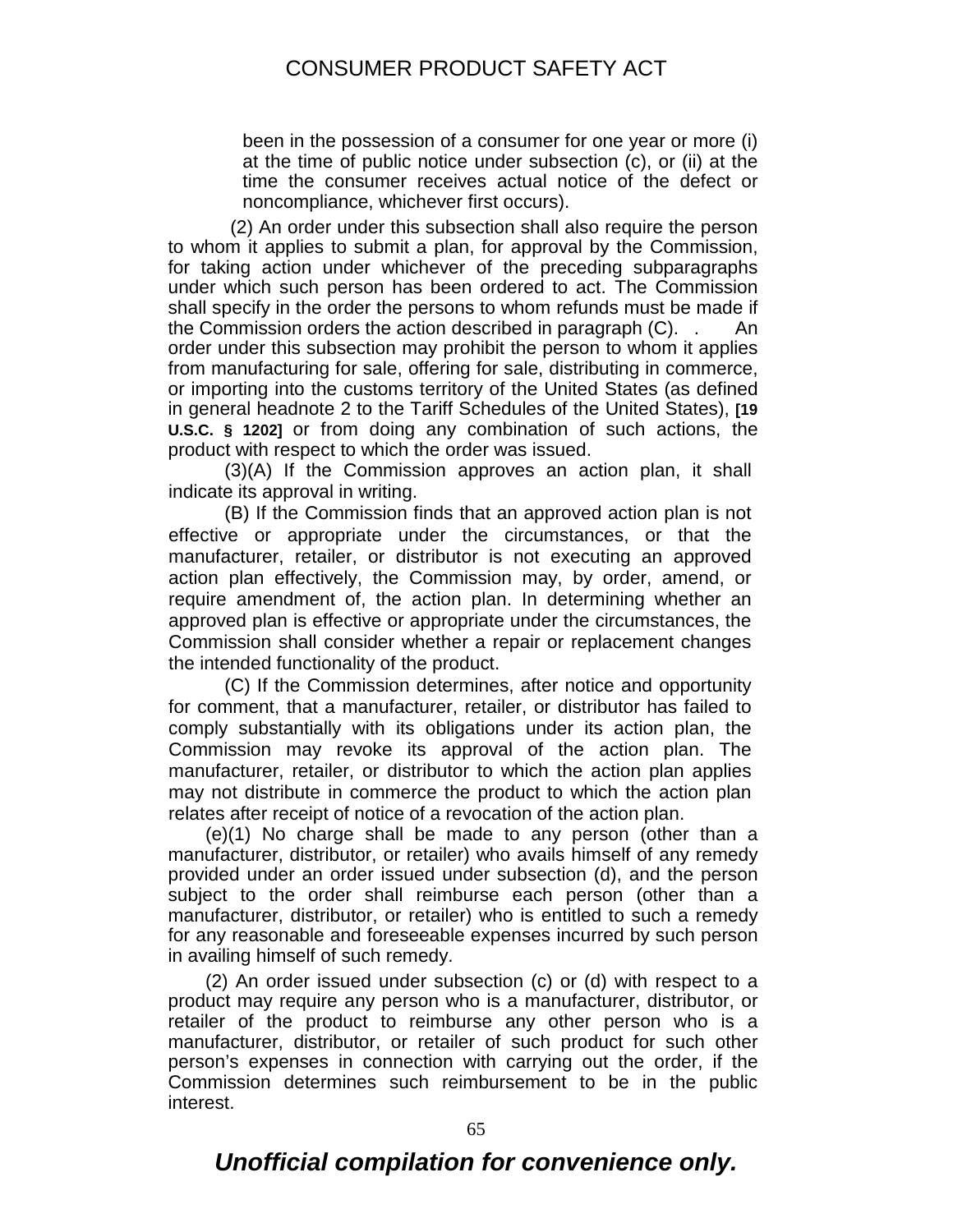(f)(1) Except as provided in paragraph (2), an order under subsection (c) or (d) may be issued only after an opportunity for a hearing in accordance with section 554 of title 5, United States Code, except that, if the Commission determines that any person who wishes to participate in such hearing is a part of a class of participants who share an identity of interest, the Commission may limit such person's participation in such hearing to participation through a single representative designated by such class (or by the Commission if such class fails to designate such a representative). Any settlement offer which is submitted to the presiding officer at a hearing under this subsection shall be transmitted by the officer to the Commission for its consideration unless the settlement offer is clearly frivolous or duplicative of offers previously made.

(2) The requirement for a hearing in paragraph (1) shall not apply to an order issued under subsection (c) or (d) relating to an imminently hazardous consumer product with regard to which the Commission has filed an action under section 12. **[Effective Date. Not part of the Consumer Product Safety Act. The amendments made by section 214(a)(2) of the Consumer Product Safety Improvement Act of 2008 shall take effect on the date that is 60 days after the date of enactment of the Consumer Product Safety Improvement Act of 2008.] {Date of enactment is August 14, 2008}**

(g)(1) If the Commission has initiated a proceeding under this section for the issuance of an order under subsection (d) with respect to a product which the Commission has reason to believe presents a substantial product hazard, the Commission (without regard to section 27(b)(7)), **[15 U.S.C. § 2076(b)(7]]** or the Attorney General may, in accordance with section 12(d)(1) **15 U.S.C. § 2061(d)(1)]**, apply to a district court of the United States for the issuance of a preliminary injunction to restrain the distribution in commerce of such product pending the completion of such proceeding. If such a preliminary injunction has been issued, the Commission (or the Attorney General if the preliminary injunction was issued upon an application of the Attorney General) may apply to the issuing court for extensions of such preliminary injunction.

(2) Any preliminary injunction, and any extension of a preliminary injunction, issued under this subsection with respect to a product shall be in effect for such period as the issuing court prescribes not to exceed a period which extends beyond the thirtieth day from the date of the issuance of the Preliminary injunction (or, in the case of a

preliminary injunction which has been extended, the date of its extension) or the date of the completion or termination of the proceeding under this section respecting such product, whichever date occurs first.

(3) The amount in controversy requirement of section 1331 of title 28, United States Code, does not apply with respect to the jurisdiction of a district court of the United States to issue or ex{t}end a preliminary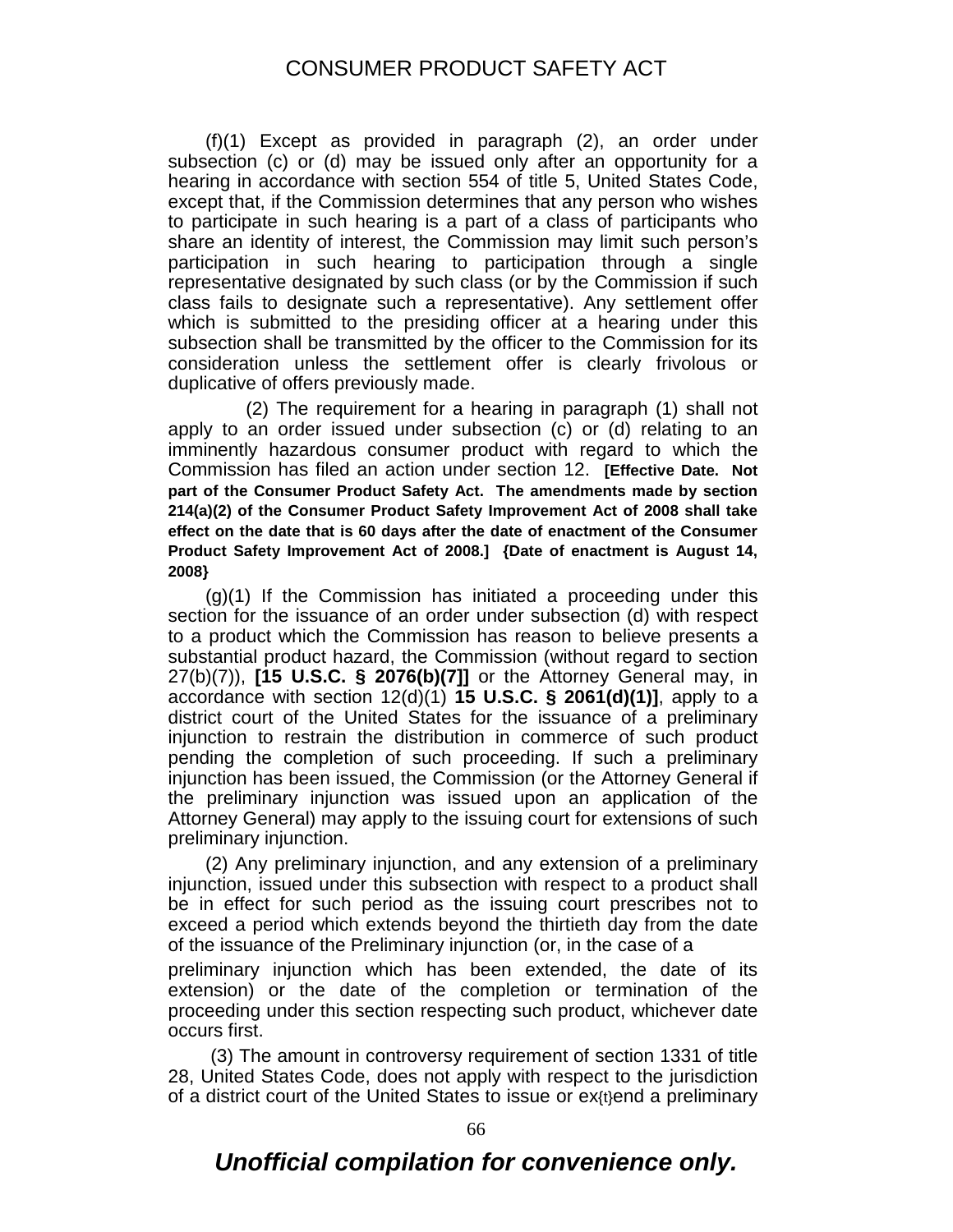injunction under this subsection.

(h) Nothing in this section shall be construed to require the Commission, in determining that a product distributed in commerce presents a substantial product hazard and that notification or other action under this section should be taken, to prepare a comparison of the costs that would be incurred in providing notification or taking other action under this section with the benefits from such notification or action.

(i) REQUIREMENTS FOR RECALL NOTICES.--

(1) GUIDELINES.--Not later than 180 days after the date of enactment of the Consumer Product Safety Improvement Act of 2008, the Commission shall, by rule, establish guidelines setting forth a uniform class of information to be included in any notice required under an order under subsection (c) or (d) of this section or under section 12. Such guidelines shall include any information that the Commission determines would be helpful to consumers in--

(A) identifying the specific product that is subject to such an order;

(B) understanding the hazard that has been identified with such product (including information regarding incidents or injuries known to have occurred involving such product); and

(C) understanding what remedy, if any, is available to a consumer who has purchased the product.

(2) CONTENT.--Except to the extent that the Commission determines with respect to a particular product that one or more of the following items is unnecessary or inappropriate under the circumstances, the notice shall include the following:

(A) description of the product, including--

(i) the model number or stock keeping unit (SKU) number of the product;

(ii) the names by which the product is commonly known; and

(iii) a photograph of the product.

(B) A description of the action being taken with respect to the product.

(C) The number of units of the product with respect to which the action is being taken.

(D) A description of the substantial product hazard and the reasons for the action.

(E) An identification of the manufacturers and significant retailers of the product.

(F) The dates between which the product was manufactured and sold.

(G) The number and a description of any injuries or deaths associated with the product, the ages of any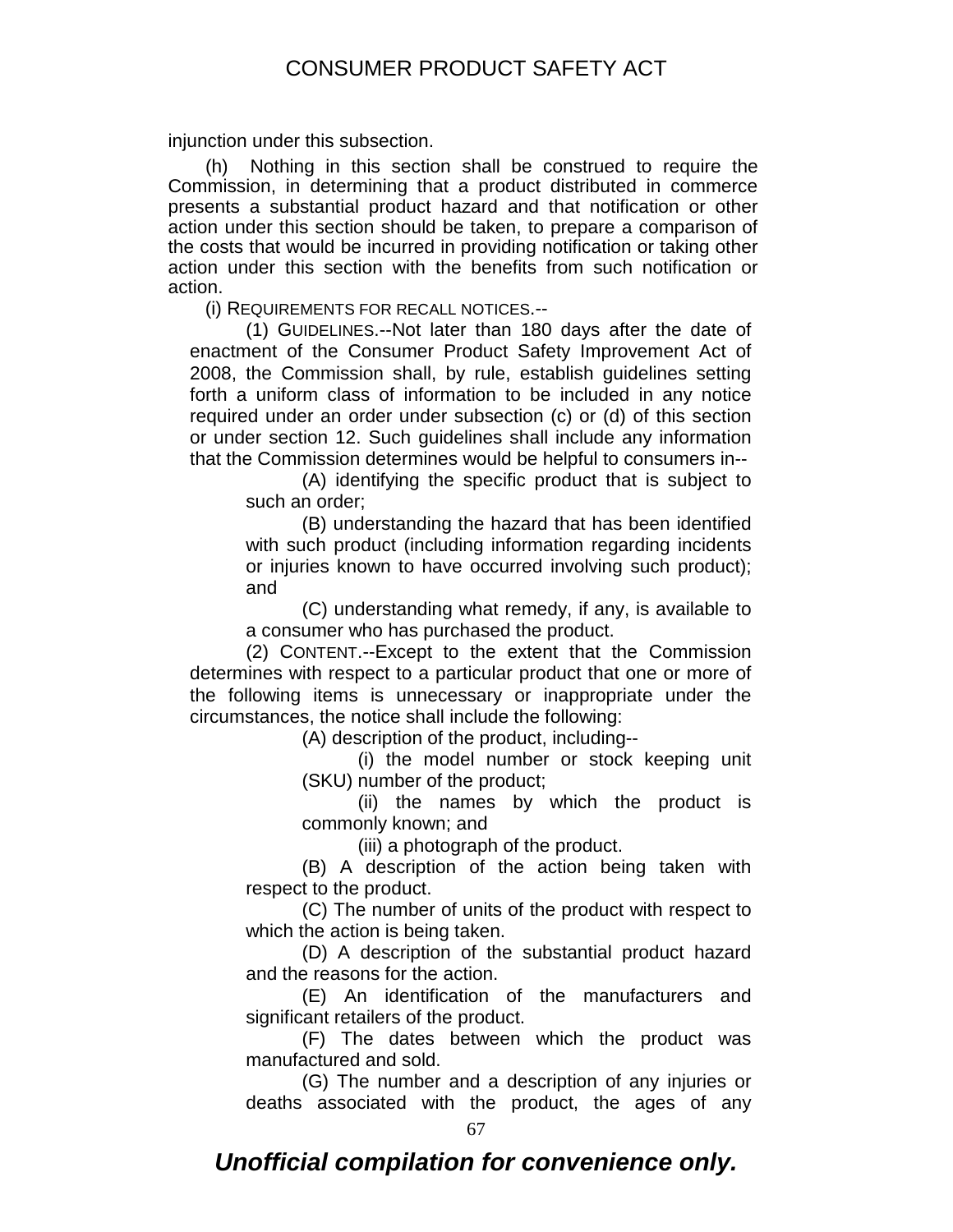individuals injured or killed, and the dates on which the Commission received information about such injuries or deaths.

(H) A description of--

(i) any remedy available to a consumer;

(ii) any action a consumer must take to obtain a remedy; and

(iii) any information a consumer needs in order to obtain a remedy or information about a remedy, such as mailing addresses, telephone numbers, fax numbers, and email addresses.

 (I) Other information the Commission deems appropriate.

(j) SUBSTANTIAL PRODUCT HAZARD LIST.--

(1) IN GENERAL.--The Commission may specify, by rule, for any consumer product or class of consumer products, characteristics whose existence or absence shall be deemed a substantial product hazard under subsection (a)(2), if the Commission determines that--

(A) such characteristics are readily observable and have been addressed by voluntary standards; and

(B) such standards have been effective in reducing the risk of injury from consumer products and that there is substantial compliance with such standards.

(2) JUDICIAL REVIEW.--Not later than 60 days after promulgation of a rule under paragraph (1), any person adversely affected by such rule may file a petition for review under the procedures set forth in section 11 of this Act.

#### SMALL PARTS INCIDENT REPORTING

#### **[Sec. 102 of Public Law 103-267, 108 Stat. 722, June 16, 1994] {Not part of the Consumer Product Safety Act}**

(a) Reports to Consumer Product Safety Commission—.

(1) Requirement to report.—Each manufacturer, distributor, retailer, and importer of a marble, small ball, or latex balloon, or a toy or game that contains a marble, small ball, latex balloon, or other small part, shall report to the Commission any information obtained by such manufacturer, distributor, retailer, or importer which reasonably supports the conclusion that—

> (A) an incident occurred in which a child (regardless of age) choked on such a marble, small ball, or latex balloon or on a marble, small ball, latex balloon, or other small part contained in such toy or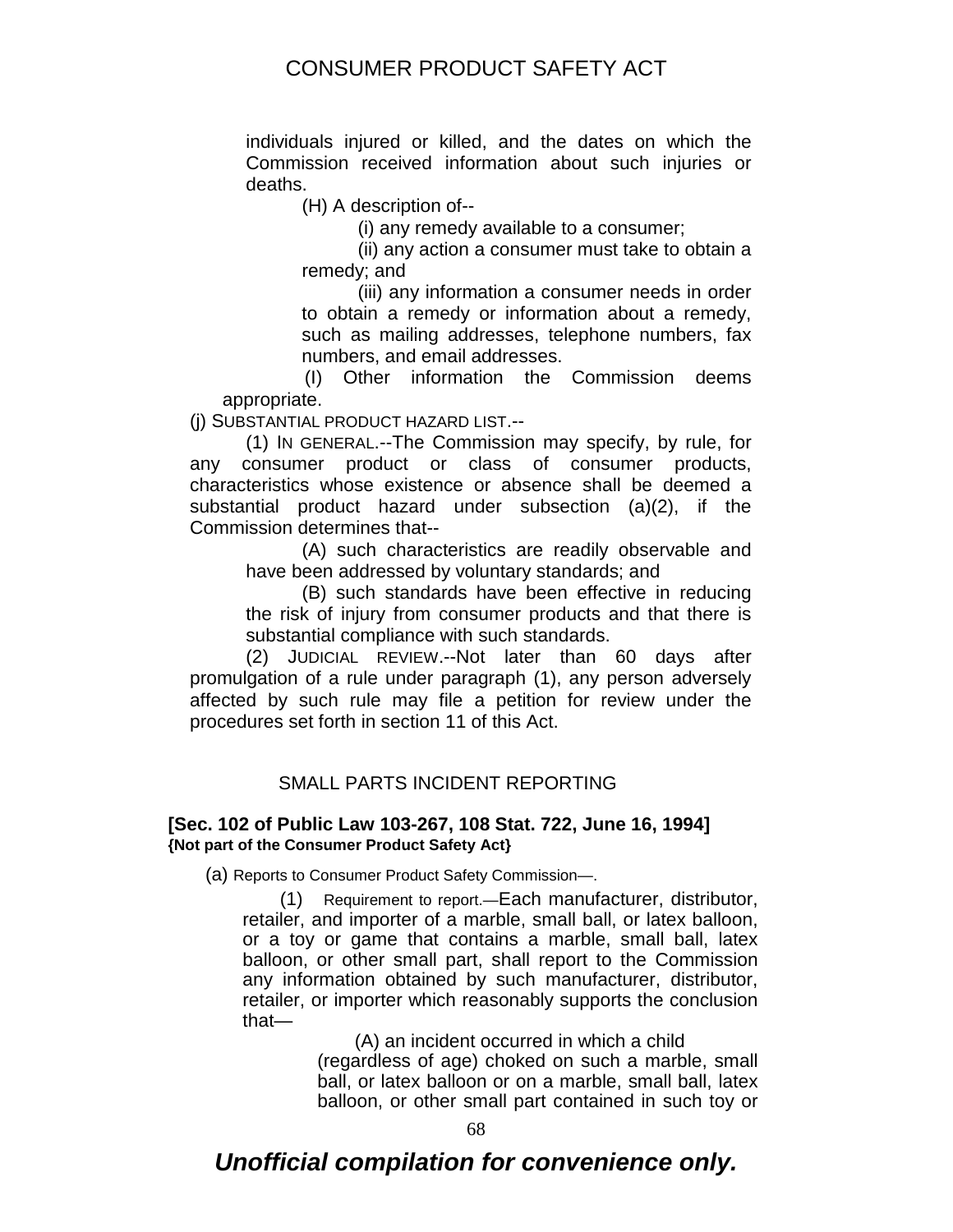game; and

(B) as a result of that incident the child died, suffered serious injury, ceased breathing for any length of time, or was treated by a medical professional.

(2) Treatment under CPSA.—For purposes of section 19(a)(3) of the Consumer Product Safety Act (15 U.S.C. § 2068(a)(3)), the requirement to report information under this subsection is deemed to be a requirement under such Act.

(3) Effect on liability.—A report by a manufacturer, distributor, retailer, or importer under paragraph (1) shall not be interpreted, for any purpose, as an admission of liability or of the truth of the information contained in the report.

(b) Confidentiality Protections.—The confidentiality protections of section 6(b) of the Consumer Product Safety Act (15 U.S.C. § 2055(b)) apply to any information reported to the Commission under subsection (a) of this section. For purposes of section  $6(b)(5)$  of such Act, information so reported shall be treated as information submitted pursuant to section 15(b) of such Act respecting a consumer product.

#### INSPECTION AND RECORDKEEPING

### **SEC. 16. [15 U.S.C. § 2065]**

(a) INSPECTION.--For purposes of implementing this Act, or rules or orders prescribed under this Act, officers or employees duly designated by the Commission, upon presenting appropriate credentials and a written notice from the Commission to the owner, operator, or agent in charge, are authorized—

> (1) to enter, at reasonable times, (A) any factory, warehouse, or establishment in which consumer products are manufactured or held, in connection with distribution in commerce, (B) any firewalled conformity assessment bodies accredited under section 14(f)(2)(D), or (C) any conveyance being used to transport consumer products in connection with distribution in commerce; and

> (2) to inspect, at reasonable times and in a reasonable manner such conveyance or those areas of such factory, firewalled conformity assessment body, warehouse, or establishment where such products are manufactured, held, or transported and which may relate to the safety of such products. Each such inspection shall be commenced and completed with reasonable promptness.

(b) RECORDKEEPING.--Every person who is a manufacturer, private labeler, or distributor of a consumer product shall establish and maintain such records, make such reports, and provide such information as the Commission may, by rule, reasonably require for the purposes of implementing this Act, or to determine compliance with rules or orders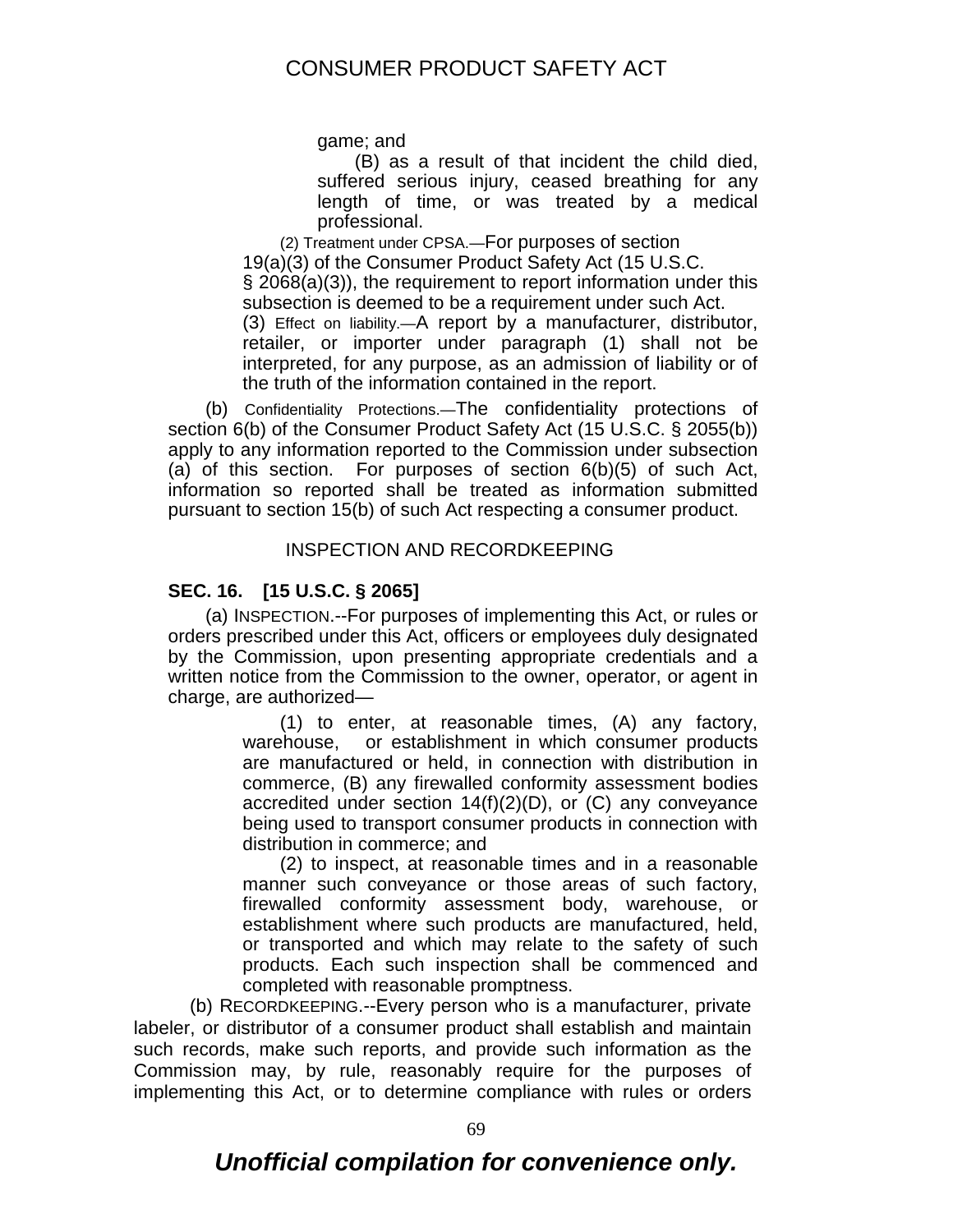prescribed under this Act. Upon request of an officer or employee duly designated by the Commission, every such manufacturer, private labeler, or distributor shall permit the inspection of appropriate books, records, and papers relevant to determining whether such manufacturer, private labeler, or distributor has acted or is acting in compliance with this Act and rules under this Act.

(c) IDENTIFICATION OF MANUFACTURERS, IMPORTERS, RETAILERS, AND DISTRIBUTORS.--Upon request by an officer or employee duly designated by the Commission--

(1) every importer, retailer, or distributor of a consumer product (or other product or substance over which the Commission has jurisdiction under this or any other Act) shall identify the manufacturer of that product by name, address, or such other identifying information as the officer or employee may request, to the extent that such information is known or can be readily determined by the importer, retailer, or distributor; and

(2) every manufacturer shall identify by name, address, or such other identifying information as the officer or employee may request--\_

(A) each retailer or distributor to which the manufacturer directly supplied a given consumer product (or other product or substance over which the Commission has jurisdiction under this or any other Act);

(B) each subcontractor involved in the production or fabrication of such product or substance; and

(C) each subcontractor from which the manufacturer obtained a component thereof.

(d) The Commission shall, by rule, condition the manufacturing for sale, offering for sale, distribution in commerce, or importation into the United States of any consumer product or other product on the manufacturer's compliance with the inspection and recordkeeping requirements of this Act and the Commission's rules with respect to such requirements.

### IMPORTED PRODUCTS

#### **SEC. 17. [15 U.S.C. § 2066]**

(a) Any consumer product offered for importation into the customs territory of the United States (as defined in general note 2 of the Harmonized Tariff Schedule of the United States<sup>[6](#page-69-0)</sup>) shall be refused admission into such customs territory if such product—

<span id="page-69-0"></span> $6$  The "Harmonized Tariff Schedule of the United States,", referred to in subsec. (a), is a reference to the Harmonized Tariff Schedule, which is not published in the Code. A current version of the Harmonized Tariff Schedule is maintained and published periodically by the United States International Trade Commission and is available for sale by the Superintendent of Documents, U.S. Government Printing Office, Washington, D.C. 20402. See note 1, 15 U.S.C.2066.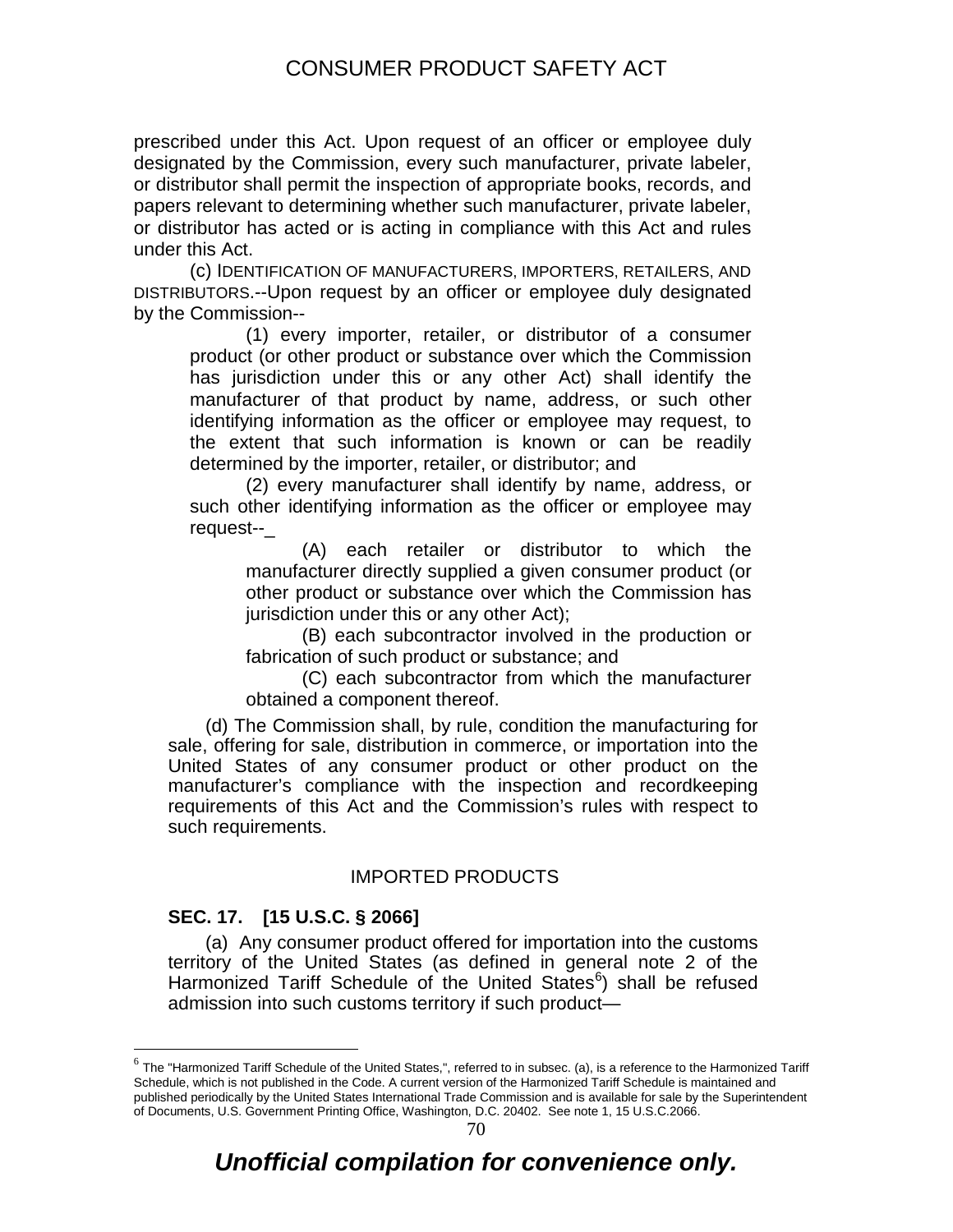(1) fails to comply with an applicable consumer product safety rule;

(2) is not accompanied by a certificate required by this Act or any other Act enforced by the Commission, or is accompanied by a false certificate, if the manufacturer in the exercise of due care has reason to know that the certificate is false or misleading in any material respect, or is not accompanied by any label or certificate (including tracking labels) required under section 14 or any rule or regulation under such section;

(3) is or has been determined to be an imminently hazardous consumer product in a proceeding brought under section 12 **[15 U.S.C. § 2061]**;

(4) has a product defect which constitutes a substantial product hazard (within the meaning of section 15(a)(2)), **[15 U.S.C. § 2064(a)(2)]**; or

(5) is a product which was manufactured by a person who the Commission has informed the Secretary of the Treasury is in violation of subsection (g).

(b) The Secretary of the Treasury shall obtain without charge and deliver to the Commission, upon the latter's request, a reasonable number of samples of consumer products being offered for import. Except for those owners or consignees who are or have been afforded an opportunity for a hearing in a proceeding under section 12 **[15 U.S.C. § 2061]** with respect to an imminently hazardous product, the owner or consignee of the product shall be afforded an opportunity by the Commission for a hearing in accordance with section 554 of title 5 of the United States Code with respect to the importation of such products into the customs territory of the United States. If it appears from examination of such samples or otherwise that a product must be refused admission under the terms of subsection (a), such product shall be refused admission, unless subsection (c) of this section applies and is complied with.

(c) If it appears to the Commission that any consumer product which may be refused admission pursuant to subsection (a) of this section can be so modified that it need not (under the terms of paragraphs (1) through (4) of subsection (a)) be refused admission, the Commission may defer final determination as to the admission of such product and, in accordance with such regulations as the Commission and the Secretary of the Treasury shall jointly agree to, permit such

product to be delivered from customs custody under bond for the purpose of permitting the owner or consignee an opportunity to so modify such product.

(d) All actions taken by an owner or consignee to modify such product under subsection (c) shall be subject to the supervision of an officer or employee of the Commission and of the Department of the Treasury. If it appears to the Commission that the product cannot be so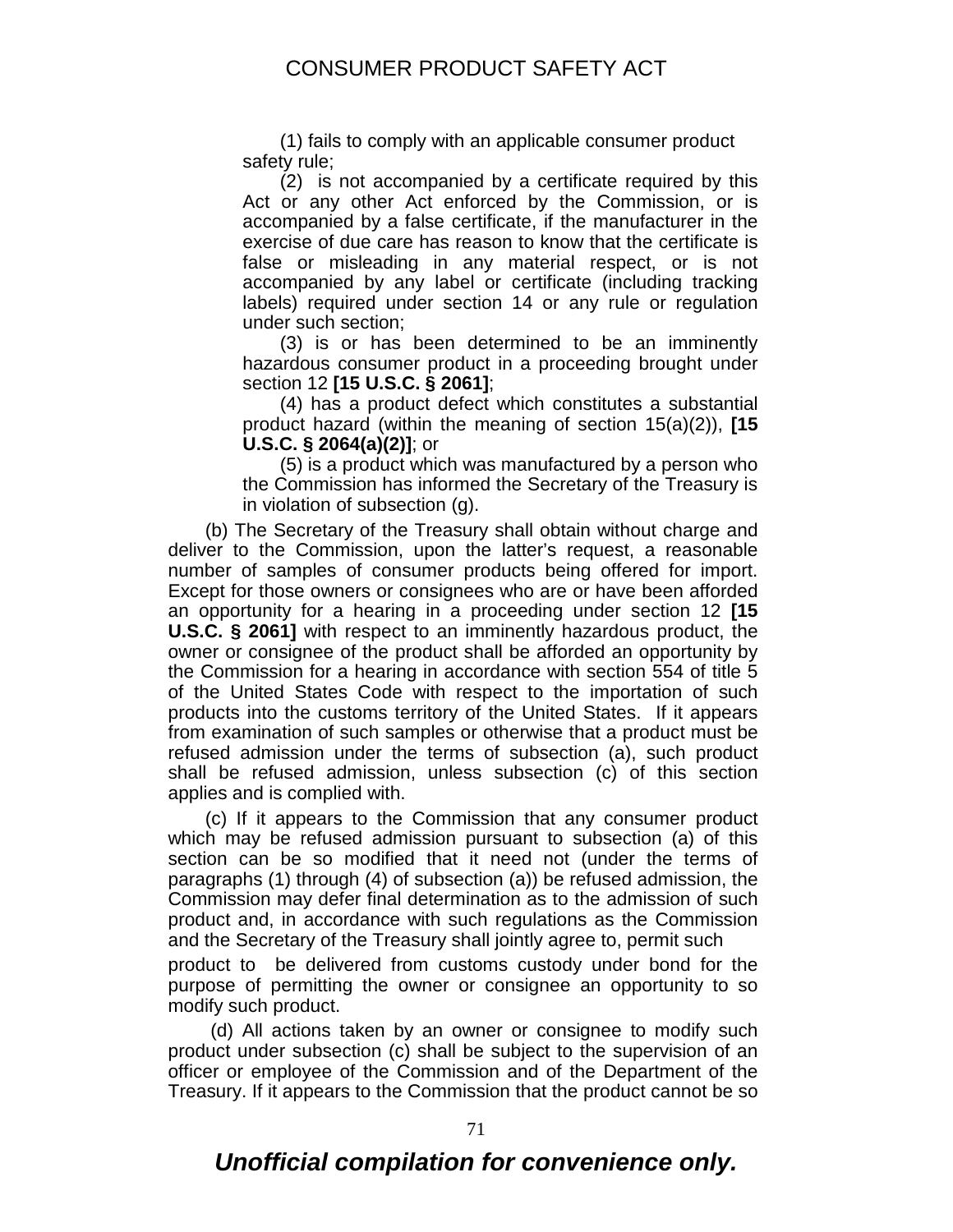modified or that the owner or consignee is not proceeding satisfactorily to modify such product, it shall be refused admission into the customs territory of the United States, and the Commission may direct the Secretary to demand redelivery of the product into customs custody, and to seize the product in accordance with section 22(b) **[15 U.S.C.§ 2071 (b)]** if it is not so redelivered.

(e) Products refused admission into the customs territory of the United States shall be destroyed unless, upon application by the owner, consignee, or importer of record, the Secretary of the Treasury permits the export of the product in lieu of destruction. If the owner, consignee, or importer of record does not export the product within 90 days of approval to export, such product shall be destroyed. **[Effective date.—Not part of the Consumer Product Safety Act.—The amendments made to section 17(e) of the CPSA by section 223(b) of the Consumer Product Safety Improvement Act of 2008 shall take effect on the date that is 30 days after the date of enactment of the Consumer Product Safety Improvement Act of 2008.] {Date of enactment is August 14, 2008}**

(f) All expenses (including travel, per diem or subsistence, and salaries of officers or employees of the United States) in connection with the destruction provided for in this section (the amount of such expenses to be determined in accordance with regulations of the Secretary of the Treasury) and all expenses in connection with the storage, cartage, or labor with respect to any consumer product refused admission under this section, shall be paid by the owner or consignee and, in default of such payment, shall constitute a lien against any future importations made by such owner or consignee.

(g) Manufacturers of imported products shall be in compliance with all inspection and recordkeeping requirements under section 16 applicable to such products, and the Commission shall advise the Secretary of the Treasury of any manufacturer who is not in compliance with all inspection and recordkeeping requirements under section 16.

(h)(1) The Commission shall establish and maintain a permanent product surveillance program, in cooperation with other appropriate Federal agencies, for the purpose of carrying out the Commission's responsibilities under this Act and the other Acts administered by the Commission and preventing the entry of unsafe consumer products into the commerce of the United States.

(2) The Commission may provide to the agencies with which it is cooperating under paragraph (1) such information, data, violator lists, test results, and other support, guidance, and documents as may be

necessary or helpful for such agencies to cooperate with the Commission to carry out the product surveillance program under paragraph (1).

(3) The Commission shall periodically report to the appropriate Congressional committees the results of the surveillance program under paragraph (1).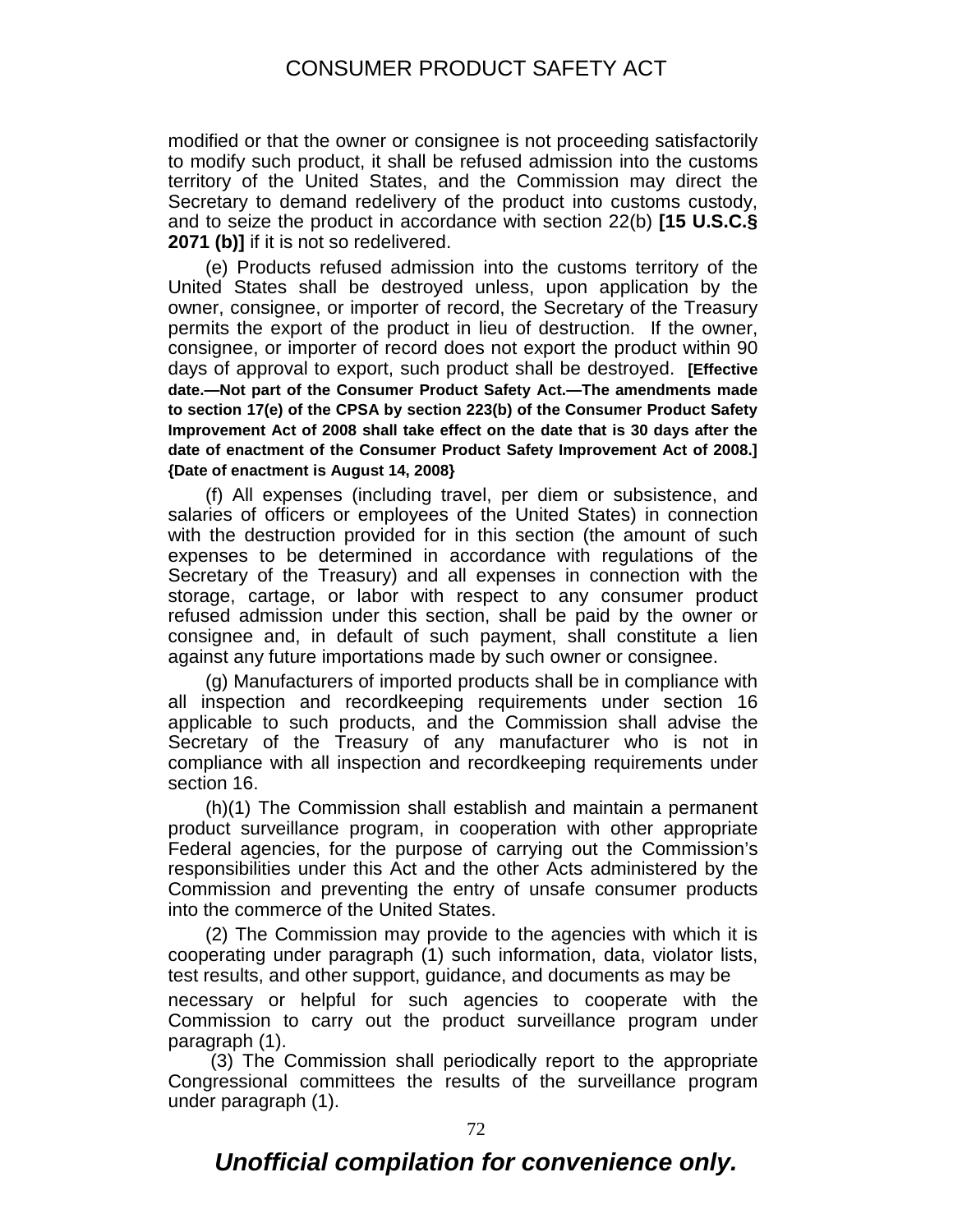#### EXPORTS

#### **SEC. 18. [15 U.S.C. § 2067]**

(a) This Act shall not apply to any consumer product if (1) it can be shown that such product is manufactured, sold, or held for sale for export from the United States (or that such product was imported for export), unless (A) such consumer product is in fact distributed in commerce for use in the United States, or (B) the Commission determines that exportation of such product presents an unreasonable risk of injury to consumers within the United States, and (2) such consumer product when distributed in commerce, or any container in which it is enclosed when so distributed, bears a stamp or label stating that such consumer product is intended for export; except that this Act shall apply to any consumer product manufactured for sale, offered for sale, or sold for shipment to any installation of the United States located outside the United States.

(b) Not less than thirty days before any person exports to a foreign country any product which is not in conformity with an applicable consumer product safety rule in effect under this Act, such person shall file a statement with the Commission notifying the Commission of such exportation, and the Commission, upon receipt of such statement, shall promptly notify the government of such country of such exportation and the basis for such safety standard or rule. Any statement filed with the Commission under the preceding sentence shall specify the anticipated date of shipment of such product, the country and port of destination of such product, and the quantity of such product that will be exported, and shall contain such other information as the Commission may by regulation require. Upon petition filed with the Commission by any person required to file a statement under this subsection respecting an exportation, the Commission may, for good cause shown, exempt such person from the requirement of this subsection that such a statement be filed no less than thirty days before the date of the exportation, except that in no case shall the Commission permit such a statement to be filed later than the tenth day before such date.

(c) The Commission may prohibit a person from exporting from the United States for purpose of sale any consumer product that is not in conformity with an applicable consumer product safety rule under this Act, unless the importing country has notified the Commission that such country accepts the importation of such consumer product, provided that if the importing country has not so notified the Commission within 30 days after the Commission has provided notice to the importing country of the impending shipment, the Commission may take such action as appropriate within its authority with respect to the disposition of the product under the circumstances.

(d) Nothing in this section shall apply to any consumer product, the export of which is permitted by the Secretary of Treasury pursuant to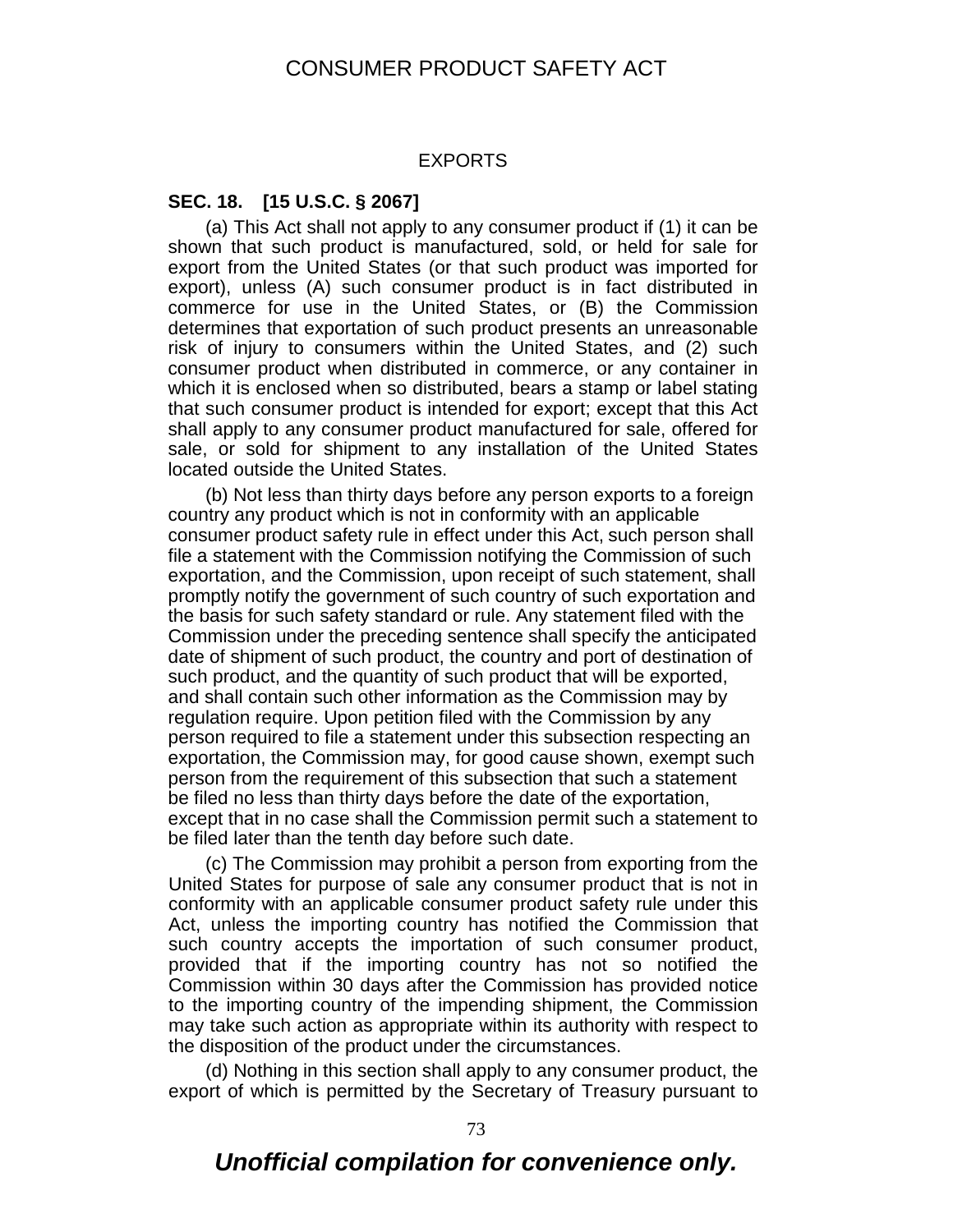section 17(e).

### PROHIBITED ACTS

### **SEC. 19. [15 U.S.C. § 2068]**

(a) It shall be unlawful for any person to—

 (1) sell, offer for sale, manufacture for sale, distribute in commerce, or import into the United States any consumer product, or other product or substance that is regulated under this Act or any other Act enforced by the Commission, that is not in conformity with an applicable consumer product safety rule under this Act, or any similar rule, regulation, standard, or ban under any other Act enforced by the Commission;

 (2) sell, offer for sale, manufacture for sale, distribute in commerce, or import into the United States any consumer product, or other product or substance that is—

**{Note: Subparagraph (A) omitted in §216(a) of P.L. 110-314}**

(B) subject to voluntary corrective action taken by the manufacturer, in consultation with the Commission, of which action the Commission has notified the public or if the seller, distributor, or manufacturer knew or should have known of such voluntary corrective action;

(C) subject to an order issued under section 12 or 15 of this Act; or

(D) a banned hazardous substance within the meaning of section 2(q)(1) of the Federal Hazardous Substances Act  $(15 \text{ U.S.C. } 1261(q)(1))$ ;

(3) fail or refuse to permit access to or copying of records,or fail or refuse to establish or maintain records, or fail or refuse to make reports or provide information, or fail or refuse to permit entry or inspection, as required under this Act or rule thereunder;

(4) fail to furnish information required by section 15(b) **[15 U.S.C. § 2064(b)]**;

(5) fail to comply with an order issued under section 15 (c) or (d) **[15 U.S.C. § 2064(c) or (d)]** (relating to notification, to repair, replacement, and refund, and to prohibited acts);

(6) fail to furnish a certificate required by this Act or any other Act enforced by the Commission, or to issue a false certificate if such person in the exercise of due care has reason to know that the certificate is false or misleading in any material respect; or to fail to comply with any requirement of section 14 (including the requirement for tracking labels) or any rule or regulation under such section;

(7) fail to comply with any rule under section 9(g)(2), **[15 U.S.C. § 2058 (g)(2)]** (relating to stockpiling);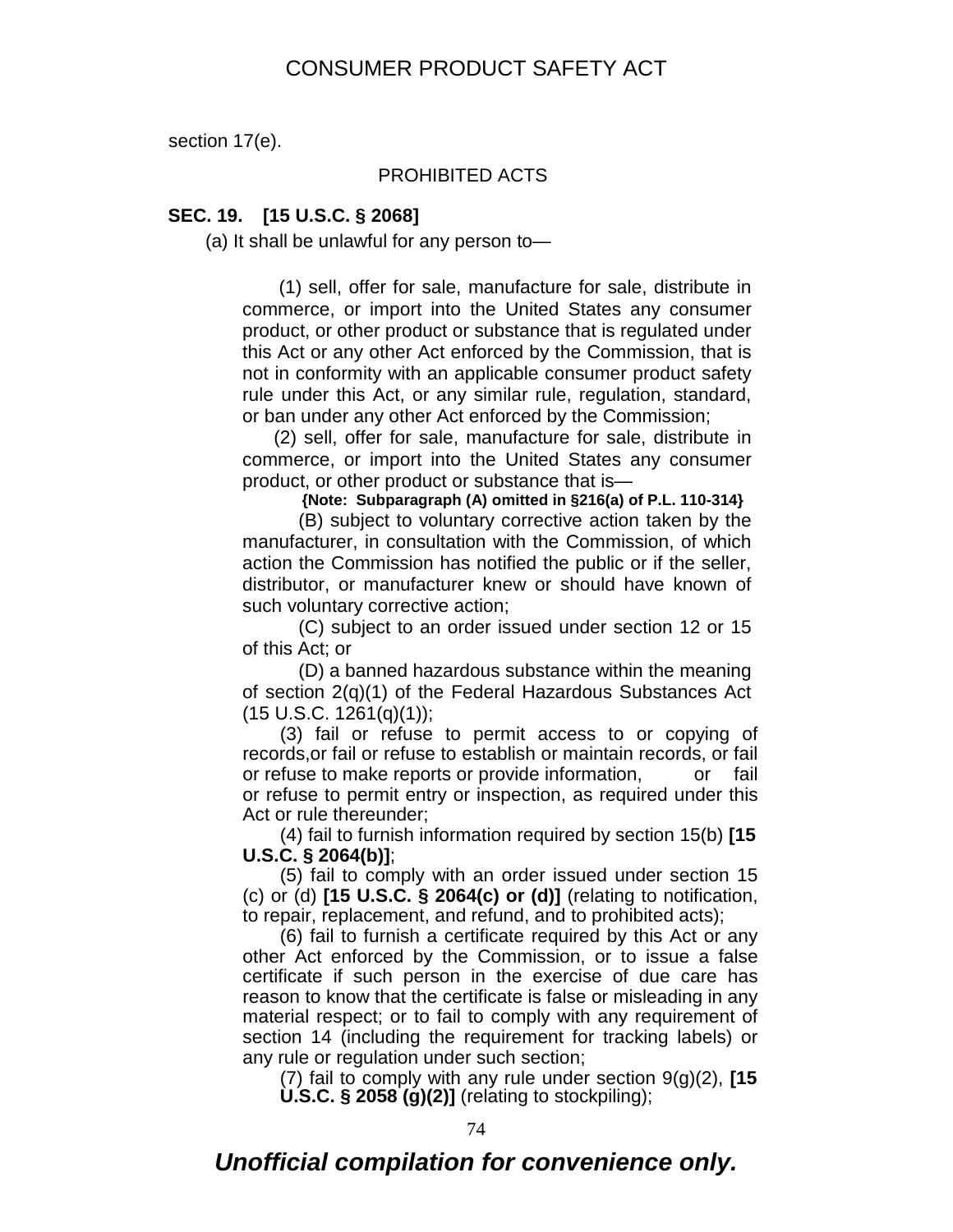(8) fail to comply with any rule under section 27(e) **[15 U.S.C. § 2076(e)]** (relating to provision of performance and technical data);

(9) fail to comply with any rule or requirement under section 35, **[15 U.S.C. § 2082]** (relating to labeling and testing of cellulose insulation);

(10) fail to file a statement with the Commission pursuant to section 18(b), **[15 U.S.C. § 2067(b)]**;

(11) fail to furnish information required by section 37, **[15 U.S.C. § 2084]**.

(12) sell, offer for sale, distribute in commerce, or import into the United States any consumer product bearing a registered safety certification mark owned by an accredited conformity assessment body, which mark is known, or should have been known, by such person to be used in a manner unauthorized by the owner of that certification mark;

(13) misrepresent to any officer or employee of the Commission the scope of consumer products subject to an action required under section 12 or 15, or to make a material misrepresentation to such an officer or employee in the course of an investigation under this Act or any other Act enforced by the Commission; or

(14) exercise, or attempt to exercise, undue influence on a third party conformity assessment body (as defined in section 14(f)(2)) with respect to the testing, or reporting of the results of testing, of any product for compliance under this Act or any other Act enforced by the Commission, or to subdivide the production of any children's product into small quantities that have the effect of evading any third party testing requirements under section 14(a)(2);

(15) export from the United States for purpose of sale any consumer product, or other product or substance regulated by the Commission (other than a consumer product or substance, the export of which is permitted by the Secretary of the Treasury pursuant to section 17(e)) that--

(A) is subject to an order issued under section 12 or 15 of this Act or is a banned hazardous substance within the meaning of section 2(q)(1) of the Federal Hazardous Substances Act (15 U.S.C. 1261(q)(1)); or

(B) is subject to a voluntary corrective action taken by the manufacturer, in consultation with the Commission, of which action the Commission has notified the public; or

 (16) violate an order of the Commission issued under section 18(c).

**[Effective date.—Not part of the Consumer Product Safety Act.—The**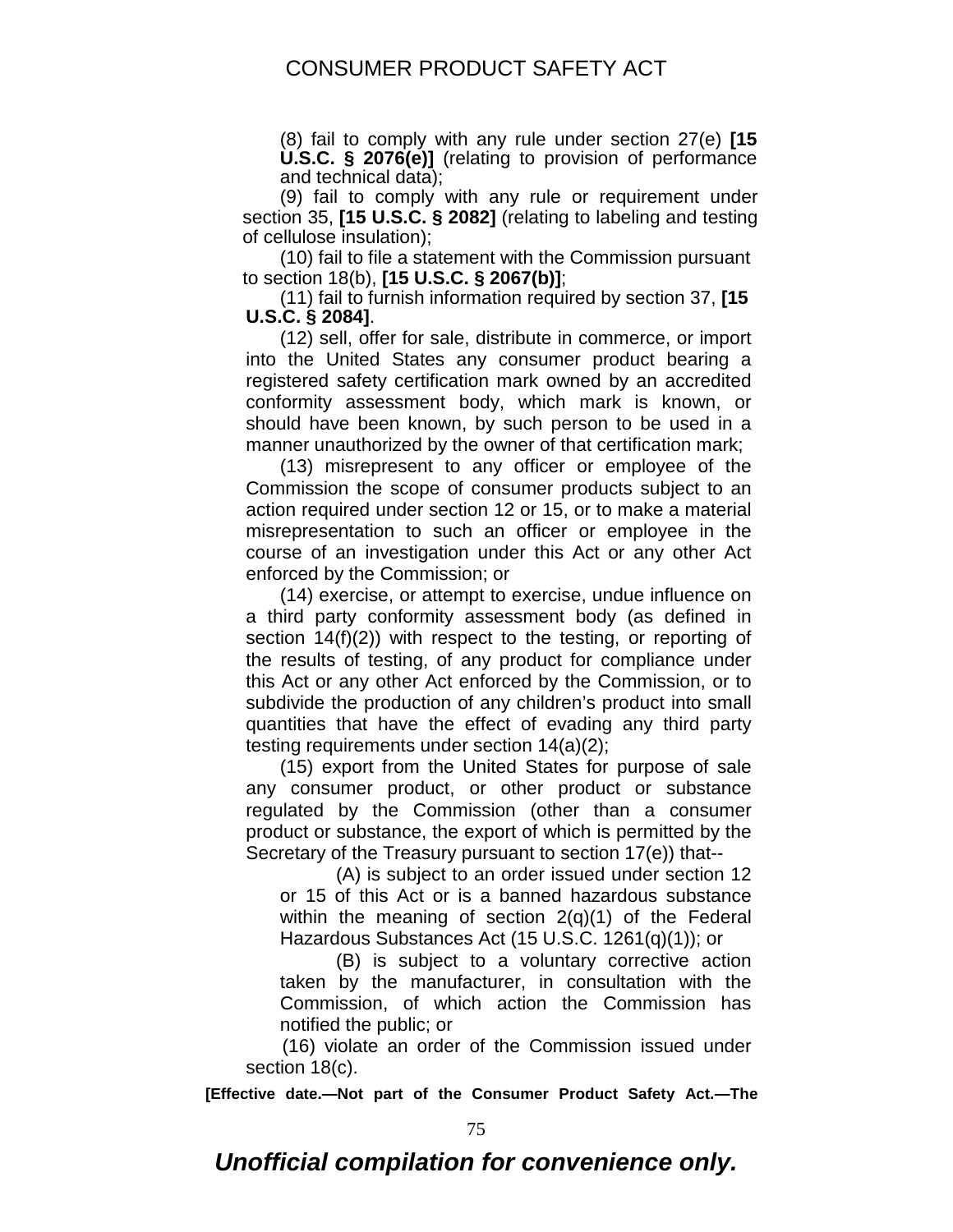**amendments made to §§19(a)(1), (2), (6)-(10) and (12)-(16) by section 216 of the Consumer Product Safety Improvement Act of 2008 shall take effect on the date that is 30 days after the date of enactment of the Consumer Product Safety Improvement Act of 2008. {Date of enactment is August 14, 2008}** The amendment made to § 14 by section 8 of H.R. 2715, Public Law 112-28, shall take effect on the date of enactment of Public Law 112-28. {Date of enactment is August 12, 2011}]

(b) Paragraphs (1) and (2) of subsection (a) of this section shall not apply to any person (1) who holds a certificate issued in accordance with section 14(a), **[15 U.S.C. § 2063(a)]** to the effect that such consumer product conforms to all applicable consumer product safety rules, unless such person knows that such consumer product does not conform, or (2) who relies in good faith on the representation of the manufacturer or a distributor of such product that the product is not subject to an applicable product safety rule.

#### CIVIL PENALTIES

### **SEC. 20. [15 U.S.C.§ 2069] {penalties increased; see 69 FR 68884}**

(a) (1) Any person who knowingly violates section 19 **[15 U.S.C. § 2068]** of this Act shall be subject to a civil penalty not to exceed **\$100,000**, for each such violation. Subject to paragraph (2), a violation of section 19(a) (1), (2), (4), (5), (6), (7), (8), (9), (10), or (11) **[15 U.S.C. § 2068(a)(1) – (11)]** shall constitute a separate offense with respect to each consumer product involved, except that the maximum civil penalty shall not exceed **\$15,000,000** for any related series of violations. A violation of section 19(a)(3) shall constitute a separate violation with respect to each failure or refusal to allow or perform an act required thereby; and, if such violation is a continuing one, each day of such violations shall constitute a separate offense, except that the maximum civil penalty shall not exceed **\$15,000,000** for any related series of violations.

**[Effective date.—{Not technically part of the Consumer Product Safety Act}--The amendments made by this subsection shall take effect on the date that is the earlier of the date on which final regulations are issued to interpret the penalty factors described in section 20(b) or 1 year after the date of enactment (date of enactment is August 14, 2008) of the Consumer Product Safety Improvement Act of 2008. The current maximum penalty amounts of \$8,000 for each violation and \$1,825,000 for any related series of violations continue in effect until the new amounts take effect.}** 

(2) The second sentence of paragraph (1) of this subsection shall not apply to violations of paragraph (1) or (2) of section  $19(a)$ —

> (A) if the person who violated such paragraphs is not the manufacturer or private labeler or a distributor of the products involved, and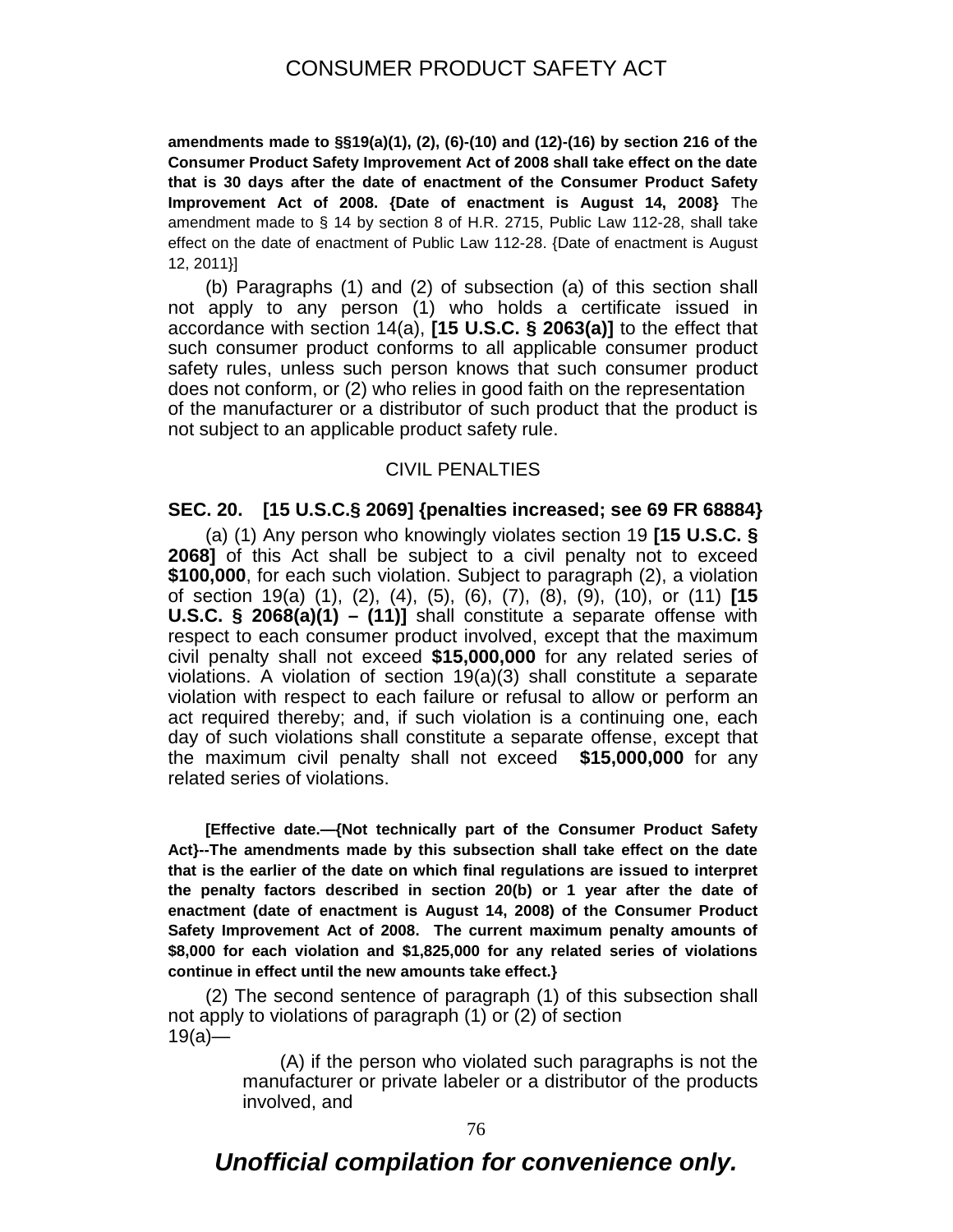(B) if such person did not have either (i) actual knowledge that his distribution or sale of the product violated such paragraphs or (ii) notice from the Commission that such distribution or sale would be a violation of such paragraphs.

(3)(A) The maximum penalty amounts authorized in paragraph (1) shall be adjusted for inflation as provided in this paragraph.

> (B) Not later than December 1, 2011, and December 1 of each fifth calendar year thereafter, the Commission shall prescribe and publish in the Federal Register a schedule of maximum authorized penalties that shall apply for violations that occur after January 1 of the year immediately following such publication.

> (C) The schedule of maximum authorized penalties shall be prescribed by increasing each of the amounts referred to in paragraph (1) by the cost-of-living adjustment for the preceding five years. Any increase determined under the preceding sentence shall be rounded to—

> (i) in the case of penalties greater than \$1,000 but less than or equal to \$10,000, the nearest multiple of \$1,000;

(ii) in the case of penalties greater than \$10,000 but less than or equal to \$100,000, the nearest multiple of \$5,000;

(iii) in the case of penalties greater than \$100,000 but less than or equal to \$200,000, the nearest multiple of \$10,000; and

(iv) in the case of penalties greater than \$200,000, the nearest multiple of \$25,000.

(D) For purposes of this subsection:

(i) The term ''Consumer Price Index'' means the Consumer Price Index for all-urban consumers published by the Department of Labor.

(ii) The term ''cost-of-living adjustment for the preceding five years'' means the percentage by which—

(I) the Consumer Price Index for the month of June of the calendar year preceding the adjustment; exceeds

(II) the Consumer Price Index for the month of June preceding the date on which the maximum authorized penalty was last adjusted.

(b) In determining the amount of any penalty to be sought upon commencing an action seeking to assess a penalty for a violation of section 19(a), the Commission shall consider the nature, circumstances, extent, and gravity of the violation, including the nature of the product defect, the severity of the risk of injury, the occurrence of absence of injury, the number of defective products distributed, the appropriateness of such penalty in relation to the size of the business of the person charged, including how to mitigate undue adverse economic impacts on small businesses, and such other factors as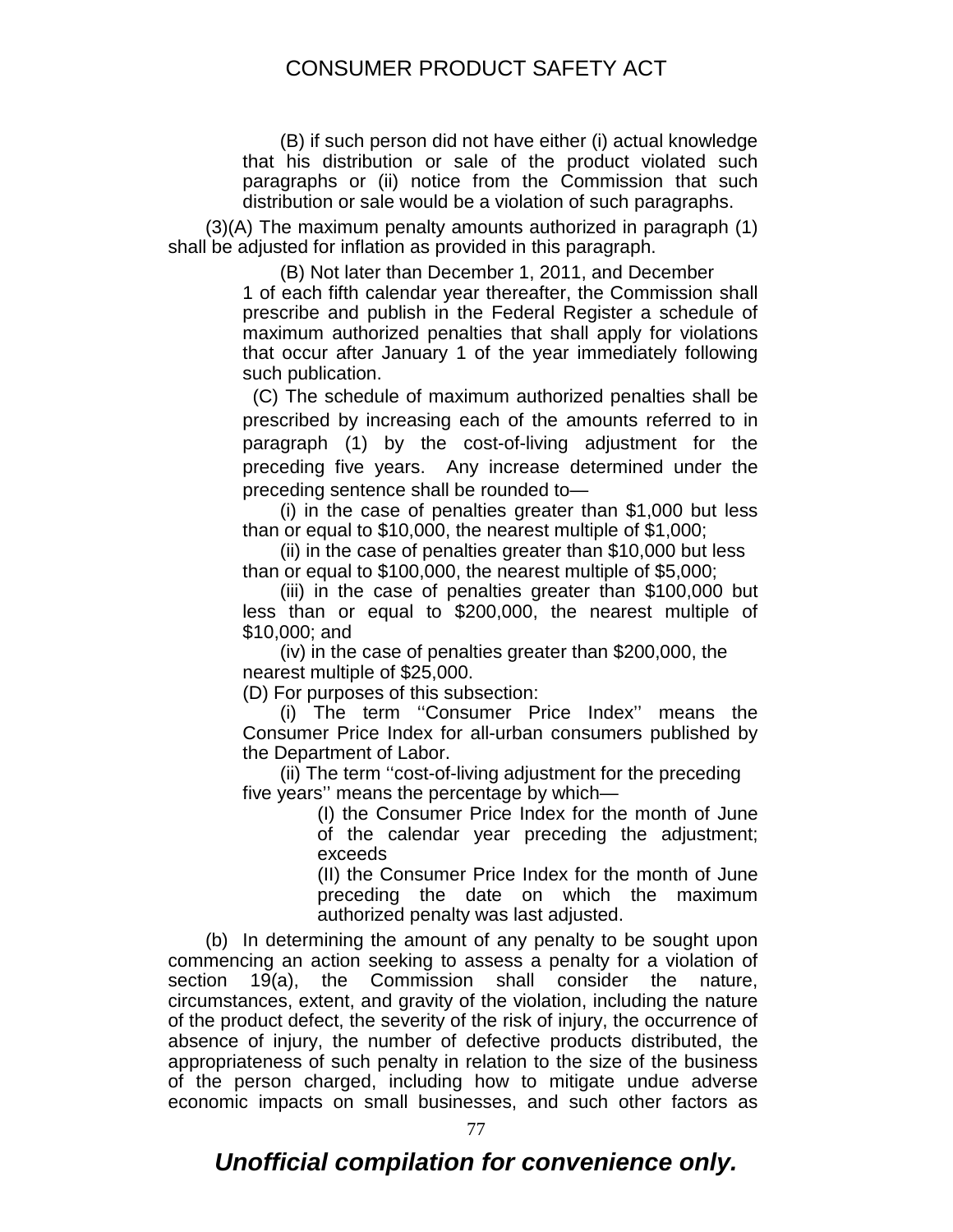#### appropriate.

(c) Any civil penalty under this section may be compromised by the Commission. In determining the amount of such penalty or whether it should be remitted or mitigated and in what amount, the Commission shall consider the appropriateness of such penalty to the size of the business of the person charged, including how to mitigate undue adverse economic impacts on small businesses, the nature, circumstances, extent, and gravity of the violation, including, the nature of the product defect, the severity of the risk of injury, the occurrence or absence of injury, and the number of defective products distributed, and such other factors as appropriate. The amount of such penalty when finally determined, or the amount agreed on compromise, may be deducted from any sums owing by the United States to the person charged.

(d) As used in the first sentence of subsection (a)(1) of this section, the term ''knowingly'' means (1) the having of actual knowledge, or (2) the presumed having of knowledge deemed to be possessed by a reasonable man who acts in the circumstances, including knowledge obtainable upon the exercise of due care to ascertain the truth of representations.

### REPORT ON CIVIL PENALTIES

#### **[Sec. 115(d) of Public Law 101-608] {Not part of the Consumer Product Safety Act}**

(1) Beginning 1 year after the date of enactment of this Act, **{Enacted November 16, 1990}** and every year thereafter, the Consumer Product Safety Commission shall submit to the Committee on Commerce, Science, and Transportation of the Senate and the Committee on Energy and Commerce **{now Committee on Commerce}** of the House of Representatives the information specified in paragraph (2) of this subsection. Such information may be included in the annual report to the Congress submitted by the Commission.

(2) The Commission shall submit information with respect to the imposition of civil penalties under the statutes which it administers. The information shall include the number of civil penalties imposed, and identification of the violations that led to the imposition of such penalties, and the amount of revenue recovered from the imposition of such penalties.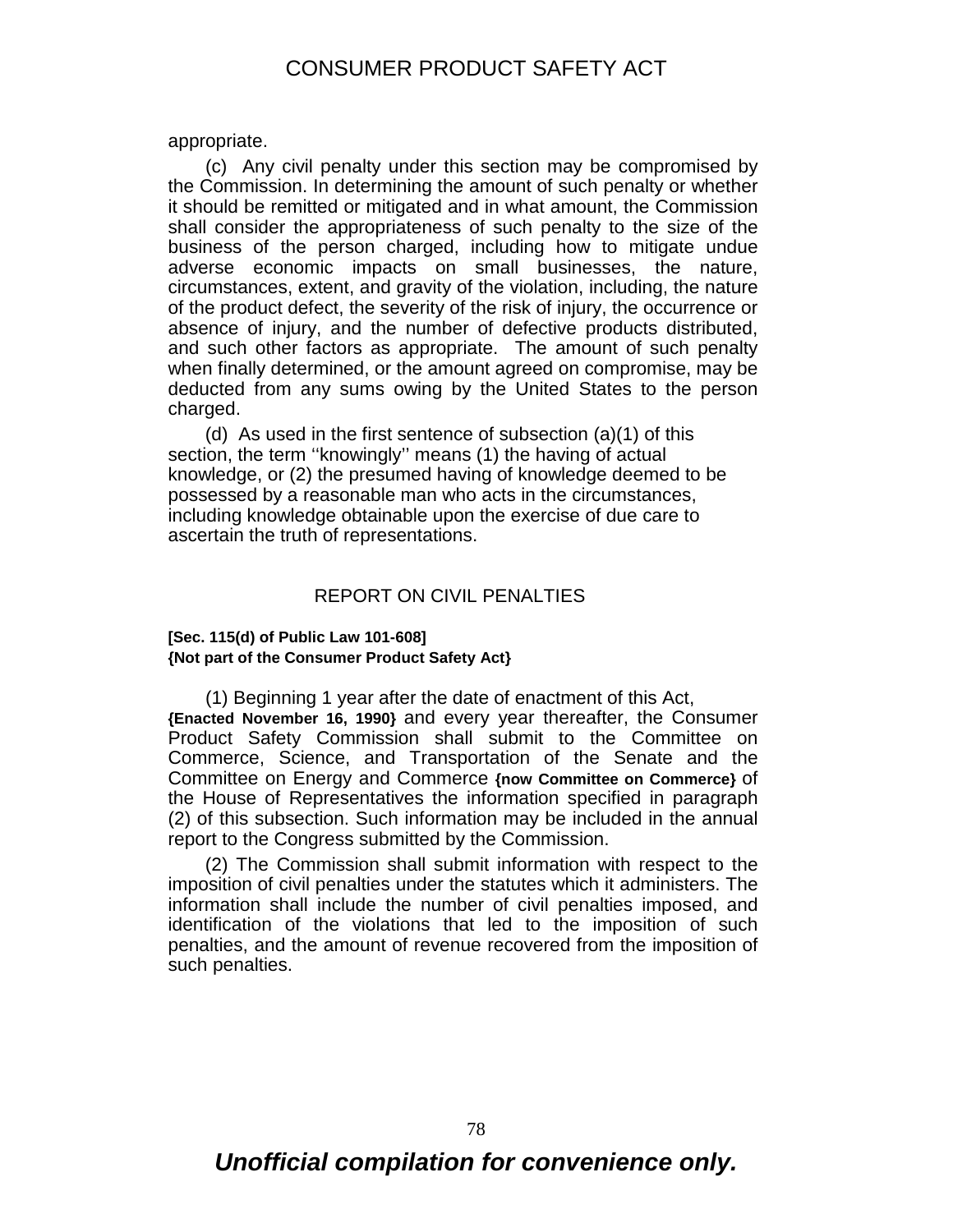### CIVIL PENALTY CRITERIA

### **[Sec. 217(b)(2) of the Consumer Product Safety Improvement Act of 2008, Public Law 110-314, 122 Stat. 3016 (August 14, 2008)] {Not part of the Consumer Product Safety Act}**

CIVIL PENALTY CRITERIA.--Not later than 1 year after the date of enactment of this Act, and in accordance with the procedures of section 553 of title 5, United States Code, the Commission shall issue a final regulation providing its interpretation of the penalty factors described in section 20(b) of the Consumer Product Safety Act (15 U.S.C. 2069(b)), section 5(c)(3) of the Federal Hazardous Substances Act  $(15 \text{ U.S.C. } 1264(c)(3))$ , and section  $5(e)(2)$  of the Flammable Fabrics Act (15 U.S.C. 1194(e)(2)), as amended by subsection (a).

### CRIMINAL PENALTIES

### **SEC. 21. [15 U.S.C. § 2070]**

(a) Violation of section 19 of this Act is punishable by—

(1) imprisonment for not more than 5 years for a knowing and willful violation of that section;

(2) a fine determined under section 3571 of title 18, United States Code, or

(3) both.

(b) Any individual director, officer, or agent of a corporation who knowingly and willfully authorizes, orders, or performs any of the acts or practices constituting in whole or in part a violation of section 19 shall be subject to penalties under this section without regard to any penalties to which that corporation may be subject under subsection (a).

(c)(1) In addition to the penalties provided by subsection (a), the penalty for a criminal violation of this Act or any other Act enforced by the Commission may include the forfeiture of assets associated with the violation.

(2) In this subsection, the term "criminal violation" means a violation of this Act or any other Act enforced by the Commission for which the violator is sentenced to pay a fine, be imprisoned, or both.

### INJUNCTIVE ENFORCEMENT AND SEIZURE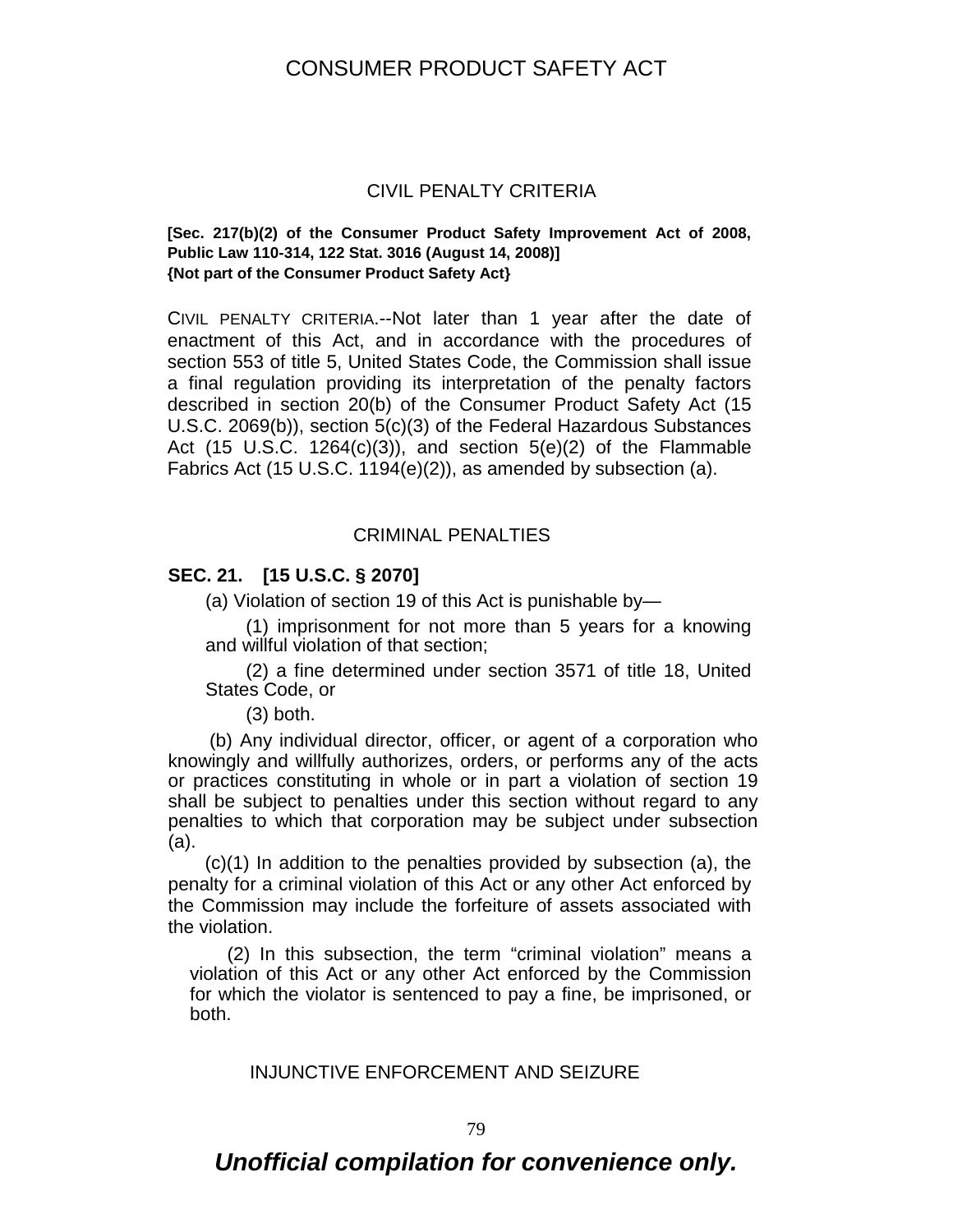## **SEC. 22. [15 U.S.C. § 2071]**

(a) The United States district courts shall have jurisdiction to take the following action:

(1) Restrain any violation of section 19 **[15 U.S.C. § 2068]**.

(2) Restrain any person from manufacturing for sale, offering for sale, distributing in commerce, or importing into the United States a product in violation of an order in effect under section 15(d).

(3) Restrain any person from distributing in commerce a product which does not comply with a consumer product safety rule.

Such actions may be brought by the Commission (without regard to section 27(b)(7)(A), **[15 U.S.C.§ 2076 (b)(7)(A)]**)), or by the Attorney General in any United States district court for a district wherein any act, omission, or transaction constituting the violation occurred, or in such court for the district wherein the defendant is found or transacts business. In any action under this section process may be served on a defendant in any other district in which the defendant resides or may be found.

(b) Any consumer product—

(1) which fails to conform with an applicable consumer product safety rule, or

(2) the manufacture for sale, offering for sale, distribution in commerce, or the importation into the United States of which has been prohibited by an order in effect under section 15(d) **[15 U.S.C. § 2064(d)]**,

when introduced into or while in commerce or while held for sale after shipment in commerce shall be liable to be proceeded against on libel of information and condemned in any district court of the United States within the jurisdiction of which such consumer product is found. Proceedings in cases instituted under the authority of this subsection shall conform as nearly as possible to proceedings *in rem* in admiralty. Whenever such proceedings involving substantially similar consumer products are pending in courts of two or more judicial districts they shall be consolidated for trial by order of any such court upon application reasonably made by any party in interest upon notice to all other parties in interest.

## SUITS FOR DAMAGES BY PERSONS INJURED

## **SEC. 23. [15 U.S.C. § 2072]**

(a) Any person who shall sustain injury by reason of any knowing (including willful) violation of a consumer product safety rule, or any other rule or order issued by the Commission may sue any person who knowingly (including willfully) violated any such rule or order in any district court of the United States in the district in which the defendant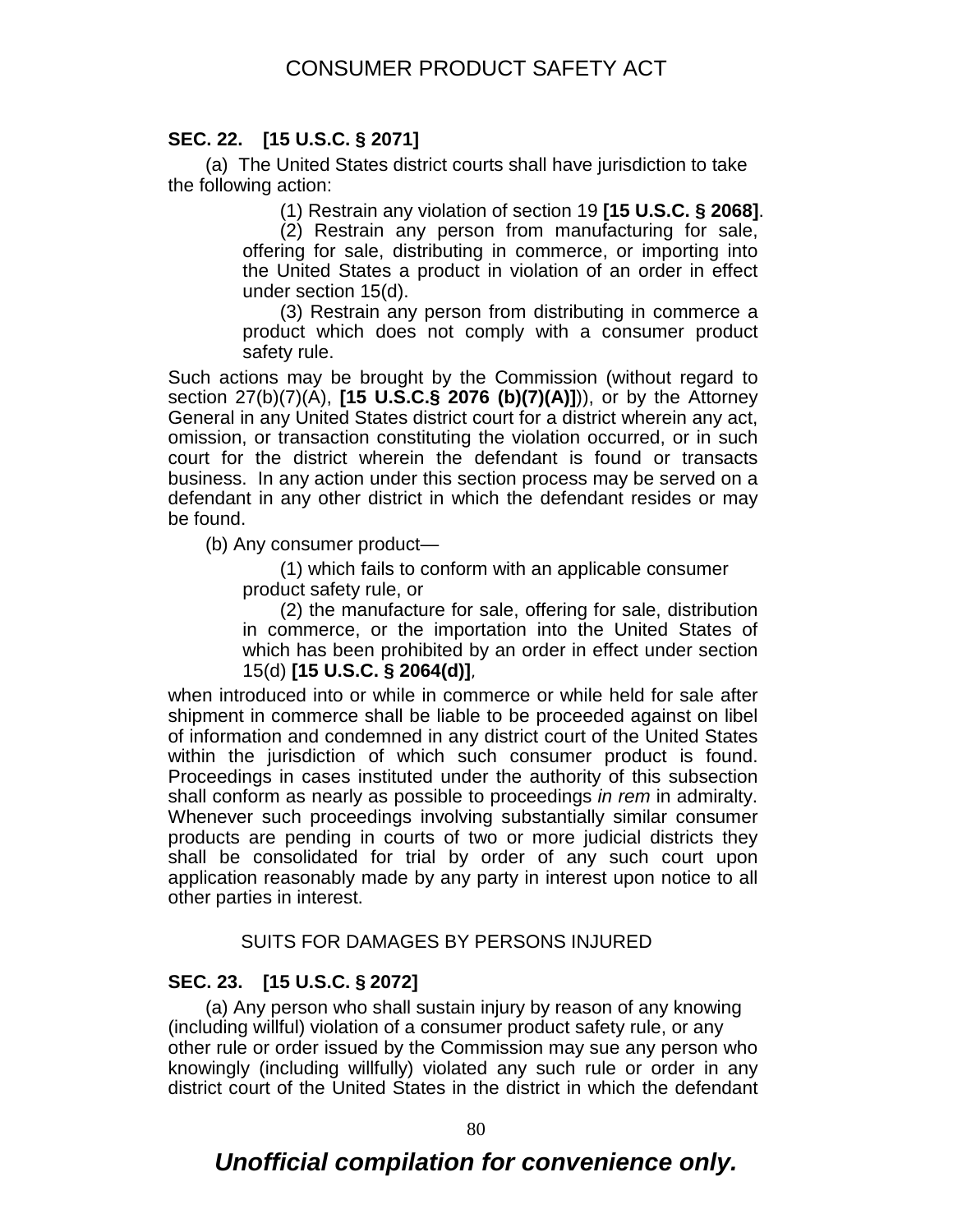resides or is found or has an agent, shall recover damages sustained, and may, if the court determines it to be in the interest of justice, recover the costs of suit, including reasonable attorneys' fees (determined in accordance with section 11(f)) **[15 U.S.C. §2060(f)]**) and reasonable expert witnesses' fees: *Provided*, that the matter in controversy exceeds the sum or value of \$10,000, exclusive of interest and costs, unless such action is brought against the United States, any agency thereof, or any officer or employee thereof in his official capacity.

(b) Except when express provision is made in a statute of the United States, in any case in which the plaintiff is finally adjudged to be entitled to recover less than the sum or value of \$10,000, computed without regard to any setoff or counterclaim to which the defendant may be adjudged to be entitled, and exclusive of interests and costs, the district court may deny costs to the plaintiff and, in addition, may impose costs on the plaintiff.

(c) The remedies provided for in this section shall be in addition to and not in lieu of any other remedies provided by common law or under Federal or State law.

### ADDITIONAL ENFORCEMENT OF PRODUCT SAFETY RULES AND OF SECTION 15 ORDERS

### **SEC. 24. [15 U.S.C. § 2073]**

(a) IN GENERAL.--Any interested person (including any individual or nonprofit, business, or other entity) may bring an action in any United States district court for the district in which the defendant is found or transacts business to enforce a consumer product safety rule or an order under section 15 **[15 U.S.C. § 2064]**, and to obtain appropriate injunctive relief. Not less than thirty days prior to the commencement of such action, such interested person shall give notice by registered mail to the Commission, to the Attorney General, and to the person against whom such action is directed. Such notice shall state the nature of the alleged violation of any such standard or order, the relief to be requested, and the court in which the action will be brought. No separate suit shall be brought under this section if at the time the suit is brought the same alleged violation is the subject of a pending civil or criminal action by the United States under this Act. In any action under this section the court may in the interest of justice award the costs of suit, including reasonable attorneys' fees (determined in accordance

with section 11(f)) **[15 U.S.C. §2060(f)]** and reasonable expert witnesses' fees.

(b) STATE ATTORNEY GENERAL ENFORCEMENT.--

(1) RIGHT OF ACTION.--Except as provided in paragraph (5), the attorney general of a State, or other authorized State officer, alleging a violation of section  $19(a)(1)$ ,  $(2)$ ,  $(5)$ ,  $(6)$ ,  $(7)$ ,  $(9)$ , or  $(12)$ of this Act that affects or may affect such State or its residents may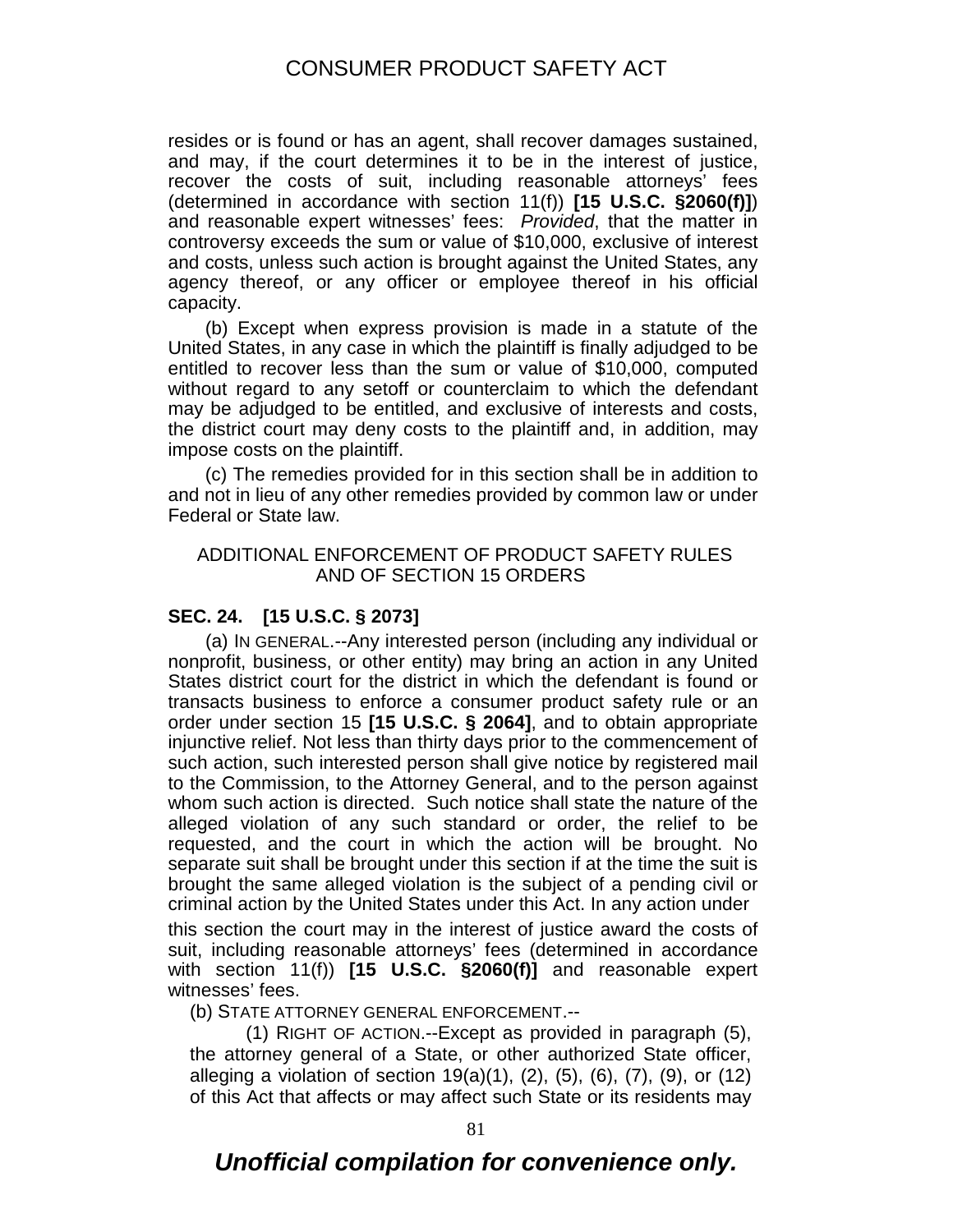bring an action on behalf of the residents of the State in any United States district court for the district in which the defendant is found or transacts business to obtain appropriate injunctive relief.

(2) INITIATION OF CIVIL ACTION.--

(A) NOTICE TO COMMISSION REQUIRED IN ALL CASES.--A State shall provide written notice to the Commission regarding any civil action under paragraph (1). Except when proceeding under subparagraph (C), the State shall provide the notice at least 30 days before the date on which the State intends to initiate the civil action by filing a complaint.

(B) FILING OF COMPLAINT.--A State may initiate the civil action by filing a complaint\_

> (i) at any time after the date on which the 30 day period ends; or

> (ii) earlier than such date if the Commission consents to an earlier initiation of the civil action by the State.

(C) ACTIONS INVOLVING SUBSTANTIAL PRODUCT HAZARD.--Notwithstanding subparagraph (B), a State may initiate a civil action under paragraph (1) by filing a complaint immediately after notifying the Commission of the State's determination that such immediate action is necessary to protect the residents of the State from a substantial product hazard (as defined in section 15(a)).

(D) FORM OF NOTICE.--The written notice required by this paragraph may be provided by electronic mail, facsimile machine, or any other means of communication accepted by the Commission.

(E) COPY OF COMPLAINT.--A State shall provide a copy of the complaint to the Commission upon filing the complaint or as soon as possible thereafter.

(3) INTERVENTION BY THE COMMISSION.--The Commission may intervene in such civil action and upon intervening\_

(A) be heard on all matters arising in such civil action; and

(B) file petitions for appeal of a decision in such civil action.

(4) CONSTRUCTION.--Nothing in this section, section 5(d) of the Federal Hazardous Substances Act (15 U.S.C. 1264(d)), section 9 of the Poison Prevention Packaging Act of 1970, or section 5(a) of the Flammable Fabrics Act (15 U.S.C. 1194(d)) shall be construed--

(A) to prevent the attorney general of a State, or other authorized State officer, from exercising the powers conferred on the attorney general, or other authorized State officer, by the laws of such State; or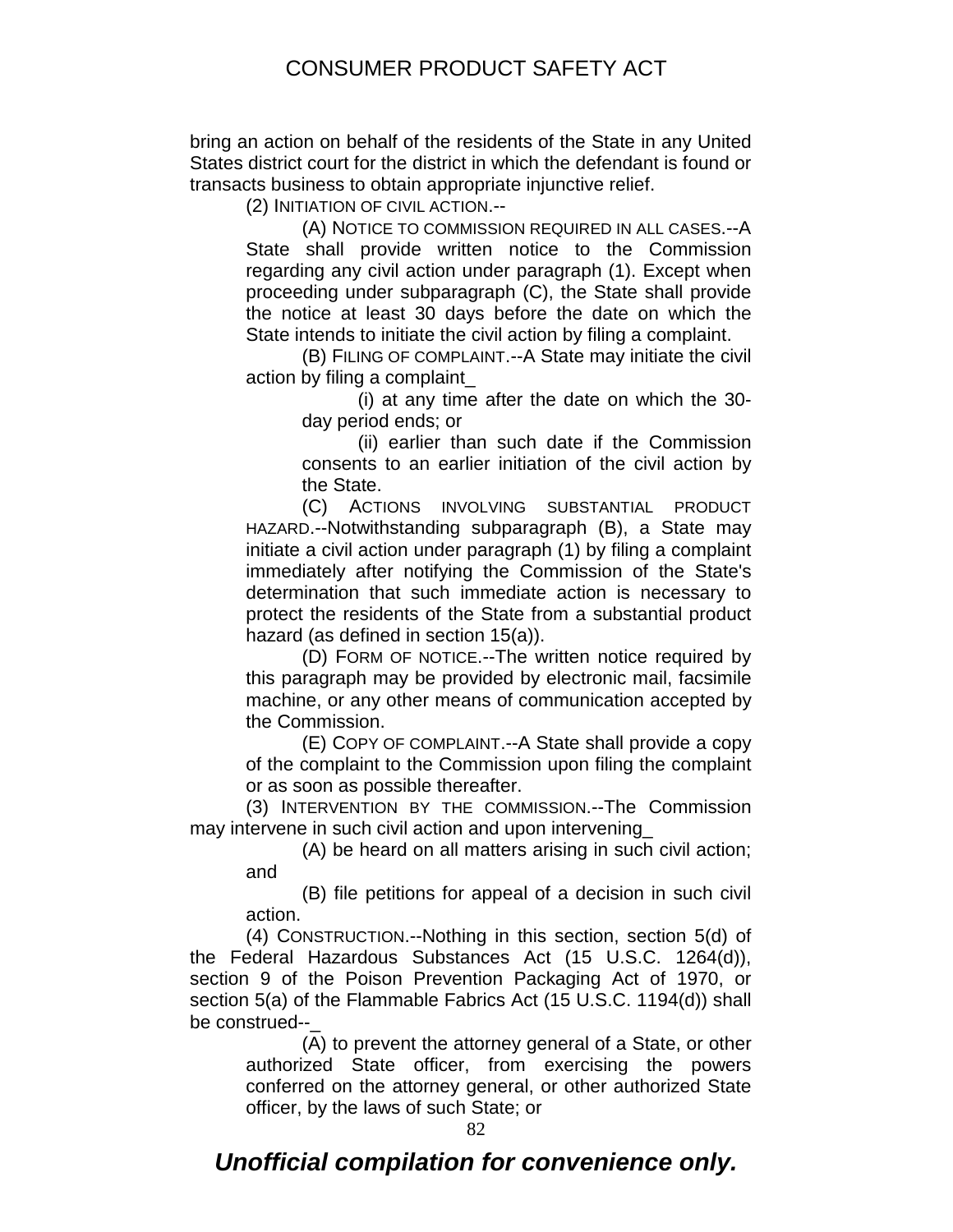(B) to prohibit the attorney general of a State, or other authorized State officer, from proceeding in State or Federal court on the basis of an alleged violation of any civil or criminal statute of that State.

(5) LIMITATION.--No separate suit shall be brought under this subsection (other than a suit alleging a violation of paragraph (1) or (2) of section 19(a)) if, at the time the suit is brought, the same alleged violation is the subject of a pending civil or criminal action by the United States under this Act.

(6) RESTRICTIONS ON PRIVATE COUNSEL.--If private counsel is retained to assist in any civil action under paragraph (1), the private counsel retained to assist the State may not--

(A) share with participants in other private civil actions that arise out of the same operative facts any information that is--

> (i) subject to attorney-client or work product privilege; and

> (ii) was obtained during discovery in the action under paragraph (1); or

(B) use any information that is subject to attorneyclient or work product privilege that was obtained while assisting the State in the action under paragraph (1) in any other private civil actions that arise out of the same operative facts.

## EFFECT ON PRIVATE REMEDIES

### **SEC. 25. [15 U.S.C. § 2074]**

(a) Compliance with consumer product safety rules or other rules or orders under this Act shall not relieve any person from liability at common law or under State statutory law to any other person.

(b) The failure of the Commission to take any action or commence a proceeding with respect to the safety of a consumer product shall not be admissible in evidence in litigation at common law or under State statutory law relating to such consumer product.

(c) Subject to sections 6(a)(2) and 6(b) **[15 U.S.C. § 2055(a)(2) and (b)]** but notwithstanding section 6(a)(1), (1) **[15 U.S.C. § 2055(a)(1), (1)]** any accident or investigation report made under this Act by an officer or employee of the Commission shall be made available to the public in a manner which will not identify any injured person or any person treating him, without the consent of the person so identified, and (2) all reports on research projects, demonstration projects, and other related activities shall be public information.

### STATE STANDARDS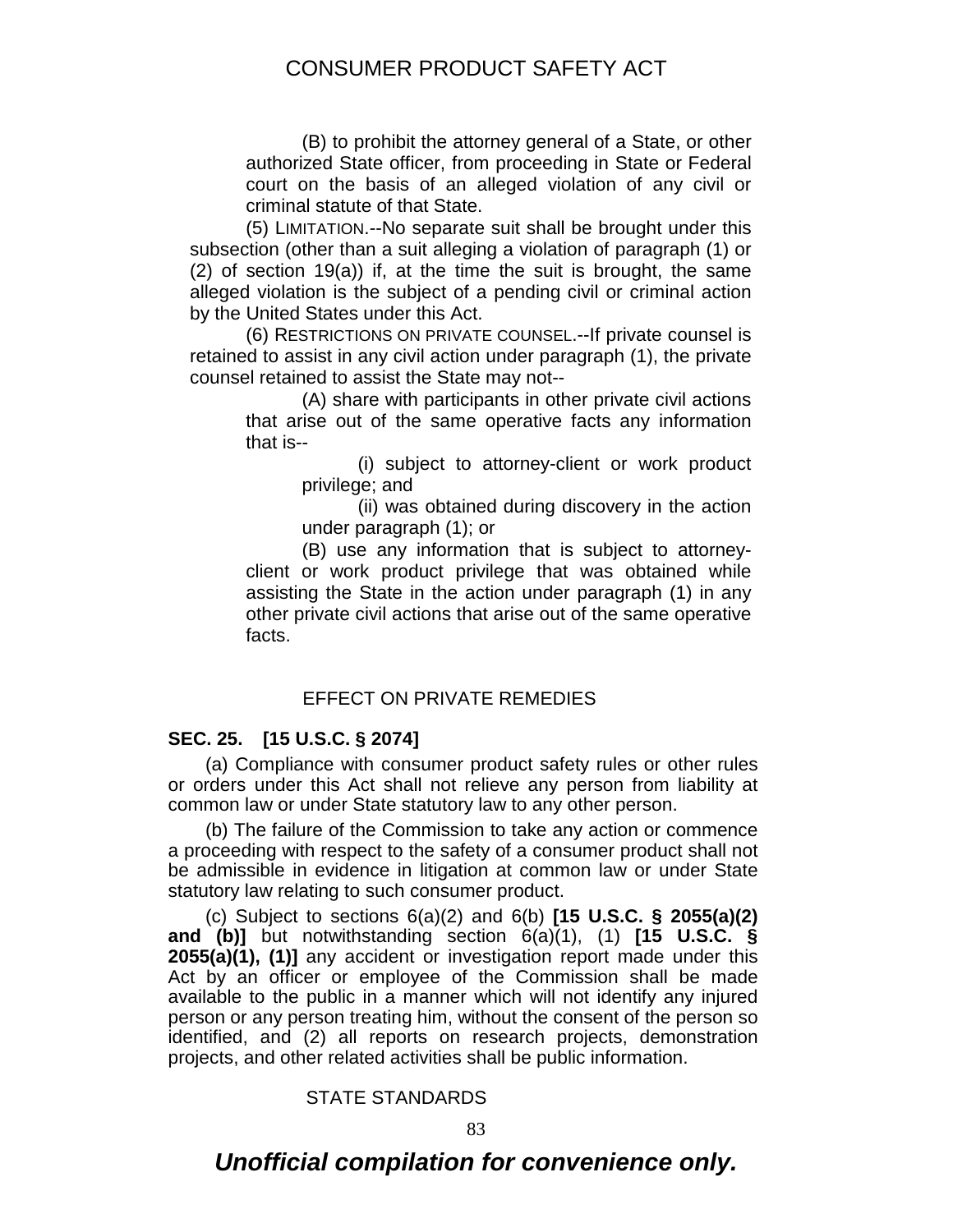### **SEC. 26. [15 U.S.C. § 2075]**

(a) Whenever a consumer product safety standard under this Act is in effect and applies to a risk of injury associated with a consumer product, no State or political subdivision of a State shall have any authority either to establish or to continue in effect any provision of a safety standard or regulation which prescribes any requirements as to the performance, composition, contents, design, finish, construction, packaging, or labeling of such product which are designed to deal with the same risk of injury associated with such consumer product, unless such requirements are identical to the requirements of the Federal standard.

(b) Consumer product safety requirements which impose performance standards more stringent than Federal standards.

Subsection (a) of this section does not prevent the Federal Government or the government of any State or political subdivision of a State from establishing or continuing in effect a safety requirement applicable to a consumer product for its own use which requirement is designed to protect against a risk of injury associated with the product applicable to the product and which is not identical to the consumer product safety standard under this Act if the Federal, State, or political subdivision requirement provides a higher degree of protection from such risk of injury than the standard applicable under this Act.

(c) Upon application of a State or political subdivision of a State, the Commission may by rule, after notice and opportunity for oral presentation of views, exempt from the provisions of subsection (a) (under such conditions as it may impose in the rule) any proposed safety standard or regulation which is described in such application and which is designed to protect against a risk of injury associated with a consumer product subject to a consumer product safety standard under this Act if the State or political subdivision standard or regulation—

> (1) provides a significantly higher degree of protection from such risk of injury than the consumer product safety standard under this Act, and

(2) does not unduly burden interstate commerce.

In determining the burden, if any, of a State or political subdivision standard or regulation on interstate commerce, the Commission shall consider and make appropriate (as determined by the Commission in its discretion) findings on the technological and economic feasibility of complying with such standardor regulation, the cost of complying with such standard or regulation, the geographic distribution of the consumer product to which the standard or regulation would apply, the probability of other States or political subdivisions applying for an exemption under this subsection for a similar standard or regulation, and the need for a national, uniform standard under this Act for such consumer product.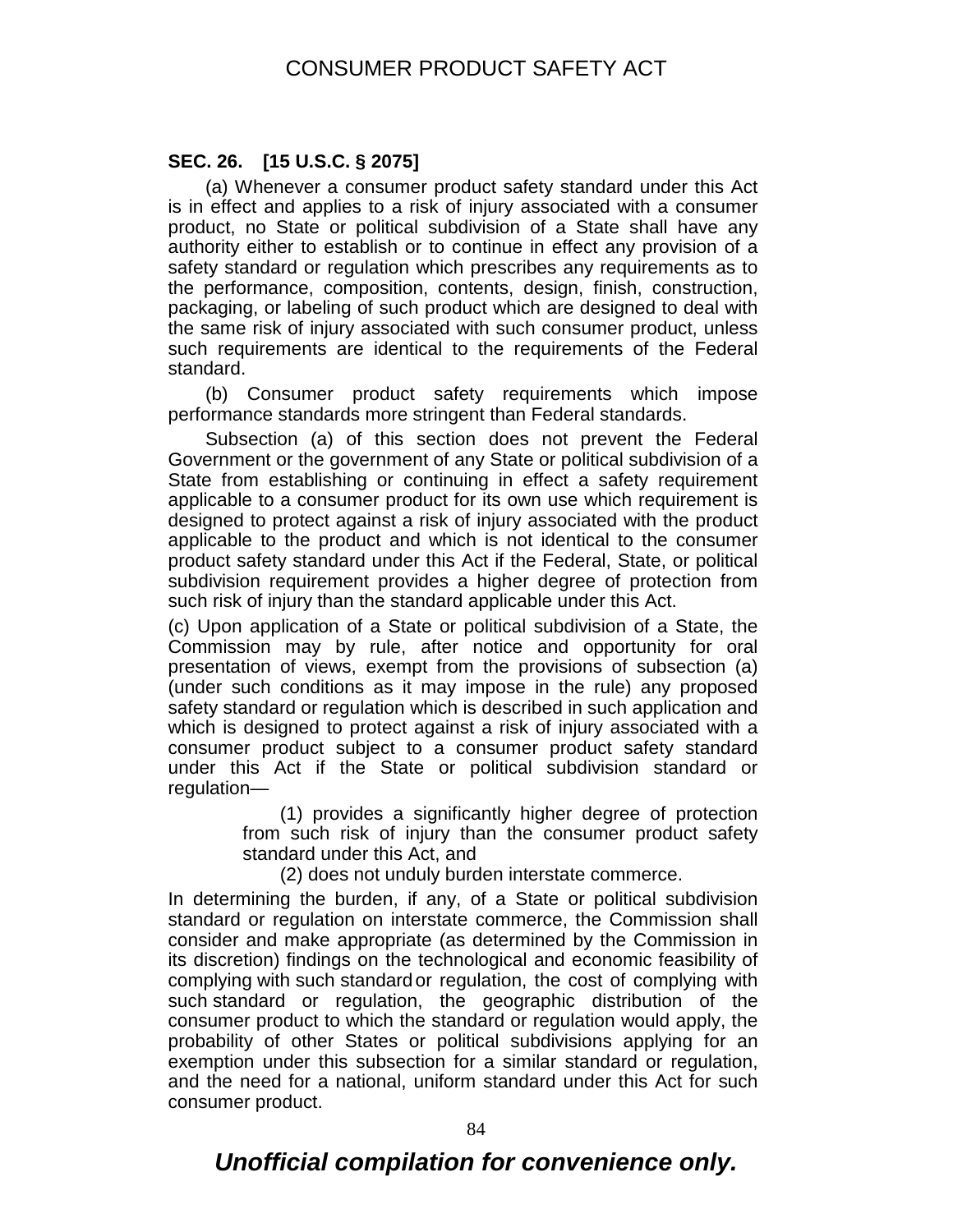### **PREEMPTION**

### **[Sec. 231 of the Consumer Product Safety Improvement Act of 2008, Public Law 110-314, 122 Stat. 3016 (August 14, 2008)]**

#### **{Not part of the Consumer Product Safety Act}**

(a) RULE WITH REGARD TO PREEMPTION.--The provisions of sections 25 and 26 of the Consumer Product Safety Act (15 U.S.C. 2074 and 2075, respectively), section 18 of the Federal Hazardous Substances Act (15 U.S.C. 1261 note), section 16 of the Flammable Fabrics Act (15 U.S.C. 1203), and section 7 of the Poison Packaging Prevention Act of 1970 (15 U.S.C. 1476) establishing the extent to which those Acts preempt, limit, or otherwise affect any other Federal, State, or local law, any rule, procedure, or regulation, or any cause of action under State or local law may not be expanded or contracted in scope, or limited, modified or extended in application, by any rule or regulation thereunder, or by reference in any preamble, statement of policy, executive branch statements, or other matter associated with the publication of any such rule or regulation. In accordance with the provisions of those Acts, the Commission may not construe any such Act as preempting any cause of action under State or local common law or State statutory law regarding damage claims.

(b) PRESERVATION OF CERTAIN STATE LAW.--Nothing in this Act or the Federal Hazardous Substances Act shall be construed to preempt or otherwise affect any warning requirement relating to consumer products or substances that is established pursuant to State law that was in effect on August 31, 2003.

### ADDITIONAL FUNCTIONS OF COMMISSION

### **SEC. 27. [15 U.S.C. § 2076]**

(a) The Commission may, by one or more of its members or by such agents or agency as it may designate, conduct any hearing or other inquiry necessary or appropriate to its functions anywhere in the United States. A Commissioner who participates in such a hearing or other inquiry shall not be disqualified solely by reason of such participation from subsequently participating in a decision of the Commission in the same matter. The Commission shall publish notice of any proposed hearing in the Federal Register and shall afford a reasonable opportunity for interested persons to present relevant testimony and data.

(b) The Commission shall also have the power—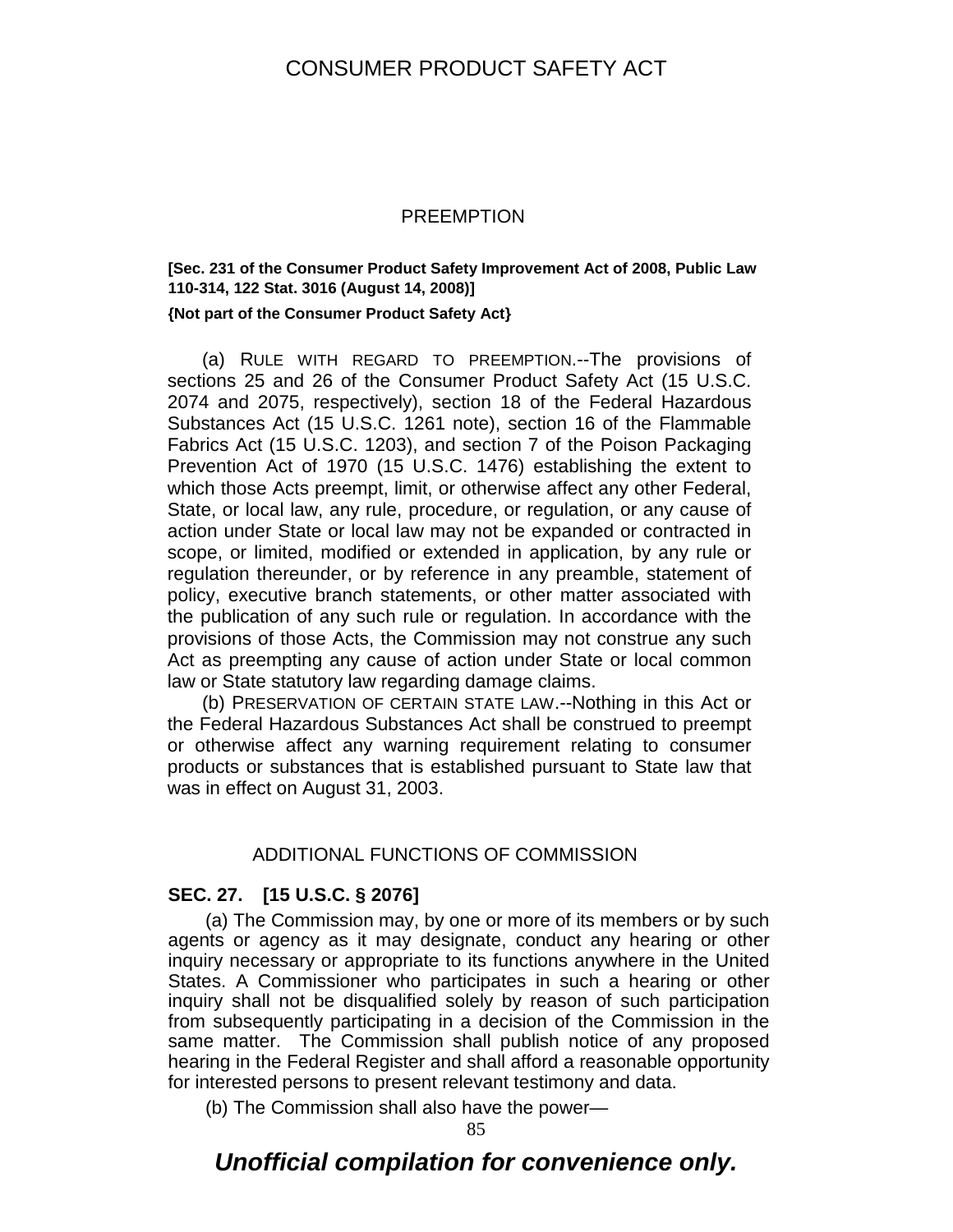(1) to require, by special or general orders, any person to submit in writing such reports and answers to questions as the Commission may prescribe to carry out a specific regulatory or enforcement function of the Commission; and such submission shall be made within such reasonable period and under oath or otherwise as the Commission may determine;

(2) to administer oaths;

(3) to require by subpoena the attendance and testimony of witnesses and the production of all documentary and physical evidence relating to the execution of its duties;

(4) in any proceeding or investigation to order testimony to be taken by deposition before any person who is designated by the Commission and has the power to administer oaths and, in such instances, to compel testimony and the production of evidence in the same manner as authorized under paragraph (3) of this subsection;

(5) to pay witnesses the same fees and mileage as are paid in like circumstances in the courts of the United States;

(6) to accept gifts and voluntary and uncompensated services, notwithstanding the provisions of section 3679 of the Revised Statutes (31 U.S.C. § 665 (b)); **[Now 31 U.S.C. § 1342]**

(7) to—

(A) initiate, prosecute, defend, or appeal (other than to the Supreme Court of the United States), through its own legal representative and in the name of the Commission, any civil action if the Commission makes a written request to the Attorney General for representation in such civil action and the Attorney General does not within the 45-day period beginning on the date such request was made notify the Commission in writing that the Attorney General will represent the Commission in such civil action, and

(B) initiate, prosecute, or appeal, through its own legal representative, with the concurrence of the Attorney General or through the Attorney General, any criminal action, for the purpose of enforcing the laws subject to its jurisdiction;

(8) to lease buildings or parts of buildings in the District of Columbia, without regard to the Act of March 3, 1877 (40 U.S.C. 34), **[40 U.S.C. § 8141]** for the use of the Commission;

(9) to delegate to the general counsel of the Commission the authority to issue subpoenas solely to Federal, State, or local government agencies for evidence described in paragraph (3); and

(10) to delegate any of its functions or powers, other than the power to issue subpoenas under paragraph (3) (except as provided in paragraph (9)), to any officer or employee of the Commission.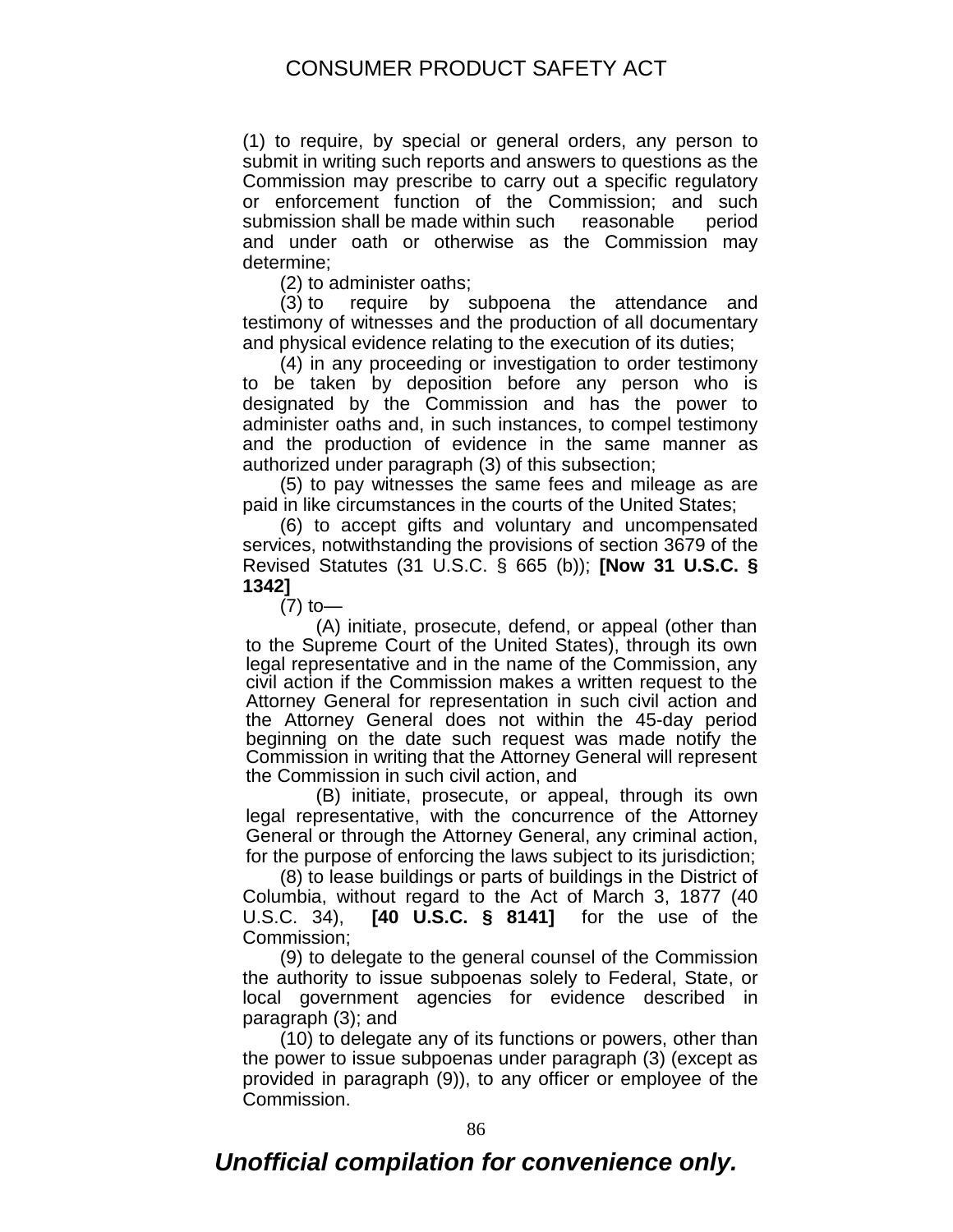An order issued under paragraph (1) shall contain a complete statement of the reason the Commission requires the report or answers specified in the order to carry out a specific regulatory or enforcement function of the Commission. Such an order shall be designed to place the least burden on the person subject to the order as is practicable taking into account the purpose for which the order was issued.

(c) Any United States district court within the jurisdiction of which any inquiry is carried on, may, upon petition by the Commission (subject to subsection (b)(7)) or by the Attorney General, in case of refusal to obey a subpoena or order of the Commission issued under subsection (b) of this section, issue an order requiring compliance therewith; and any failure to obey the order of the court may be punished by the court as a contempt thereof.

(d) No person shall be subject to civil liability to any person (other than the Commission or the United States) for disclosing information at the request of the Commission.

(e) The Commission may by rule require any manufacturer of consumer products to provide to the Commission such performance and technical data related to performance and safety as may be required to carry out the purposes of this Act, and to give such notification of such performance and technical data at the time of original purchase to prospective purchasers and to the first purchaser of such product for purposes other than resale, as it determines necessary to carry out the purposes of this Act.

(f) For purposes of carrying out this Act, the Commission may purchase any consumer product and it may require any manufacturer, distributor, or retailer of a consumer product to sell the product to the Commission at manufacturer's, distributor's, or retailer's cost.

(g) The Commission is authorized to enter into contracts with governmental entities, private organizations, or individuals for the conduct of activities authorized by this Act.

(h) The Commission may plan, construct, and operate a facility or facilities suitable for research, development, and testing of consumer products in order to carry out this chapter.

(i)(1) Each recipient of assistance under this Act pursuant to grants or contracts entered into under other than competitive bidding

procedures shall keep such records as the Commission by rule shall prescribe, including records which fully disclose the amount and disposition by such recipient of the proceeds of such assistance, the total cost of the project undertaken in connection with which such assistance is given or used, and the amount of that portion of the cost of the project or undertaking supplied by other sources, and such other records as will facilitate an effective audit.

(2) The Commission and the Comptroller General of the United States, or their duly authorized representatives, shall have access for the purpose of audit and examination to any books, documents,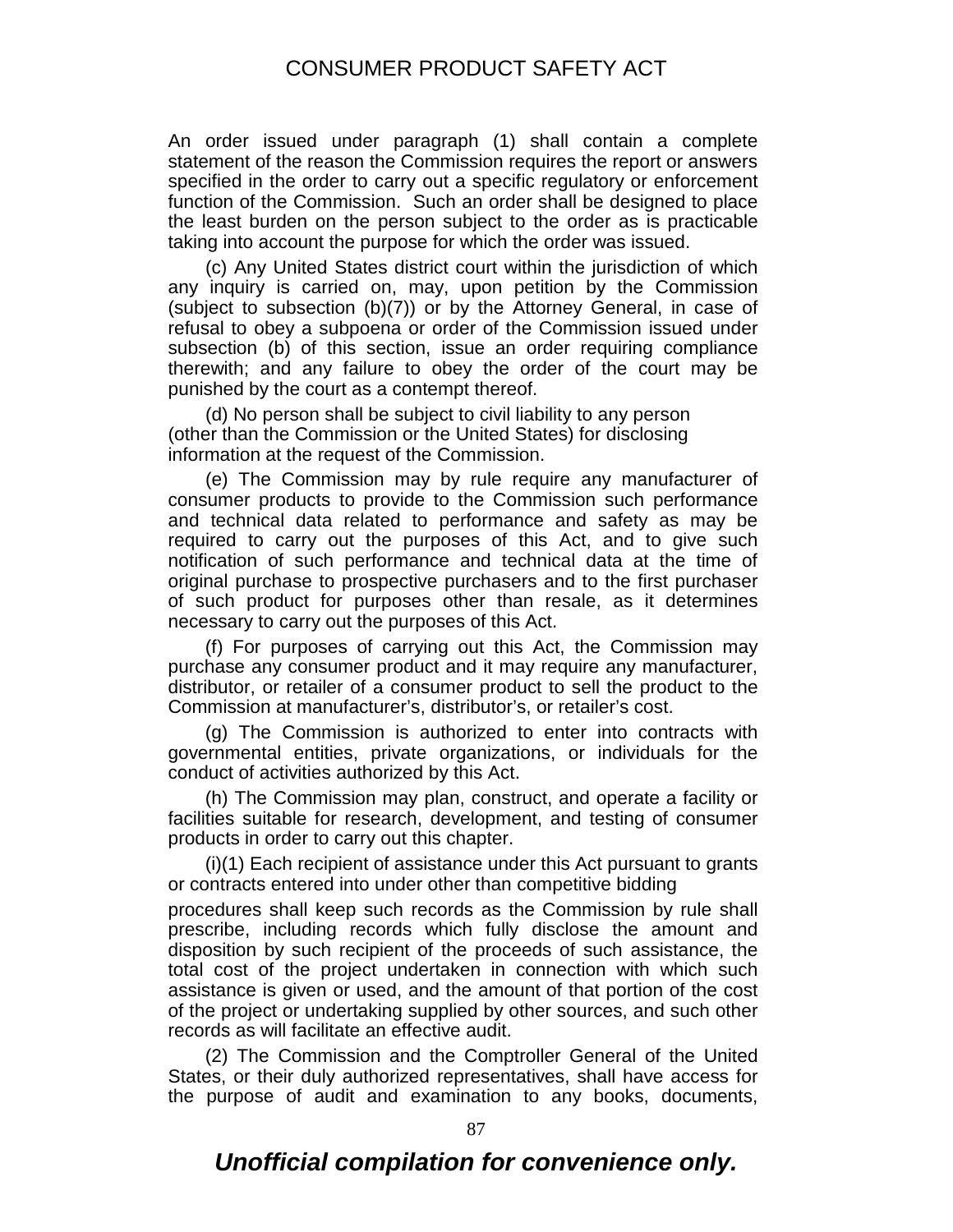papers, and records of the recipients that are pertinent to the grants or contracts entered into under this Act under other than competitive bidding procedures.

(j) Notwithstanding section 3003 of the Federal Reports Elimination and Sunset Act of 1995 (31 U.S.C. 1113 note), the Commission shall prepare and submit to the President and the Congress at the beginning of each regular session of Congress a comprehensive report on the administration of this Act for the preceding fiscal year. Such report shall include—

> (1) a thorough appraisal, including statistical analyses, estimates, and long-term projections, of the incidence of injury and effects to the population resulting from consumer products, with a breakdown, insofar as practicable, among the various sources of such injury;

> (2) a list of consumer product safety rules prescribed or in effect during such year;

> (3) an evaluation of the degree of observance of consumer product safety rules, including a list of enforcement actions, court decisions, and compromises of alleged violations, by location and company name;

> (4) a summary of outstanding problems confronting the administration of this Act in order of priority;

> (5) the number and a summary of recall orders issued under section 12 or 15 during such year and a summary of voluntary corrective actions taken by manufacturers in consultation with the Commission of which the Commission has notified the public, and an assessment of such orders and actions;

> (6) beginning not later than 1 year after the date of enactment of the Consumer Product Safety Improvement Act of 2008--

> (A) progress reports and incident updates with respect to action plans implemented under section 15(d);

> (B) statistics with respect to injuries and deaths associated with products that the Commission determines present a substantial product hazard under section 15(c); and

> (C) the number and type of communication from consumers to the Commission with respect to each product with respect to which the Commission takes action under section 15(d);

> (7) an analysis and evaluation of public and private consumer product safety research activities;

> (8) a list, with a brief statement of the issues, of completed or pending judicial actions under this Act;

> (9) the extent to which technical information was disseminated to the scientific and commercial communities and consumer information was made available to the public;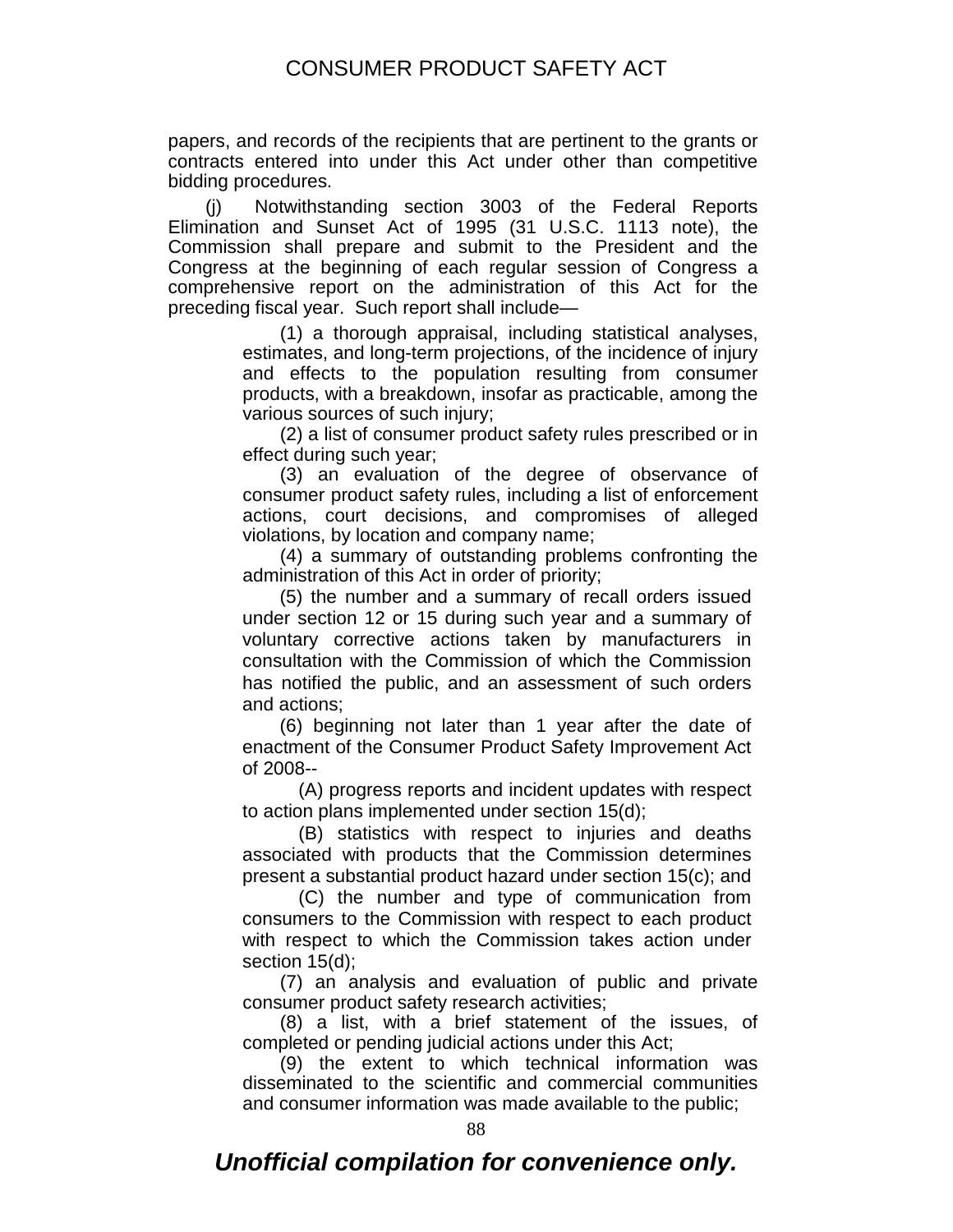(10) the extent of cooperation between Commission officials and representatives of industry and other interested parties in the implementation of this Act, including a log or summary of meetings held between Commission officials and representatives of industry and other interested parties;

(11) an appraisal of significant actions of State and local governments relating to the responsibilities of the Commission;

(12) with respect to voluntary consumer product safety standards for which the Commission has participated in the development through monitoring or offering of assistance and with respect to voluntary consumer product safety standards relating to risks of injury that are the subject of regulatory action by the Commission, a description of—

(A) the number of such standards adopted;

(B) the nature and number of the products which are the subject of such standards;

(C) the effectiveness of such standards in reducing potential harm from consumer products;

(D) the degree to which staff members of the Commission participate in the development of such standards;

(E) the amount of resources of the Commission devoted to encouraging development of such standards; and

(F) such other information as the Commission determine appropriate or necessary to inform the

Congress on the current status of the voluntary consumer product safety standard program; and

(13) such recommendations for additional legislation as the Commission deems necessary to carry out the purposes of this Act.

**[Effective Date.—Not part of the Consumer Product Safety Act—Section 209 of the Consumer Product Safety Improvement Act amended the matter preceding paragraph (1) of §27(j) and added §27(j)(5) and (6) to the CPSA. These amendments shall apply with respect to reports submitted for fiscal year 2009 and thereafter.]**

(k) Budget estimates and requests; legislative recommendations; testimony; comments on legislation.

 (1) Whenever the Commission submits any budget estimate or request to the President or the Office of Management and Budget, it shall concurrently transmit a copy of that estimate or request to the Congress.

 (2) Whenever the Commission submits any legislative recommendations, or testimony, or comments on legislation to the President or the Office of Management and Budget, it shall concurrently transmit a copy thereof to the Congress.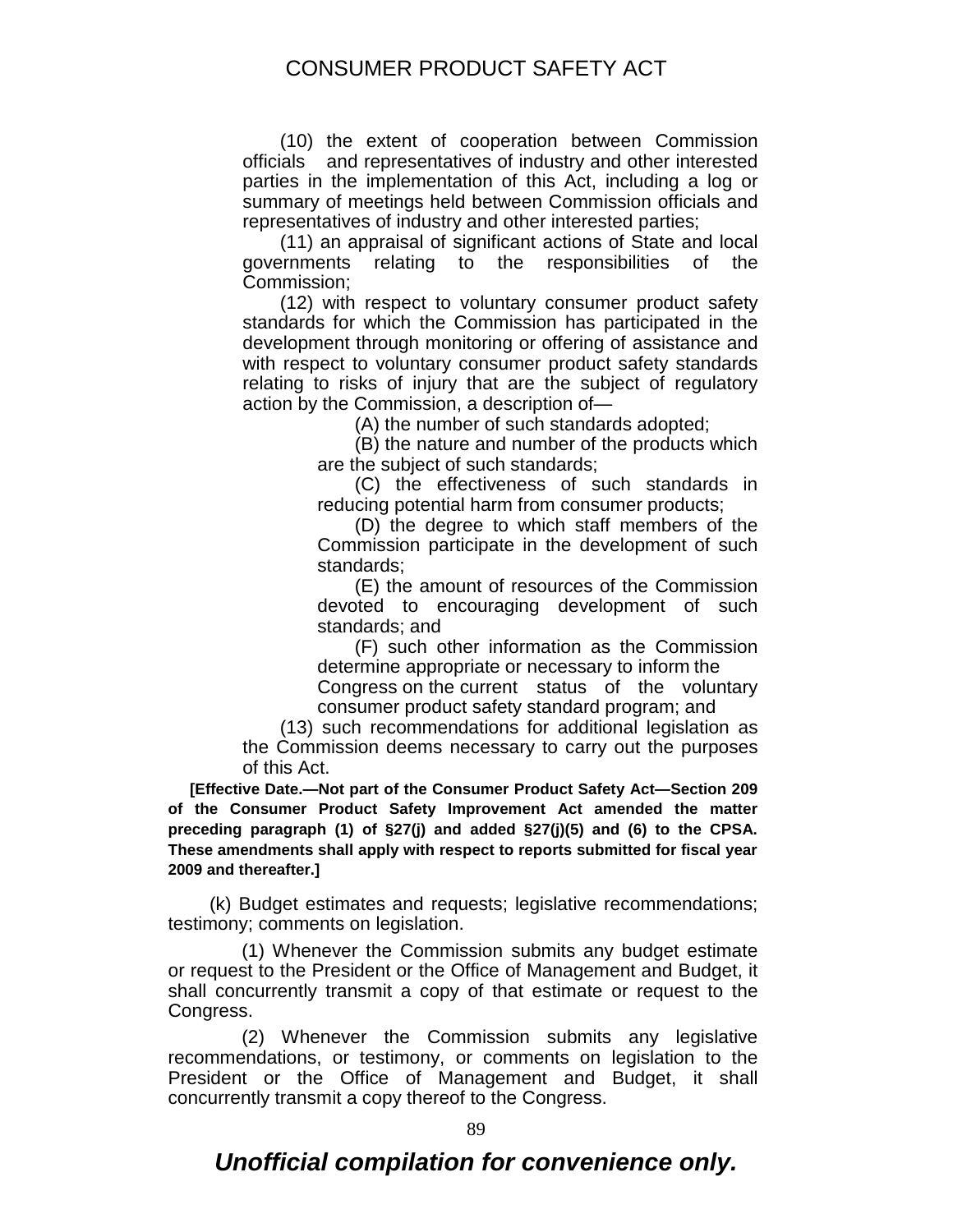No officer or agency of the United States shall have any authority to require the Commission to submit its legislative recommendations, or testimony, or comments on legislation, to any officer or agency of the United States for approval, comments, or review, prior to the submission of such recommendations, testimony, or comments to the Congress.

**[Sec. 203(a) of the Consumer Product Safety Improvement Act of 2008, Public Law 110-314, 122 Stat. 3016 (August 14, 2008)] {Not part of the Consumer Product Safety Act}**

SEC. 203. SUBMISSION OF COPY OF CERTAIN DOCUMENTS TO CONGRESS.

(a) IN GENERAL.--Notwithstanding any rule, regulation, or order to the contrary, the Commission shall comply with the requirements of section 27(k) of the Consumer Product Safety Act (15 U.S.C. 2076(k)) with respect to budget recommendations, legislative recommendations, testimony, and comments on legislation submitted by the Commission to the President or the Office of Management and Budget after the date of enactment of this Act.

**[Sec. 205 of the Consumer Product Safety Improvement Act of 2008, Public Law 110-314, 122 Stat. 3016 (August 14, 2008)] {Not part of the Consumer Product Safety Act}**

SEC. 205. INSPECTOR GENERAL AUDITS AND REPORTS.

(a) IMPROVEMENTS BY THE COMMISSION.--The Inspector General of the Commission shall conduct reviews and audits to assess--

(1) the Commission's capital improvement efforts, including improvements and upgrades of the Commission's information technology architecture and systems and the development of the database of publicly available information on incidents involving injury or death required under section 6A of the Consumer Product Safety Act, as added by section 212 of this Act; and

(2) the adequacy of procedures for accrediting conformity assessment bodies as authorized by section 14(a)(3) of the Consumer Product Safety Act (15 U.S.C. 2063(a)(3)), as amended by this Act, and overseeing the third party testing required by such section.

(b) EMPLOYEE COMPLAINTS.--Within 1 year after the date of enactment of this Act, the Inspector General shall conduct a review of--

(1) complaints received by the Inspector General from employees of the Commission about failures of other employees to enforce the rules or regulations of the Consumer Product Safety Act or any other Act enforced by the Commission or otherwise carry out their responsibilities under such Acts if such alleged failures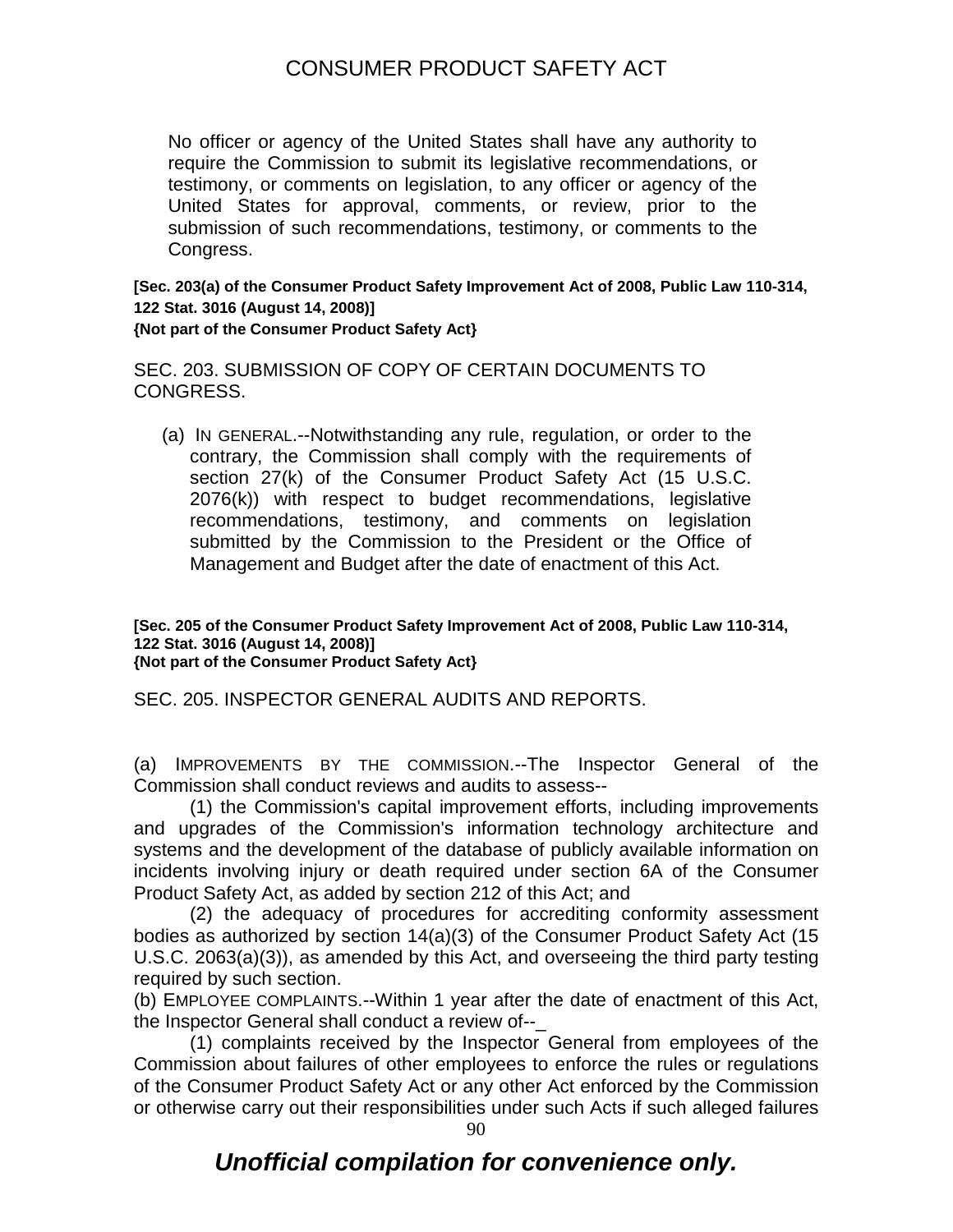raise issues of conflicts of interest, ethical violations, or the absence of good faith; and

(2) actions taken by the Commission to address such failures and complaints, including an assessment of the timeliness and effectiveness of such actions.

(c) PUBLIC INTERNET WEBSITE LINKS.--Not later than 30 days after the date of enactment of this Act, the Commission shall establish and maintain\_

(1) a direct link on the homepage of its Internet website to the Internet webpage of the Commission's Office of Inspector General; and

(2) a mechanism on the webpage of the Commission's Office of Inspector General by which individuals may anonymously report cases of waste, fraud, or abuse with respect to the Commission.

(d) REPORTS.--

(1) Activities and needs of inspector general.\_Not later than 60 days after the date of enactment of this Act, the Inspector General of the Commission shall transmit a report to the appropriate Congressional committees on the activities of the Inspector General, any structural barriers which prevent the Inspector General from providing robust oversight of the activities of the Commission, and any additional authority or resources that would facilitate more effective oversight.

(2) Reviews of improvements and employee complaints.\_Beginning for fiscal year 2010, the Inspector General of the Commission shall include in an annual report to the appropriate Congressional committees the Inspector General's findings, conclusions, and recommendations from the reviews and audits under subsections (a) and (b).

## REPORT ON CIVIL PENALTIES

### **Sec. 27a. [15 U.S.C. § 2076a]. {This reporting requirement ceased to be effective with respect to Congress on December 21, 1999 per Pub. L. 104-66, § 3003.}**

(1) Beginning 1 year after the date of enactment of this Act **[enacted Nov. 16, 1990]**, and every year thereafter, the Consumer Product Safety Commission shall submit to the Committee on Commerce, Science, and Transportation of the Senate and the Committee on Energy and Commerce of the House of Representatives the information specified in paragraph (2) of this subsection. Such information may be included in the annual report to the Congress submitted by the Commission. **{This reporting requirement ceased to be effective with respect to Congress on December 21, 1999 per Pub. L. 104-66, § 3003.}**

(2) The Commission shall submit information with respect to the imposition of civil penalties under the statutes which it administers. The information shall include the number of civil penalties imposed, an identification of the violations that led to the imposition of such penalties, and the amount of revenue recovered from the imposition of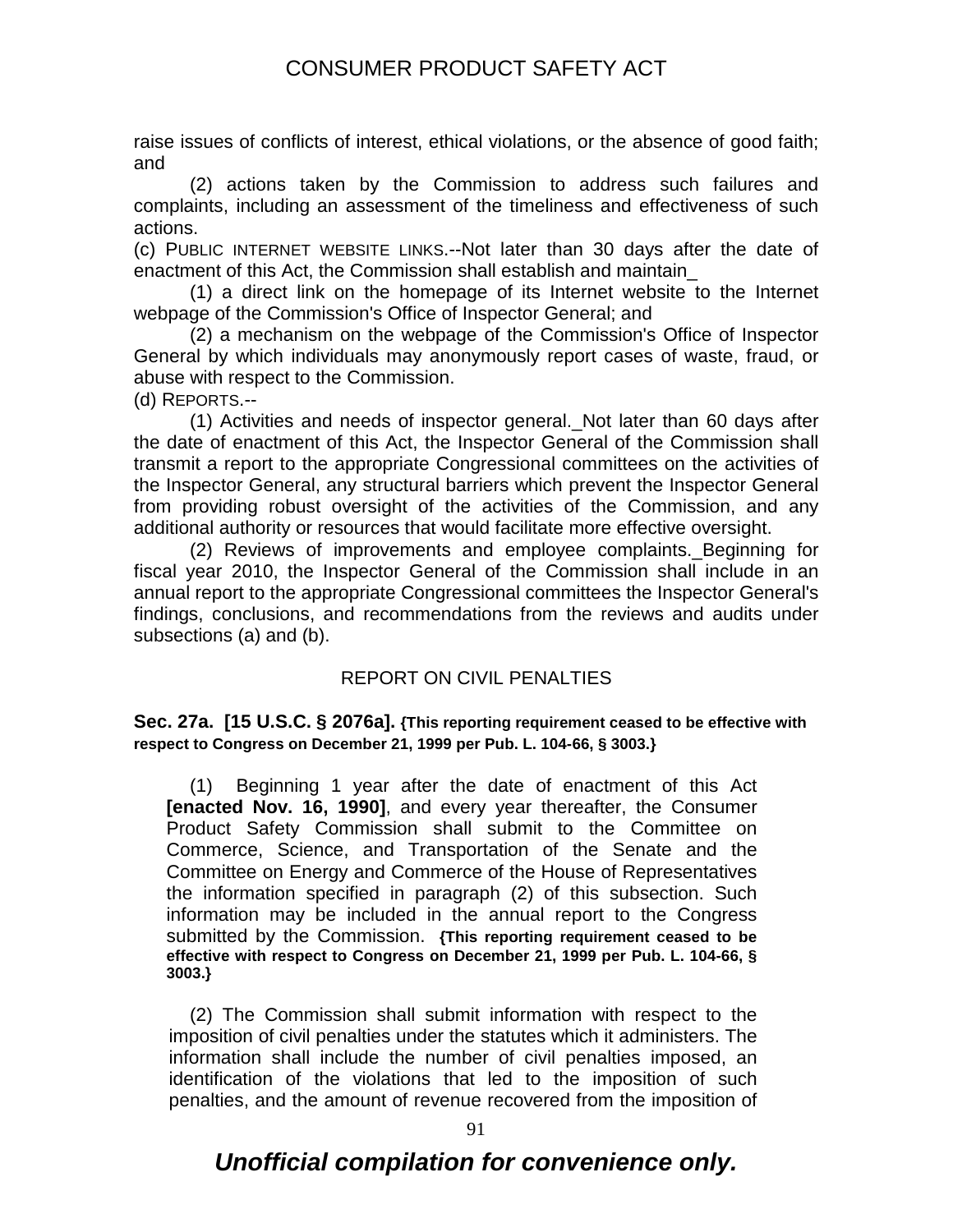such penalties**. {This reporting requirement ceased to be effective with respect to Congress on December 21, 1999 per Pub. L. 104-66, § 3003.}**

### CHRONIC HAZARD ADVISORY PANEL

### **SEC. 28. [15 U.S.C. § 2077]**

(a) The Commission shall appoint Chronic Hazard Advisory Panels (hereinafter referred to as the Panel or Panels) to advise the Commission in accordance with the provisions of section 31(b) **[15 U.S.C. § 2080(b)]** respecting the chronic hazards of cancer, birth defects, and gene mutations associated with consumer products.

(b) Each Panel shall consist of 7 members appointed by the Commission from a list of nominees who shall be nominated by the President of the National Academy of Sciences from scientists—

> (1) who are not officers or employees of the United States (other than employees of the National Institutes of Health, the National Toxicology Program, or the National Center for Toxicological Research), and who do not receive compensation from or have any substantial financial interest in any manufacturer, distributor, or retailer of a consumer product; and

> (2) who have demonstrated the ability to critically assess chronic hazards and risks to human health presented by the exposure of humans to toxic substances or as demonstrated by the exposure of animals to such substances.

The President of the National Academy of Sciences shall nominate for each Panel a number of individuals equal to three times the number of members to be appointed to the Panel.

(c) The Chairman and Vice Chairman of the Panel shall be elected from among the members and shall serve for the duration of the Panel.

(d) Decisions of the Panel shall be made by a majority of the Panel.

(e) The Commission shall provide each Panel with such administrative support services as it may require to carry out its duties under section 31 **[15 U.S.C. § 2080]**.

(f) A member of a Panel appointed under subsection (a) shall be paid at a rate not to exceed the daily equivalent of the annual rate of basic pay in effect for grade GS-18 of the General Schedule **["General Schedule", appears following 5 U.S.C. 5332]** for each day (including travel time) during which the member is engaged in the actual performance of the duties of the Panel.

(g) Each Panel shall request information and disclose information to the public, as provided in subsection (h), only through the Commission.

(h)(1) Notwithstanding any statutory restriction on the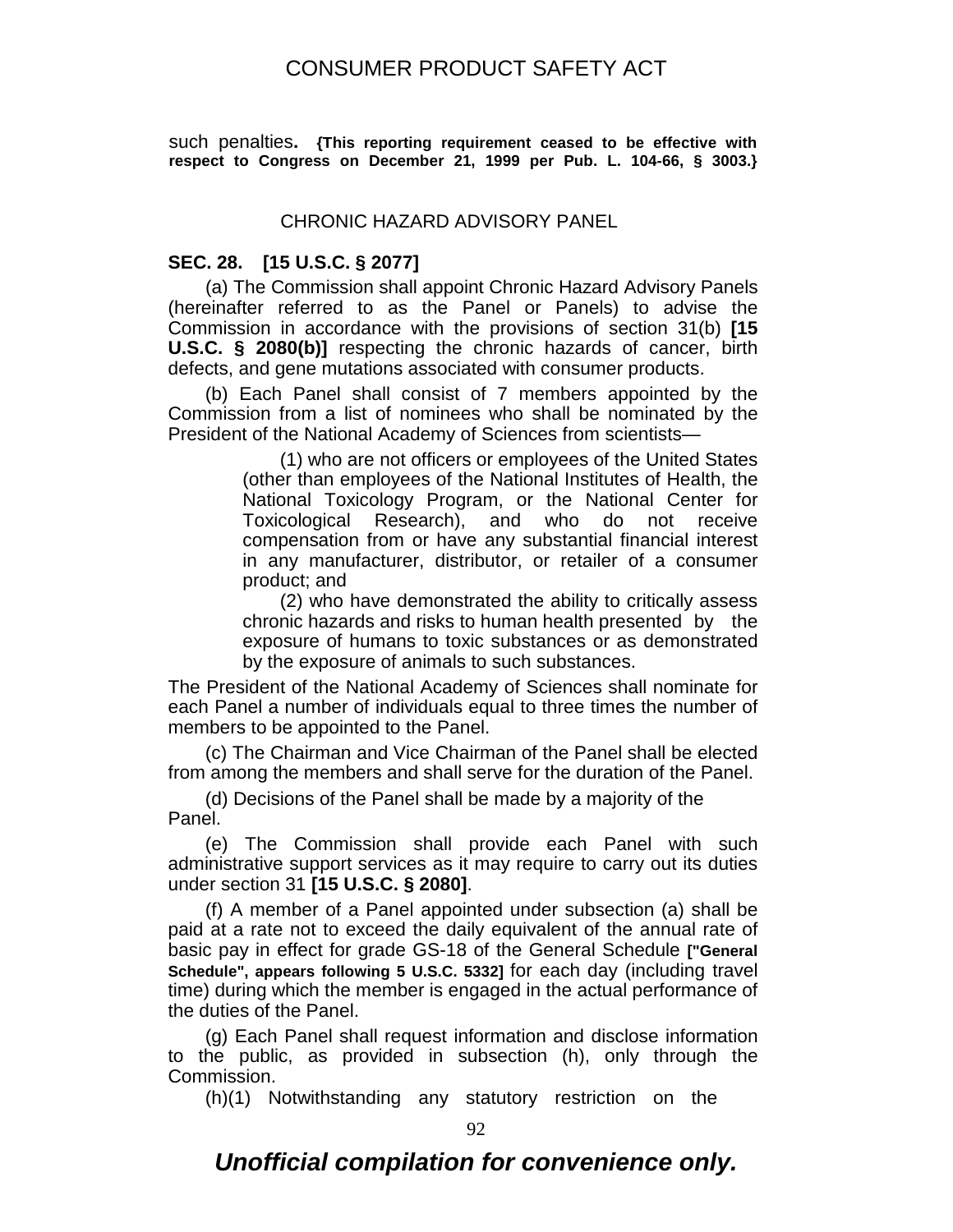authority of agencies and departments of the Federal Government to share information, such agencies and departments shall provide the Panel with such information and data as each Panel, through the Commission, may request to carry out its duties under section 31 **[15 U.S.C. § 2080]**. Each Panel may request information, through the Commission, from States, industry and other private sources as it may require to carry out its responsibilities.

(2) Section 6 **[15 U.S.C. § 2055]** shall apply to the disclosure of information by the Panel but shall not apply to the disclosure of information to the Panel.

**{See section 31(b) for additional provisions.}**

### COOPERATION WITH STATES AND WITH OTHER FEDERAL AGENCIES

### **SEC. 29. [15 U.S.C. § 2078]**

(a) The Commission shall establish a program to promote Federal-State cooperation for the purposes of carrying out this Act. In implementing such program the Commission may—

> (1) accept from any State or local authorities engaged in activities relating to health, safety, or consumer protection assistance in such functions as injury data collection, investigation, and educational programs, as well as other assistance in the administration and enforcement of this Act which such States or localities may be able and willing to provide and, if so agreed, may pay in advance or otherwise for the reasonable cost of such assistance, and

> (2) commission any qualified officer or employee of any State or local agency as an officer of the Commission for the purpose of conducting examinations, investigations, and inspections.

(b) In determining whether such proposed State and local programs are appropriate in implementing the purposes of this Act, the Commission shall give favorable consideration to programs which establish separate State and local agencies to consolidate functions relating to product safety and other consumer protection activities.

(c) The Commission may obtain from any Federal department or agency such statistics, data, program reports, and other materials as it may deem necessary to carry out its functions under this Act. Each such department or agency may cooperate with the Commission and, to the extent permitted by law, furnish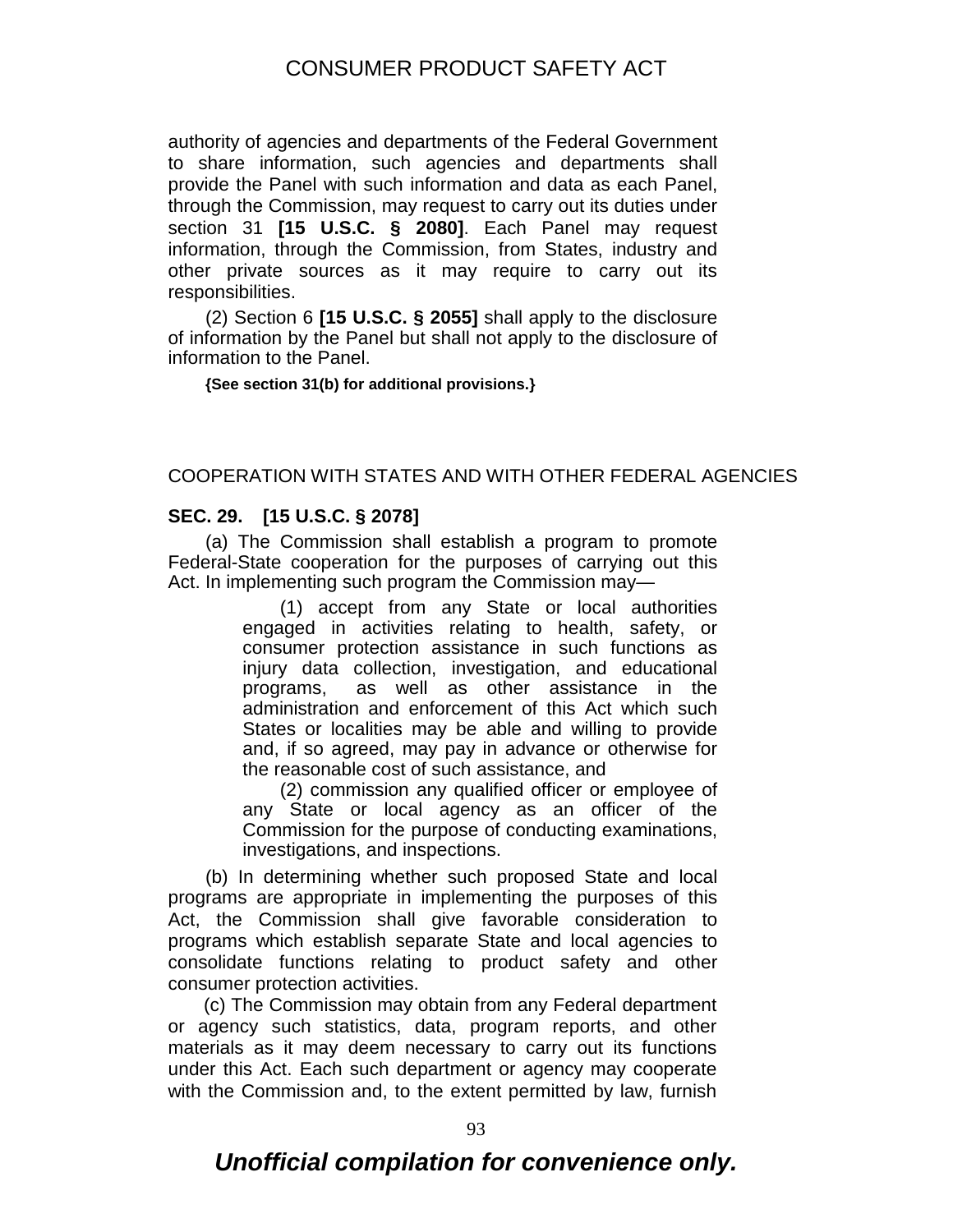such materials to it. The Commission and the heads of other departments and agencies engaged in administering programs related to product safety shall, to the maximum extent practicable, cooperate and consult in order to insure fully coordinated efforts.

(d) The Commission shall, to the maximum extent practicable, utilize the resources and facilities of the National Bureau of Standards **{now the National Institute of Standards and Technology},** on a reimbursable basis, to perform research and analyses related to risks of injury associated with consumer products (including fire and flammability risks), to develop test methods, to conduct studies and investigations, and to provide technical advice and assistance in connection with the functions of the Commission.

(e) Notwithstanding section 6(a)(3), the Commission may provide to another Federal agency or a State or local agency or authority engaged in activities relating to health, safety, or consumer protection, copies of any accident or investigation report made under this Act by any officer, employee, or agent of the Commission only if (1) information which under section 6(a)(2) **[15 U.S.C. §2055(a)(2)]** is to be considered confidential is not included in any copy of such report which is provided under this subsection; and

(2) each Federal agency and State and local agency and authority which is to receive under this subsection a copy of such report provides assurances satisfactory to the Commission that the identity of any injured person and any person who treated an injured person will not, without the consent of the person identified, be included in—

(A) any copy of any such report, or

(B) any information contained in any such report, which the agency or authority makes available to any member of the public. No Federal agency or State or local agency or authority may disclose to the public any information contained in a report received by the agency or authority under this subsection unless with respect to such information the Commission has complied with the applicable requirements of section 6(b) **[15 U.S.C. §2055(b)]**.

 (f) SHARING OF INFORMATION WITH FEDERAL, STATE, LOCAL, AND FOREIGN GOVERNMENT AGENCIES.--

(1) AGREEMENTS AND CONDITIONS.--Notwithstanding the requirements of subsections (a)(3) and (b) of section 6, relating to public disclosure of information, the Commission may make information obtained by the Commission available to any Federal, State, local, or foreign government agency upon the prior certification of an appropriate official of any such agency, either by a prior agreement or memorandum of understanding with the Commission or by other written certification, that such material will be maintained in confidence and will be used only for official law enforcement or consumer protection purposes, if--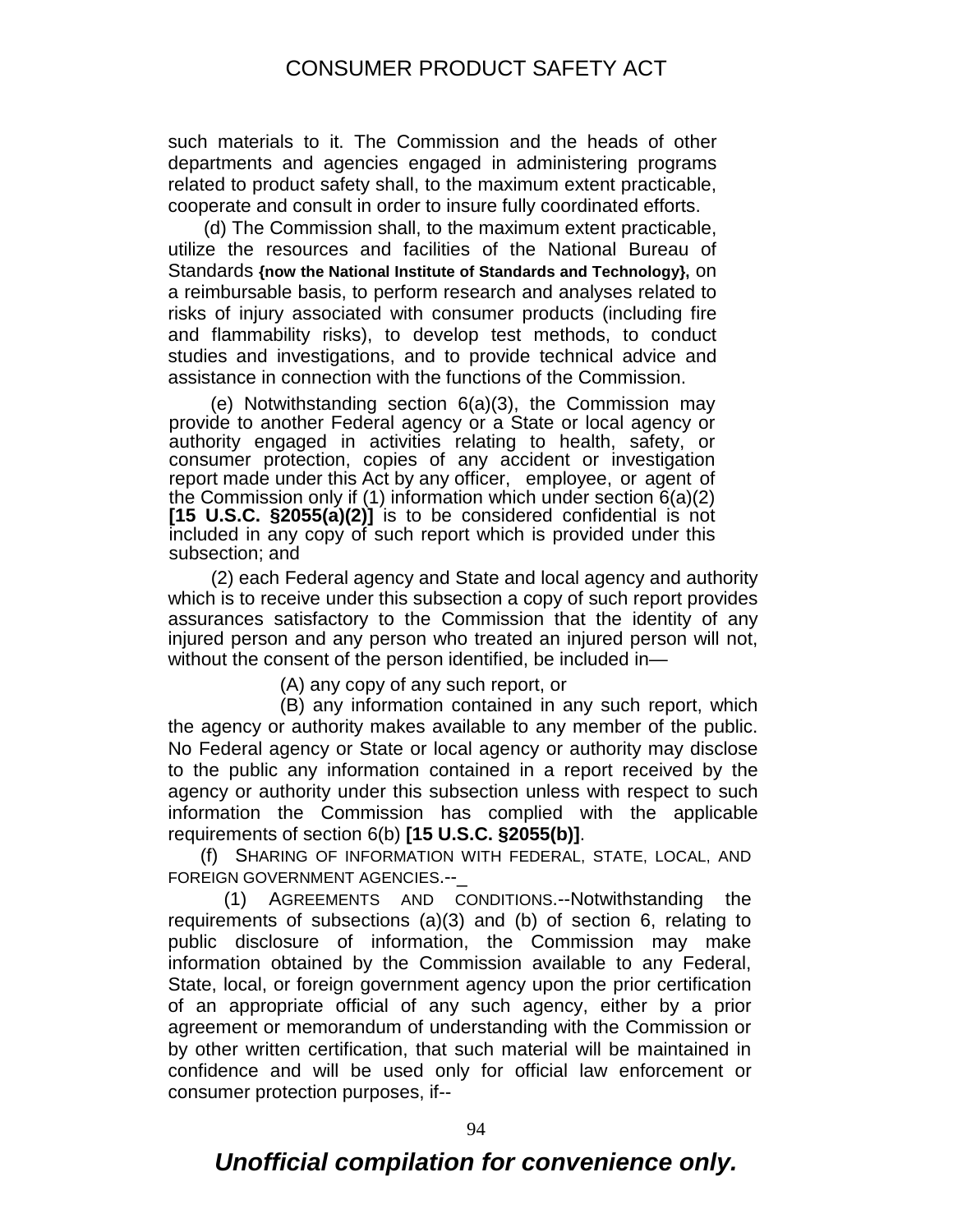(A) the agency has set forth a bona fide legal basis for its authority to maintain the material in confidence;

(B) the materials are to be used for purposes of investigating, or engaging in enforcement proceedings related to, possible violations of--\_

(i) laws regulating the manufacture, importation, distribution, or sale of defective or unsafe consumer products, or other practices substantially similar to practices prohibited by any law administered by the Commission;

(ii) a law administered by the Commission, if disclosure of the material would further a Commission investigation or enforcement proceeding; or

(iii) with respect to a foreign law enforcement agency, with the approval of the Attorney General, other foreign criminal laws, if such foreign criminal laws are offenses defined in or covered by a criminal mutual legal assistance treaty in force between the government of the United States and the foreign law enforcement agency's government; and

(C) in the case of a foreign government agency, such agency is not from a foreign state that the Secretary of State has determined, in accordance with section 6(j) of the Export Administration Act of 1979 (50 U.S.C. App. 2405(j)), has repeatedly provided support for acts of international terrorism, unless and until such determination is rescinded pursuant to section 6(j)(4) of that Act (50 U.S.C. App. 2405(j)(4)).

 (2) ABROGATION OF AGREEMENTS.--The Commission may abrogate any agreement or memorandum of understanding with another agency if the Commission determines that the other agency has failed to maintain in confidence any information provided under such agreement or memorandum of understanding, or has used any such information for purposes other than those set forth in such agreement or memorandum of understanding.

 (3) ADDITIONAL RULES AGAINST DISCLOSURE.--Except as provided in paragraph (4), the Commission shall not be required to disclose under section 552 of title 5, United States Code, or any other provision of law--

(A) any material obtained from a foreign government agency, if the foreign government agency has requested confidential treatment, or has precluded such disclosure under other use limitations, as a condition of providing the material;

(B) any material reflecting a consumer complaint obtained from any other foreign source, if that foreign source supplying the material has requested confidential treatment as a condition of providing the material; or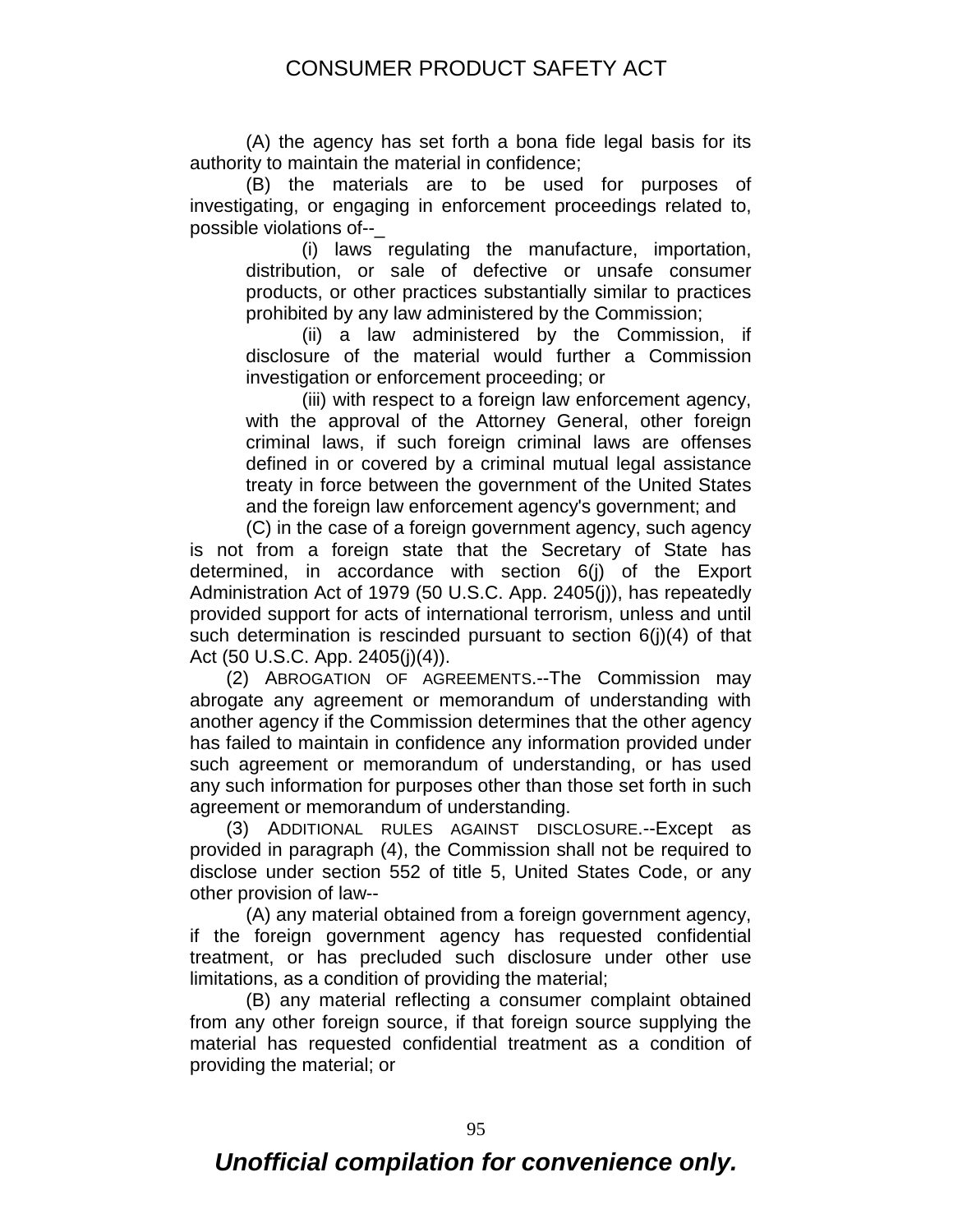(C) any material reflecting a consumer complaint submitted to a Commission reporting mechanism sponsored in part by foreign government agencies.

 (4) LIMITATION.--Nothing in this subsection authorizes the Commission to withhold information from the Congress or prevent the Commission from complying with an order of a court of the United States in an action commenced by the United States or the Commission.

 (5) DEFINITION.--In this subsection, the term `foreign government agency' means\_

(A) any agency or judicial authority of a foreign government, including a foreign state, a political subdivision of a foreign state, or a multinational organization constituted by and comprised of foreign states, that is vested with law enforcement or investigative authority in civil, criminal, or administrative matters; and

(B) any multinational organization, to the extent that it is acting on behalf of an entity described in subparagraph (A).

(g) Notification to State Health Departments.--Whenever the Commission is notified of any voluntary corrective action taken by a manufacturer (or a retailer in the case of a retailer selling a product under its own label) in consultation with the Commission, or issues an order under section 15(c) or (d) with respect to any product, the Commission shall notify each State's health department (or other agency designated by the State) of such voluntary corrective action or order.

### EMPLOYEE TRAINING EXCHANGES.

[**Sec. 208 of the Consumer Product Safety Improvement Act of 2008, Public Law 110- 314, 122 Stat. 3016 (August 14, 2008)] {Not part of the Consumer Product Safety Act}**

(a) IN GENERAL.--The Commission may--

(1) retain or employ officers or employees of foreign government agencies on a temporary basis pursuant to section 4 of the Consumer Product Safety Act (15 U.S.C. 2053) or section 3101 or 3109 of title 5, United States Code; and

(2) detail officers or employees of the Commission to work on a temporary basis for appropriate foreign government agencies for the purpose of providing or receiving training.

(b) RECIPROCITY AND REIMBURSEMENT.--The Commission may execute the authority contained in subsection (a) with or without reimbursement in money or in kind, and with or without reciprocal arrangements by or on behalf of the foreign government agency involved. Any amounts received as reimbursement for expenses incurred by the Commission under this section shall be credited to the appropriations account from which such expenses were paid.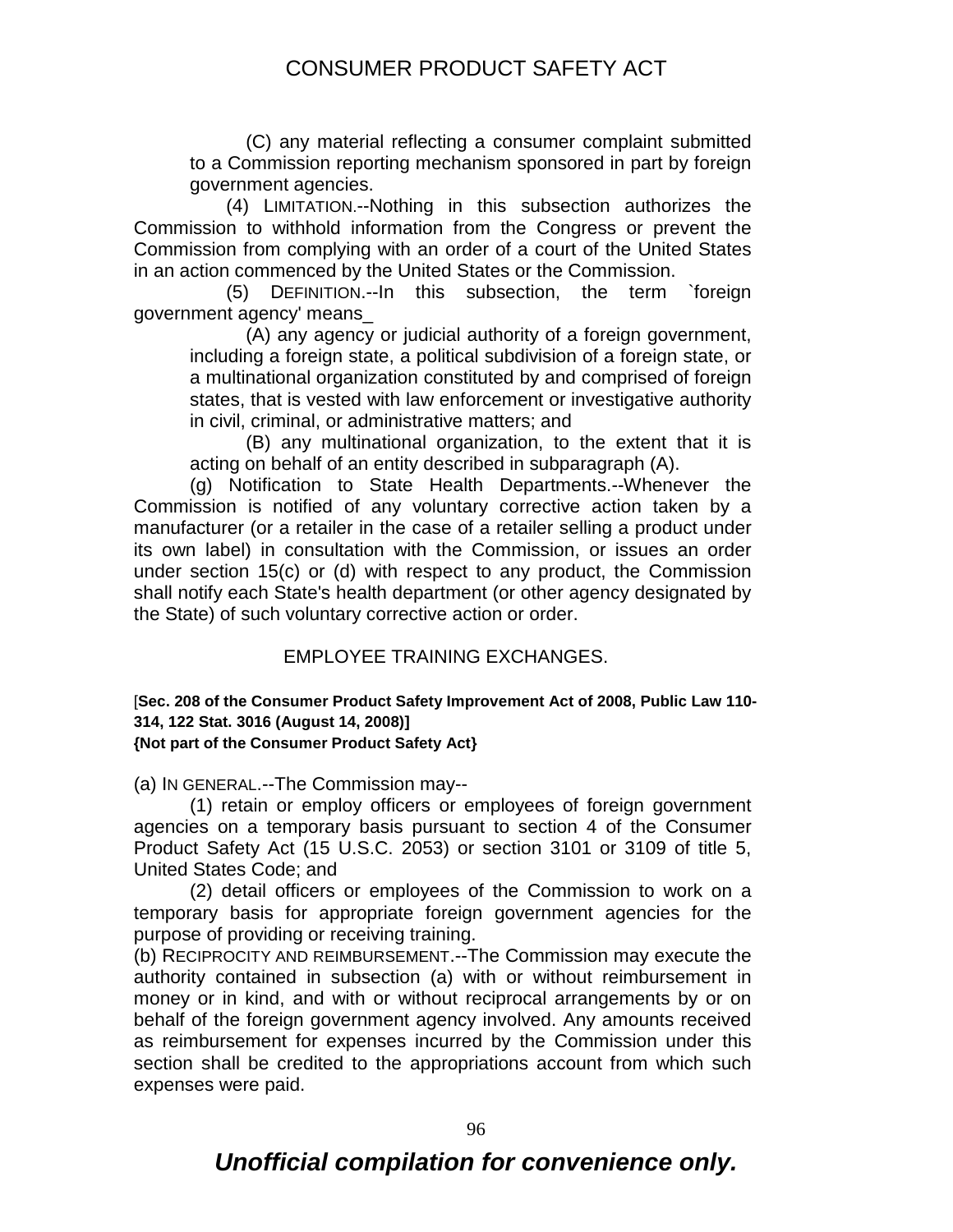(c) STANDARDS OF CONDUCT.--An individual retained or employed under subsection (a)(1) shall be considered to be a Federal employee while so retained or employed, only for purposes of--

(1) injury compensation as provided in chapter 81 of title 5, United States Code, and tort claims liability under chapter 171 of title 28, United States Code;

(2) the Ethics in Government Act (5 U.S.C. App.) and the provisions of chapter 11 of title 18, United States Code; and

(3) any other statute or regulation governing the conduct of Federal employees.

### IMPORT SAFETY MANAGEMENT AND INTERAGENCY COOPERATION

### **[Sec. 222 of the Consumer Product Safety Improvement Act of 2008, Public Law 110-314, 122 Stat. 3016 (August 14, 2008)] {Not part of the Consumer Product Safety Act}**

(a) RISK ASSESSMENT METHODOLOGY.--Not later than 2 years after the date of enactment of this Act, the Commission shall develop a risk assessment methodology for the identification of shipments of consumer products that are--

(1) intended for import into the United States; and

(2) likely to include consumer products in violation of section 17(a) of the Consumer Product Safety Act (15 U.S.C. 2066(a)) or other import provisions enforced by the Commission.

(b) USE OF INTERNATIONAL TRADE DATA SYSTEM AND OTHER DATABASES.--In developing the methodology required under subsection (a), the Commission shall--

(1) provide for the use of the International Trade Data System, insofar as is practicable, established under section 411(d) of the Tariff Act of 1930 (19 U.S.C. 1411(d)) to evaluate and assess information about shipments of consumer products intended for import into the customs territory of the United States;

(2) incorporate the risk assessment methodology required under this section into its information technology modernization plan;

(3) examine, in consultation with U.S. Customs and Border Protection, how to share information collected and retained by the Commission, including information in the database required under section 6A of the Consumer Product Safety Act, for the purpose of identifying shipments of consumer products in violation of section 17(a) of such Act (15 U.S.C. 2066(a)) or other import provisions enforced by the Commission; and

(4) examine, in consultation with U.S. Customs and Border Protection, how to share information required by section 15(j) of the CPSA as added by section 223 of this Act for the purpose of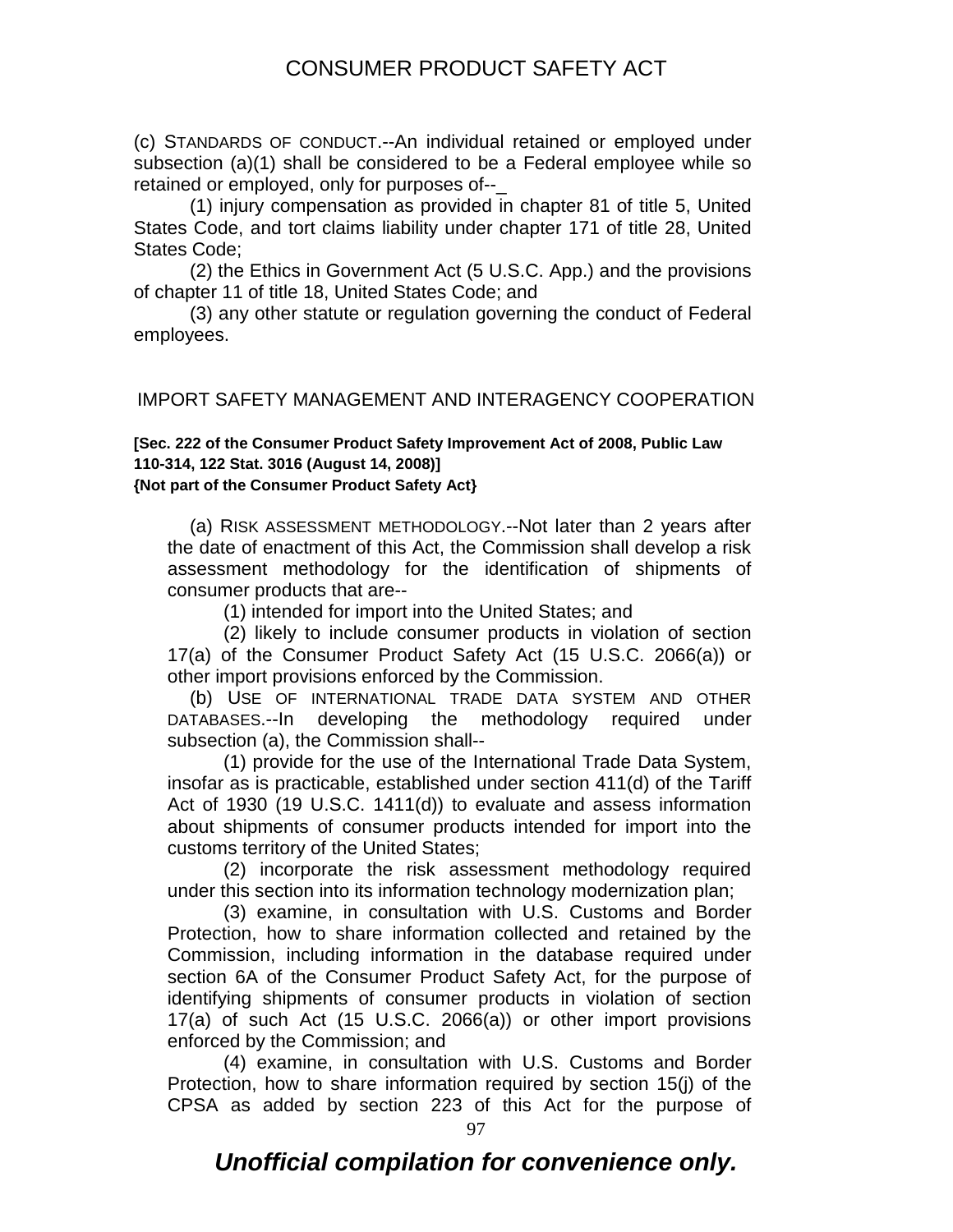identifying shipments of consumer products in violation of section 17(a) of the Consumer Product Safety Act (15 U.S.C. 2066(a)) or other import provisions enforced by the Commission.

(c) COOPERATION WITH U.S. CUSTOMS AND BORDER PROTECTION.-- Not later than 1 year after the date of enactment of this Act, the Commission shall develop a plan for sharing information and coordinating with U.S. Customs and Border Protection that considers, at a minimum, the following:

(1) The number of full-time equivalent personnel employed by the Commission that should be stationed at U.S. ports of entry for the purpose of identifying shipments of consumer products that are in violation of section 17(a) of the Consumer Product Safety Act (15 U.S.C. 2066(a)) or other import provisions enforced by the Commission.

(2) The extent and nature of cooperation between the Commission and U.S. Customs and Border Protection personnel stationed at ports of entry in the identification of shipments of consumer product that are in violation of section 17(a) of the Consumer Product Safety Act (15 U.S.C. 2066(a)) or other import provisions enforced by the Commission under this Act or any other provision of law.

(3) The number of full-time equivalent personnel employed by the Commission that should be stationed at the National Targeting Center (or its equivalent) of U.S. Customs and Border Protection, including\_

(A) the extent and nature of cooperation between Commission and U.S. Customs and Border Protection personnel stationed at the National Targeting Center (or its equivalent), as well as at United States ports of entry;

(B) the responsibilities of Commission personnel assigned to the National Targeting Center (or its equivalent) under subsection (b)(3); and

(C) whether the information available at the National Targeting Center (or its equivalent) would be useful to the Commission or U.S. Customs and Border Protection in identifying the consumer products described in subsection (a).

(4) The development of rule sets for the Automated Targeting System and expedited access for the Commission to the Automated Targeting System.

(5) The information and resources necessary for the development, updating, and effective implementation of the risk assessment methodology required in subsection (a).

(d) REPORT TO CONGRESS.--Not later than 180 days after completion of the risk assessment methodology required under this section, the Commission shall submit a report to the appropriate Congressional committees concerning, at a minimum, the following: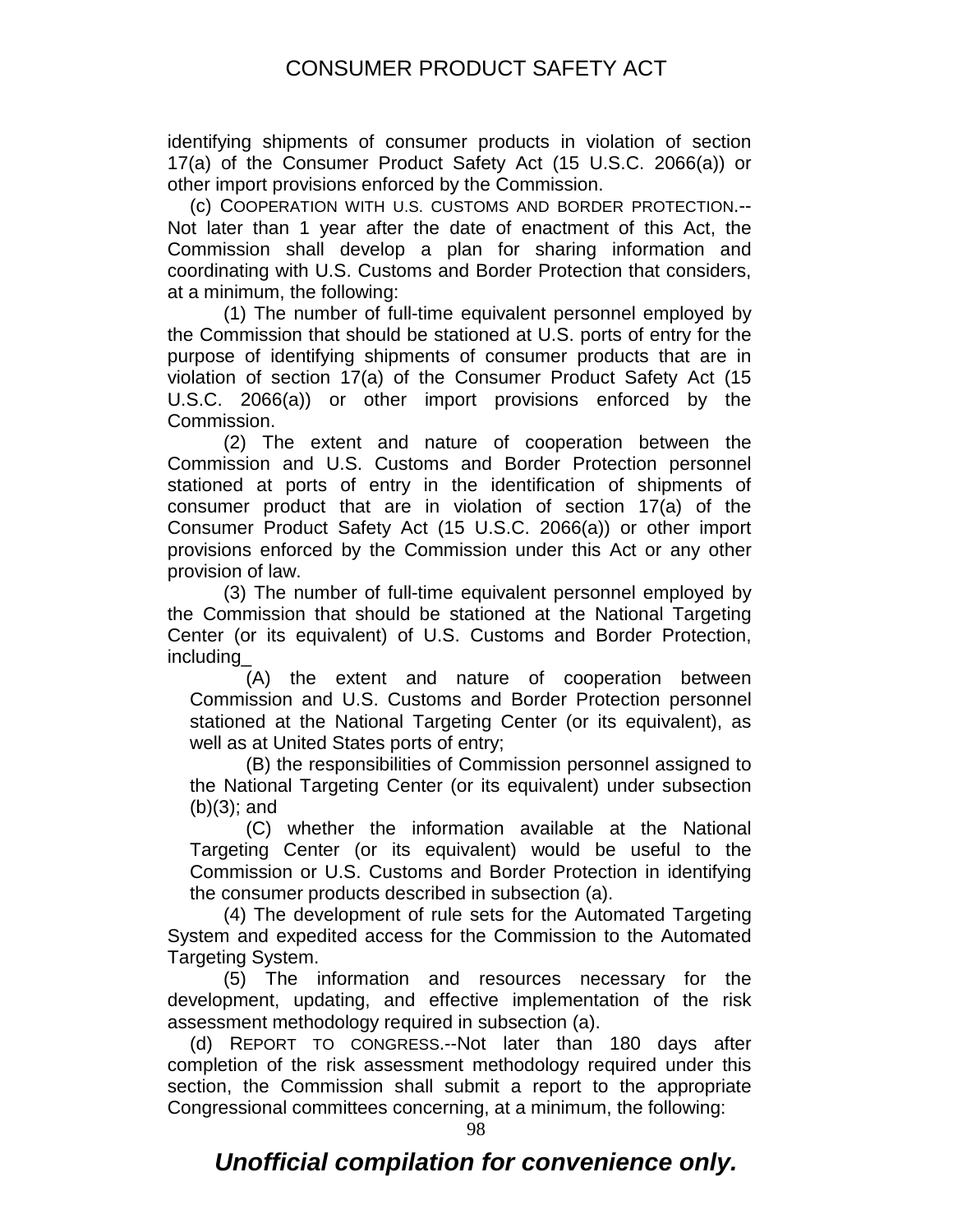(1) The Commission's plan for implementing the risk assessment methodology required under this section.

(2) The changes made or necessary to be made to the Commission's memorandum of understanding with U.S. Customs and Border Protection.

(3) The status of--

(A) the development of the Automated Targeting System rule set required under subsection (c)(4) of this section;

(B) the Commission's access to the Automated Targeting System; and

(C) the effectiveness of the International Trade Data System in enhancing cooperation between the Commission and U.S. Customs and Border Protection for the purpose of identifying shipments of consumer products in violation of section 17(a) of the Consumer Product Safety Act (15 U.S.C. 2066(a)) or other import provisions enforced by the Commission;

(4) Whether the Commission requires additional statutory authority under the Consumer Product Safety Act, the Federal Hazardous Substances Act, the Flammable Fabrics Act, or the Poison Prevention Packaging Act of 1970 in order to implement the risk assessment methodology required under this section.

(5) The level of appropriations necessary to implement the risk assessment methodology required under this section.

### TRANSFERS OF FUNCTIONS

### **SEC. 30. [15 U.S.C. § 2079]**

(a) The functions of the Secretary of Health, Education, and Welfare under the Federal Hazardous Substances Act (15 U.S.C. §1261 et seq.) and the Poison Prevention Packaging Act of 1970 (15 U.S.C. §1471 et seq.) are transferred to the Commission. The functions of the Secretary of Health, Education, and Welfare under the Federal Food, Drug, and Cosmetic Act (15 U.S.C. §301 et seq.), to the extent such functions relate to the administration and enforcement of the Poison Prevention Packaging Act of 1970, are transferred to the Commission.

(b) The functions of the Secretary of Health, Education, and Welfare, the Secretary of Commerce, and the Federal Trade Commission under the Flammable Fabrics Act (15 U.S.C. §1191 et seq.) are transferred to the Commission. The functions of the Federal Trade Commission under the Federal Trade Commission Act (15 U.S.C. § 41 et seq.), to the extent such functions relate to the administration and enforcement of the Flammable Fabrics Act, are transferred to the Commission.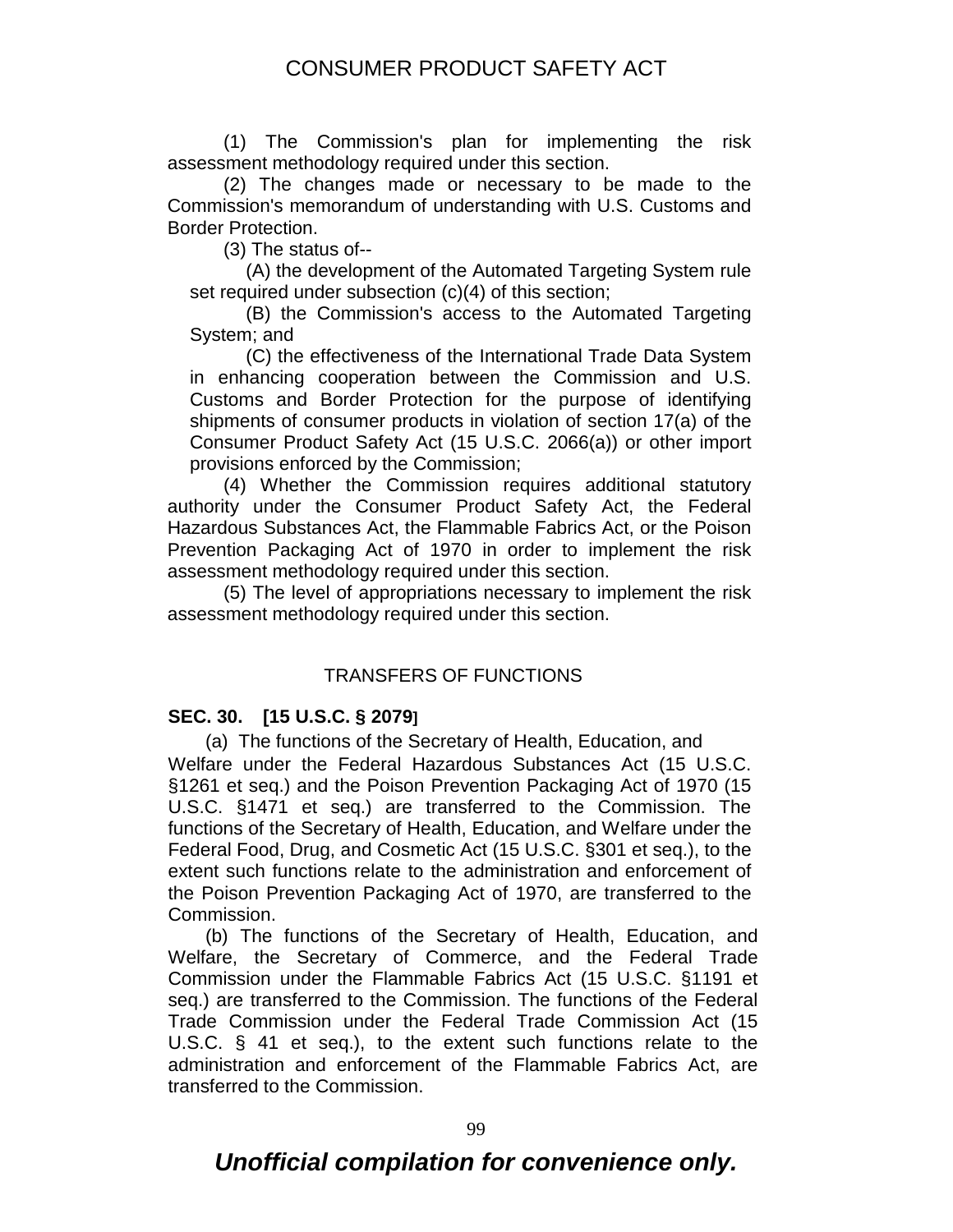(c) The functions of the Secretary of Commerce and the Federal Trade Commission under the Act of August 2, 1956 (15 U.S.C. §1211) **{Refrigerator Safety Act}** are transferred to the Commission.

(d) [Repealed.]

(e)(1)(A) All personnel, property, records, obligations, and commitments which are used primarily with respect to any function transferred under the provisions of subsections (a), (b) and (c) of this section shall be transferred to the Commission, except those associated with fire and flammability research in the National Bureau of Standards. {now the National Institute of Standards and Technology} The transfer of personnel pursuant to this paragraph shall be without reduction in classification or compensation for one year after such transfer, except that the Chairman of the Commission shall have full authority to assign personnel during such one-year period in order to efficiently carry out functions transferred to the Commission under this section.

(B) Any commissioned officer of the Public Health Service who upon the day before the effective date of this section, is serving as such officer primarily in the performance of functions transferred by this Act to the Commission, may, if such officer so elects, acquire competitive status and be transferred to a competitive position in the Commission subject to subparagraph (A) of this paragraph, under the terms prescribed in paragraphs (3) through (8)(A) of section 15(b) of the Clean Air Amendments of 1970 (84 Stat. 1676; 42 U.S.C. §215 nt).

(2) All orders, determinations, rules, regulations, permits, contracts, certificates, licenses, and privileges (A) which have been issued, made, granted, or allowed to become effective in the exercise of functions which are transferred under this section by any department or agency, any functions of which are transferred by this section, and (B) which are in effect at the time this section takes effect, shall continue in effect according to their terms until modified, terminated, superseded, set aside, or repealed by the Commission, by any court of competent jurisdiction, or by operation of law.

(3) The provisions of this section shall not affect any proceedings pending at the time this section takes effect before any department or agency, functions of which are transferred by this section; except that such proceedings, to the extent that they relate to functions so transferred, shall be continued before the Commission. Orders shall

be issued in such proceedings, appeals shall be taken therefrom, and payments shall be made pursuant to such orders, as if this section had not been enacted; and orders issued in any such proceedings shall continue in effect until modified, terminated, superseded, or repealed by the Commission, by a court of competent jurisdiction, or by operation of law.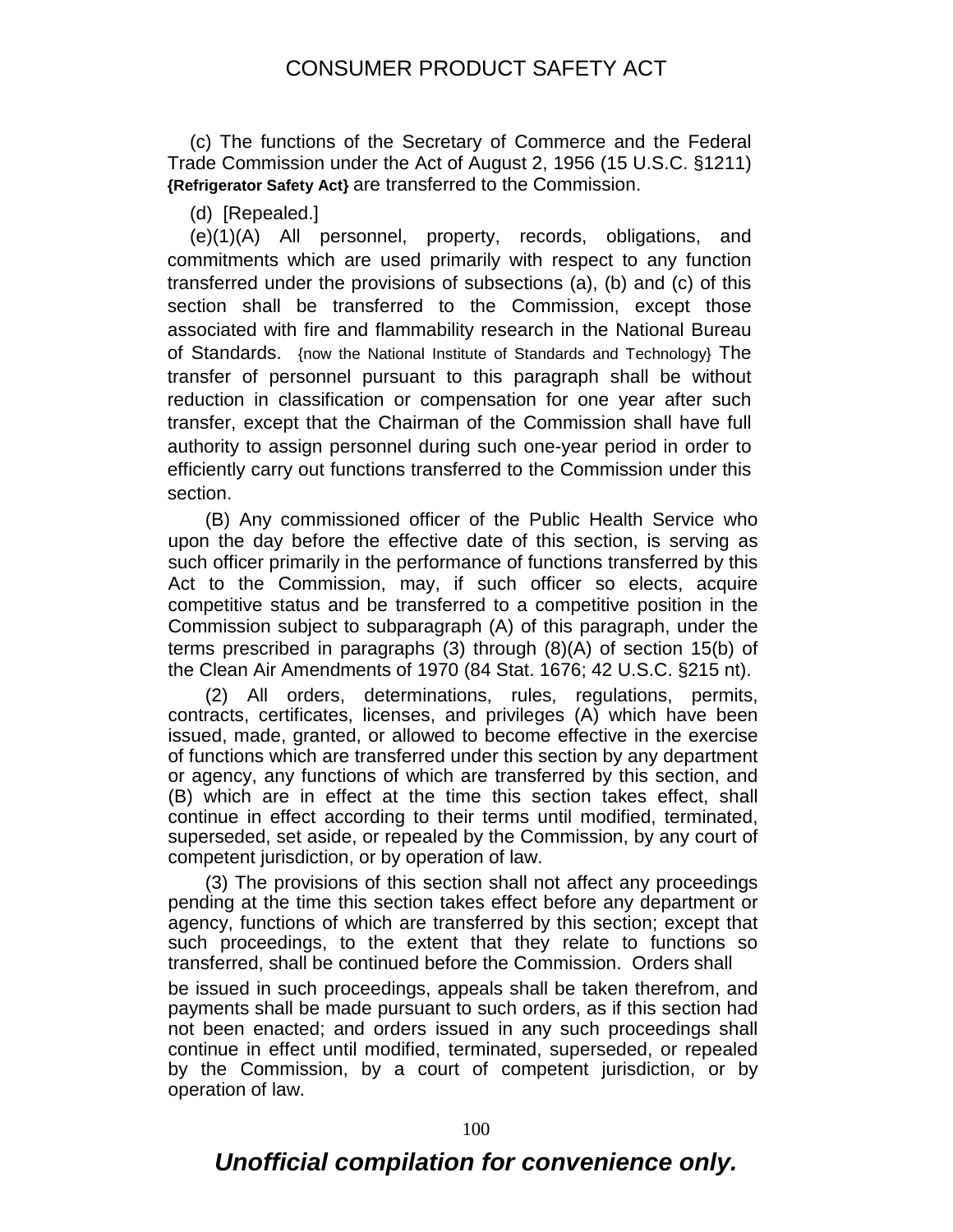(4) The provisions of this section shall not affect suits commenced prior to the date this section takes effect and in all such suits proceedings shall be had, appeals taken, and judgments rendered, in the same manner and effect as if this section had not been enacted; except that if before the date on which this section takes effect, any department or agency (or officer thereof in his official capacity) is a party to a suit involving functions transferred to the Commission, then such suit shall be continued by the Commission. No cause of action, and no suit, action, or other proceeding, by or against any department or agency (or officer thereof in his official capacity) functions of which are transferred by this section, shall abate by reason of the enactment of this section. Causes of actions, suits, actions, or other proceedings may be asserted by or against the United States or the Commission as may be appropriate and, in any litigation pending when this section takes effect, the court may at any time, on its own motion or that of any party, enter an order which will give effect to the provisions of this paragraph.

(f) For purposes of this section, (1) the term ''function'' includes power and duty, and (2) the transfer of a function, under any provision of law, of an agency or the head of a department shall also be a transfer of all functions under such law which are exercised by any office or officer of such agency or department.

### LIMITATION ON JURISDICTION OF CONSUMER PRODUCT SAFETY COMMISSION

### **SEC. 31. [15 U.S.C. § 2080]**

(a) The Commission shall have no authority under this Act to regulate any risk of injury associated with a consumer product if such risk could be eliminated or reduced to a sufficient extent by actions taken under the Occupational Safety and Health Act of 1970; **[29 U.S.C. § 651 et seq.]** the Atomic Energy Act of 1954 **[42 U.S.C. § 2011 et seq.]**; or the Clean Air Act. **[42 U.S.C. § 7401 et seq.]** The Commission shall have no authority under this Act to regulate any risk of injury associated with electronic product radiation emitted from an electronic product (as such terms are defined by sections 355 (1) and (2) of the Public Health Service Act) **[now 21 U.S.C. § 360hh]** if such risk of injury may be subjected to regulation under subpart 3 of part F of title III of the Public Health Service Act. **[now 21 U.S.C. § 360kk]**

(b)(1) The Commission may not issue—

(A) an advance notice of proposed rulemaking for a consumer product safety rule,

(B) a notice of proposed rulemaking for a rule under section 27(e) **[15 U.S.C. § 2076(e)]**, or

(C) an advance notice of proposed rulemaking for regulations under section  $2(q)(1)$  of the Federal Hazardous Substances Act ) **[15 U.S.C. § 1261(q)(1)]**,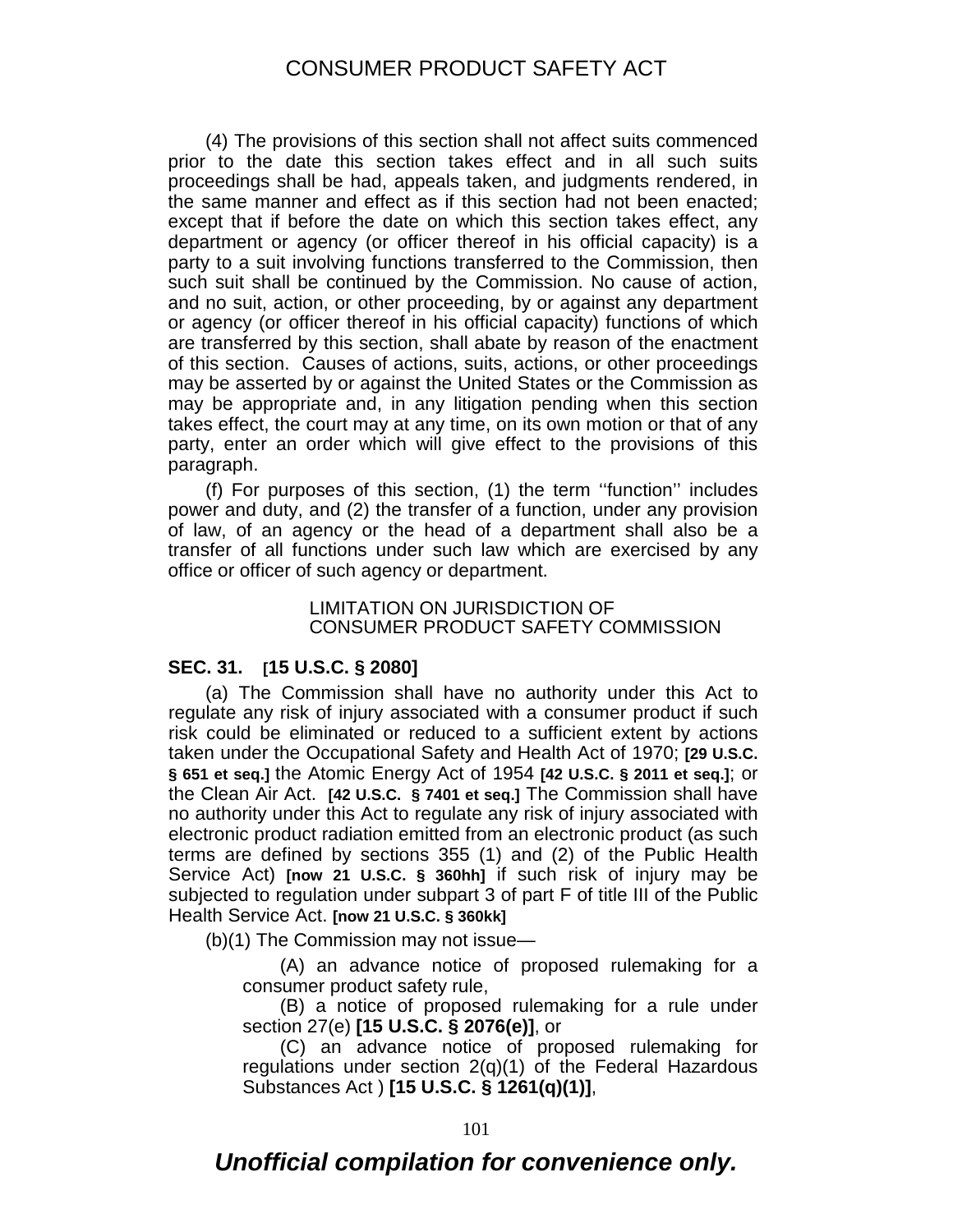relating to a risk of cancer, birth defects, or gene mutations from a consumer product unless a Chronic Hazard Advisory Panel, established under section 28 ) **[15 U.S.C. § 2077]**, has, in accordance with paragraph (2), submitted a report to the Commission with respect to whether a substance contained in such product is a carcinogen, mutagen, or teratogen.

(2)(A) Before the Commission issues an advance notice of proposed rulemaking for—

(i) a consumer product safety rule,

(ii) a rule under section 27(e) **[15 U.S.C. § 2076(e)]**, or

(iii) a regulation under section  $2(q)(1)$  of the Federal

### Hazardous Substances Act) **[15 U.S.C. § 1261(q)(1)]**,

relating to a risk of cancer, birth defects, or gene mutations from a consumer product, the Commission shall request the Panel to review the scientific data and other relevant information relating to such risk to determine if any substance in the product is a carcinogen, mutagen, or a teratogen and to report its determination to the Commission.

(B) When the Commission appoints a Panel, the Panel shall convene within 30 days after the date the final appointment is made to the Panel. The Panel shall report its determination to the Commission not later than 120 days after the date the Panel is convened or, if the Panel requests additional time, within a time period specified by the Commission. If the determination reported to the Commission states that a substance in a product is a carcinogen, mutagen, or a teratogen, the Panel shall include in its report an estimate, if such an estimate is feasible, of the probable harm to human health that will result from exposure to the substance.

(C) A Panel appointed under section 28 **[15 U.S.C. § 2077]** shall terminate when it has submitted its report unless the Commission extends the existence of the Panel.

(D) The Federal Advisory Committee Act shall not apply with respect to any Panel established under this section.

(C) Each Panel's report shall contain a complete statement of the basis for the Panel's determination. The Commission shall consider the report of the Panel and incorporate such report into the advance notice of proposed rulemaking and final rule.

### AUTHORIZATION OF APPROPRIATIONS

### **SEC. 32. [15 U.S.C. § 2081]**

(a) GENERAL AUTHORIZATION OF APPROPRIATIONS.—

(1) IN GENERAL.—There are authorized to be appropriated to the Commission for the purpose of carrying out the provisions of this Act and any other provision of law the Commission is authorized or directed to carry out—

(A) \$118,200,000 for fiscal year 2010;

102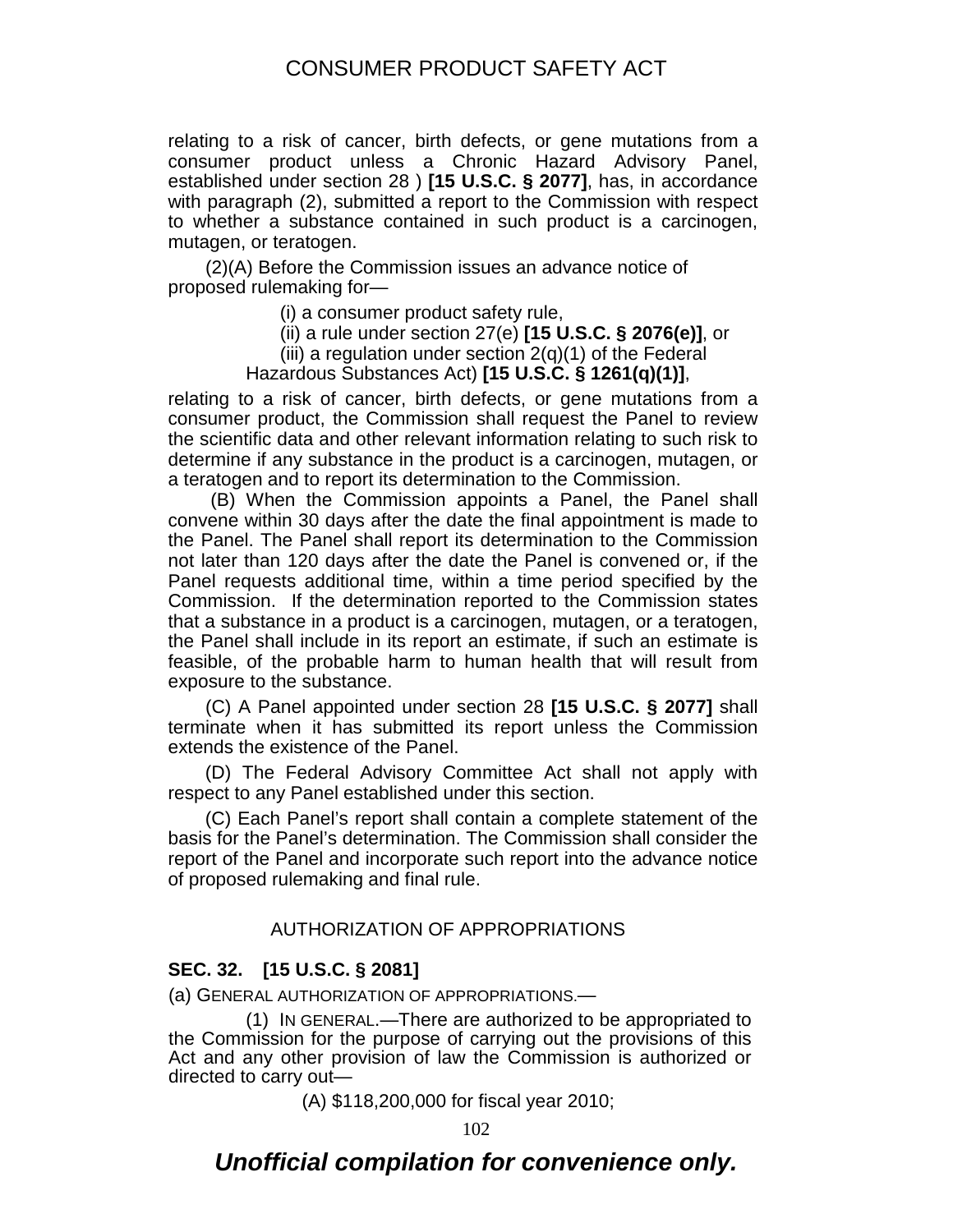(B) \$115,640,000 for fiscal year 2011;

(C) \$123,994,000 for fiscal year 2012;

(D) \$131,783,000 for fiscal year 2013; and

(E) \$136,409,000 for fiscal year 2014.

(2) TRAVEL ALLOWANCE.—From amounts appropriated pursuant to paragraph (1), there shall be made available \$1,200,000 for fiscal year 2010, \$1,248,000 for fiscal year 2011, \$1,297,000 for fiscal year 2012, \$1,350,000 for fiscal year 2013, and \$1,403,000 for fiscal year 2014, for travel, subsistence, and related expenses incurred in furtherance of the official duties of Commissioners and employees with respect to attendance at meetings or similar functions, which shall be used by the Commission for such purposes in lieu of acceptance of payment or reimbursement for such expenses from any person—

(A) seeking official action from, doing business with, or conducting activities regulated by, the Commission; or

(B) whose interests may be substantially affected by the performance or nonperformance of the Commissioner's or employee's official duties.

(b) LIMITATION.--No funds appropriated under subsection (a) may be used to pay any claim described in section 4(i) **[15 U.S.C. § 2053(h)(i)]** whether pursuant to a judgment of a court or under any award, compromise, or settlement of such claim {by the Chairman} made under section 2672 of title 28, United States Code, or under any other provision of law.

### **[Sec. 201(b) of the Consumer Product Safety Improvement Act of 2008, Public Law 110-314, 122 Stat. 3016 (August 14, 2008)]**

**{Not part of the Consumer Product Safety Act}**

Report.\_Not later than 180 days after the date of enactment of this Act, the Commission shall transmit to the appropriate Congressional committees a report of its plans to allocate the funding authorized by subsection (a). Such report shall include--

(1) the number of full-time investigators and other full-time equivalents the Commission intends to employ;

(2) efforts by the Commission to develop standards for training product safety inspectors and technical staff employed by the Commission;

(3) efforts and policies of the Commission to encourage Commission scientific staff to seek appropriate publishing opportunities in peerreviewed journals and other media; and

(4) the efforts of the Commission to reach and educate retailers of secondhand products and informal sellers, such as thrift shops and yard sales, concerning consumer product safety rules and product recalls, especially those relating to durable nursery products, in order to prevent the resale of any products that have been recalled, including the development of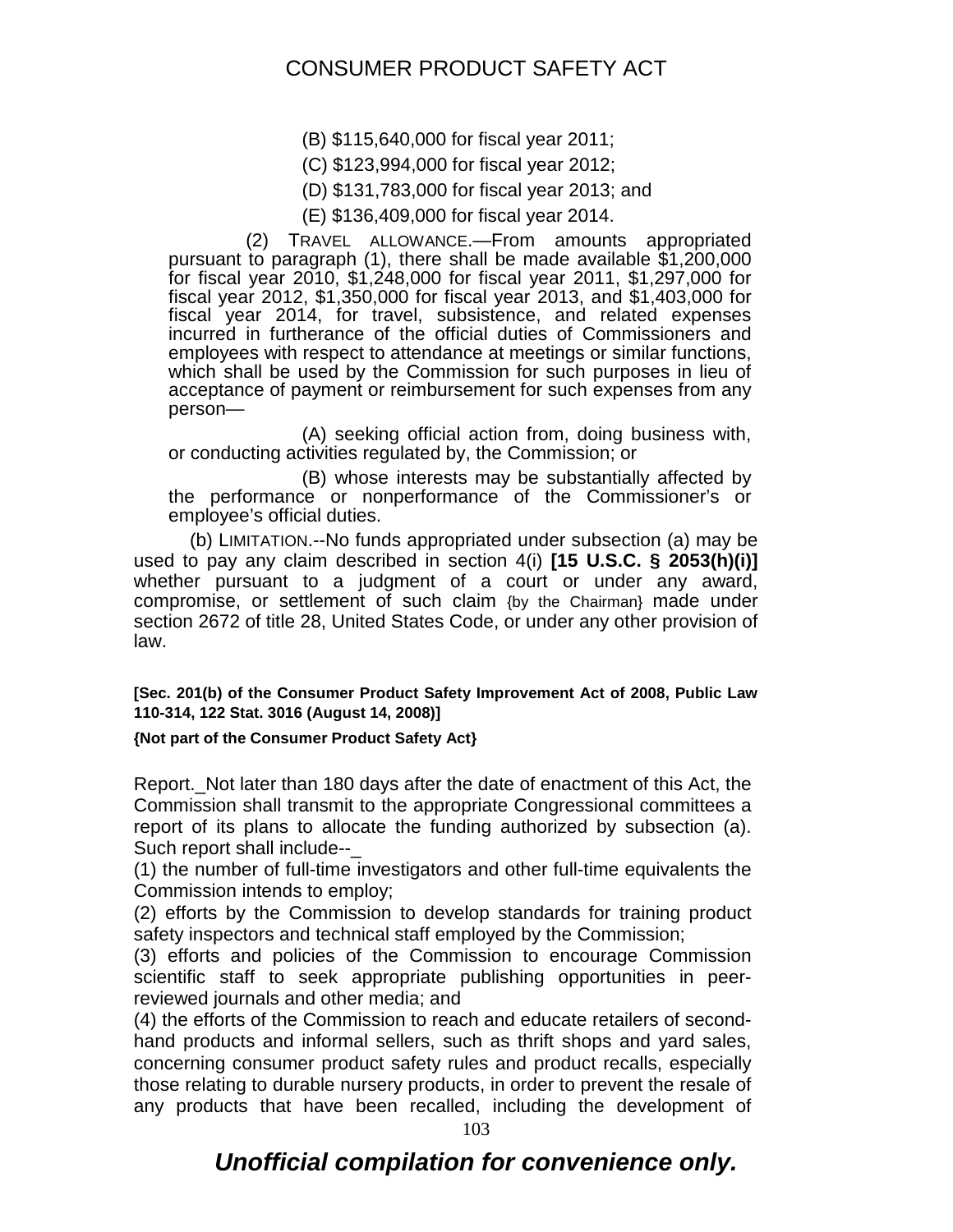educational materials for distribution not later than 1 year after the date of enactment of this Act.

### **SEPARABILITY**

### **SEC. 33. [15 U.S.C. § 2051]**

If any provision of this Act, or the application of such provision to any person or circumstance, shall be held invalid, the remainder of this Act, or the application of such provisions to persons or circumstances other than those as to which it is held invalid, shall not be affected thereby.

### EFFECTIVE DATE

### **SEC. 34. [15 U.S.C. 2051n]**

This Act shall take effect on the sixtieth day following the date of its enactment, **{Oct. 27, 1972}** except— (1) sections 4 and 32 shall take effect on the date of enactment of this Act, and

(2) section 30 shall take effect on the later of (A) 150 days after the date of enactment of this Act, or (B) the date on which at least three members of the Commission first take office. **{May 14, 1973}**

### INTERIM CELLULOSE INSULATION SAFETY STANDARD

### **SEC. 35. [15 U.S.C. § 2082]**

(a)(1) Subject to the provisions of paragraph (2), on and after the last day of the 60-day period beginning on July 11, 1978 **[the effective date of this section]**, the requirements for flame resistance and corrosiveness set forth in the General Services Administration's specification for cellulose insulation, HH-I-515C (as such specification was in effect on February 1, 1978), shall be deemed to be an interim consumer product safety standard which shall have all the authority and effect of any other consumer product safety standard promulgated by the Commission under this Act. During the 45-day period beginning on the effective date of this section, the Commission may make, and shall publish in the Federal Register, such technical, nonsubstantive changes in such requirements as it deems appropriate to make such requirements suitable for promulgation as a consumer product safety standard. At the end of the 60-day period specified in the first sentence of this paragraph, the Commission shall publish in the Federal Register such interim consumer product safety standard, as altered by the Commission under this paragraph.

(2) The interim consumer product safety standard established in paragraph (1) shall provide that any cellulose insulation which is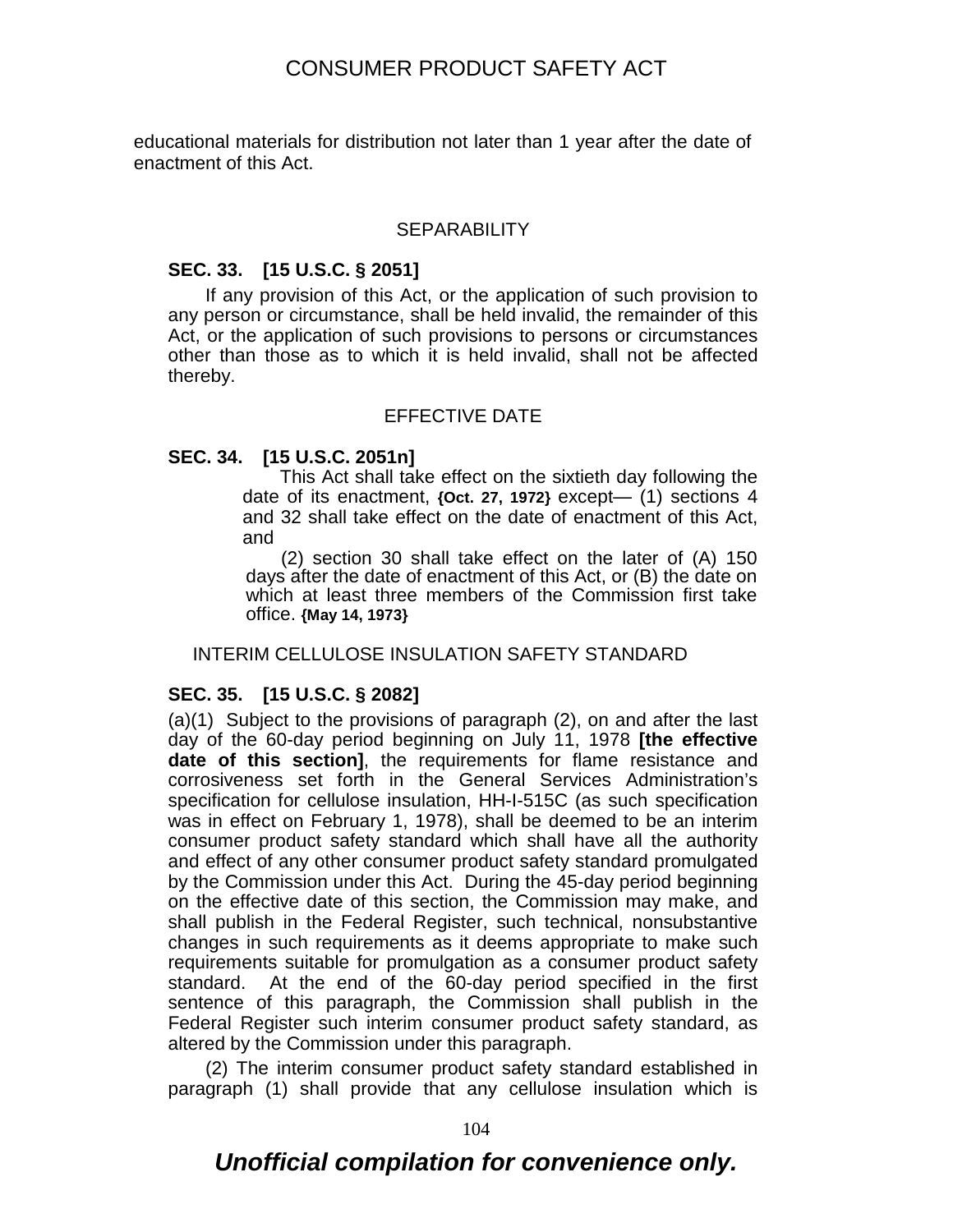produced or distributed for sale or use as a consumer product shall have a flame spread rating of 0 to 25, as such rating is set forth in the General Services Administration's specification for cellulose insulation, HH-I-515C.

(3) During the period for which the interim consumer product safety standard established in subsection (a) is in effect, in addition to complying with any labeling requirement established by the Commission under this Act, each manufacturer or private labeler of cellulose insulation shall include the following statement on any container of such cellulose insulation: ''ATTENTION: This material meets the applicable minimum Federal flammability standard. This standard is based upon laboratory tests only, which do not represent actual conditions which may occur in the home''. Such statement shall be located in a conspicuous place on such container and shall appear in conspicuous and legible type in contrast by typography, layout, and color with other printed matter on such container.

Judicial review of the interim consumer product safety standard established in subsection (a), as such standard is in effect on and after the last day of the 60-day period specified in such subsection, shall be limited solely to the issue of whether any changes made by the Commission under paragraph (1) are technical nonsubstantive changes. For purposes of such review, any change made by the Commission under paragraph (1) which requires that any test to determine the flame spread rating of cellulose insulation shall include a correction for variations in test results caused by equipment used in the test shall be considered a technical, nonsubstantive change.

(c)(1)(A) Any interim consumer product safety standard established pursuant to this section shall be enforced in the same manner as any other consumer product safety standard until such time as there is in effect a final consumer product safety standard promulgated by the Commission, as provided in subparagraph (B), or until such time as it is revoked by the Commission under section 9(e), **[15 U.S.C. § 2058(e)]**. A violation of the interim consumer product safety standard shall be deemed to be a violation of a consumer product safety standard promulgated by the Commission under section 9, **[15 U.S.C. § 2058]**.

(B) If the Commission determines that the interim consumer product safety standard does not adequately protect the public from the unreasonable risk of injury associated with flammable or corrosive cellulose insulation, it shall promulgate a final consumer product safety standard to protect against such risk. Such final standard shall be promulgated pursuant to section 553 of title 5, United States Code, except that the Commission shall give interested persons an opportunity for the oral presentation of data, views, or arguments, in addition to an opportunity to make written submissions. A transcript shall be kept of any oral presentation. The provisions of section 9(b), (c), and (d) **[15 U.S.C. § 2058(b) - (d)]** shall apply to any proceeding to promulgate such final standard. In any judicial review of such final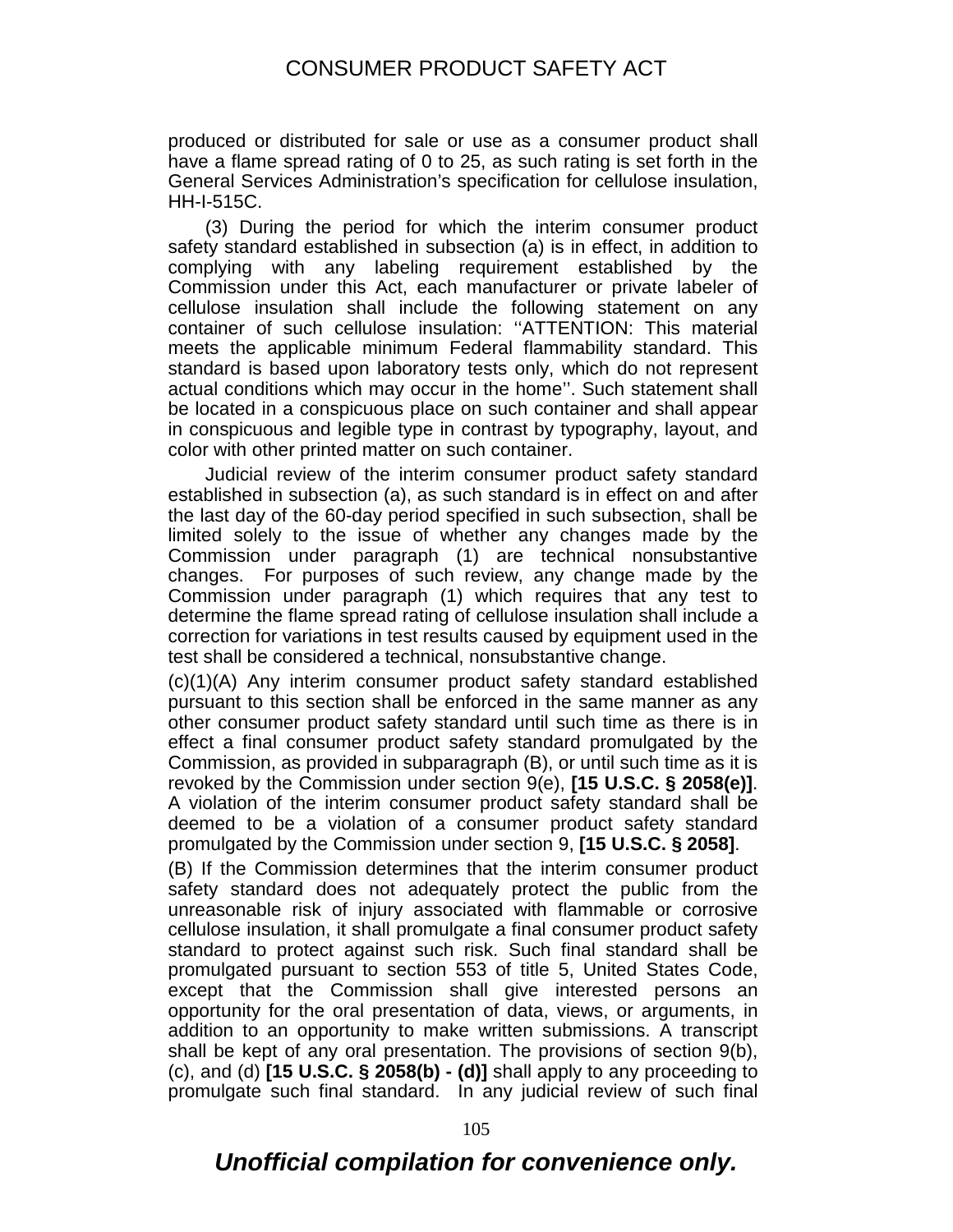standard under section 11 **[15 U.S.C. § 2060]**, the court shall not require any demonstration that each particular finding made by the Commission under section 9(c) **[15 U.S.C. § 2058(c)]** is supported by substantial evidence. The court shall affirm the action of the Commission unless the court determines that such action is not supported by substantial evidence on the record taken as a whole.

(2)(A) Until there is in effect such a final consumer product safety standard, the Commission shall incorporate into the interim consumer product safety standard, in accordance with the provisions of this paragraph, each revision superseding the requirements for flame resistance and corrosiveness referred to in subsection (a) and promulgated by the General Services Administration.

(B) At least 45 days before any revision superseding such requirements is to become effective, the Administrator of the General Services Administration shall notify the Commission of such revision. In the case of any such revision which becomes effective during the period beginning on February 1, 1978, and ending on the effective date of this section, such notice from the Administrator of the General Services Administration shall be deemed to have been made on the effective date of this section.

(C)(i) No later than 45 days after receiving any notice under subparagraph (B), the Commission shall publish the revision, including such changes in the revision as it considers appropriate to make the revision suitable for promulgation as an amendment to the interim consumer product safety standard, in the Federal Register as a proposed amendment to the interim consumer product safety standard.

(ii) The Commission may extend the 45-day period specified in clause (i) for an additional period of not more than 150 days if the Commission determines that such extension is necessary to study the technical and scientific basis for the revision involved, or to study the safety and economic consequences of such revision.

(D)(i) Additional extensions of the 45-day period specified in subparagraph (C)(i) may be taken by the Commission if—

> (I) the Commission makes the determination required in subparagraph (C)(ii) with respect to each such extension; and

> (II) in the case of further extensions proposed by the Commission after an initial extension under this clause, such further extensions have not been disapproved under clause (iv).

(ii) Any extension made by the Commission under this subparagraph shall be for a period of not more than 45 days.

(iii) Prior notice of each extension made by the Commission under this subparagraph, together with a statement of the reasons for such extension and an estimate of the length of time required by the Commission to complete its action upon the revision involved, shall be published in the Federal Register and shall be submitted to the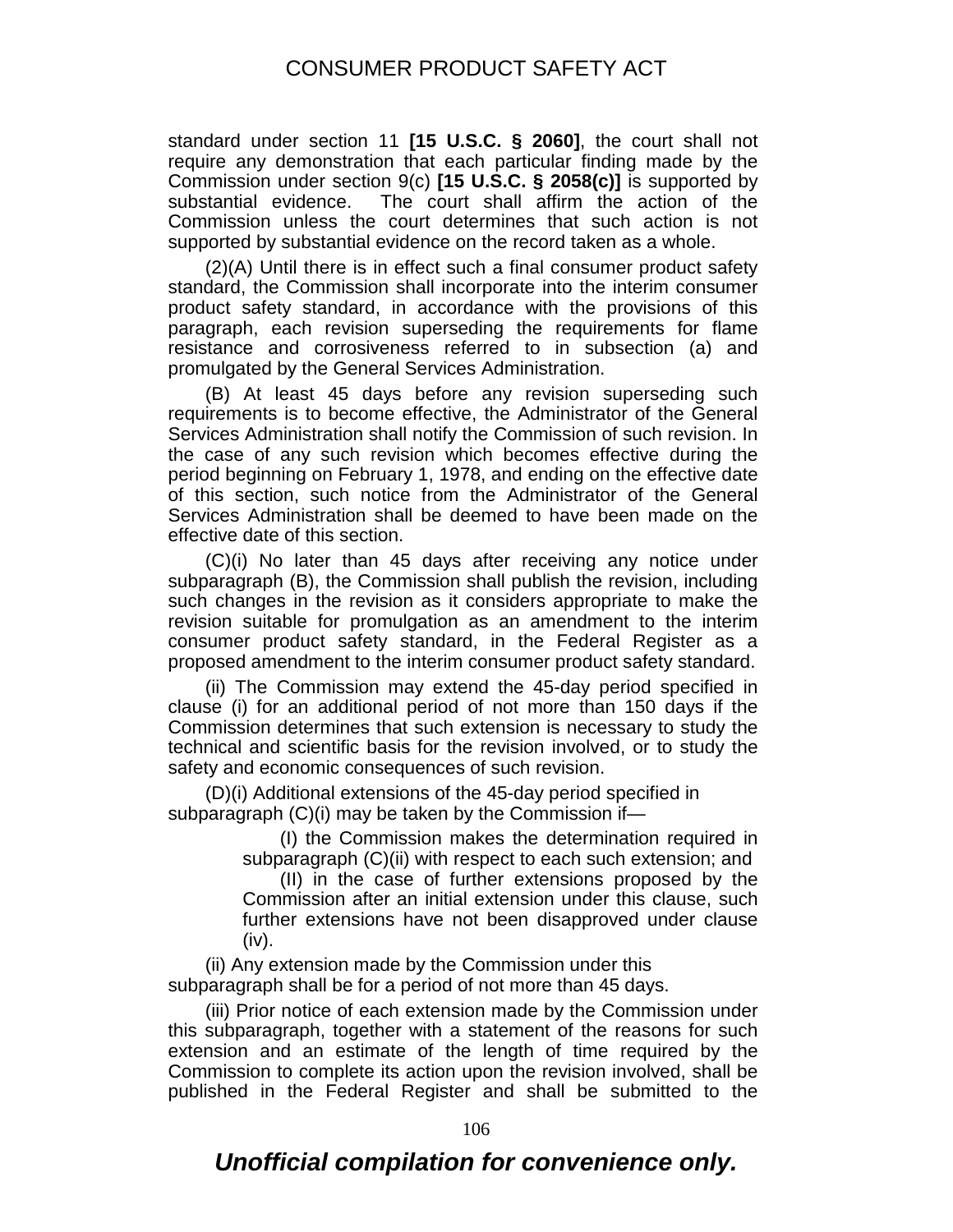appropriate Congressional committees. **{Termination of reporting Requirements: This reporting requirement ceased to be effective with respect to Congress on December 21, 1999 per Pub. L. 104-66, § 3003, as amended, set out as a note under 31 U.S.C.A. § 1113.}**

(iv) In any case in which the Commission takes an initial 45-day extension under clause (i), the Commission may not take any further extensions under clause (i) if each committee referred to in clause (iii) disapproves by committee resolution any such further extensions before the end of the 15-day period following notice of such initial extension made by the Commission in accordance with clause (iii).

(E) The Commission shall give interested persons an opportunity to comment upon any proposed amendment to the interim consumer product safety standard during the 30-day period following any publication by the Commission under subparagraph (C).

(F) No later than 90 days after the end of the period specified in subparagraph (E), the Commission shall promulgate the amendment to the interim consumer product safety standard unless the Commission determines, after consultation with the Secretary of Energy, that—

> (i) such amendment is not necessary for the protection of consumers from the unreasonable risk of injury associated with flammable or corrosive cellulose insulation; or

> (ii) implementation of such amendment will create an undue burden upon persons who are subject to the interim consumer product safety standard.

(G) The provisions of section 11 **[15 U.S.C. § 2060]** shall not apply to any judicial review of any amendment to the interim product safety standard promulgated under this paragraph.

(d) Reporting requirements of other Federal departments, agencies, etc. of violations.

Any Federal department, agency, or instrumentality, or any Federal independent regulatory agency, which obtains information

which reasonably indicates that cellulose insulation is being manufactured or distributed in violation of this Act shall immediately inform the Commission of such information.

(e)(1) The Commission, no later than 45 days after the effective date of this section, shall submit a report to the appropriate Congressional committees which shall contain a detailed statement of the manner in which the Commission intends to carry out the enforcement of this section.

(2)(A) The Commission, no later than 6 months after the date upon which the report required in paragraph (1) is due (and no later than the end of each 6-month period thereafter), shall submit a report to each committee referred to in paragraph (1) which shall describe the enforcement activities of the Commission with respect to this section during the most recent 6-month period which reasonably indicates that cellulose insulation is being manufactured or distributed in violation of this Act shall immediately inform the Commission of such information.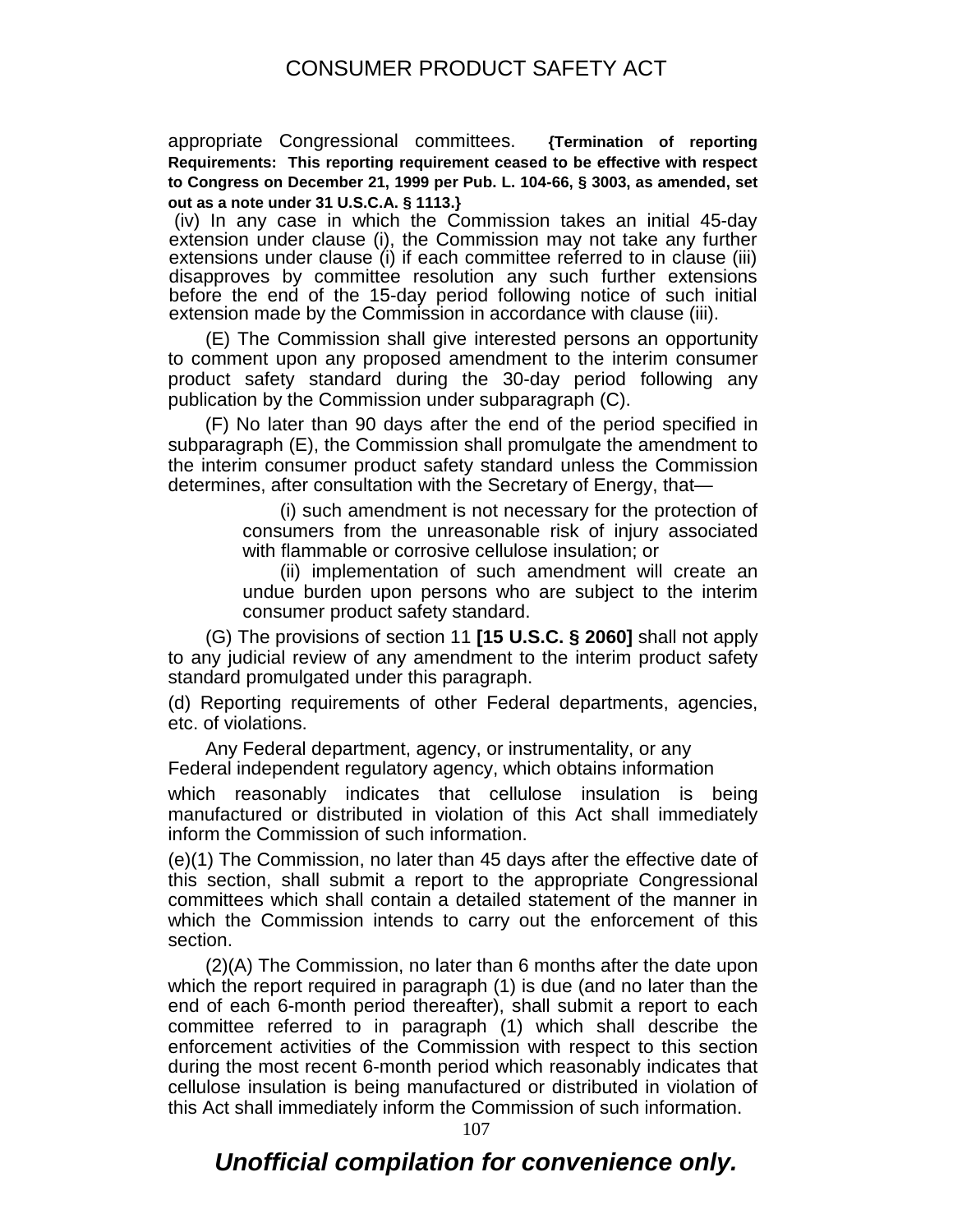(f)(1) The Commission shall have the authority to require that any person required to comply with the certification requirements of section 14 **[15 U.S.C. § 2063]** with respect to the manufacture of cellulose insulation shall provide for the performance of any test or testing program required for such certification through the use of an independent third party qualified to perform such test or testing program. The Commission may impose such requirement whether or not the Commission has established a testing program for cellulose insulation under section 14(b) **[15 U.S.C. § 2063(b)**].

 (2) The Commission, upon petition by a manufacturer, may waive the requirements of paragraph (1) with respect to such manufacturer if the Commission determines that the use of an independent third party is not necessary in order for such manufacturer to comply with the certification requirements of section 14 **[15 U.S.C. § 2063]**.

 (3) The Commission may prescribe such rules as it considers necessary to carry out the provisions of this subsection. (g) There are authorized to be appropriated, for each of the fiscal years 1978, 1979, 1980, and 1981, such sums as may be necessary to carry out the provisions of this section.

### CONGRESSIONAL VETO OF CONSUMER PRODUCT SAFETY RULES

### **SEC. 36. [15 U.S.C. § 2083]**

(a) The Commission shall transmit to the Secretary of the Senate and the Clerk of the House of Representatives a copy of any consumer product safety rule promulgated by the Commission under section 9 **[15 U.S.C. § 2058]**.

(b) Any rule specified in subsection (a) shall not take effect if—

(1) within 90 calendar days of continuous session of the Congress which occur after the date of the promulgation of such rule, both House of the Congress adopt a concurrent resolution, the matter after the resolving clause of which is as follow (with the blank spaces appropriately filled): ''That the Congress disapproves the consumer product safety rule which was promulgated by the Consumer Product Safety Commission with respect to and which was transmitted to the Congress on and disapproves the rule for the following reasons: ''; or (2) within the 60 calendar days of continuous session of the Congress which occur after the date of the promulgation of such rule, one House of the Congress adopts such concurrent resolution and transmits such resolution to the other House and such resolution is not disapproved by such other House within the 30 calendar days of continuous session of the Congress which occur after the date of such transmittal.

(c) Congressional inaction on, or rejection of, a concurrent resolution of disapproval under this section shall not be construed as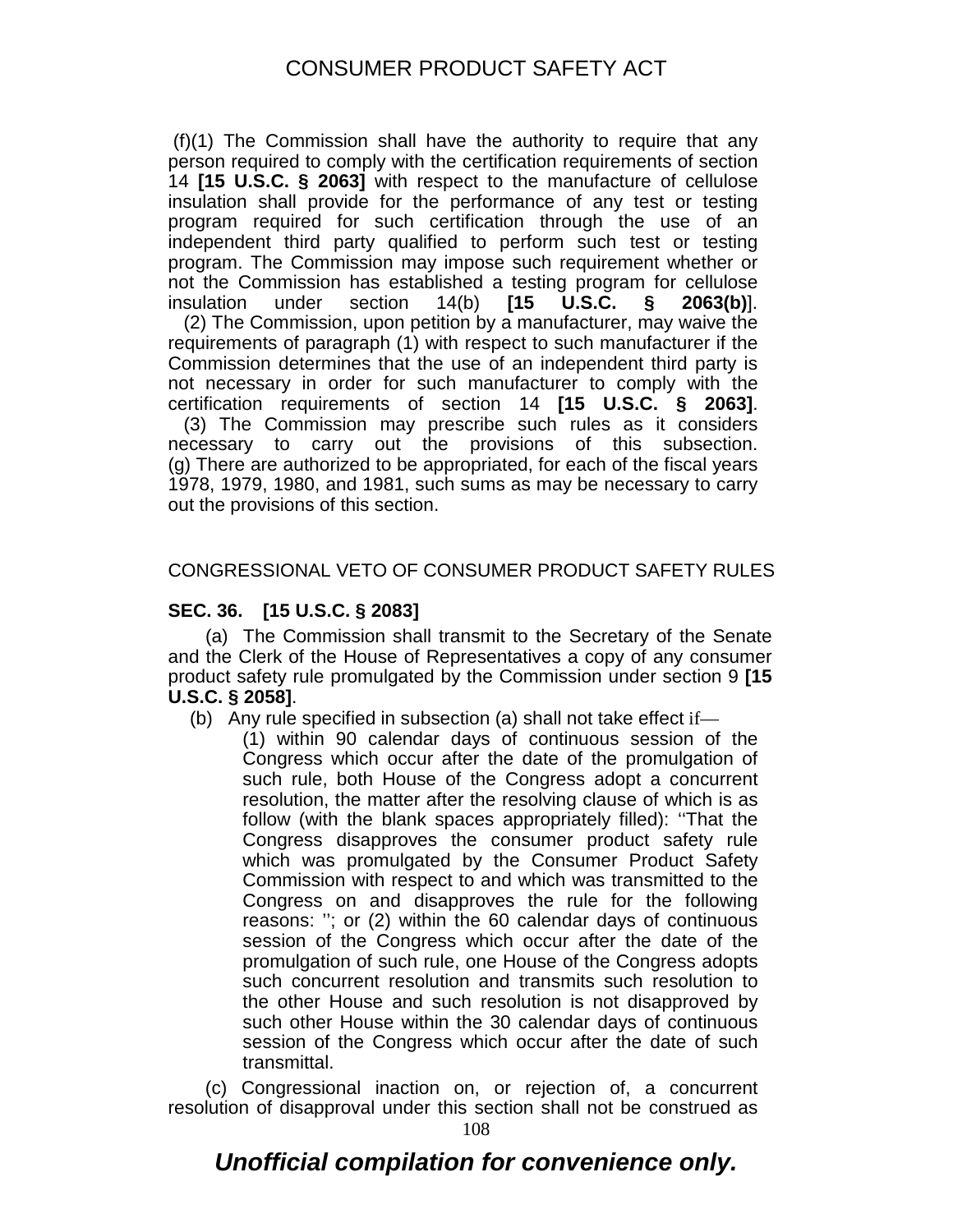an expression of approval of the rule involved, and shall not be construed to create any presumption of validity with respect to such rule.

(d) For purposes of this section—

(1) continuity of session is broken only by an adjournment of the Congress sine die; and

(2) the days on which either House is not in session because of an adjournment of more than 3 days to a day certain are excluded in the computation of the periods of continuous session of the Congress specified in subsection (b).

#### INFORMATION REPORTING

#### **SEC. 37. [15 U.S.C. § 2084]**

(a) If a particular model of a consumer product is the subject of at least 3 civil actions that have been filed in Federal or State court for death or grievous bodily injury which in each of the 24-month periods defined in subsection (b) result in either a final settlement involving the manufacturer or a court judgment in favor of the plaintiff, the manufacturer of such product shall, in accordance with subsection (c), report to the Commission each such civil action within 30 days after the final settlement or court judgment in the third of such civil actions, and, within 30 days after any subsequent settlement or judgment in that 24 month period, any other such action.

(b) The 24-month periods referred to in subsection (a) are the 24 month period commencing on January 1, 1991, and subsequent 24 month periods beginning on January 1 of the calendar year that is two years following the beginning of the previous 24-month period.

(c)(1) The information required by subsection (a) to be reported to the Commission, with respect to each civil action described in subsection (a), shall include and in addition to any voluntary information provided under paragraph (2) shall be limited to the following:

(A) The name and address of the manufacturer.

(B) The model and model number or designation of the consumer product subject to the civil action.

(C) A statement as to whether the civil action alleged death or grievous bodily injury, and in the case of an allegation of grievous bodily injury, a statement of the category of such injury.

(D) A statement as to whether the civil action resulted in a final settlement or a judgment in favor of the plaintiff.

(E) in the case of a judgment in favor of the plaintiff, the number assigned, the name of the civil action, the number assigned the civil action, and the court in which the civil action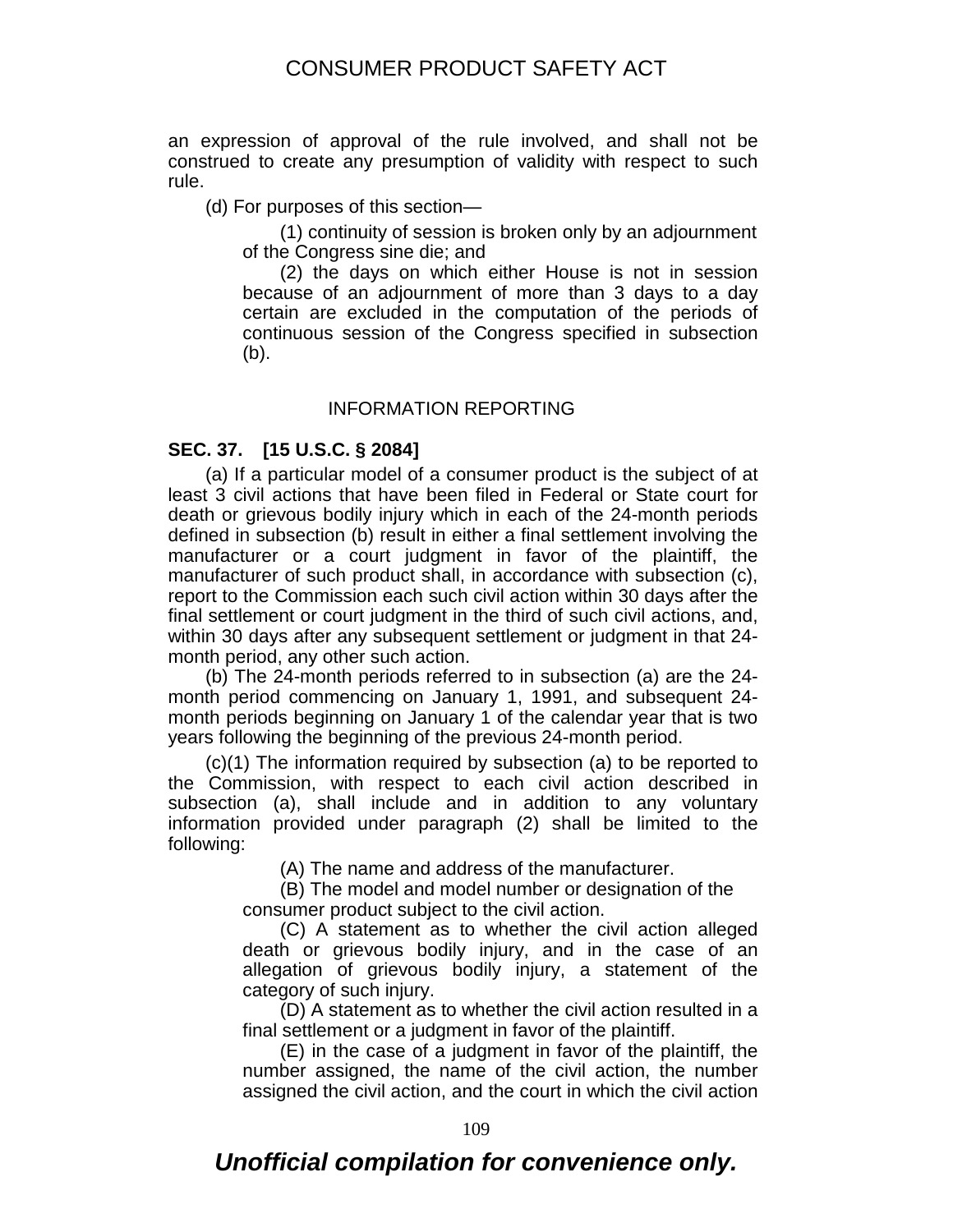#### was filed.

(2) A manufacturer furnishing the report required by paragraph (1) may include (A) a statement as to whether any judgment in favor of the plaintiff is under appeal or is expected to be appealed or (B) any other information which the manufacturer chooses to provide. A manufacturer reporting to the Commission under subsection (a) need not admit or may specifically deny that the information it submits reasonably supports the conclusion that its consumer product caused a death or grievous bodily injury.

(3) No statement of the amount paid by the manufacturer in a final settlement shall be required a part of the report furnished under subsection (a), nor shall such a statement of settlement amount be required under any other section of this Act.

(d) The reporting of a civil action described in subsection (a) by a manufacturer shall not constitute an admission of—

(1) an unreasonable risk of injury,

(2) a defect in the consumer product which was the subject of such action,

(3) a substantial product hazard,

(4) an imminent hazard,

(5) any other admission of liability under any statute or under any common law.

(e) For purposes of this section:

(1) A grievous bodily injury includes any of the following categories of injury: mutilation, amputation, dismemberment, disfigurement, loss of important bodily functions, debilitating internal disorder, severe burn, severe electric shock, and injuries likely to require extended hospitalization.

(2) For purposes of this section, a particular model of a consumer product is one that is distinctive in functional design, construction, warnings or instructions related to safety, function, user population, or other characteristics which could affect the product's safety related performance.

Low-Speed Electric Bicycles

#### **Sec. 38 [15 U.S.C. § 2085]**.

(a) Notwithstanding any other provision of law, low-speed electric bicycles are consumer products within the meaning of section 3(a)(1) **[15 U.S.C. § 2052 (a)(1)]** and shall be subject to the Commission regulations published at section 1500.18(a)(12) and part 1512 of title 16, Code of Federal Regulations.

(b) For the purpose of this section, the term "low-speed electric bicycle"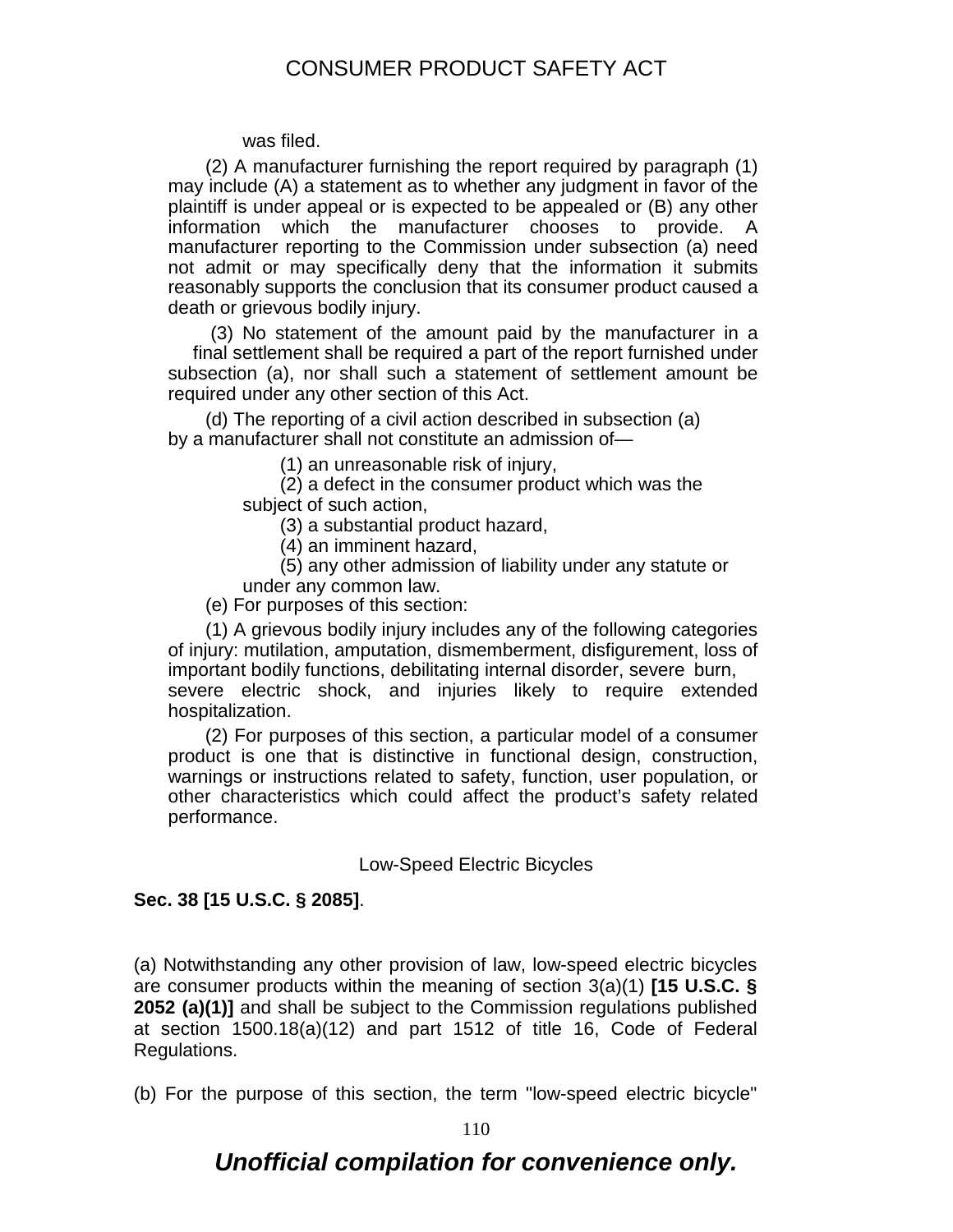#### CONSUMER PRODUCT SAFETY ACT

means a two- or three-wheeled vehicle with fully operable pedals and an electric motor of less than 750 watts (1 h.p.), whose maximum speed on a paved level surface, when powered solely by such a motor while ridden by an operator who weighs 170 pounds, is less than 20 mph.

(c) To further protect the safety of consumers who ride low-speed electric bicycles, the Commission may promulgate new or amended requirements applicable to such vehicles as necessary and appropriate.

(d) This section shall supersede any State law or requirement with respect to low-speed electric bicycles to the extent that such State law or requirement is more stringent than the Federal law or requirements referred to in subsection (a).

#### **Sec. 39 [15 U.S.C. §2086]. PROHIBITION ON INDUSTRY-SPONSORED TRAVEL.**

Notwithstanding section 1353 of title 31, United States Code, and section 27(b)(6) of this Act, no Commissioner or employee of the Commission shall accept travel, subsistence, or related expenses with respect to attendance by a Commissioner or employee at any meeting or similar function relating to official duties of a Commissioner or an employee, from a person\_

(1) seeking official action from, doing business with, or conducting activities regulated by, the Commission; or

(2) whose interests may be substantially affected by the performance or nonperformance of the Commissioner's or employee's official duties.

Sec. 40. [15 U.S.C. §2087]. WHISTLEBLOWER PROTECTION.--

(a) No manufacturer, private labeler, distributor, or retailer, may discharge an employee or otherwise discriminate against an employee with respect to compensation, terms, conditions, or privileges of employment because the employee, whether at the employee's initiative or in the ordinary course of the employee's duties (or any person acting pursuant to a request of the employee)--

(1) provided, caused to be provided, or is about to provide or cause to be provided to the employer, the Federal Government, or the attorney general of a State information relating to any violation of, or any act or omission the employee reasonably believes to be a violation of any provision of this Act or any other Act enforced by the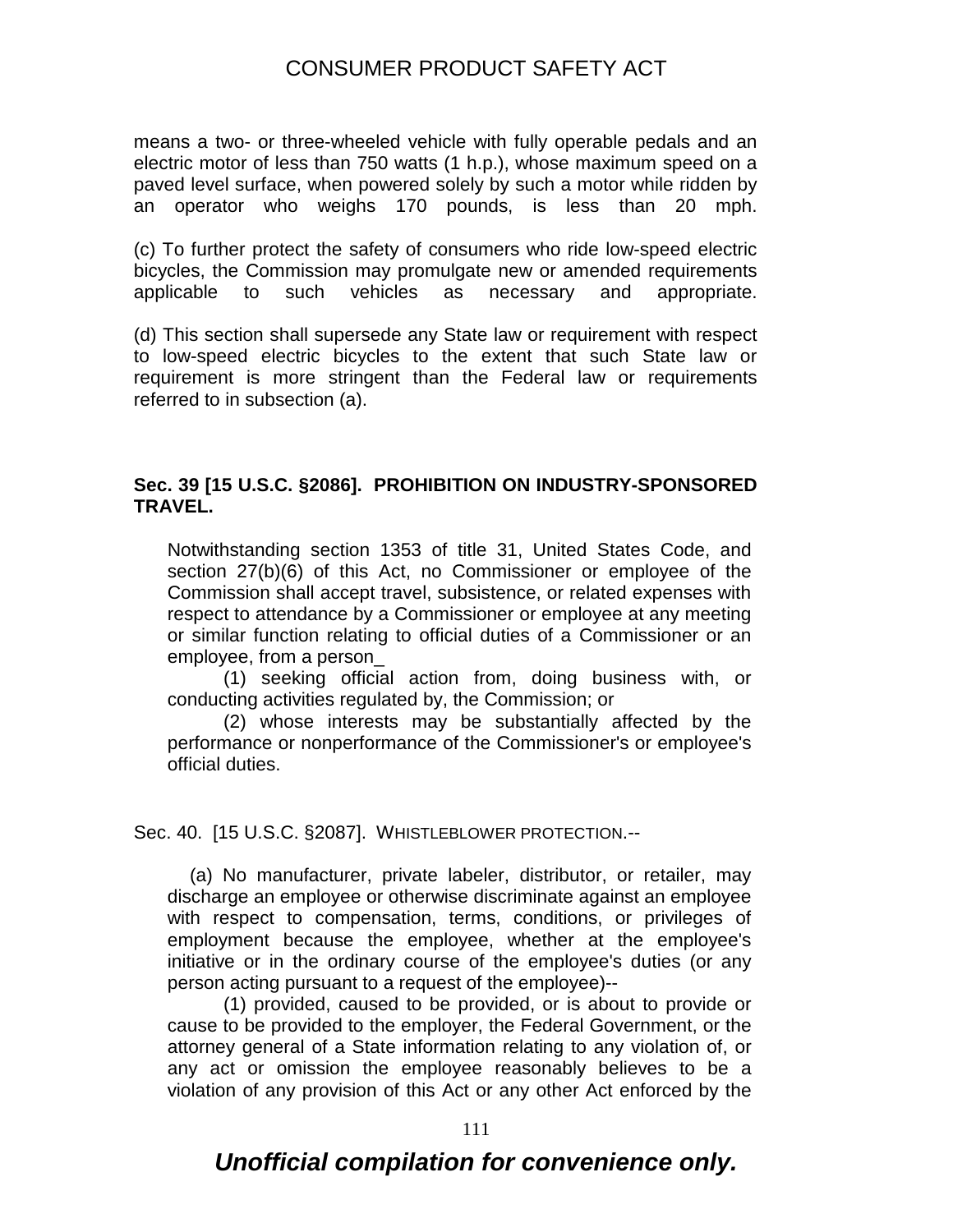Commission, or any order, rule, regulation, standard, or ban under any such Acts;

(2) testified or is about to testify in a proceeding concerning such violation;

(3) assisted or participated or is about to assist or participate in such a proceeding; or

(4) objected to, or refused to participate in, any activity, policy, practice, or assigned task that the employee (or other such person) reasonably believed to be in violation of any provision of this Act or any other Act enforced by the Commission, or any order, rule, regulation, standard, or ban under any such Acts.

(b)(1) A person who believes that he or she has been discharged or otherwise discriminated against by any person in violation of subsection (a) may, not later than 180 days after the date on which such violation occurs, file (or have any person file on his or her behalf) a complaint with the Secretary of Labor alleging such discharge or discrimination and identifying the person responsible for such act. Upon receipt of such a complaint, the Secretary shall notify, in writing, the person named in the complaint of the filing of the complaint, of the allegations contained in the complaint, of the substance of evidence supporting the complaint, and of the opportunities that will be afforded to such person under paragraph (2).

(2)(A) Not later than 60 days after the date of receipt of a complaint filed under paragraph (1) and after affording the complainant and the person named in the complaint an opportunity to submit to the Secretary a written response to the complaint and an opportunity to meet with a representative of the Secretary to present statements from witnesses, the Secretary shall initiate an investigation and determine whether there is reasonable cause to believe that the complaint has merit and notify, in writing, the complainant and the person alleged to have committed a violation of subsection (a) of the Secretary's findings. If the Secretary concludes that there is reasonable cause to believe that a violation of subsection (a) has occurred, the Secretary shall accompany the Secretary's findings with a preliminary order providing the relief prescribed by paragraph (3)(B). Not later than 30 days after the date of notification of findings under this paragraph, either the person alleged to have committed the violation or the complainant may file objections to the findings or preliminary order, or both, and request a hearing on the record. The filing of such objections shall not operate to stay any reinstatement remedy contained in the preliminary order. Any such hearing shall be conducted expeditiously. If a hearing is not requested in such 30-day period, the preliminary order shall be deemed a final order that is not subject to judicial review.

(B)(i) The Secretary shall dismiss a complaint filed under this subsection and shall not conduct an investigation otherwise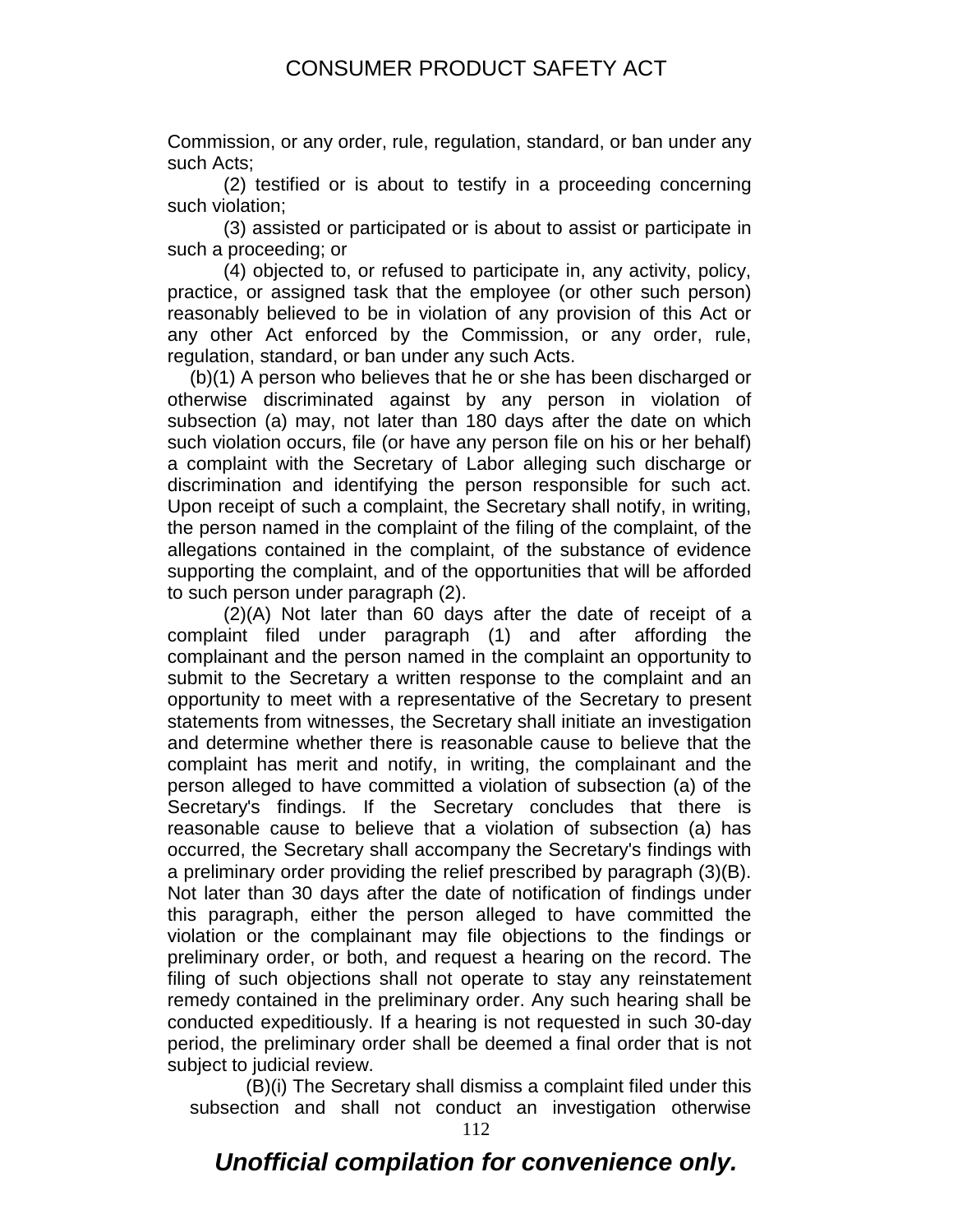required under subparagraph (A) unless the complainant makes a prima facie showing that any behavior described in paragraphs (1) through (4) of subsection (a) was a contributing factor in the unfavorable personnel action alleged in the complaint.

(ii) Notwithstanding a finding by the Secretary that the complainant has made the showing required under clause (i), no investigation otherwise required under subparagraph (A) shall be conducted if the employer demonstrates, by clear and convincing evidence, that the employer would have taken the same unfavorable personnel action in the absence of that behavior.

(iii) The Secretary may determine that a violation of subsection (a) has occurred only if the complainant demonstrates that any behavior described in paragraphs (1) through (4) of subsection (a) was a contributing factor in the unfavorable personnel action alleged in the complaint.

(iv) Relief may not be ordered under subparagraph (A) if the employer demonstrates by clear and convincing evidence that the employer would have taken the same unfavorable personnel action in the absence of that behavior.

(3)(A) Not later than 120 days after the date of conclusion of any hearing under paragraph (2), the Secretary shall issue a final order providing the relief prescribed by this paragraph or denying the complaint. At any time before issuance of a final order, a proceeding under this subsection may be terminated on the basis of a settlement agreement entered into by the Secretary, the complainant, and the person alleged to have committed the violation.

(B) If, in response to a complaint filed under paragraph (1), the Secretary determines that a violation of subsection (a) has occurred, the Secretary shall order the person who committed such violation--

(i) to take affirmative action to abate the violation;

(ii) to reinstate the complainant to his or her former position together with compensation (including back pay) and restore the terms, conditions, and privileges associated with his or her employment; and

(iii) to provide compensatory damages to the complainant.

If such an order is issued under this paragraph, the Secretary, at the request of the complainant, shall assess against the person against whom the order is issued a sum equal to the aggregate amount of all costs and expenses (including attorneys' and expert witness fees) reasonably incurred, as determined by the Secretary, by the complainant for, or in connection with, the bringing of the complaint upon which the order was issued.

(C) If the Secretary finds that a complaint under paragraph (1) is frivolous or has been brought in bad faith, the Secretary may award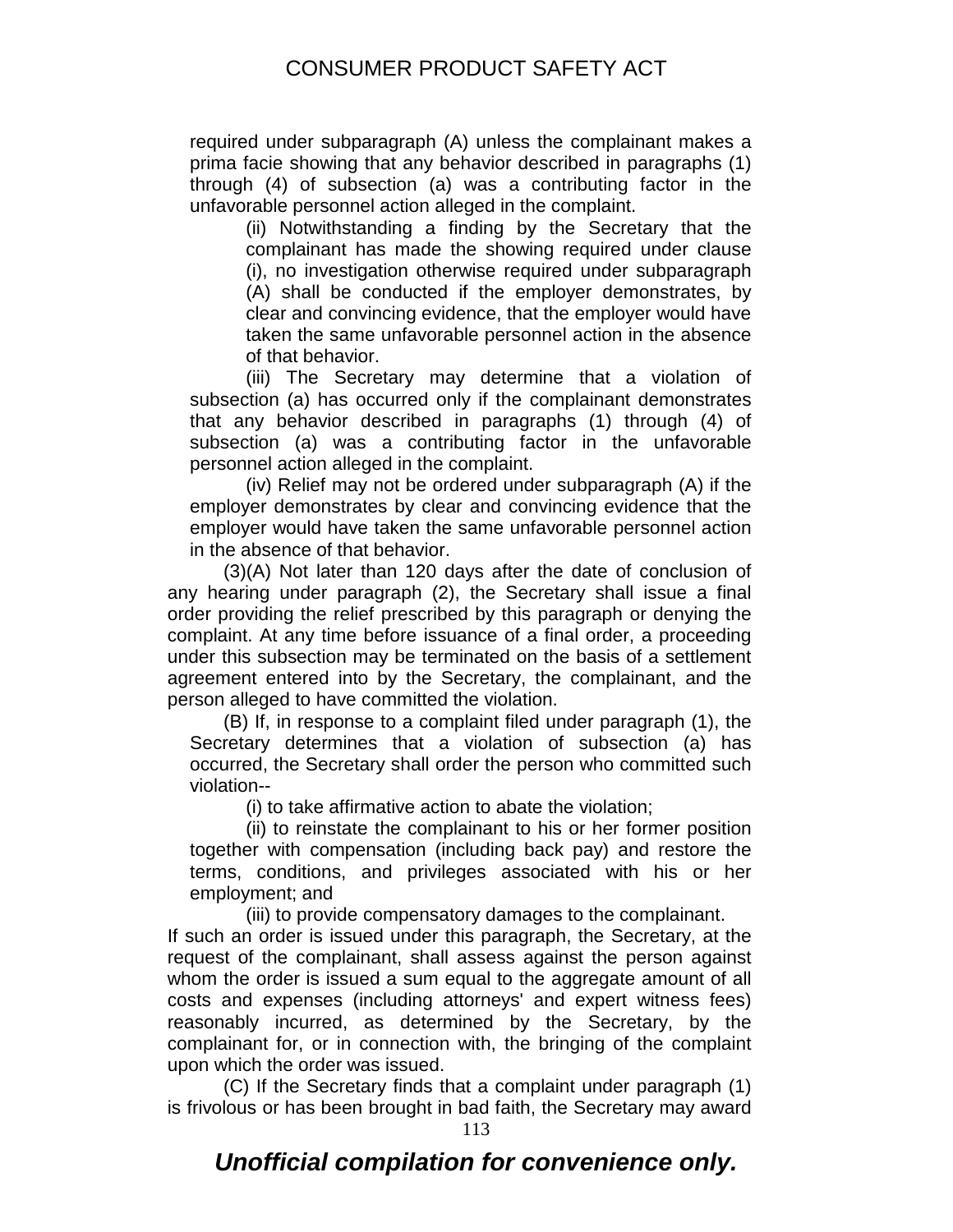to the prevailing employer a reasonable attorneys' fee, not exceeding \$1,000, to be paid by the complainant.

(4) If the Secretary has not issued a final decision within 210 days after the filing of the complaint, or within 90 days after receiving a written determination, the complainant may bring an action at law or equity for *de novo* review in the appropriate district court of the United States with jurisdiction, which shall have jurisdiction over such an action without regard to the amount in controversy, and which action shall, at the request of either party to such action, be tried by the court with a jury. The proceedings shall be governed by the same legal burdens of proof specified in paragraph (2)(B). The court shall have jurisdiction to grant all relief necessary to make the employee whole, including injunctive relief and compensatory damages, including--

(A) reinstatement with the same seniority status that the employee would have had, but for the discharge or discrimination;

(B) the amount of back pay, with interest; and

(C) compensation for any special damages sustained as a result of the discharge or discrimination, including litigation costs, expert witness fees, and reasonable attorney's fees.

(5)(A) Unless the complainant brings an action under paragraph (4), any person adversely affected or aggrieved by a final order issued under paragraph (3) may obtain review of the order in the United States Court of Appeals for the circuit in which the violation, with respect to which the order was issued, allegedly occurred or the circuit in which the complainant resided on the date of such violation. The petition for review must be filed not later than 60 days after the date of the issuance of the final order of the Secretary. Review shall conform to chapter 7 of title 5, United States Code. The commencement of proceedings under this subparagraph shall not, unless ordered by the court, operate as a stay of the order.

(B) An order of the Secretary with respect to which review could have been obtained under subparagraph (A) shall not be subject to judicial review in any criminal or other civil proceeding.

(6) Whenever any person has failed to comply with an order issued under paragraph (3), the Secretary may file a civil action in the United States district court for the district in which the violation was found to occur, or in the United States district court for the District of Columbia, to enforce such order. In actions brought under this paragraph, the district courts shall have jurisdiction to grant all appropriate relief including, but not limited to, injunctive relief and compensatory damages.

(7)(A) A person on whose behalf an order was issued under paragraph (3) may commence a civil action against the person to whom such order was issued to require compliance with such order. The appropriate United States district court shall have jurisdiction,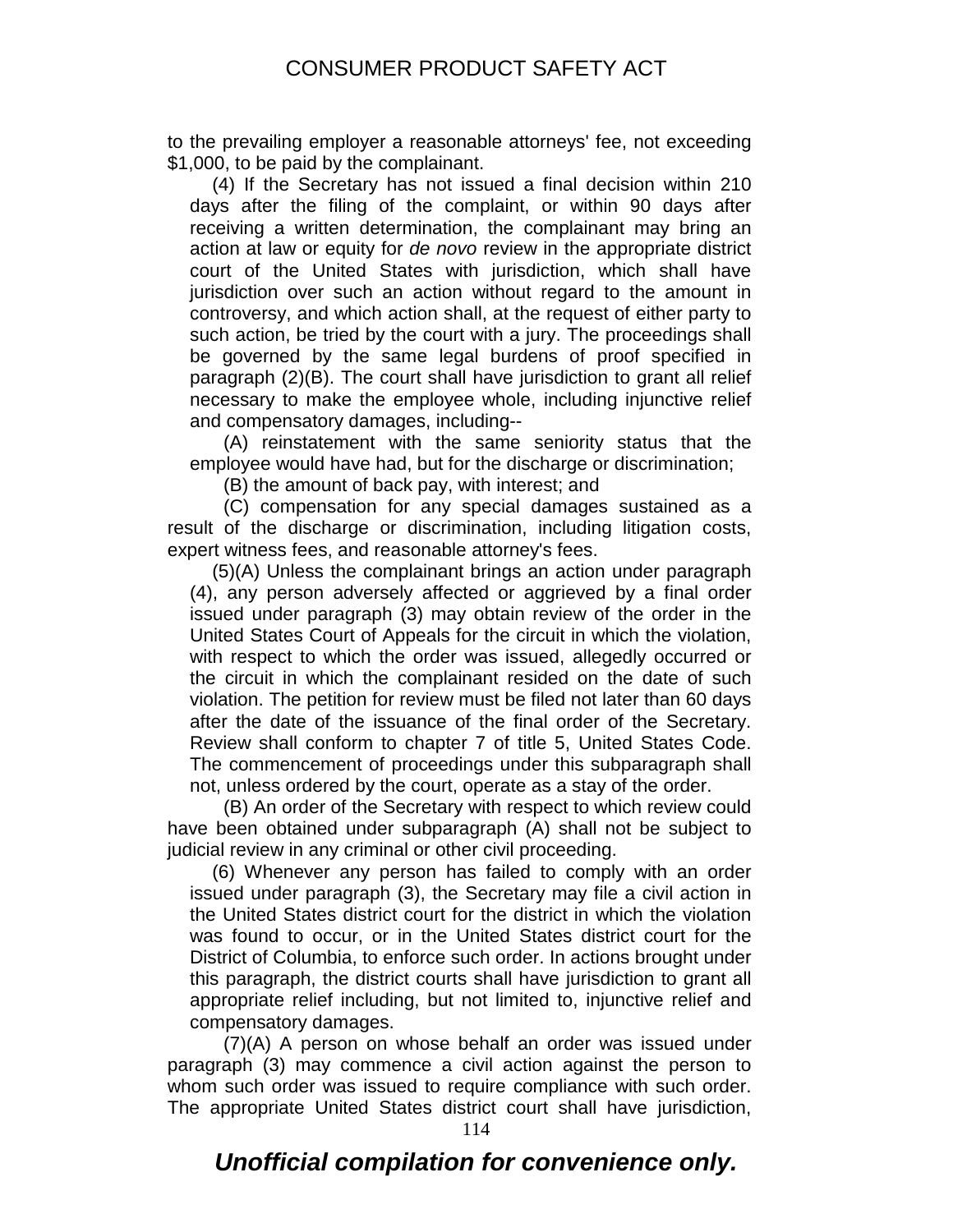without regard to the amount in controversy or the citizenship of the parties, to enforce such order.

(B) The court, in issuing any final order under this paragraph, may award costs of litigation (including reasonable attorneys' and expert witness fees) to any party whenever the court determines such award is appropriate.

(c) Any nondiscretionary duty imposed by this section shall be enforceable in a mandamus proceeding brought under section 1361 of title 28, United States Code.

(d) Subsection (a) shall not apply with respect to an employee of a manufacturer, private labeler, distributor, or retailer who, acting without direction from such manufacturer, private labeler, distributor, or retailer (or such person's agent), deliberately causes a violation of any requirement relating to any violation or alleged violation of any order, regulation, or consumer product safety standard under this Act or any other law enforced by the Commission.

Sec. 41. [15 U.S.C. §2088]. FINANCIAL RESPONSIBILITY.—

(a) IDENTIFICATION AND DETERMINATION OF BOND.--The Commission, in consultation with U.S. Customs and Border Protection and other relevant Federal agencies, shall identify any consumer product, or other product or substance that is regulated under this Act or any other Act enforced by the Commission, for which the cost of destruction would normally exceed bond amounts determined under sections 623 and 624 of the Tariff Act of 1930 (19 U.S.C. 1623, 1624) and shall recommend to U.S. Customs and Border Protection a bond amount sufficient to cover the cost of destruction of such products or substances.

(b) STUDY OF REQUIRING ESCROW FOR RECALLS AND DESTRUCTION OF PRODUCTS.--

(1) STUDY.--The Comptroller General shall conduct a study to determine the feasibility of requiring--

(A) the posting of an escrow, proof of insurance, or security sufficient in amount to cover the cost of destruction of a domestically-produced product or substance regulated under this Act or any other Act enforced by the Commission; and

(B) the posting of an escrow, proof of insurance, or security sufficient in amount to cover the cost of an effective recall of a product or substance, domestic or imported, regulated under this Act or any other Act enforced by the Commission.

(2) REPORT.--Not later than 180 days after the date of enactment of the Consumer Product Safety Improvement Act of 2008, the Comptroller General shall transmit to the appropriate Congressional committees a report on the conclusions of the study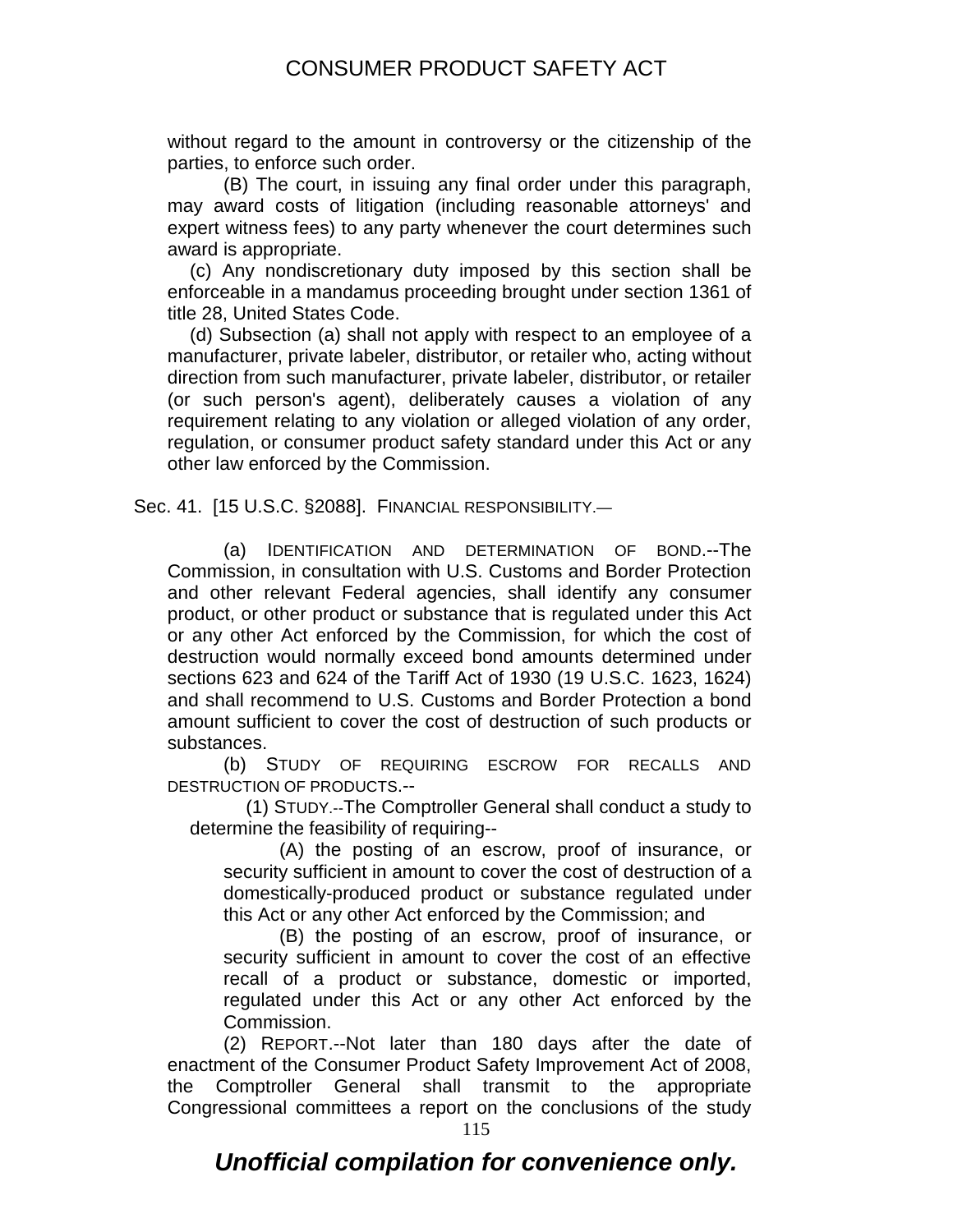### CONSUMER PRODUCT SAFETY ACT

required under paragraph (1), including an assessment of whether such an escrow requirement could be implemented and any recommendations for such implementation.

SEC. 42. [15 U.S.C. §2089]. ALL-TERRAIN VEHICLES.--

(a) IN GENERAL.--

(1) MANDATORY STANDARD.--Notwithstanding any other provision of law, within 90 days after the date of enactment of the Consumer Product Safety Improvement Act of 2008, the Commission shall publish in the Federal Register as a mandatory consumer product safety standard the American National Standard for Four Wheel All-Terrain Vehicles Equipment Configuration, and Performance Requirements developed by the Specialty Vehicle Institute of America (American National Standard ANSI/SVIA -1-2007). The standard shall take effect 150 days after it is published.

(2) COMPLIANCE WITH STANDARD.--After the standard takes effect, it shall be unlawful for any manufacturer or distributor to import into or distribute in commerce in the United States any new assembled or unassembled all-terrain vehicle unless--

(A) the all-terrain vehicle complies with each applicable provision of the standard;

(B) the ATV is subject to an ATV action plan filed with the Commission before the date of enactment of the Act, or subsequently filed with and approved by the Commission, and bears a label certifying such compliance and identifying the manufacturer, importer or private labeler and the ATV action plan to which it is subject; and

(C) the manufacturer or distributor is in compliance with all provisions of the applicable ATV action plan.

(3) VIOLATION.--The failure to comply with any requirement of paragraph (2) shall be deemed to be a failure to comply with a consumer product safety standard under this Act and subject to all of the penalties and remedies available under this Act.

(4) COMPLIANT MODELS WITH ADDITIONAL FEATURES.--Paragraph (2) shall not be construed to prohibit the distribution in commerce of new all-terrain vehicles that comply with the requirements of that paragraph but also incorporate characteristics or components that are not covered by those requirements. Any such characteristics or components shall be subject to the requirements of section 15 of this Act.

(b) MODIFICATION OF STANDARD.--

(1) ANSI REVISIONS.--If the American National Standard ANSI/SVIA-1-2007 is revised through the applicable consensus standards development process after the date on which the product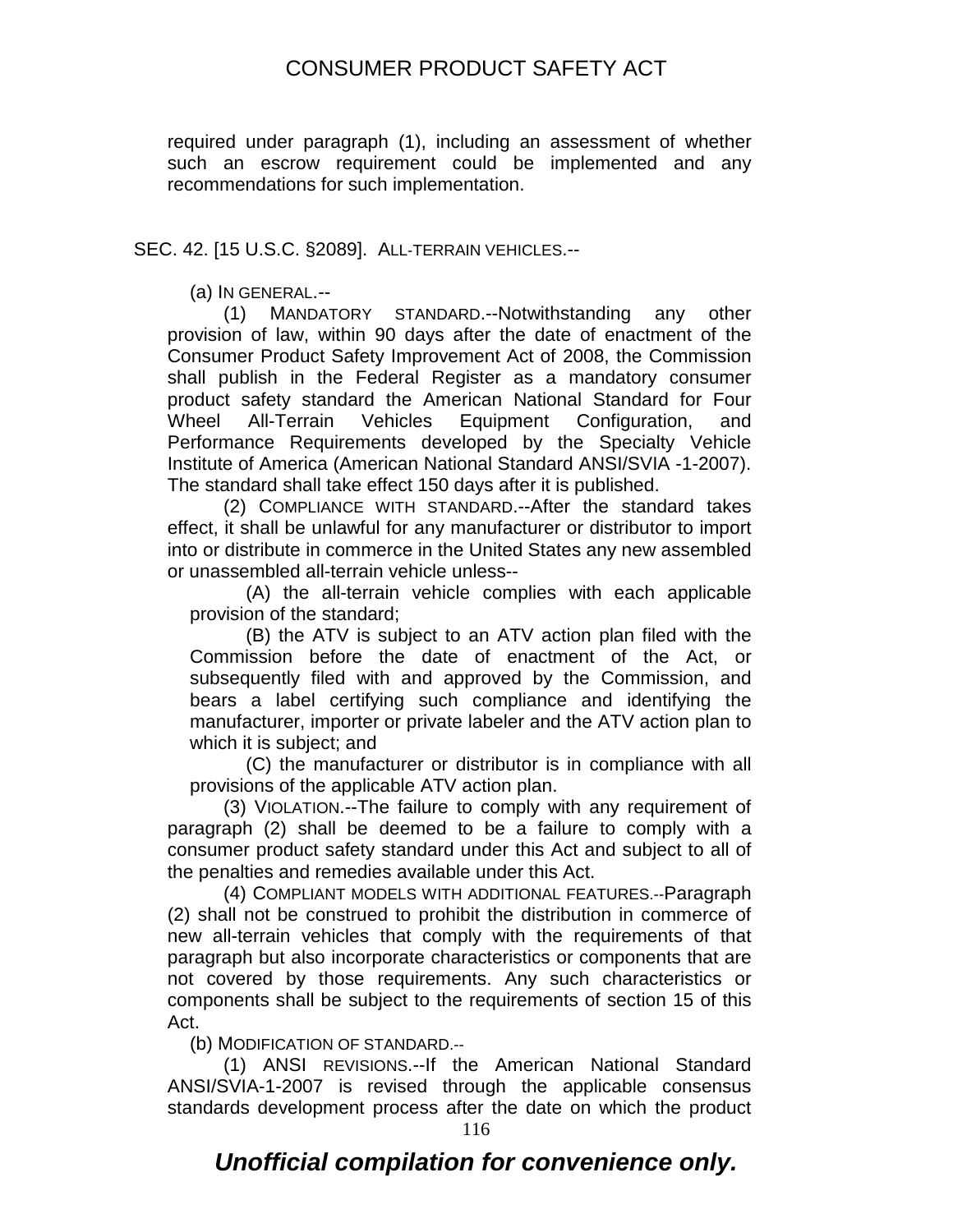#### CONSUMER PRODUCT SAFETY ACT

safety standard for all-terrain vehicles is published in the Federal Register, the American National Standards Institute shall notify the Commission of the revision.

(2) COMMISSION ACTION.--Within 120 days after it receives notice of such a revision by the American National Standards Institute, the Commission shall issue a notice of proposed rulemaking in accordance with section 553 of title 5, United States Code, to amend the product safety standard for all-terrain vehicles to include any such revision that the Commission determines is reasonably related to the safe performance of all-terrain vehicles, and notify the Institute of any provision it has determined not to be so related. The Commission shall promulgate an amendment to the standard for all-terrain vehicles within 180 days after the date on which the notice of proposed rulemaking for the amendment is published in the Federal Register.

(3) UNREASONABLE RISK OF INJURY.--Notwithstanding any other provision of this Act, the Commission may, pursuant to sections 7 and 9 of this Act, amend the product safety standard for all-terrain vehicles to include any additional provision that the Commission determines is reasonably necessary to reduce an unreasonable risk of injury associated with the performance of all-terrain vehicles.

(4) CERTAIN PROVISIONS NOT APPLICABLE.--Sections 7 and 9 of this Act shall not apply to promulgation of any amendment of the product safety standard under paragraph (2). Judicial review of any amendment of the standard under paragraph (2) shall be in accordance with chapter 7 of title 5, United States Code.

(c) REQUIREMENTS FOR 3-WHEELED ALL-TERRAIN VEHICLES.--Until a mandatory consumer product safety standard applicable to 3-wheeled all-terrain vehicles promulgated pursuant to this Act is in effect, new 3 wheeled all-terrain vehicles may not be imported into or distributed in commerce in the United States. Any violation of this subsection shall be considered to be a violation of section 19(a)(1) of this Act and may also be enforced under section 17 of this Act. **[Effective date.-- Not part of the Consumer Product Safety Act. The amendments made to subsection (c) of section 42 of the Consumer Product Safety Act, as added by section 232 of the Consumer Product Safety Improvement Act of 2008, shall take effect on the date that is 30 days after the date of enactment {August 14, 2008} of the Consumer Product Safety Improvement Act of 2008.]**

(d) FURTHER PROCEEDINGS.--

(1) DEADLINE.--The Commission shall issue a final rule in its proceeding entitled "Standards for All Terrain Vehicles and Ban of Three-wheeled All Terrain Vehicles". **{Deadline for Rule by Consumer Product Safety Commission on Standards for All Terrain Vehicles.—The Commission shall issue the final rule not later than one year after the date of enactment {August 12, 2011} of H.R. 2715, Public Law 112-28.}**

(2) CATEGORIES OF YOUTH ATVS.--In the final rule, the Commission, in consultation with the National Highway Traffic Safety